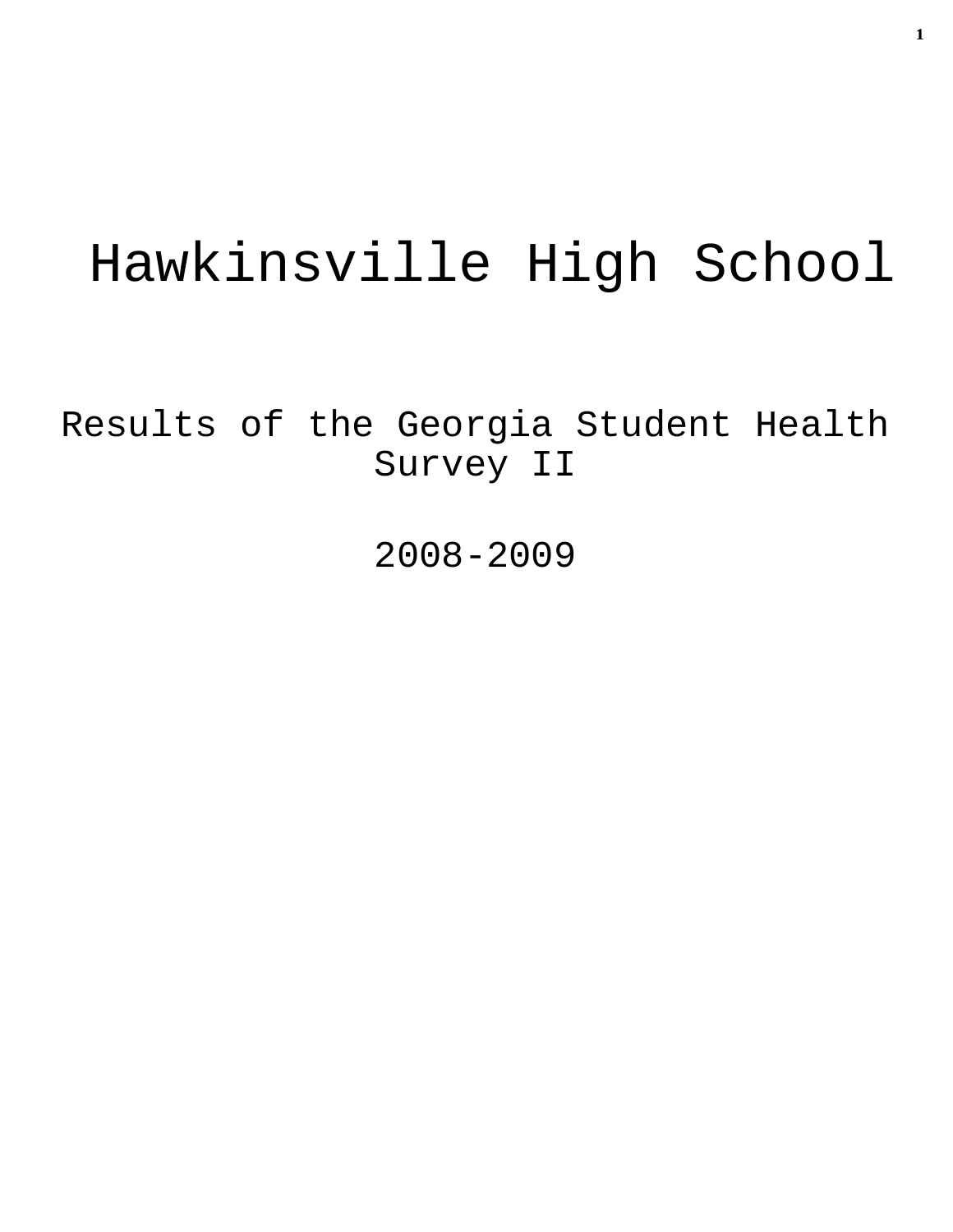# *Demographics* **2**

| Grade                    |    |  |  |  |
|--------------------------|----|--|--|--|
| <b>Grade   Frequency</b> |    |  |  |  |
| 10                       | 76 |  |  |  |
| 12                       | 69 |  |  |  |

| <b>Frequency</b> | <b>Table of Gender by Grade</b> |              |             |              |  |  |
|------------------|---------------------------------|--------------|-------------|--------------|--|--|
| <b>Col Pct</b>   |                                 | Grade(Grade) |             |              |  |  |
|                  | Gender(Gender)                  | 10           | 12          | <b>Total</b> |  |  |
|                  | <b>Female</b>                   | 39<br>51.32  | 37<br>53.62 | 76           |  |  |
|                  | <b>Male</b>                     | 37<br>48.68  | 32<br>46.38 | 69           |  |  |
|                  | <b>Total</b>                    | 76           | 69          | 145          |  |  |

| <b>Frequency</b><br>Col Pct |
|-----------------------------|
|                             |

| <b>Table of Ethnicity by Grade</b> |                        |             |              |  |  |  |
|------------------------------------|------------------------|-------------|--------------|--|--|--|
|                                    | Grade(Grade)           |             |              |  |  |  |
| <b>Ethnicity</b> (Ethnicity)       | 10                     | 12          | <b>Total</b> |  |  |  |
| <b>Black</b>                       | 25<br>32.89            | 19<br>27.54 | 44           |  |  |  |
| <b>Hispanic</b>                    | 4<br>5.26              | 3<br>4.35   |              |  |  |  |
| White                              | 45<br>59.21            | 44<br>63.77 | 89           |  |  |  |
| <b>Asian</b>                       | 0<br>0.00              | 1.45        | 1            |  |  |  |
| <b>Other</b>                       | $\overline{2}$<br>2.63 | 2<br>2.90   | 4            |  |  |  |
| <b>Total</b>                       | 76                     | 69          | 145          |  |  |  |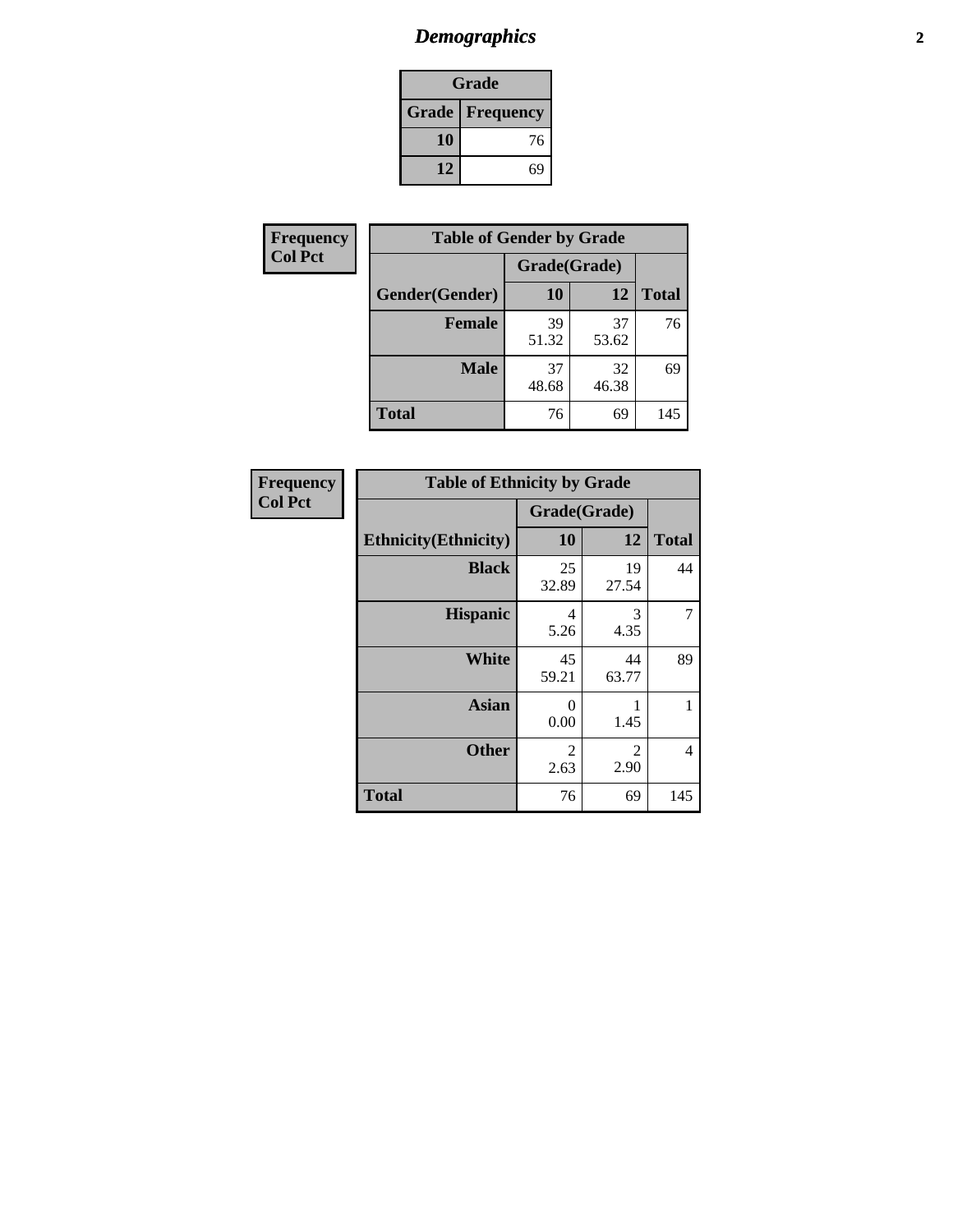#### *Title IV, Part A, Schedule A* **3** *Goal 1: Ensure that all schools are drug-free Baseline Data: Year 2008-2009 Prevalence of Drug Use*

| Frequency<br><b>Col Pct</b> | <b>Table of AlcoholAlt by Grade</b> |              |             |              |  |  |
|-----------------------------|-------------------------------------|--------------|-------------|--------------|--|--|
|                             | AlcoholAlt(Alcohol                  | Grade(Grade) |             |              |  |  |
|                             | use, past 30 days)                  | <b>10</b>    | 12          | <b>Total</b> |  |  |
|                             | Yes                                 | 14<br>18.42  | 20<br>28.99 | 34           |  |  |
|                             | N <sub>0</sub>                      | 62<br>81.58  | 49<br>71.01 | 111          |  |  |
|                             | <b>Total</b>                        | 76           | 69          | 145          |  |  |

| Frequency<br><b>Col Pct</b> | <b>Table of TobaccoAny by Grade</b> |              |             |              |  |
|-----------------------------|-------------------------------------|--------------|-------------|--------------|--|
|                             | <b>TobaccoAny(Tobacco</b>           | Grade(Grade) |             |              |  |
|                             | use, past 30 days)                  | 10           | 12          | <b>Total</b> |  |
|                             | Yes                                 | 12<br>15.79  | 14<br>20.29 | 26           |  |
|                             | N <sub>0</sub>                      | 64<br>84.21  | 55<br>79.71 | 119          |  |
|                             | <b>Total</b>                        | 76           | 69          | 145          |  |

| Frequency<br><b>Col Pct</b> | <b>Table of MarijuanaAlt by Grade</b> |              |             |              |  |
|-----------------------------|---------------------------------------|--------------|-------------|--------------|--|
|                             | MarijuanaAlt(Marijuana                | Grade(Grade) |             |              |  |
|                             | use, past 30 days)                    | <b>10</b>    | 12          | <b>Total</b> |  |
|                             | <b>Yes</b>                            | 8<br>10.53   | 10<br>14.49 | 18           |  |
|                             | N <sub>0</sub>                        | 68<br>89.47  | 59<br>85.51 | 127          |  |
|                             | <b>Total</b>                          | 76           | 69          | 145          |  |

| <b>Frequency</b> | <b>Table of OtherDrugAny by Grade</b>  |                       |             |              |  |  |
|------------------|----------------------------------------|-----------------------|-------------|--------------|--|--|
| <b>Col Pct</b>   | <b>OtherDrugAny(Other</b><br>drug use, | Grade(Grade)          |             |              |  |  |
|                  | past 30 days)                          | 10                    | 12          | <b>Total</b> |  |  |
|                  | Yes                                    | $\mathcal{D}$<br>2.63 | 12<br>17.39 | 14           |  |  |
|                  | N <sub>0</sub>                         | 74<br>97.37           | 57<br>82.61 | 131          |  |  |
|                  | <b>Total</b>                           | 76                    | 69          | 145          |  |  |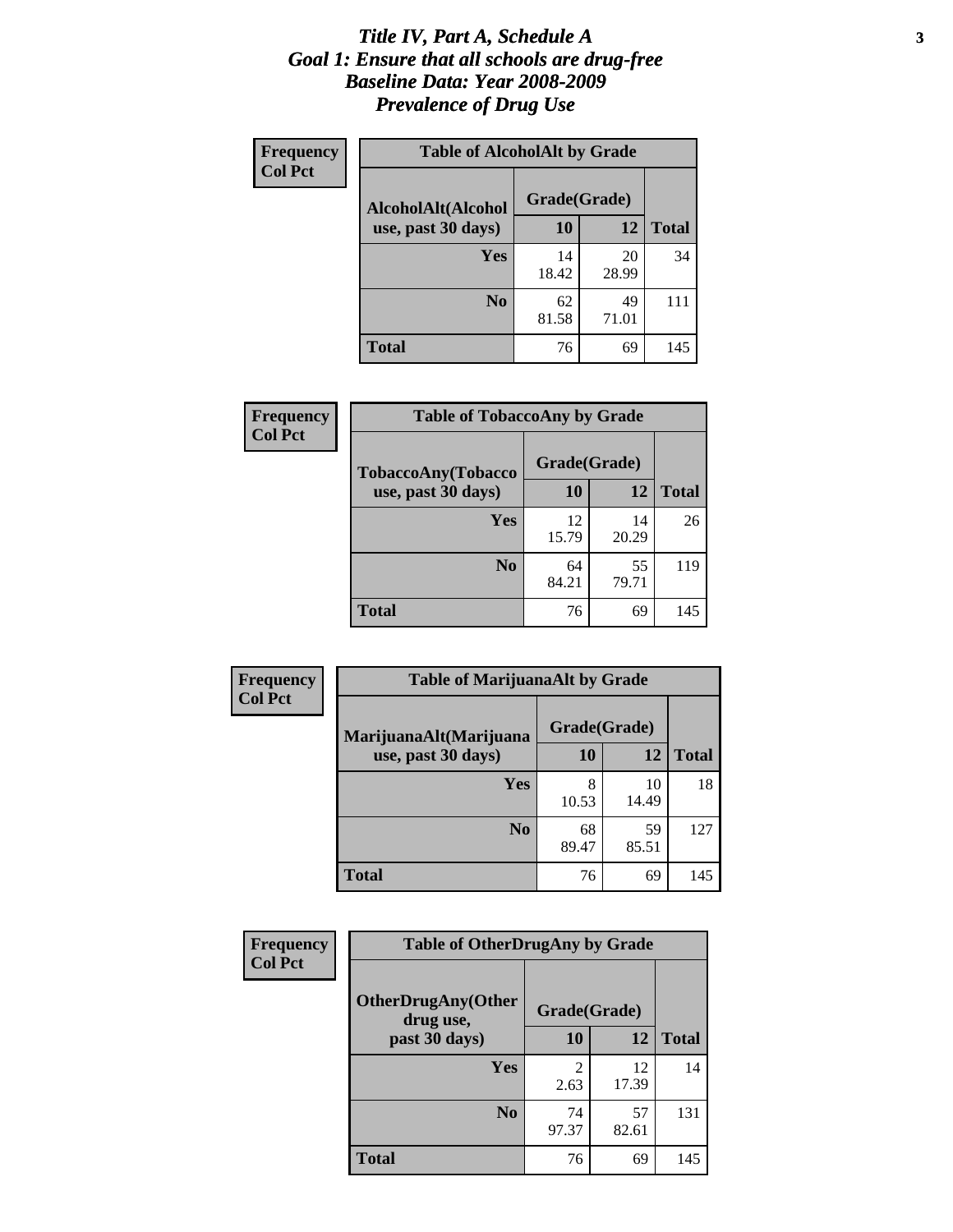#### *Average Age of Onset of Use* **4** *Results for "Average Age of Onset of Use" questions exclude students who said they did not use that substance*

| <b>Variable</b>                 | Label                                                              | <b>Mean</b> |
|---------------------------------|--------------------------------------------------------------------|-------------|
| Alcoholinit2                    | I started using alcohol when I was                                 | 13.77       |
| Cigarettesinit2                 | I started smoking tobacco when I was                               | 13.79       |
| Smokelessinit2                  | I started chewing tobacco when I was                               | 13.13       |
| Marijuanainit2                  | I started using marijuana when I was                               | 13.38       |
| Cocaineinit2                    | I started using cocaine when I was                                 | 13.50       |
| Inhalantsinit2                  | I started using inhalants when I was                               | 11.50       |
| Steroidsinit2                   | I started using steroids when I was                                | 9.50        |
| Ecstasyinit2                    | I started using ecstasy when I was                                 | 15.00       |
| Methinit2                       | I started using methamphetamines when I was                        | 12.50       |
| Hallucinogensinit2              | I started using hallucinogens when I was                           | 15.00       |
| Prescription in it <sub>2</sub> | I started using prescription drugs not prescribed to me when I was | 13.19       |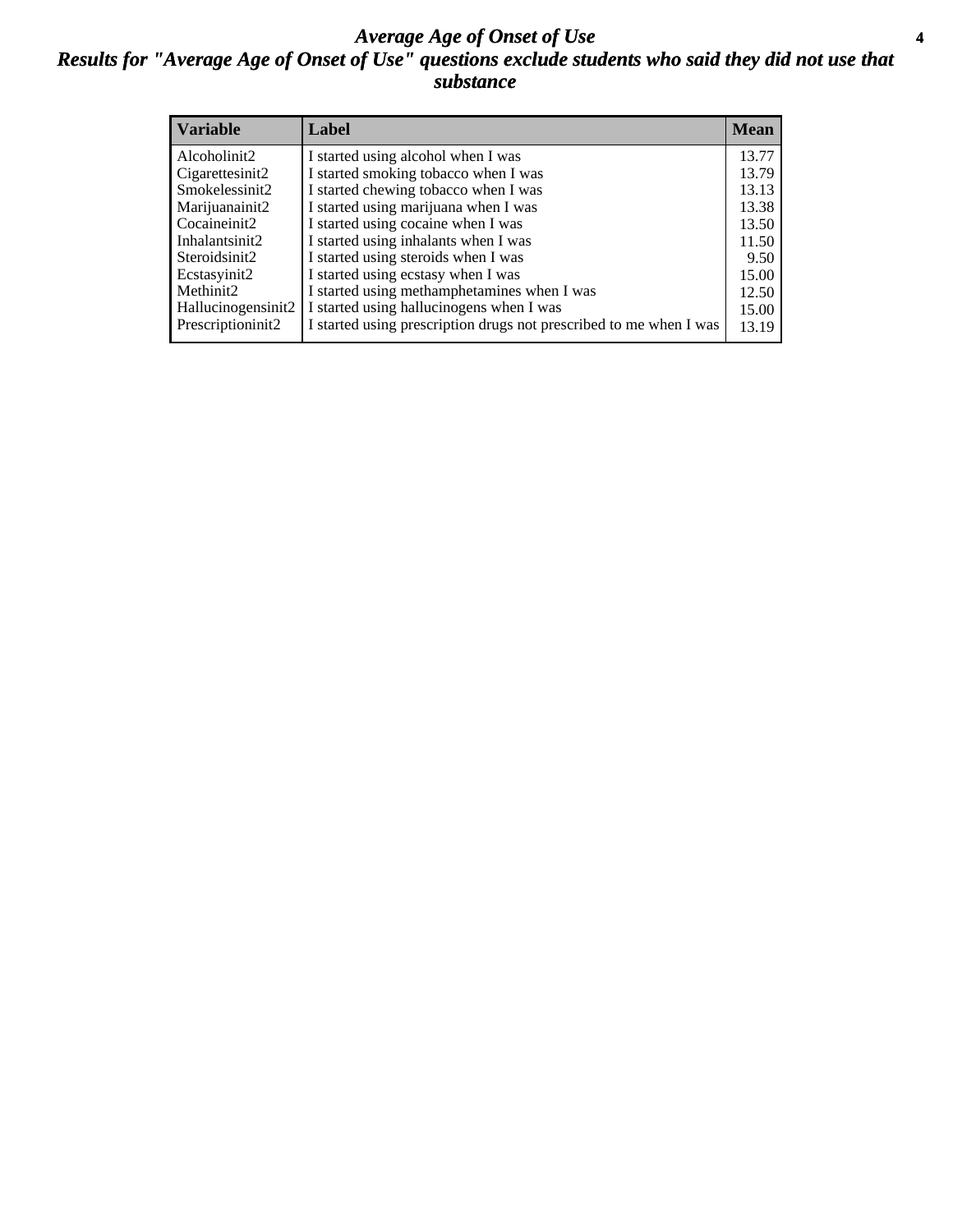# *Perception of Health Risk* **5**

| <b>Frequency</b> | <b>Table of Alcoholharmdich by Grade</b> |              |             |              |  |
|------------------|------------------------------------------|--------------|-------------|--------------|--|
| <b>Col Pct</b>   | Alcoholharmdich(I<br>think alcohol is    | Grade(Grade) |             |              |  |
|                  | harmful)                                 | 10           | 12          | <b>Total</b> |  |
|                  | Yes                                      | 60<br>78.95  | 54<br>78.26 | 114          |  |
|                  | N <sub>0</sub>                           | 16<br>21.05  | 15<br>21.74 | 31           |  |
|                  | <b>Total</b>                             | 76           | 69          | 145          |  |

| Frequency      | <b>Table of Tobaccoharmdich by Grade</b> |              |             |              |  |
|----------------|------------------------------------------|--------------|-------------|--------------|--|
| <b>Col Pct</b> | Tobaccoharmdich(I<br>think tobacco is    | Grade(Grade) |             |              |  |
|                | harmful)                                 | 10           | 12          | <b>Total</b> |  |
|                | <b>Yes</b>                               | 74<br>97.37  | 64<br>92.75 | 138          |  |
|                | N <sub>0</sub>                           | 2.63         | 5<br>7.25   |              |  |
|                | <b>Total</b>                             | 76           | 69          | 145          |  |

| Frequency      | <b>Table of Marijuanaharmdich by Grade</b> |              |             |              |  |  |
|----------------|--------------------------------------------|--------------|-------------|--------------|--|--|
| <b>Col Pct</b> | Marijuanaharmdich(I<br>think marijuana is  | Grade(Grade) |             |              |  |  |
|                | harmful)                                   | <b>10</b>    | 12          | <b>Total</b> |  |  |
|                | Yes                                        | 61<br>80.26  | 50<br>72.46 | 111          |  |  |
|                | N <sub>0</sub>                             | 15<br>19.74  | 19<br>27.54 | 34           |  |  |
|                | <b>Total</b>                               | 76           | 69          | 145          |  |  |

| <b>Frequency</b> | <b>Table of Otherdrugharmdich by Grade</b>   |             |              |              |  |  |  |
|------------------|----------------------------------------------|-------------|--------------|--------------|--|--|--|
| <b>Col Pct</b>   | Otherdrugharmdich(I<br>think other drugs are |             | Grade(Grade) |              |  |  |  |
|                  | harmful)                                     | 10          | 12           | <b>Total</b> |  |  |  |
|                  | Yes                                          | 75<br>98.68 | 67<br>97.10  | 142          |  |  |  |
|                  | N <sub>0</sub>                               | 1.32        | 2.90         | 3            |  |  |  |
|                  | <b>Total</b>                                 | 76          | 69           | 145          |  |  |  |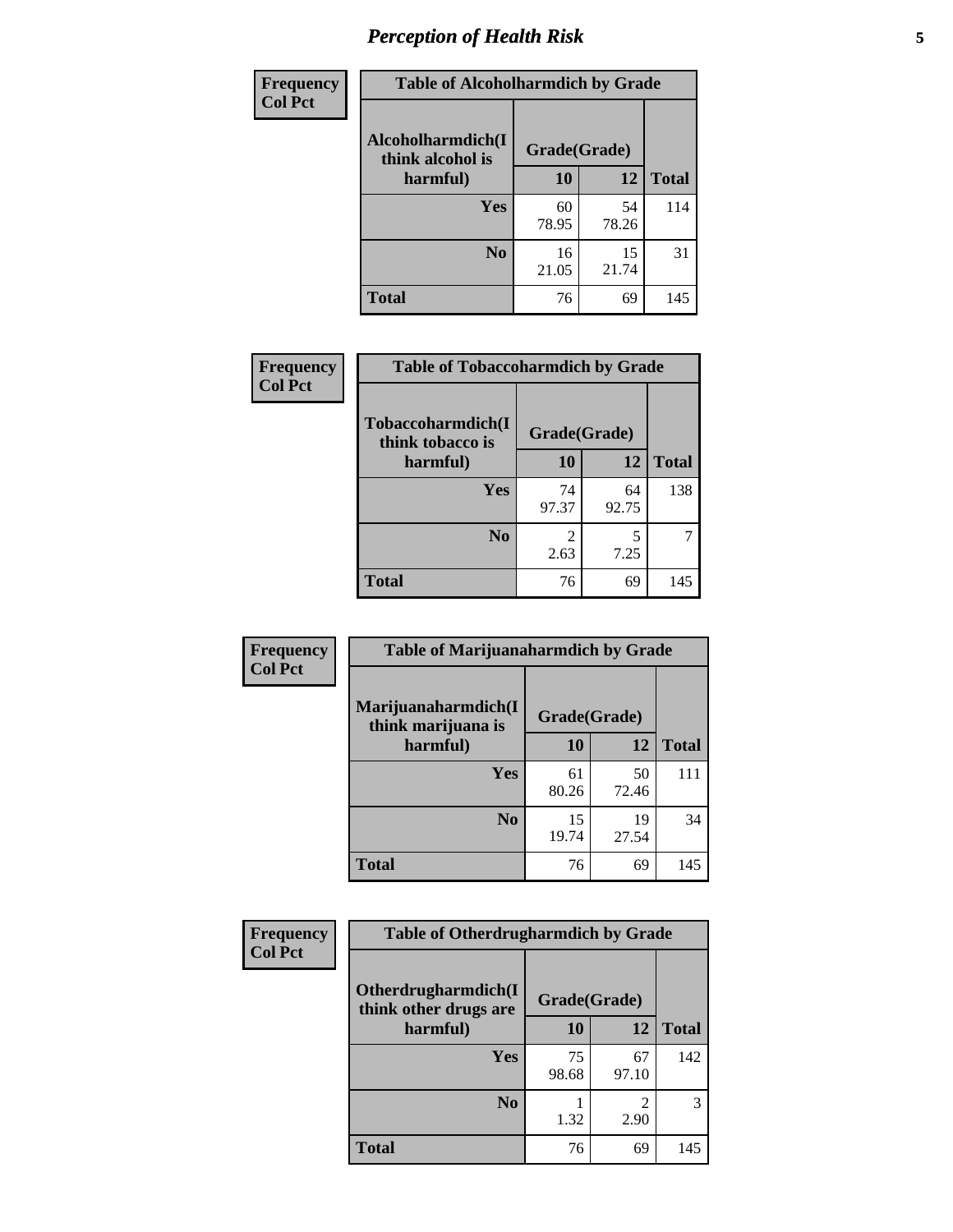## *Social Disapproval* **6**

| Frequency      | <b>Table of Alcoholpeerdich by Grade</b>                    |              |             |              |
|----------------|-------------------------------------------------------------|--------------|-------------|--------------|
| <b>Col Pct</b> | Alcoholpeerdich(My<br>friends would<br>disapprove if I used | Grade(Grade) |             |              |
|                | alcohol)                                                    | 10           | 12          | <b>Total</b> |
|                | <b>Yes</b>                                                  | 36<br>47.37  | 23<br>33.33 | 59           |
|                | N <sub>0</sub>                                              | 40<br>52.63  | 46<br>66.67 | 86           |
|                | <b>Total</b>                                                | 76           | 69          | 145          |

| <b>Frequency</b> |
|------------------|
| <b>Col Pct</b>   |

| <b>Table of Tobaccopeerdich by Grade</b>                    |              |             |              |  |  |  |
|-------------------------------------------------------------|--------------|-------------|--------------|--|--|--|
| Tobaccopeerdich(My<br>friends would<br>disapprove if I used | Grade(Grade) |             |              |  |  |  |
| tobacco)                                                    | 10           | 12          | <b>Total</b> |  |  |  |
| Yes                                                         | 43<br>56.58  | 32<br>46.38 | 75           |  |  |  |
| N <sub>0</sub>                                              | 33<br>43.42  | 37<br>53.62 | 70           |  |  |  |
| <b>Total</b>                                                | 76           | 69          | 145          |  |  |  |

| Frequency      | <b>Table of Marijuanapeerdich by Grade</b>                    |              |             |              |  |  |  |
|----------------|---------------------------------------------------------------|--------------|-------------|--------------|--|--|--|
| <b>Col Pct</b> | Marijuanapeerdich(My<br>friends would<br>disapprove if I used | Grade(Grade) |             |              |  |  |  |
|                | marijuana)                                                    | 10           | 12          | <b>Total</b> |  |  |  |
|                | <b>Yes</b>                                                    | 42<br>55.26  | 32<br>46.38 | 74           |  |  |  |
|                | N <sub>0</sub>                                                | 34<br>44.74  | 37<br>53.62 | 71           |  |  |  |
|                | <b>Total</b>                                                  | 76           | 69          | 145          |  |  |  |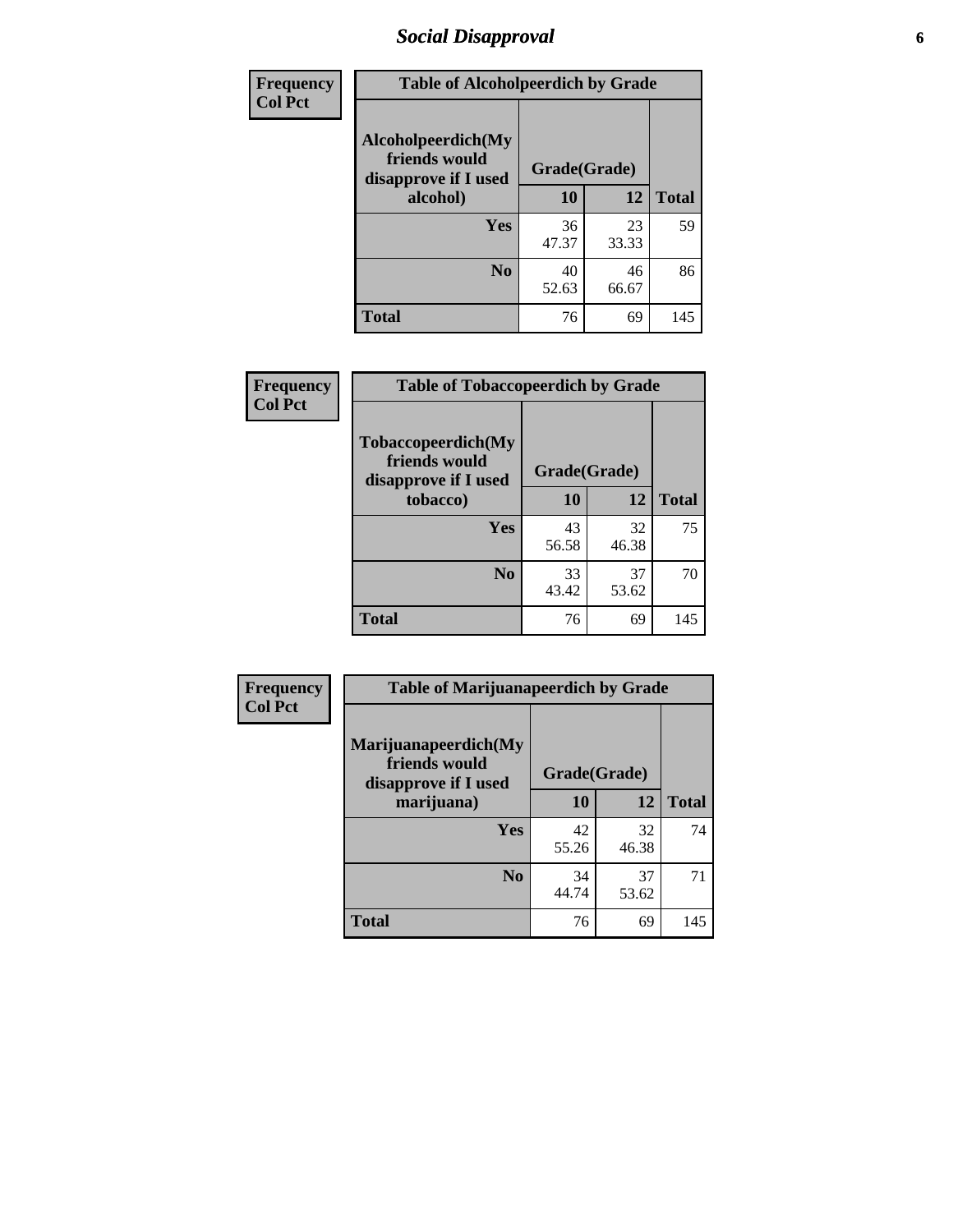# *Social Disapproval* **7**

| Frequency      | <b>Table of Otherdrugpeerdich by Grade</b>                    |              |             |              |  |  |  |
|----------------|---------------------------------------------------------------|--------------|-------------|--------------|--|--|--|
| <b>Col Pct</b> | Otherdrugpeerdich(My<br>friends would<br>disapprove if I used | Grade(Grade) |             |              |  |  |  |
|                | other drugs)                                                  | 10           | 12          | <b>Total</b> |  |  |  |
|                | <b>Yes</b>                                                    | 50<br>65.79  | 40<br>57.97 | 90           |  |  |  |
|                | N <sub>0</sub>                                                | 26<br>34.21  | 29<br>42.03 | 55           |  |  |  |
|                | <b>Total</b>                                                  | 76           | 69          | 145          |  |  |  |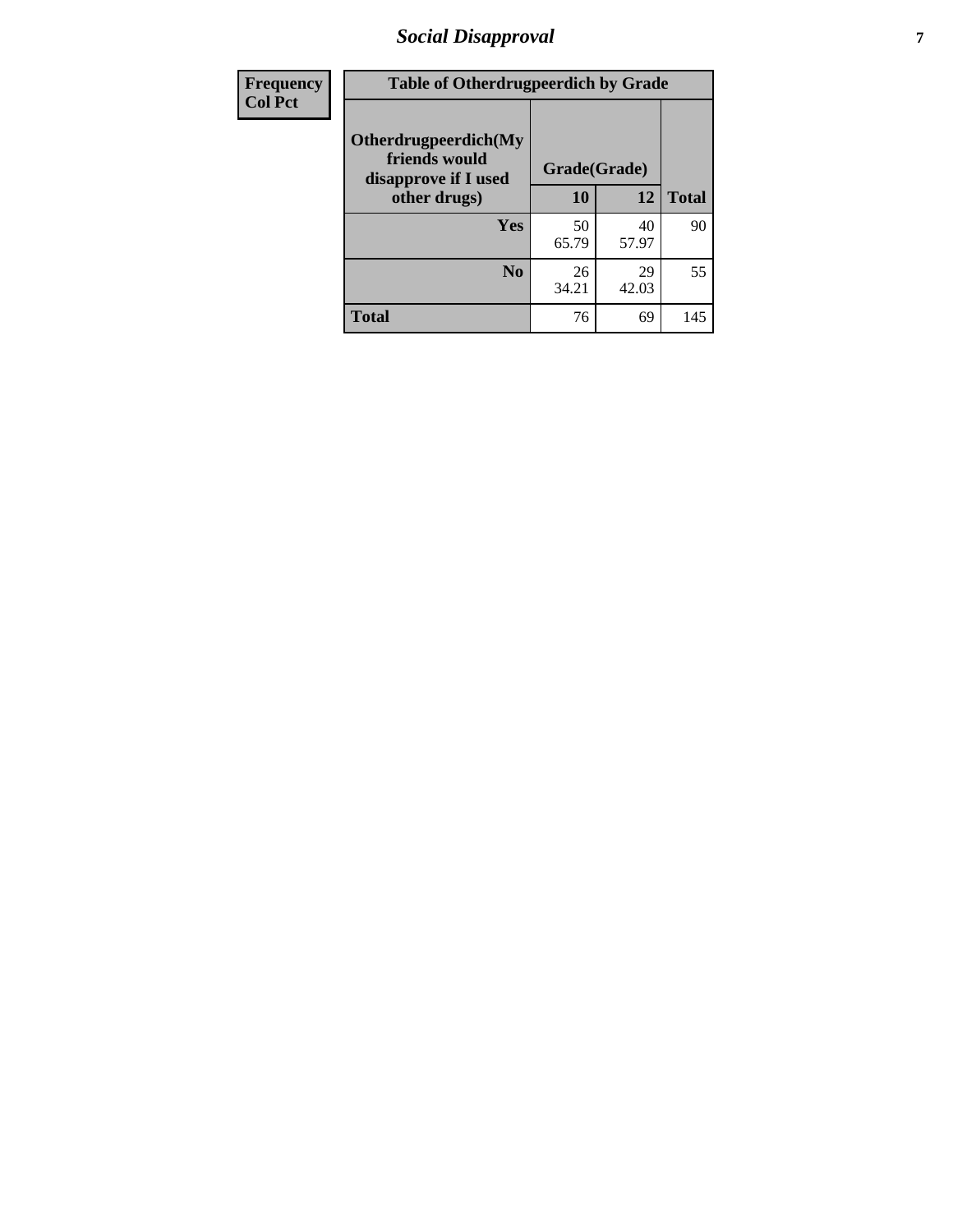#### Title IV, Part A, Schedule A **8** *Goal 2: To help ensure that all schools are safe and disciplined Baseline Data: Year 2008-2009 Student Involvement in Gang Activity*

| Frequency      |                                                                                                   | <b>Table of Gangself by Grade</b> |             |              |
|----------------|---------------------------------------------------------------------------------------------------|-----------------------------------|-------------|--------------|
| <b>Col Pct</b> | Gangself(I<br>have<br>participated<br>in illegal<br>gang<br>activities in<br>the past 30<br>days) | Grade(Grade)<br>10                | 12          | <b>Total</b> |
|                | Yes                                                                                               | 4<br>5.26                         | 9<br>13.04  | 13           |
|                | N <sub>0</sub>                                                                                    | 72<br>94.74                       | 60<br>86.96 | 132          |
|                | <b>Total</b>                                                                                      | 76                                | 69          | 145          |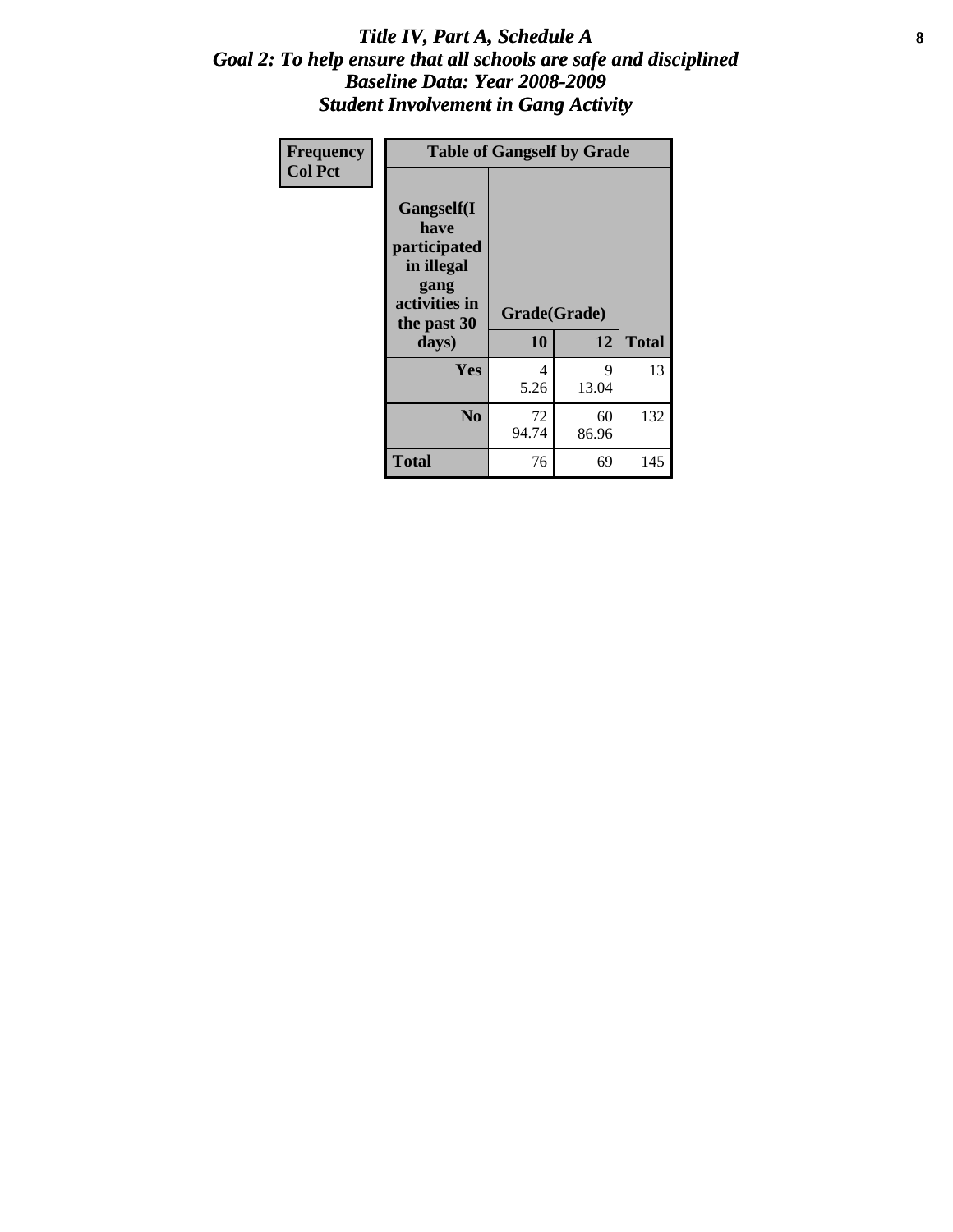# *Student Perception of School Safety* **9**

| <b>Frequency</b><br>Row Pct |
|-----------------------------|
|                             |

| <b>Table of Grade by Safeschool</b> |                          |                                                        |                                        |                                    |              |  |  |
|-------------------------------------|--------------------------|--------------------------------------------------------|----------------------------------------|------------------------------------|--------------|--|--|
|                                     |                          | Safeschool (School is a place at which I feel<br>safe) |                                        |                                    |              |  |  |
| Grade(Grade)                        | <b>Strongly</b><br>Agree | Agree                                                  | <b>Somewhat   Somewhat</b><br>Disagree | <b>Strongly</b><br><b>Disagree</b> | <b>Total</b> |  |  |
| 10                                  | 14<br>18.42              | 36<br>47.37                                            | 14<br>18.42                            | 12<br>15.79                        | 76           |  |  |
| 12                                  | 12.<br>17.39             | 35<br>50.72                                            | 12<br>17.39                            | 10<br>14.49                        | 69           |  |  |
| <b>Total</b>                        | 26                       | 71                                                     | 26                                     | 22                                 | 145          |  |  |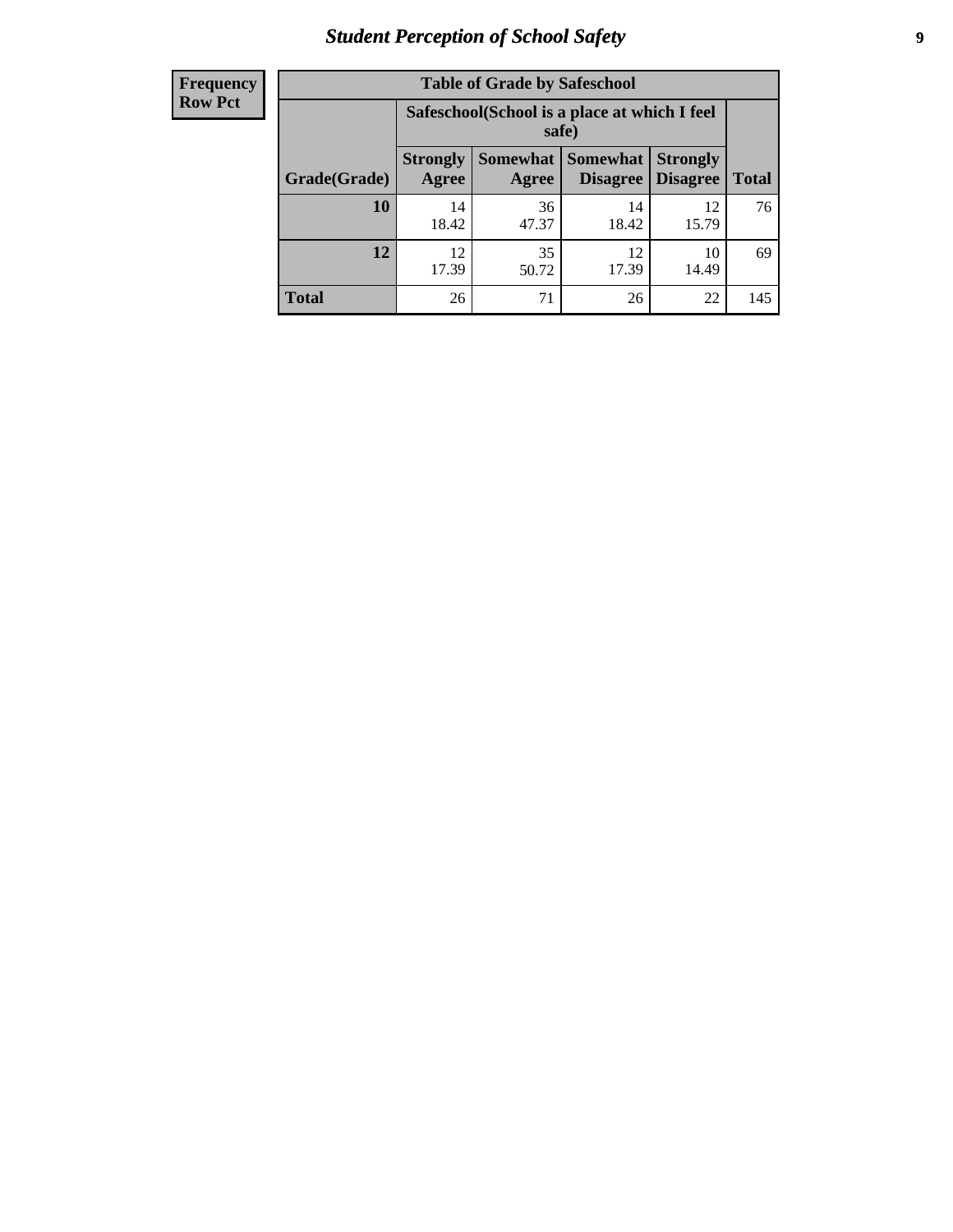#### *Students Who Have Been Bullied* **10**

| Frequency      |  |
|----------------|--|
| <b>Row Pct</b> |  |

# **Table of Grade by Bullied**

|              |                         | <b>Bullied</b> (I have been bullied by<br>other students in the past 30<br>days) |                   |                        |                   |              |
|--------------|-------------------------|----------------------------------------------------------------------------------|-------------------|------------------------|-------------------|--------------|
| Grade(Grade) | $\bf{0}$<br><b>Days</b> | 1 or<br>2<br>days                                                                | 3 to<br>5<br>days | 10<br>to<br>19<br>days | All<br>30<br>days | <b>Total</b> |
| 10           | 69<br>90.79             | 3<br>3.95                                                                        | 0<br>0.00         | 1.32                   | 3<br>3.95         | 76           |
| 12           | 62<br>89.86             | 3<br>4.35                                                                        | 2<br>2.90         | 1.45                   | 1.45              | 69           |
| <b>Total</b> | 131                     | 6                                                                                | $\overline{2}$    | $\overline{2}$         | 4                 | 145          |

٦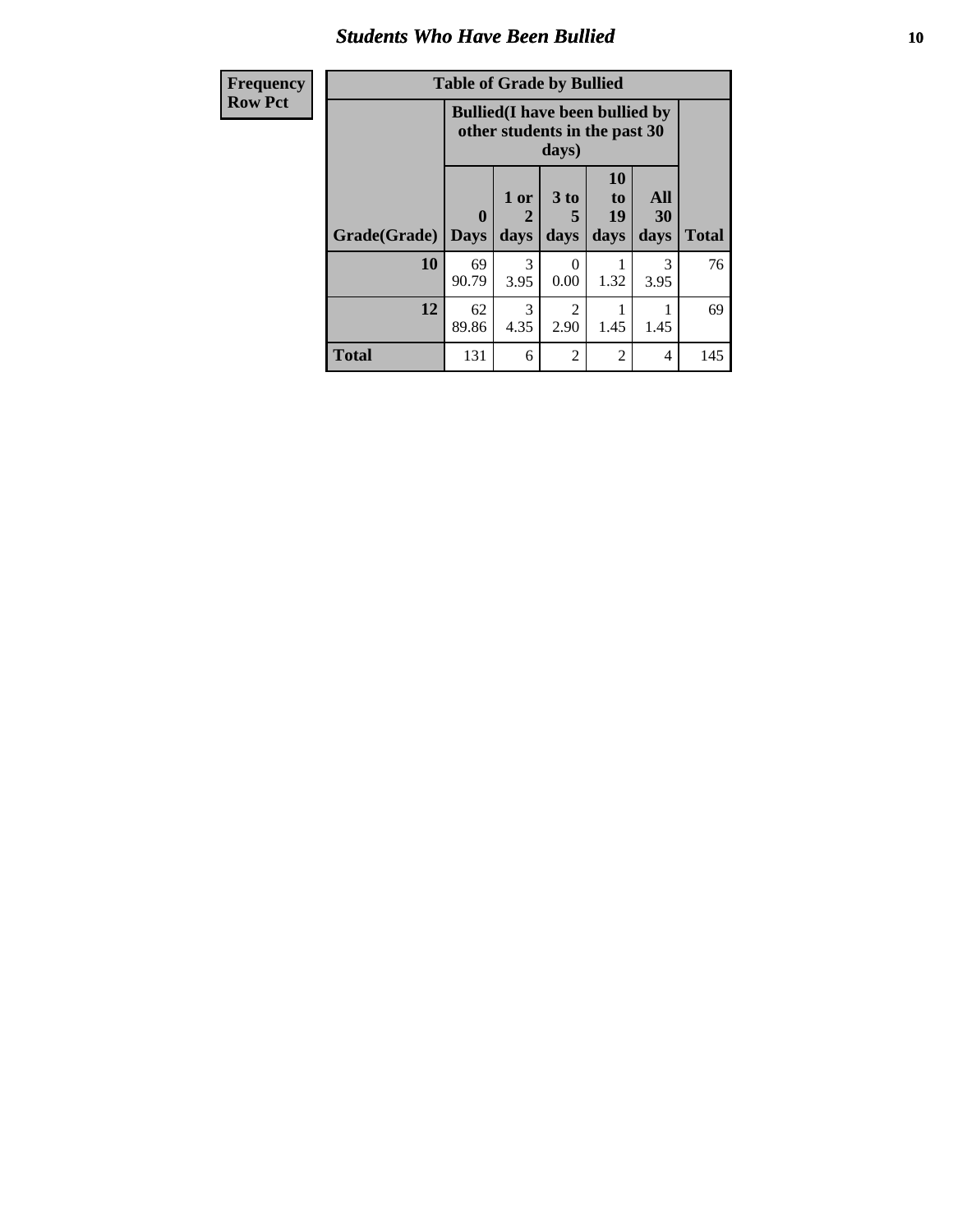#### *School Climate* **11**

| Frequency      | <b>Table of SchoolClimate1 by Grade</b> |                    |             |              |  |  |
|----------------|-----------------------------------------|--------------------|-------------|--------------|--|--|
| <b>Col Pct</b> | SchoolClimate1(I<br>like school)        | Grade(Grade)<br>10 | 12          | <b>Total</b> |  |  |
|                | <b>Strongly Agree</b>                   | 17<br>22.37        | 10.14       | 24           |  |  |
|                | <b>Somewhat Agree</b>                   | 45<br>59.21        | 45<br>65.22 | 90           |  |  |
|                | <b>Somewhat Disagree</b>                | 8<br>10.53         | 11<br>15.94 | 19           |  |  |
|                | <b>Strongly Disagree</b>                | 6<br>7.89          | 6<br>8.70   | 12           |  |  |
|                | <b>Total</b>                            | 76                 | 69          | 145          |  |  |

| <b>Frequency</b> |
|------------------|
| <b>Col Pct</b>   |

| <b>Table of SchoolClimate2 by Grade</b>           |                    |                        |              |  |  |
|---------------------------------------------------|--------------------|------------------------|--------------|--|--|
| SchoolClimate2(I<br>feel successful at<br>school) | Grade(Grade)<br>10 | 12                     | <b>Total</b> |  |  |
| <b>Strongly Agree</b>                             | 24<br>31.58        | 15<br>21.74            | 39           |  |  |
| <b>Somewhat Agree</b>                             | 48<br>63.16        | 39<br>56.52            | 87           |  |  |
| <b>Somewhat Disagree</b>                          | 3<br>3.95          | 13<br>18.84            | 16           |  |  |
| <b>Strongly Disagree</b>                          | 1.32               | $\mathfrak{D}$<br>2.90 | 3            |  |  |
| <b>Total</b>                                      | 76                 | 69                     | 145          |  |  |

| Frequency      | <b>Table of SchoolClimate3 by Grade</b>                                      |                          |             |              |
|----------------|------------------------------------------------------------------------------|--------------------------|-------------|--------------|
| <b>Col Pct</b> | <b>SchoolClimate3(My</b><br>school has high<br>standards for<br>achievement) | Grade(Grade)<br>10<br>12 |             | <b>Total</b> |
|                | <b>Strongly Agree</b>                                                        | 18<br>23.68              | 14<br>20.29 | 32           |
|                | <b>Somewhat Agree</b>                                                        | 47<br>61.84              | 32<br>46.38 | 79           |
|                | <b>Somewhat Disagree</b>                                                     | 4<br>5.26                | 14<br>20.29 | 18           |
|                | <b>Strongly Disagree</b>                                                     | 9.21                     | 9<br>13.04  | 16           |
|                | Total                                                                        | 76                       | 69          | 145          |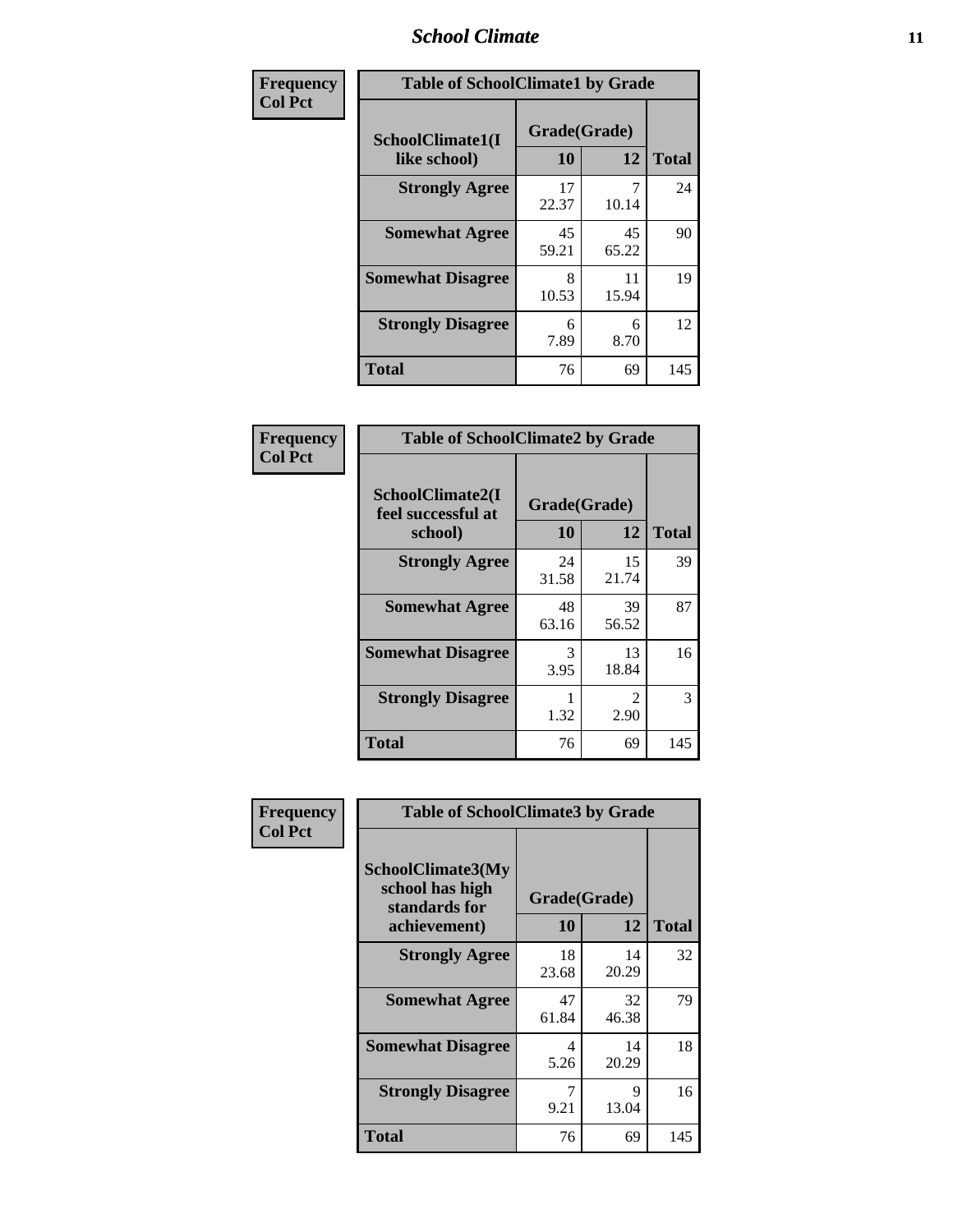#### *School Climate* **12**

| Frequency      | <b>Table of SchoolClimate4 by Grade</b>                       |                    |             |              |  |
|----------------|---------------------------------------------------------------|--------------------|-------------|--------------|--|
| <b>Col Pct</b> | SchoolClimate4(My<br>school sets clear<br>rules for behavior) | Grade(Grade)<br>10 | 12          | <b>Total</b> |  |
|                | <b>Strongly Agree</b>                                         | 28<br>36.84        | 29<br>42.03 | 57           |  |
|                | <b>Somewhat Agree</b>                                         | 30<br>39.47        | 19<br>27.54 | 49           |  |
|                | <b>Somewhat Disagree</b>                                      | 12<br>15.79        | 11<br>15.94 | 23           |  |
|                | <b>Strongly Disagree</b>                                      | 6<br>7.89          | 10<br>14.49 | 16           |  |
|                | Total                                                         | 76                 | 69          | 145          |  |

| <b>Table of SchoolClimate5 by Grade</b>                              |                        |             |              |  |  |
|----------------------------------------------------------------------|------------------------|-------------|--------------|--|--|
| SchoolClimate5(I<br>know what to do in<br>an emergency at<br>school) | Grade(Grade)<br>10     | 12          | <b>Total</b> |  |  |
|                                                                      | 42                     | 37          | 79           |  |  |
| <b>Strongly Agree</b>                                                | 55.26                  | 53.62       |              |  |  |
| <b>Somewhat Agree</b>                                                | 31<br>40.79            | 17<br>24.64 | 48           |  |  |
| <b>Somewhat Disagree</b>                                             | $\mathfrak{D}$<br>2.63 | 9<br>13.04  | 11           |  |  |
| <b>Strongly Disagree</b>                                             | 1.32                   | 6<br>8.70   | 7            |  |  |
| Total                                                                | 76                     | 69          | 145          |  |  |

| Frequency      | <b>Table of SchoolClimate6 by Grade</b>                  |                    |             |              |  |
|----------------|----------------------------------------------------------|--------------------|-------------|--------------|--|
| <b>Col Pct</b> | <b>SchoolClimate6(Teachers</b><br>treat me with respect) | Grade(Grade)<br>10 | 12          | <b>Total</b> |  |
|                | <b>Strongly Agree</b>                                    | 14<br>18.42        | 14<br>20.29 | 28           |  |
|                | <b>Somewhat Agree</b>                                    | 40<br>52.63        | 29<br>42.03 | 69           |  |
|                | <b>Somewhat Disagree</b>                                 | 7<br>9.21          | 12<br>17.39 | 19           |  |
|                | <b>Strongly Disagree</b>                                 | 15<br>19.74        | 14<br>20.29 | 29           |  |
|                | <b>Total</b>                                             | 76                 | 69          | 145          |  |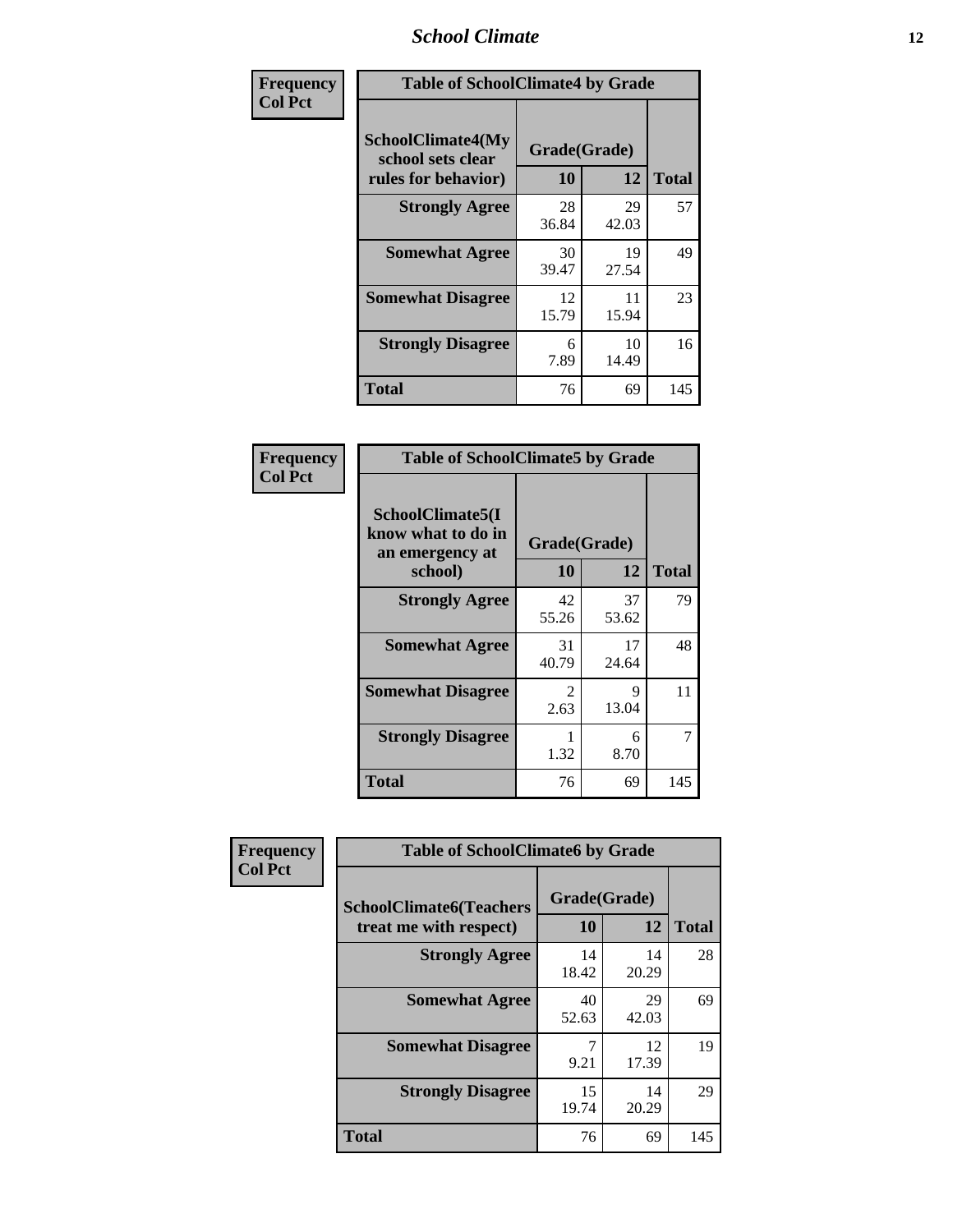#### *School Climate* **13**

| Frequency      | <b>Table of SchoolClimate7 by Grade</b>                                       |                    |             |              |  |
|----------------|-------------------------------------------------------------------------------|--------------------|-------------|--------------|--|
| <b>Col Pct</b> | <b>SchoolClimate7(Behaviors</b><br>in my class allow the<br>teacher to teach) | Grade(Grade)<br>10 | 12          | <b>Total</b> |  |
|                | <b>Strongly Agree</b>                                                         | 9<br>11.84         | 9<br>13.04  | 18           |  |
|                | <b>Somewhat Agree</b>                                                         | 42<br>55.26        | 37<br>53.62 | 79           |  |
|                | <b>Somewhat Disagree</b>                                                      | 15<br>19.74        | 15<br>21.74 | 30           |  |
|                | <b>Strongly Disagree</b>                                                      | 10<br>13.16        | 8<br>11.59  | 18           |  |
|                | <b>Total</b>                                                                  | 76                 | 69          | 145          |  |

| Frequency      | <b>Table of SchoolClimate8 by Grade</b>                                              |                    |             |              |  |  |
|----------------|--------------------------------------------------------------------------------------|--------------------|-------------|--------------|--|--|
| <b>Col Pct</b> | <b>SchoolClimate8(Students</b><br>are frequently<br>recognized for good<br>behavior) | Grade(Grade)<br>10 | 12          | <b>Total</b> |  |  |
|                | <b>Strongly Agree</b>                                                                | 12<br>15.79        | 9<br>13.04  | 21           |  |  |
|                | <b>Somewhat Agree</b>                                                                | 28<br>36.84        | 17<br>24.64 | 45           |  |  |
|                | <b>Somewhat Disagree</b>                                                             | 15<br>19.74        | 19<br>27.54 | 34           |  |  |
|                | <b>Strongly Disagree</b>                                                             | 21<br>27.63        | 24<br>34.78 | 45           |  |  |
|                | <b>Total</b>                                                                         | 76                 | 69          | 145          |  |  |

| Frequency      | <b>Table of SchoolClimate9 by Grade</b>                                           |                    |             |              |  |
|----------------|-----------------------------------------------------------------------------------|--------------------|-------------|--------------|--|
| <b>Col Pct</b> | SchoolClimate9(School<br>counselor would be<br>helpful if I needed<br>assistance) | Grade(Grade)<br>10 | 12          | <b>Total</b> |  |
|                | <b>Strongly Agree</b>                                                             | 35<br>46.05        | 27<br>39.13 | 62           |  |
|                | <b>Somewhat Agree</b>                                                             | 26<br>34.21        | 17<br>24.64 | 43           |  |
|                | <b>Somewhat Disagree</b>                                                          | 9<br>11.84         | 11<br>15.94 | 20           |  |
|                | <b>Strongly Disagree</b>                                                          | 6<br>7.89          | 14<br>20.29 | 20           |  |
|                | Total                                                                             | 76                 | 69          | 145          |  |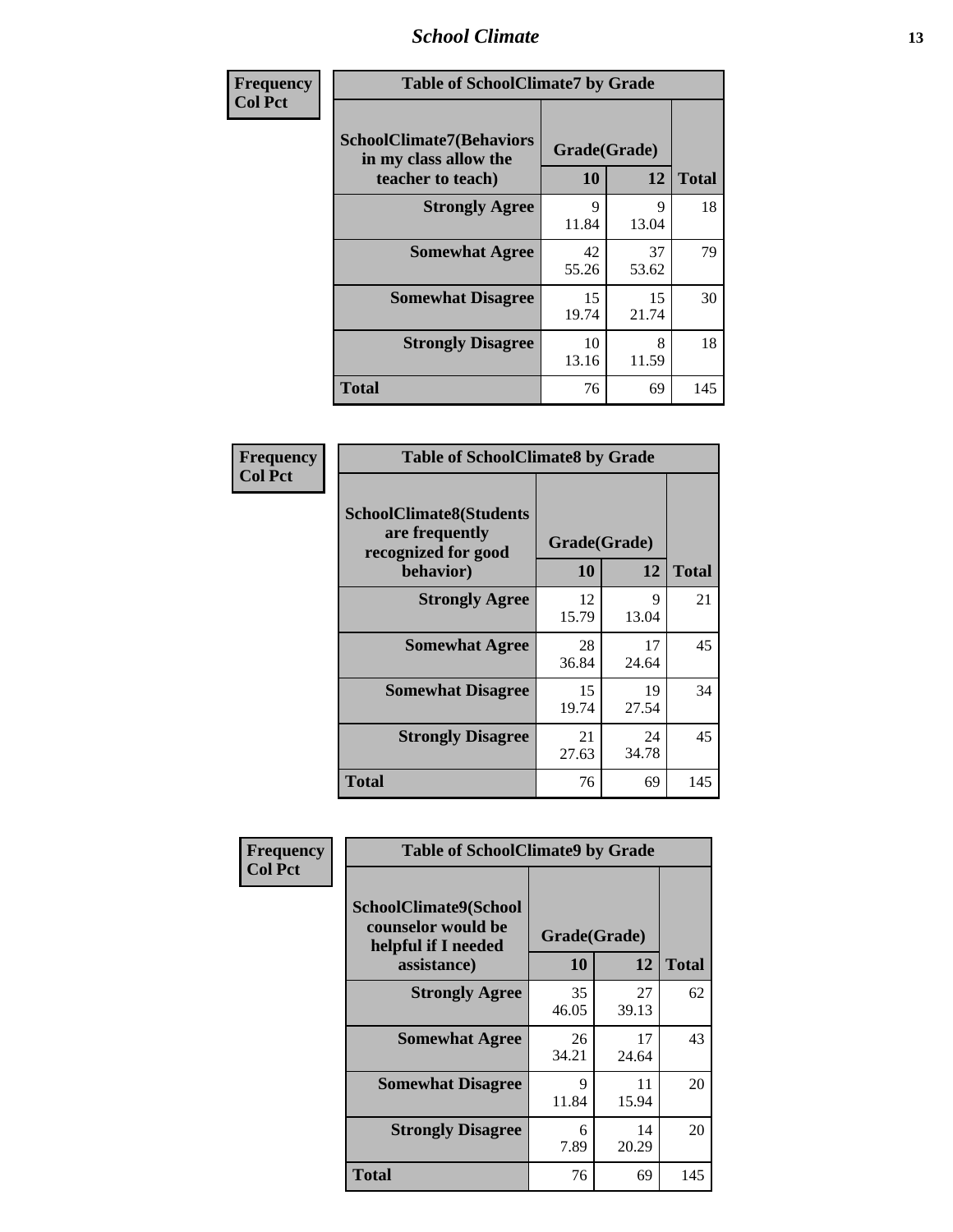### *Reasons for Dropping Out* **14**

| Frequency      | <b>Table of Dropoutreason by Grade</b>                                   |             |                    |              |
|----------------|--------------------------------------------------------------------------|-------------|--------------------|--------------|
| <b>Col Pct</b> | Dropoutreason(If<br>I dropped out the<br>reason would<br>most likely be) | 10          | Grade(Grade)<br>12 | <b>Total</b> |
|                | Won't Drop out                                                           | 50<br>65.79 | 29<br>42.03        | 79           |
|                | <b>Bored</b>                                                             | 10<br>13.16 | 12<br>17.39        | 22           |
|                | <b>Family Reasons</b>                                                    | 3<br>3.95   | 5<br>7.25          | 8            |
|                | <b>Being Bullied</b>                                                     | 1.32        | 2<br>2.90          | 3            |
|                | <b>Other</b>                                                             | 12<br>15.79 | 21<br>30.43        | 33           |
|                | Total                                                                    | 76          | 69                 | 145          |

| Frequency      | <b>Table of Dropout by Grade</b>                                       |                    |              |     |
|----------------|------------------------------------------------------------------------|--------------------|--------------|-----|
| <b>Col Pct</b> | Dropout(I<br>have<br>thought<br>about<br>dropping<br>out of<br>school) | Grade(Grade)<br>10 | <b>Total</b> |     |
|                |                                                                        |                    | 12           |     |
|                | Yes                                                                    | 16<br>21.05        | 24<br>34.78  | 40  |
|                | N <sub>0</sub>                                                         | 60<br>78.95        | 45<br>65.22  | 105 |
|                | <b>Total</b>                                                           | 76                 | 69           | 145 |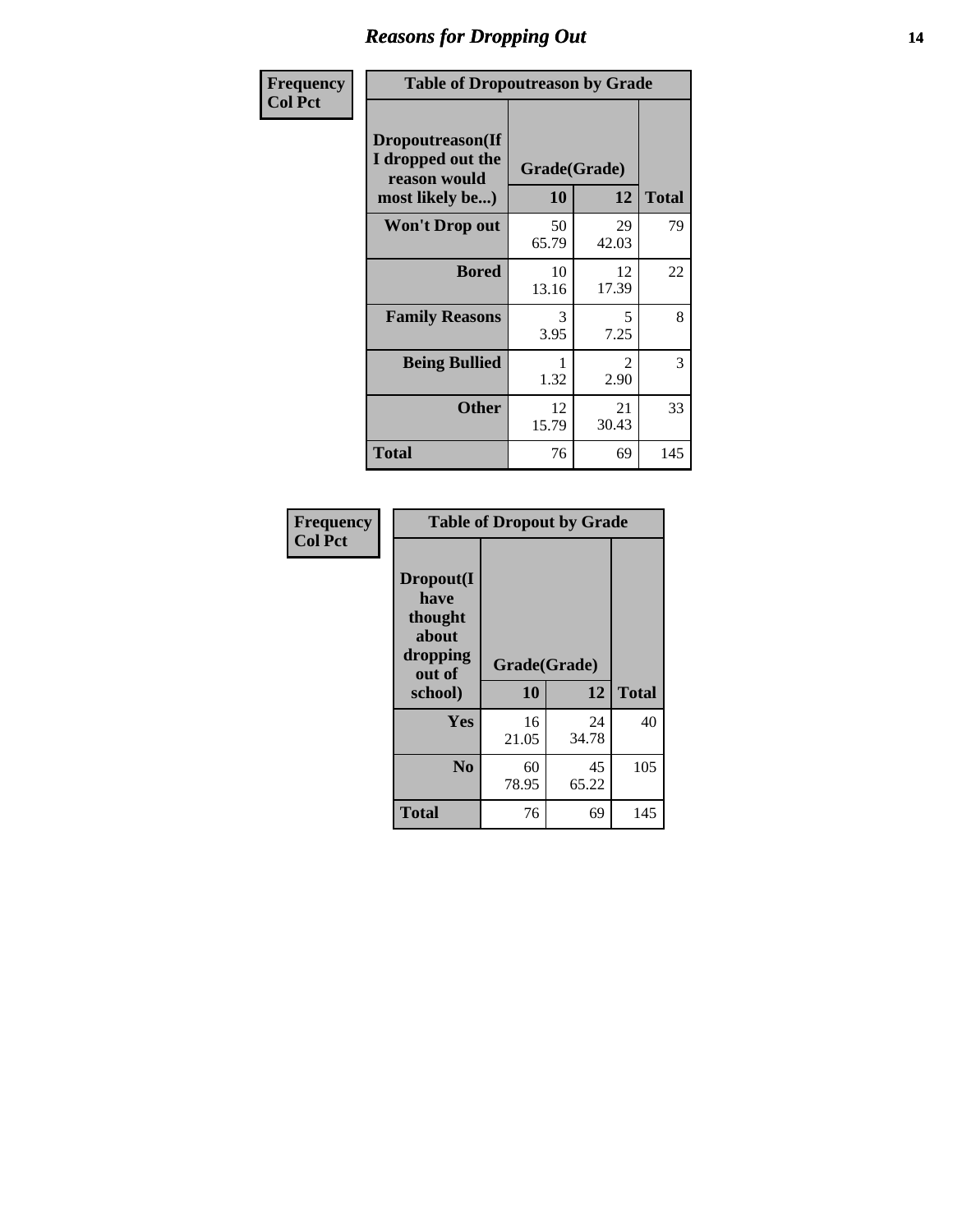*School Safety* **15**

| Frequency      | <b>Table of Gangself by Grade</b>                                                                 |                    |             |              |
|----------------|---------------------------------------------------------------------------------------------------|--------------------|-------------|--------------|
| <b>Col Pct</b> | Gangself(I<br>have<br>participated<br>in illegal<br>gang<br>activities in<br>the past 30<br>days) | Grade(Grade)<br>10 | 12          | <b>Total</b> |
|                | Yes                                                                                               | 4<br>5.26          | 9<br>13.04  | 13           |
|                | N <sub>0</sub>                                                                                    | 72<br>94.74        | 60<br>86.96 | 132          |
|                | <b>Total</b>                                                                                      | 76                 | 69          | 145          |

| Frequency<br><b>Col Pct</b> | <b>Table of Gangpeers by Grade</b>                                                                                             |                    |             |              |  |
|-----------------------------|--------------------------------------------------------------------------------------------------------------------------------|--------------------|-------------|--------------|--|
|                             | <b>Gangpeers</b> (I<br>have friends<br>who have<br>participated<br>in illegal<br>gang<br>activities in<br>the past 30<br>days) | Grade(Grade)<br>10 | 12          | <b>Total</b> |  |
|                             | Yes                                                                                                                            | 22<br>28.95        | 23<br>33.33 | 45           |  |
|                             | N <sub>0</sub>                                                                                                                 | 54<br>71.05        | 46<br>66.67 | 100          |  |
|                             | <b>Total</b>                                                                                                                   | 76                 | 69          | 145          |  |

| Frequency      | <b>Table of Pickedon by Grade</b>                                  |              |             |              |
|----------------|--------------------------------------------------------------------|--------------|-------------|--------------|
| <b>Col Pct</b> | <b>Pickedon(I have</b><br>been picked on or<br>teased at school in | Grade(Grade) |             |              |
|                | the past 30 days)                                                  | 10           | 12          | <b>Total</b> |
|                | <b>Strongly Agree</b>                                              | 10<br>13.16  | 13<br>18.84 | 23           |
|                | <b>Somewhat Agree</b>                                              | 16<br>21.05  | 13<br>18.84 | 29           |
|                | <b>Somewhat Disagree</b>                                           | 13<br>17.11  | 12<br>17.39 | 25           |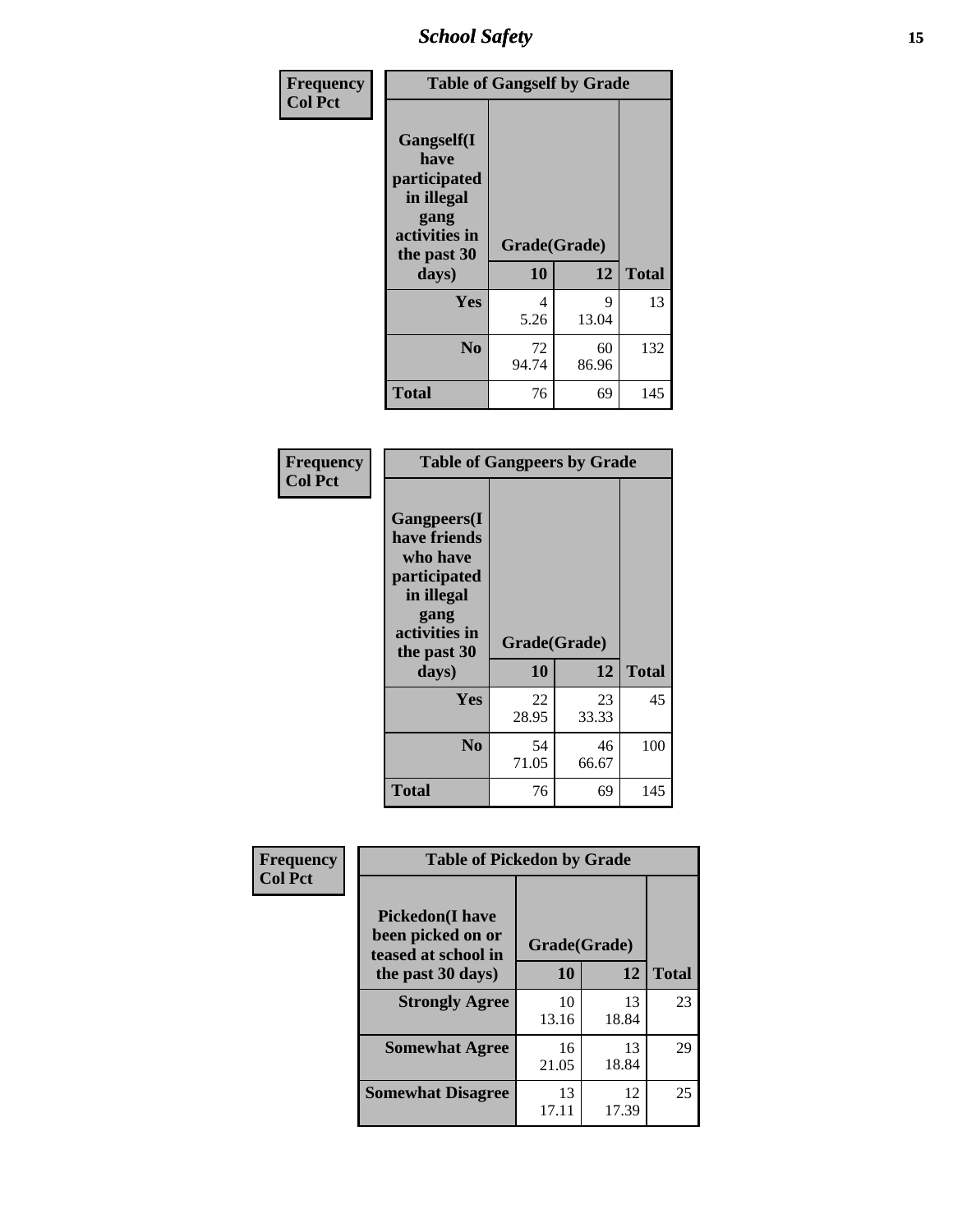# *School Safety* **16**

| <b>Frequency</b> | <b>Table of Pickedon by Grade</b>                                                        |                    |             |              |
|------------------|------------------------------------------------------------------------------------------|--------------------|-------------|--------------|
| <b>Col Pct</b>   | <b>Pickedon</b> (I have<br>been picked on or<br>teased at school in<br>the past 30 days) | Grade(Grade)<br>10 | 12          | <b>Total</b> |
|                  | <b>Strongly Disagree</b>                                                                 | 37<br>48.68        | 31<br>44.93 | 68           |
|                  | Total                                                                                    | 76                 | 69          | 145          |

| Frequency      | <b>Table of Safeschool by Grade</b>                      |                    |             |              |
|----------------|----------------------------------------------------------|--------------------|-------------|--------------|
| <b>Col Pct</b> | Safeschool(School<br>is a place at which I<br>feel safe) | Grade(Grade)<br>10 | 12          | <b>Total</b> |
|                | <b>Strongly Agree</b>                                    | 14<br>18.42        | 12<br>17.39 | 26           |
|                | <b>Somewhat Agree</b>                                    | 36<br>47.37        | 35<br>50.72 | 71           |
|                | <b>Somewhat Disagree</b>                                 | 14<br>18.42        | 12<br>17.39 | 26           |
|                | <b>Strongly Disagree</b>                                 | 12<br>15.79        | 10<br>14.49 | 22           |
|                | Total                                                    | 76                 | 69          | 145          |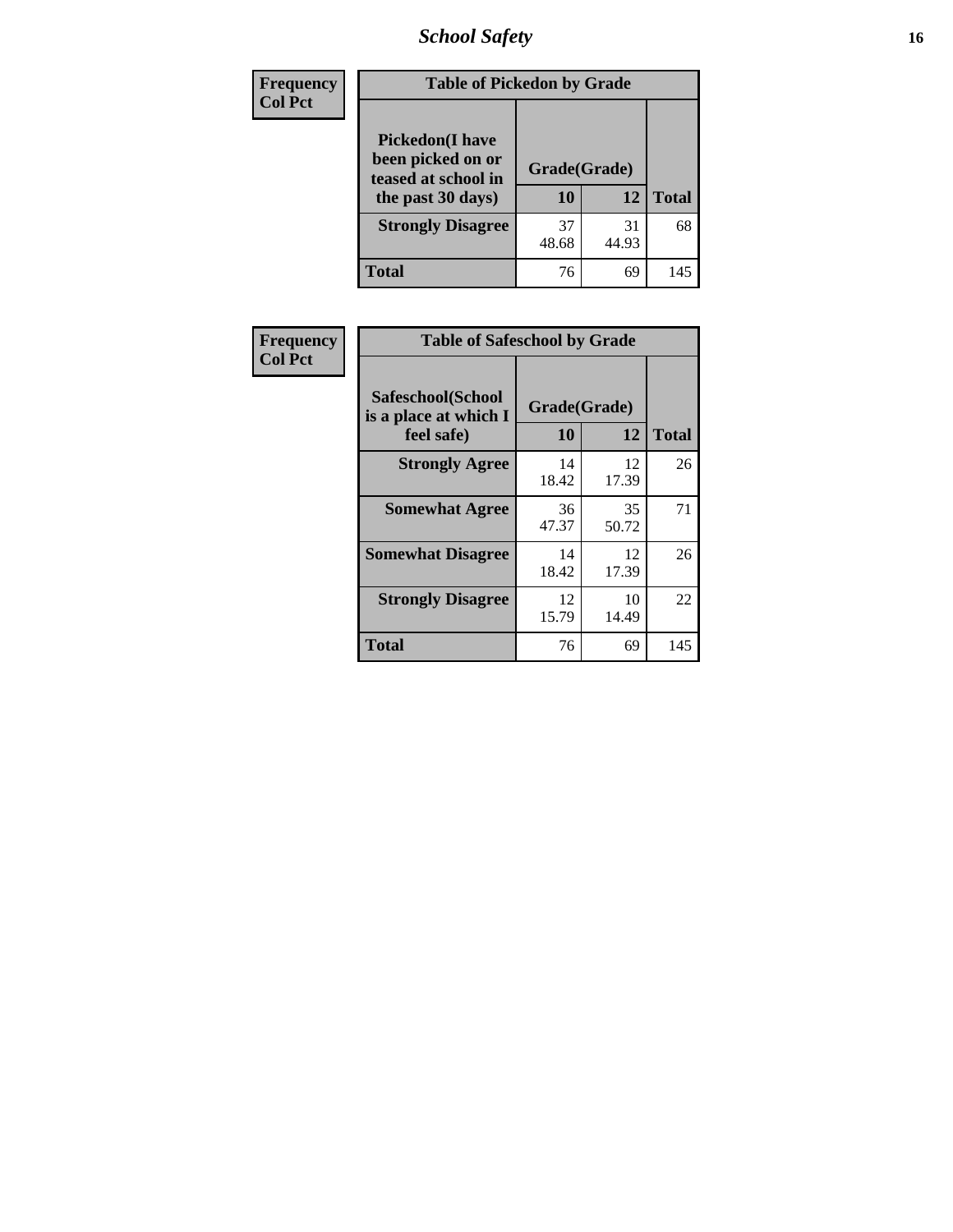*School Safety* **17**

| <b>Frequency</b> | <b>Table of Grade by Bullied</b>                                                 |                             |                   |                              |                        |                   |              |  |  |  |  |  |
|------------------|----------------------------------------------------------------------------------|-----------------------------|-------------------|------------------------------|------------------------|-------------------|--------------|--|--|--|--|--|
| <b>Row Pct</b>   | <b>Bullied</b> (I have been bullied by<br>other students in the past 30<br>days) |                             |                   |                              |                        |                   |              |  |  |  |  |  |
|                  | Grade(Grade)                                                                     | $\mathbf{0}$<br><b>Days</b> | 1 or<br>2<br>days | 3 <sub>to</sub><br>5<br>days | 10<br>to<br>19<br>days | All<br>30<br>days | <b>Total</b> |  |  |  |  |  |
|                  | 10                                                                               | 69<br>90.79                 | 3<br>3.95         | $\Omega$<br>0.00             | 1.32                   | 3<br>3.95         | 76           |  |  |  |  |  |
|                  | 12                                                                               | 62<br>89.86                 | 3<br>4.35         | 2<br>2.90                    | 1.45                   | 1.45              | 69           |  |  |  |  |  |
|                  | <b>Total</b>                                                                     | 131                         | 6                 | $\overline{2}$               | $\mathfrak{D}$         | $\overline{4}$    | 145          |  |  |  |  |  |

| <b>Frequency</b> | <b>Table of Grade by Bulliedothers</b> |             |                                               |                |                          |                                           |                   |              |
|------------------|----------------------------------------|-------------|-----------------------------------------------|----------------|--------------------------|-------------------------------------------|-------------------|--------------|
| <b>Row Pct</b>   |                                        |             | <b>Bulliedothers</b> (I bullied others in the |                | past 30 days)            |                                           |                   |              |
|                  | Grade(Grade)   Days                    | $\mathbf 0$ | 1 or<br>2<br>days                             | 3 to<br>days   | <b>6 to</b><br>9<br>days | <b>10</b><br>t <sub>0</sub><br>19<br>days | All<br>30<br>days | <b>Total</b> |
|                  | 10                                     | 65<br>85.53 | 6<br>7.89                                     | ∩<br>0.00      | 1.32                     | $\Omega$<br>0.00                          | 4<br>5.26         | 76           |
|                  | 12                                     | 58<br>84.06 | 3<br>4.35                                     | 4<br>5.80      | 0<br>0.00                | 4<br>5.80                                 | 0<br>0.00         | 69           |
|                  | <b>Total</b>                           | 123         | 9                                             | $\overline{4}$ |                          | 4                                         | 4                 | 145          |

| Frequency<br><b>Row Pct</b> |              | <b>Table of Grade by Weaponschool</b> |                   |                                                                |                        |              |
|-----------------------------|--------------|---------------------------------------|-------------------|----------------------------------------------------------------|------------------------|--------------|
|                             |              |                                       | days)             | Weaponschool(I<br>brought a weapon to<br>school in the past 30 |                        |              |
|                             | Grade(Grade) | $\mathbf{0}$<br><b>Days</b>           | 1 or<br>2<br>days | 3 to<br>5<br>days                                              | 20<br>to<br>29<br>days | <b>Total</b> |
|                             | 10           | 74<br>97.37                           | 1.32              | 1.32                                                           | 0<br>0.00              | 76           |
|                             | 12           | 65<br>94.20                           | 3<br>4.35         | $\theta$<br>0.00                                               | 1.45                   | 69           |
|                             | <b>Total</b> | 139                                   | 4                 | 1                                                              | 1                      | 145          |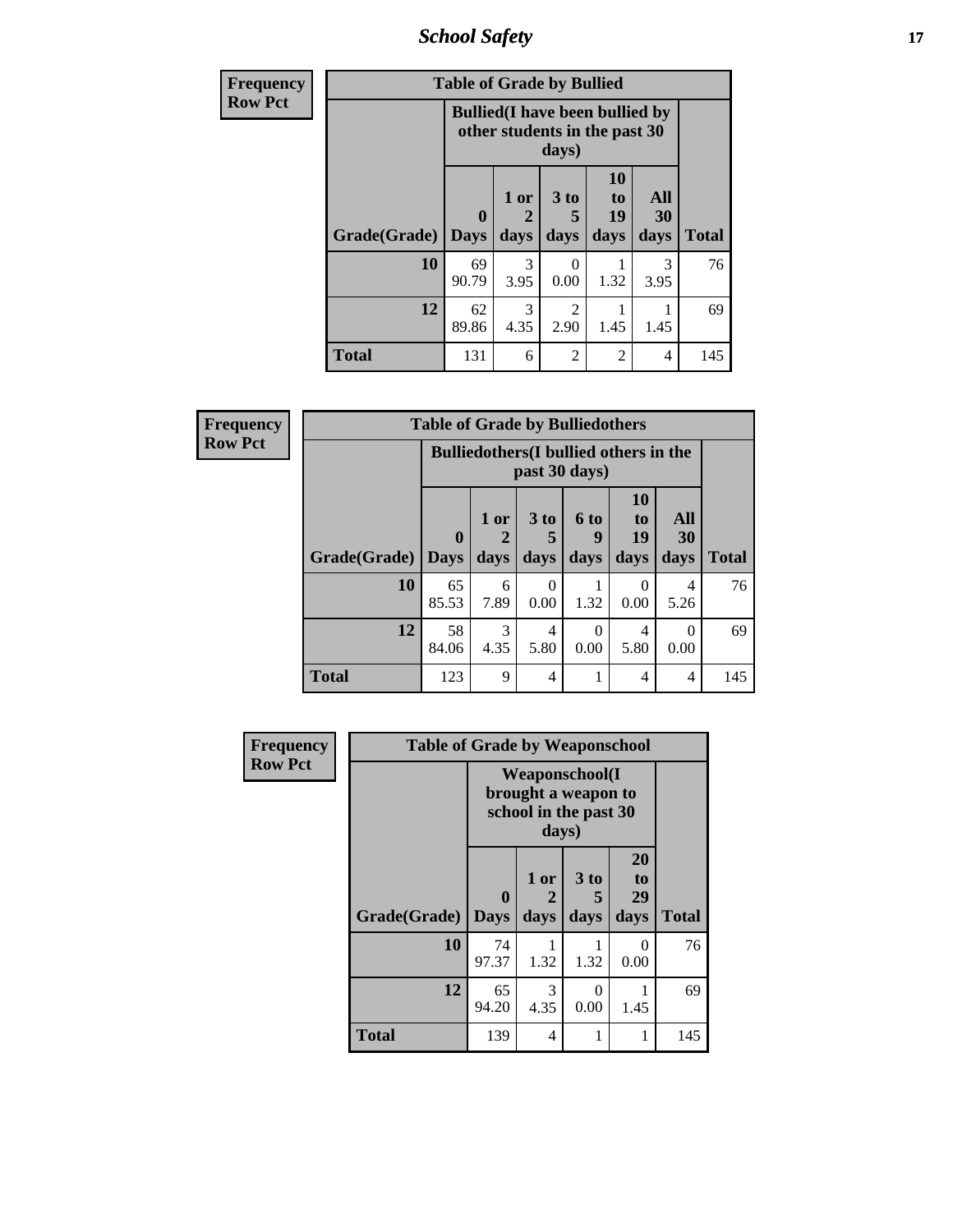*School Safety* **18**

| <b>Frequency</b> | <b>Table of Grade by Absentunsafe</b> |                  |                        |                                                                                   |                        |              |  |  |  |
|------------------|---------------------------------------|------------------|------------------------|-----------------------------------------------------------------------------------|------------------------|--------------|--|--|--|
| <b>Row Pct</b>   |                                       |                  | 30 days)               | <b>Absentunsafe</b> (I have<br>missed school because I<br>felt unsafe in the past |                        |              |  |  |  |
|                  | Grade(Grade)                          | 0<br><b>Days</b> | 1 or<br>2<br>days      | 3 <sub>to</sub><br>5<br>days                                                      | 10<br>to<br>19<br>days | <b>Total</b> |  |  |  |
|                  | 10                                    | 73<br>96.05      | $\mathfrak{D}$<br>2.63 | 1.32                                                                              | $\Omega$<br>0.00       | 76           |  |  |  |
|                  | 12                                    | 67<br>97.10      | 1.45                   | $\Omega$<br>0.00                                                                  | 1.45                   | 69           |  |  |  |
|                  | <b>Total</b>                          | 140              | 3                      |                                                                                   | 1                      | 145          |  |  |  |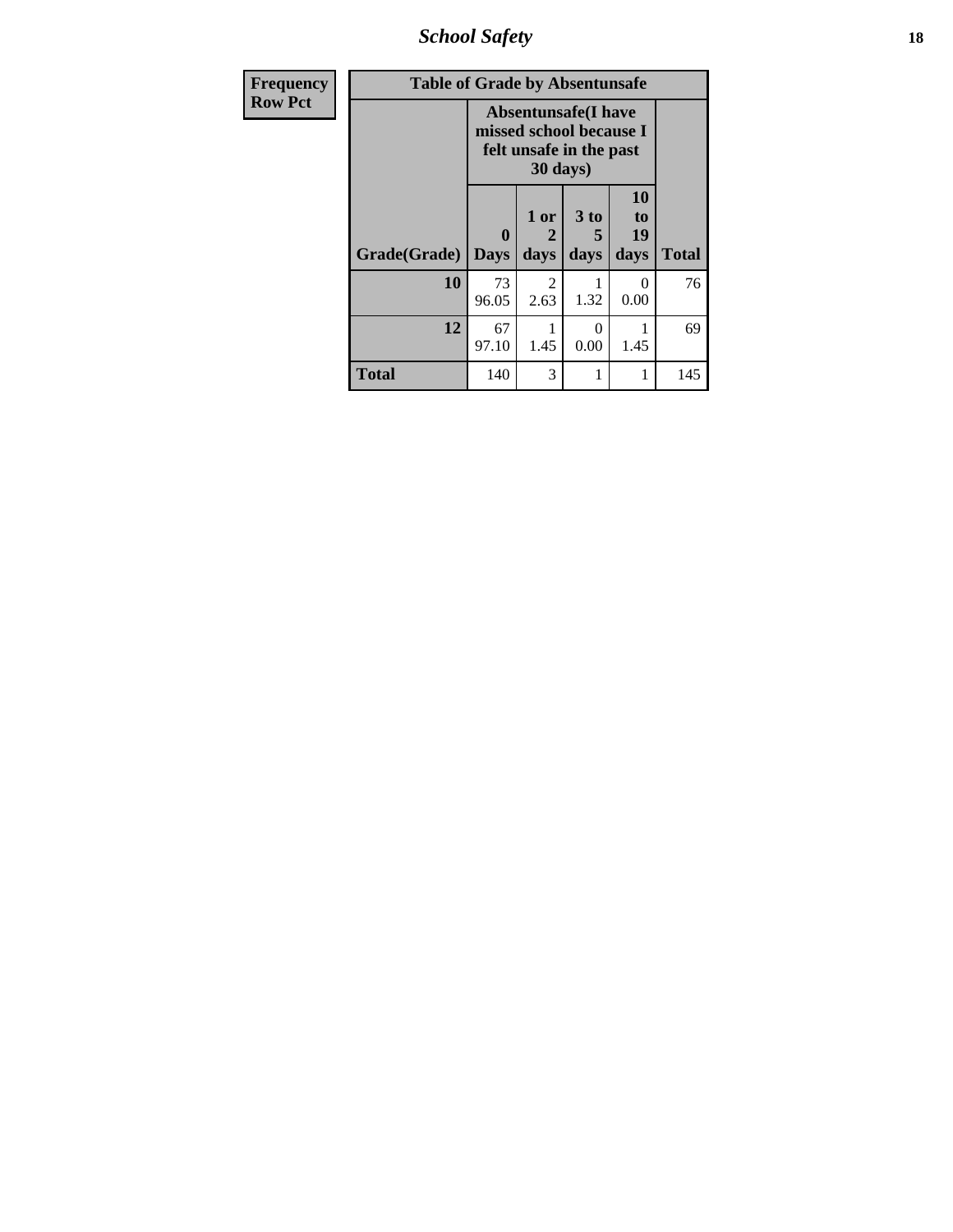## *Drug Use During Last 30 Days* **19**

#### **Frequency Row Pct**

| <b>Table of Grade by Alcohol</b> |                                 |                        |                        |                        |                 |                                    |              |              |
|----------------------------------|---------------------------------|------------------------|------------------------|------------------------|-----------------|------------------------------------|--------------|--------------|
|                                  |                                 |                        |                        |                        |                 | Alcohol(Alcohol use, past 30 days) |              |              |
| Grade(Grade)                     | <b>Did</b><br>not<br><b>use</b> | $1-2$<br>days          | $3 - 5$<br>days        | $6-9$<br>days          | $10-19$<br>days | $20 - 29$<br>days                  | Every<br>day | <b>Total</b> |
| 10                               | 62<br>81.58                     | $\overline{2}$<br>2.63 | $\overline{2}$<br>2.63 | 4<br>5.26              | 4<br>5.26       | 1.32                               | 1.32         | 76           |
| 12                               | 49<br>71.01                     | 9<br>13.04             | 4<br>5.80              | $\overline{2}$<br>2.90 | 2<br>2.90       | 2<br>2.90                          | 1.45         | 69           |
| <b>Total</b>                     | 111                             | 11                     | 6                      | 6                      | 6               | 3                                  | 2            | 145          |

#### **Frequency Row Pct**

| <b>Table of Grade by Cigarettes</b> |                          |                                                   |                        |               |                 |                   |              |       |
|-------------------------------------|--------------------------|---------------------------------------------------|------------------------|---------------|-----------------|-------------------|--------------|-------|
|                                     |                          | Cigarettes (Smoking tobacco use,<br>past 30 days) |                        |               |                 |                   |              |       |
| Grade(Grade)                        | Did<br>not<br><b>use</b> | $1-2$<br>days                                     | $3 - 5$<br>days        | $6-9$<br>days | $10-19$<br>days | $20 - 29$<br>days | Every<br>day | Total |
| 10                                  | 66<br>86.84              | 5<br>6.58                                         | $\overline{2}$<br>2.63 | 3<br>3.95     | 0<br>0.00       | $\Omega$<br>0.00  | 0<br>0.00    | 76    |
| 12                                  | 55<br>79.71              | 6<br>8.70                                         | $\overline{c}$<br>2.90 | 1.45          | 1.45            | 1.45              | 3<br>4.35    | 69    |
| <b>Total</b>                        | 121                      | 11                                                | $\overline{4}$         | 4             | 1               |                   | 3            | 145   |

| Frequency      |              | <b>Table of Grade by Smokeless</b> |                               |                           |                  |              |  |  |  |
|----------------|--------------|------------------------------------|-------------------------------|---------------------------|------------------|--------------|--|--|--|
| <b>Row Pct</b> |              |                                    | tobacco use,<br>past 30 days) | <b>Smokeless</b> (Chewing |                  |              |  |  |  |
|                | Grade(Grade) | <b>Did</b><br>not<br><b>use</b>    | $1 - 2$<br>days               | $3 - 5$<br>days           | $6-9$<br>days    | <b>Total</b> |  |  |  |
|                | 10           | 74<br>97.37                        | $\Omega$<br>0.00              | $\overline{2}$<br>2.63    | $\Omega$<br>0.00 | 76           |  |  |  |
|                | 12           | 66<br>95.65                        | $\overline{2}$<br>2.90        | $\Omega$<br>0.00          | 1.45             | 69           |  |  |  |
|                | <b>Total</b> | 140                                | $\overline{2}$                | $\overline{2}$            | 1                | 145          |  |  |  |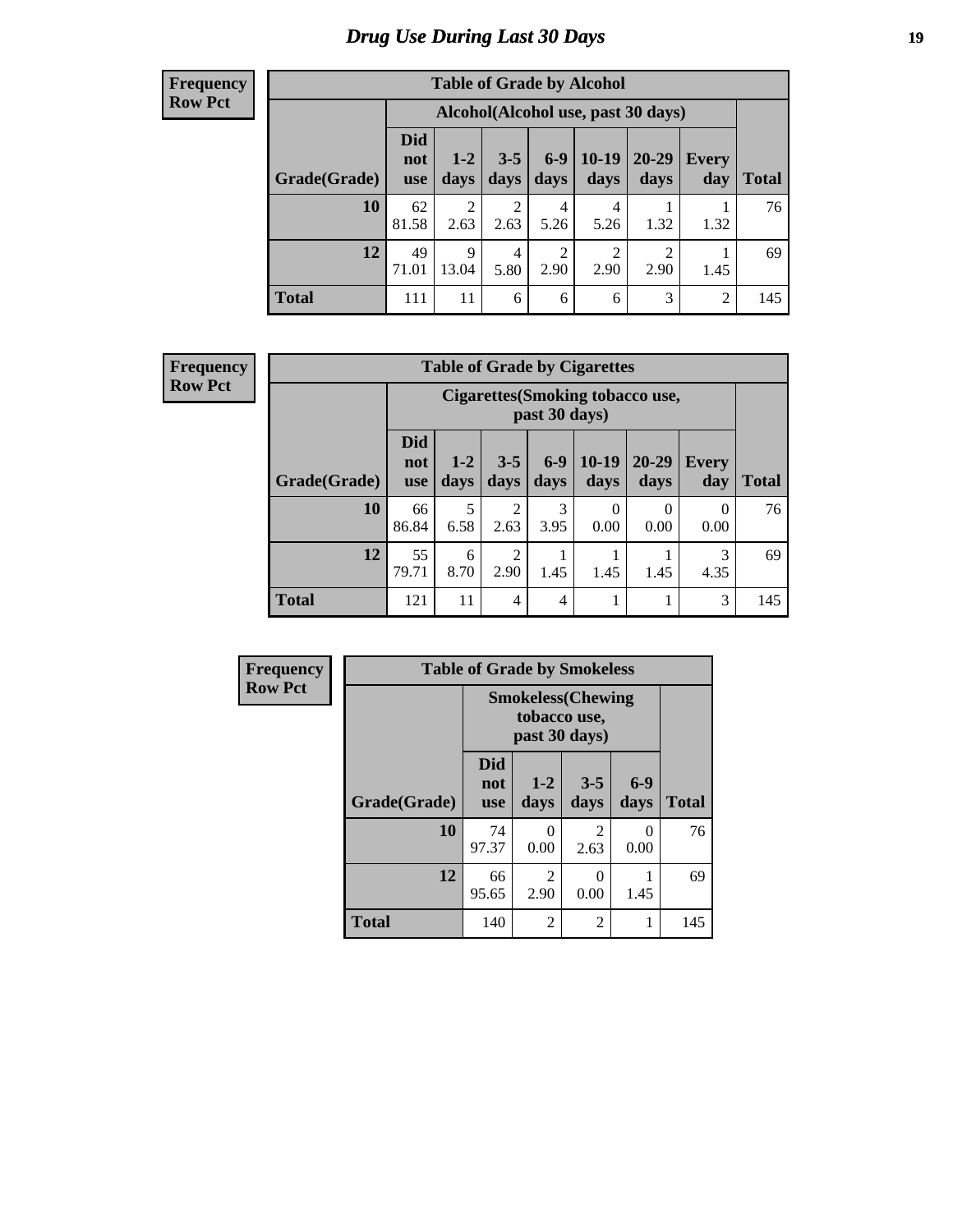## *Drug Use During Last 30 Days* 20

# **Row**

|  | <b>Table of Grade by Marijuana</b> |
|--|------------------------------------|
|  |                                    |

| <b>Frequency</b> |              |                                            | <b>Table of Grade by Marijuana</b> |                  |                 |                     |              |
|------------------|--------------|--------------------------------------------|------------------------------------|------------------|-----------------|---------------------|--------------|
| <b>Row Pct</b>   |              | Marijuana (Marijuana use,<br>past 30 days) |                                    |                  |                 |                     |              |
|                  | Grade(Grade) | <b>Did</b><br>not<br><b>use</b>            | $1 - 2$<br>days                    | $6 - 9$<br>days  | $10-19$<br>days | <b>Every</b><br>day | <b>Total</b> |
|                  | <b>10</b>    | 68<br>89.47                                | $\overline{2}$<br>2.63             | 1.32             | 3<br>3.95       | 2<br>2.63           | 76           |
|                  | 12           | 59<br>85.51                                | 6<br>8.70                          | $\theta$<br>0.00 | 2<br>2.90       | 2<br>2.90           | 69           |
|                  | <b>Total</b> | 127                                        | 8                                  |                  | 5               | 4                   | 145          |

| Frequency      | <b>Table of Grade by Cocaine</b> |                                               |               |                     |              |
|----------------|----------------------------------|-----------------------------------------------|---------------|---------------------|--------------|
| <b>Row Pct</b> |                                  | <b>Cocaine</b> (Cocaine<br>use, past 30 days) |               |                     |              |
|                | Grade(Grade)                     | <b>Did</b><br>not<br><b>use</b>               | $1-2$<br>days | <b>Every</b><br>day | <b>Total</b> |
|                | 10                               | 76<br>100.00                                  | 0.00          | 0<br>0.00           | 76           |
|                | 12                               | 64<br>92.75                                   | 4<br>5.80     | 1.45                | 69           |
|                | <b>Total</b>                     | 140                                           | 4             | 1                   | 145          |

| <b>Frequency</b> |
|------------------|
| <b>Row Pct</b>   |

| <b>Table of Grade by Inhalants</b> |                                                  |                        |                 |              |  |  |
|------------------------------------|--------------------------------------------------|------------------------|-----------------|--------------|--|--|
|                                    | <b>Inhalants</b> (Inhalant<br>use, past 30 days) |                        |                 |              |  |  |
| Grade(Grade)                       | Did<br>not<br><b>use</b>                         | $1 - 2$<br>days        | $10-19$<br>days | <b>Total</b> |  |  |
| 10                                 | 75<br>98.68                                      | 1.32                   | 0<br>0.00       | 76           |  |  |
| 12                                 | 66<br>95.65                                      | $\mathfrak{D}$<br>2.90 | 1.45            | 69           |  |  |
| Total                              | 141                                              | 3                      |                 | 145          |  |  |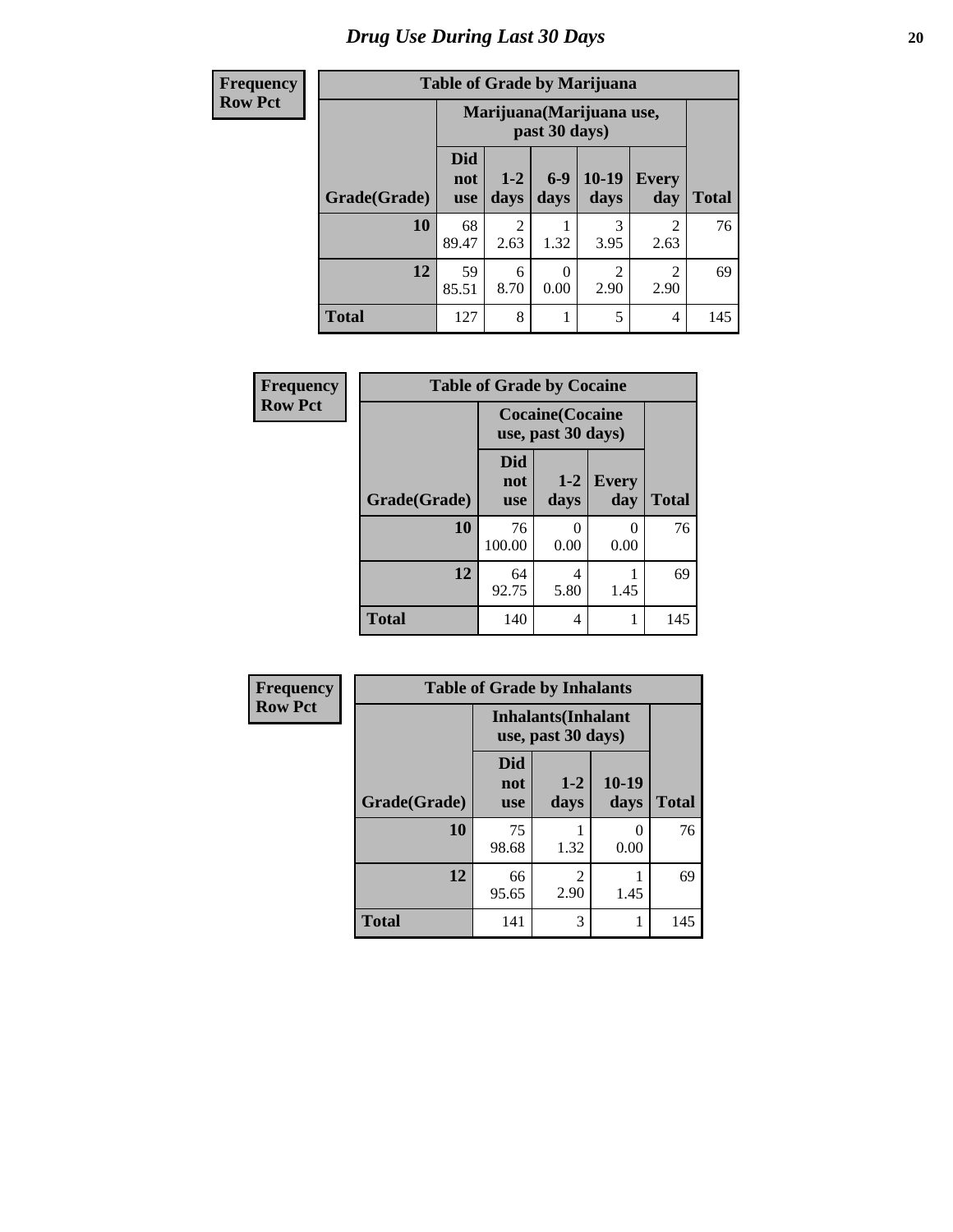| <b>Frequency</b> | <b>Table of Grade by Steroids</b> |                                                |                 |                 |              |  |
|------------------|-----------------------------------|------------------------------------------------|-----------------|-----------------|--------------|--|
| <b>Row Pct</b>   |                                   | <b>Steroids</b> (Steroid<br>use, past 30 days) |                 |                 |              |  |
|                  | Grade(Grade)                      | <b>Did</b><br>not<br><b>use</b>                | $1 - 2$<br>days | $10-19$<br>days | <b>Total</b> |  |
|                  | 10                                | 76<br>100.00                                   | O<br>0.00       | 0.00            | 76           |  |
|                  | 12                                | 67<br>97.10                                    | 1.45            | 1.45            | 69           |  |
|                  | <b>Total</b>                      | 143                                            | 1               |                 | 145          |  |

| <b>Frequency</b> | <b>Table of Grade by Ecstasy</b> |                                        |                 |                 |                  |              |
|------------------|----------------------------------|----------------------------------------|-----------------|-----------------|------------------|--------------|
| <b>Row Pct</b>   |                                  | Ecstasy (Ecstasy use,<br>past 30 days) |                 |                 |                  |              |
|                  | Grade(Grade)                     | <b>Did</b><br>not<br>use               | $1 - 2$<br>days | $3 - 5$<br>days | $10-19$<br>days  | <b>Total</b> |
|                  | 10                               | 76<br>100.00                           | 0<br>0.00       | 0.00            | $\Omega$<br>0.00 | 76           |
|                  | 12                               | 64<br>92.75                            | 3<br>4.35       | 1.45            | 1.45             | 69           |
|                  | <b>Total</b>                     | 140                                    | 3               | 1               | 1                | 145          |

| <b>Frequency</b> | <b>Table of Grade by Meth</b> |                                                    |            |              |  |
|------------------|-------------------------------|----------------------------------------------------|------------|--------------|--|
| <b>Row Pct</b>   |                               | <b>Meth</b> (Methamphetamine<br>use, past 30 days) |            |              |  |
|                  | Grade(Grade)                  | Did not use                                        | $1-2$ days | <b>Total</b> |  |
|                  | 10                            | 76<br>100.00                                       | 0.00       | 76           |  |
|                  | 12                            | 68<br>98.55                                        | 1.45       | 69           |  |
|                  | <b>Total</b>                  | 144                                                |            | 145          |  |

| <b>Frequency</b> | <b>Table of Grade by Hallucinogens</b> |                                  |                 |                 |               |              |
|------------------|----------------------------------------|----------------------------------|-----------------|-----------------|---------------|--------------|
| <b>Row Pct</b>   |                                        | Hallucinogens (Hallucinogen use, |                 |                 |               |              |
|                  | Grade(Grade)                           | <b>Did</b><br>not use            | $1 - 2$<br>days | $3 - 5$<br>days | $6-9$<br>days | <b>Total</b> |
|                  | 10                                     | 76<br>100.00                     | 0<br>0.00       | 0.00            | 0<br>0.00     | 76           |
|                  | 12                                     | 66<br>95.65                      | 1.45            | 1.45            | 1.45          | 69           |
|                  | <b>Total</b>                           | 142                              |                 |                 |               | 145          |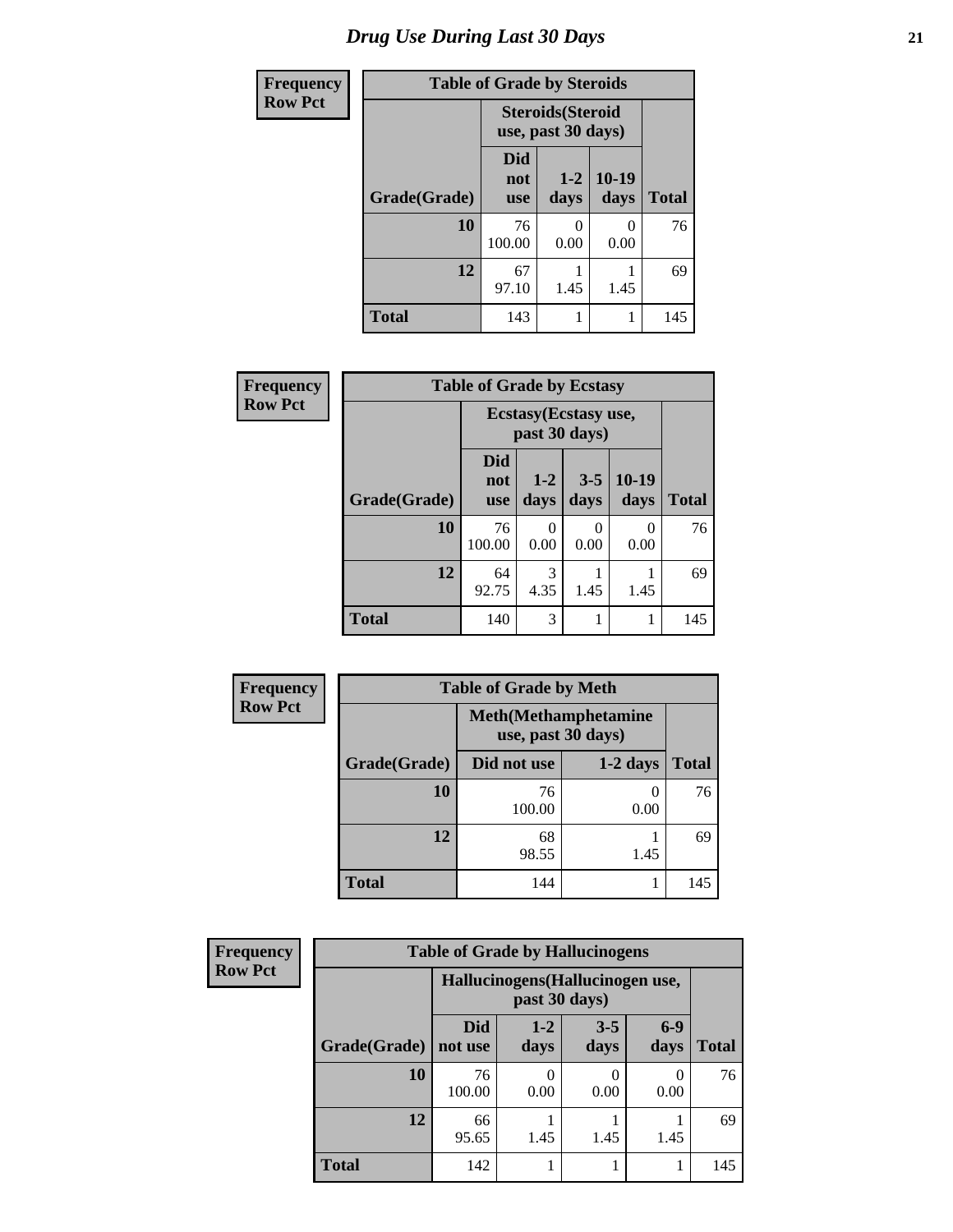# *Drug Use During Last 30 Days* **22**

| <b>Frequency</b> |  |
|------------------|--|
| <b>Row Pct</b>   |  |

# **Table of Grade by Prescription**

| IVIIVY |              | Table of Graue by Frescription                                    |                 |               |                        |                   |              |  |
|--------|--------------|-------------------------------------------------------------------|-----------------|---------------|------------------------|-------------------|--------------|--|
| Pct    |              | <b>Prescription</b> (Prescription drugs)<br>not prescribed to me, |                 |               |                        |                   |              |  |
|        | Grade(Grade) | <b>Did</b><br>not<br><b>use</b>                                   | $1 - 2$<br>days | $6-9$<br>days | $10-19$<br>days        | $20 - 29$<br>days | <b>Total</b> |  |
|        | 10           | 74<br>97.37                                                       | 1.32            | 0<br>0.00     | 0<br>0.00              | 1.32              | 76           |  |
|        | 12           | 62<br>89.86                                                       | 0<br>0.00       | 4<br>5.80     | $\overline{2}$<br>2.90 | 1.45              | 69           |  |
|        | <b>Total</b> | 136                                                               |                 | 4             | $\overline{2}$         | $\overline{2}$    | 145          |  |

П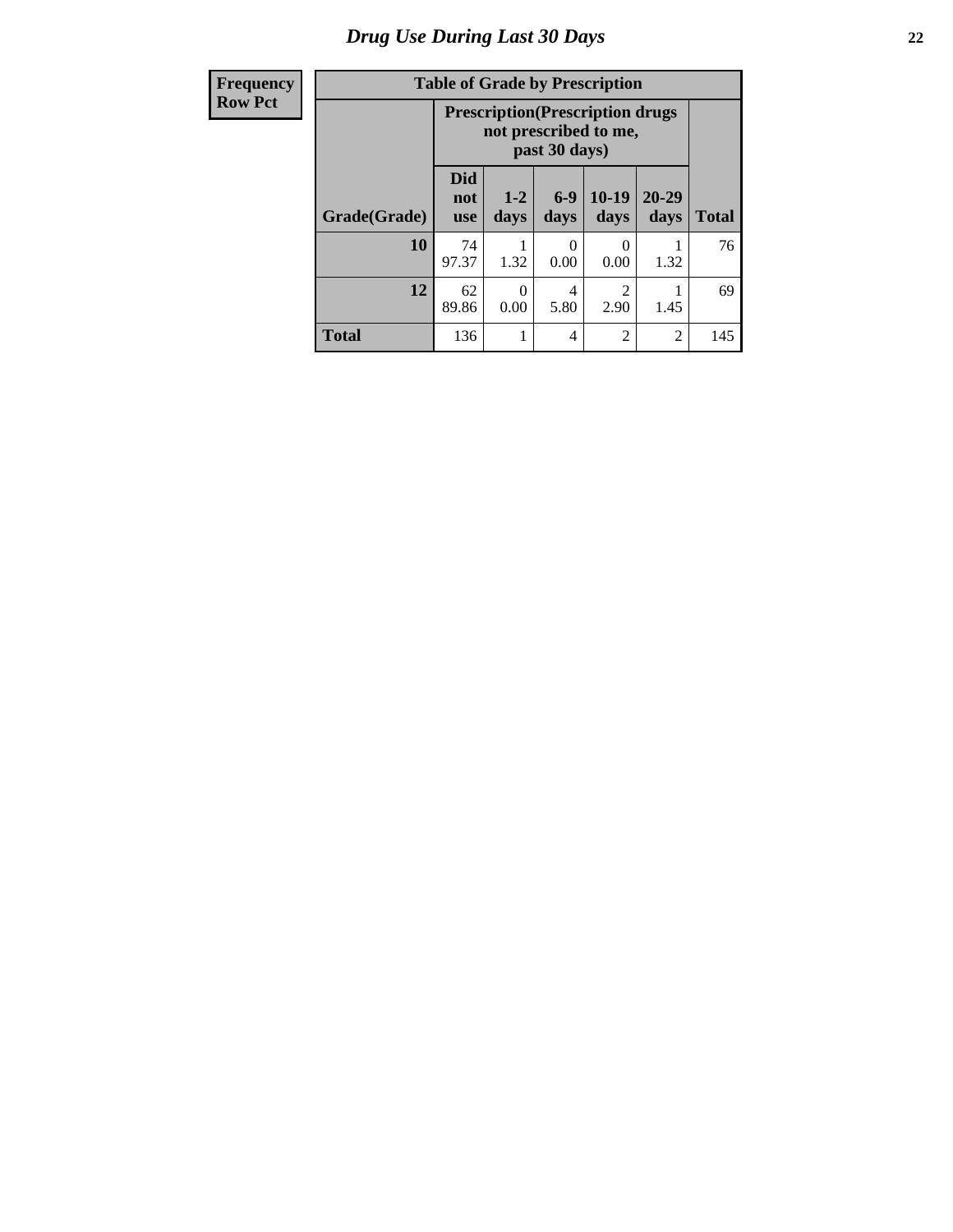| Frequency      | <b>Table of Alcoholease by Grade</b>              |                    |             |              |  |  |
|----------------|---------------------------------------------------|--------------------|-------------|--------------|--|--|
| <b>Col Pct</b> | <b>Alcoholease</b> (It is<br>easy to get alcohol) | Grade(Grade)<br>10 | 12          | <b>Total</b> |  |  |
|                | <b>Strongly Agree</b>                             | 17<br>22.37        | 30<br>43.48 | 47           |  |  |
|                | <b>Somewhat Agree</b>                             | 28<br>36.84        | 18<br>26.09 | 46           |  |  |
|                | <b>Somewhat Disagree</b>                          | 17<br>22.37        | 6<br>8.70   | 23           |  |  |
|                | <b>Strongly Disagree</b>                          | 14<br>18.42        | 15<br>21.74 | 29           |  |  |
|                | <b>Total</b>                                      | 76                 | 69          | 145          |  |  |

| Frequency      | <b>Table of Cigarettesease by Grade</b>                 |                    |             |              |  |  |
|----------------|---------------------------------------------------------|--------------------|-------------|--------------|--|--|
| <b>Col Pct</b> | Cigarettesease(It is<br>easy to get smoking<br>tobacco) | Grade(Grade)<br>10 | 12          | <b>Total</b> |  |  |
|                | <b>Strongly Agree</b>                                   | 24<br>31.58        | 39<br>56.52 | 63           |  |  |
|                | <b>Somewhat Agree</b>                                   | 33<br>43.42        | 12<br>17.39 | 45           |  |  |
|                | <b>Somewhat Disagree</b>                                | 8<br>10.53         | 3<br>4.35   | 11           |  |  |
|                | <b>Strongly Disagree</b>                                | 11<br>14.47        | 15<br>21.74 | 26           |  |  |
|                | <b>Total</b>                                            | 76                 | 69          | 145          |  |  |

| Frequency      | <b>Table of Smokelessease by Grade</b>             |              |             |              |  |  |  |  |  |
|----------------|----------------------------------------------------|--------------|-------------|--------------|--|--|--|--|--|
| <b>Col Pct</b> | <b>Smokelessease</b> (It is<br>easy to get chewing | Grade(Grade) |             |              |  |  |  |  |  |
|                | tobacco)                                           | 10           | 12          | <b>Total</b> |  |  |  |  |  |
|                | <b>Strongly Agree</b>                              | 14<br>18.42  | 34<br>49.28 | 48           |  |  |  |  |  |
|                | <b>Somewhat Agree</b>                              | 30<br>39.47  | 12<br>17.39 | 42           |  |  |  |  |  |
|                | <b>Somewhat Disagree</b>                           | 11<br>14.47  | 4<br>5.80   | 15           |  |  |  |  |  |
|                | <b>Strongly Disagree</b>                           | 21<br>27.63  | 19<br>27.54 | 40           |  |  |  |  |  |
|                | Total                                              | 76           | 69          | 145          |  |  |  |  |  |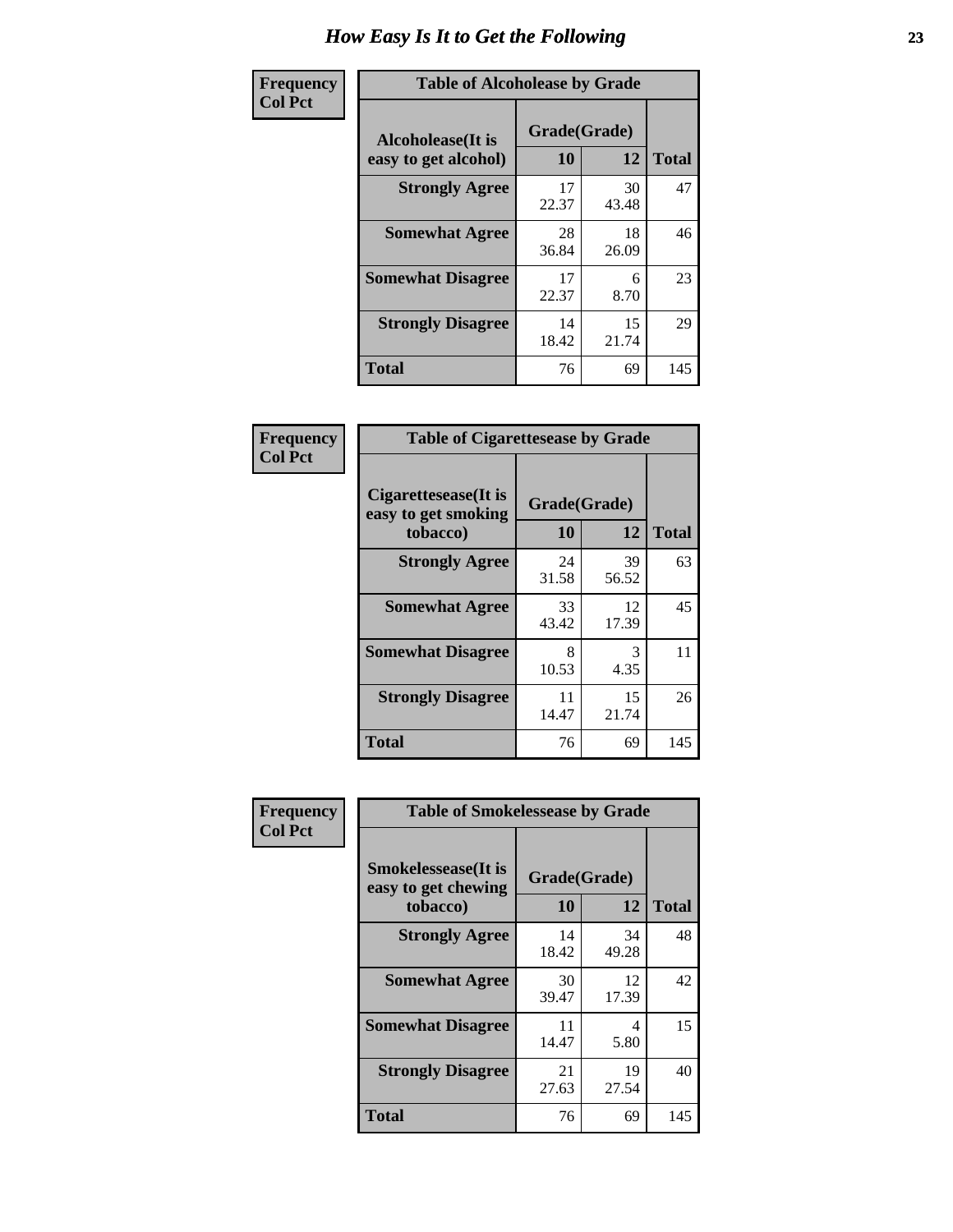| Frequency      | <b>Table of Marijuanaease by Grade</b>           |                           |              |     |  |  |  |  |
|----------------|--------------------------------------------------|---------------------------|--------------|-----|--|--|--|--|
| <b>Col Pct</b> | Marijuanaease(It is<br>easy to get<br>marijuana) | Grade(Grade)<br><b>10</b> | <b>Total</b> |     |  |  |  |  |
|                | <b>Strongly Agree</b>                            | 23<br>30.26               | 32<br>46.38  | 55  |  |  |  |  |
|                | <b>Somewhat Agree</b>                            | 22<br>28.95               | 14<br>20.29  | 36  |  |  |  |  |
|                | <b>Somewhat Disagree</b>                         | 11<br>14.47               | 6<br>8.70    | 17  |  |  |  |  |
|                | <b>Strongly Disagree</b>                         | 20<br>26.32               | 17<br>24.64  | 37  |  |  |  |  |
|                | <b>Total</b>                                     | 76                        | 69           | 145 |  |  |  |  |

| <b>Table of Cocaineease by Grade</b>              |             |                    |     |  |  |  |  |  |  |
|---------------------------------------------------|-------------|--------------------|-----|--|--|--|--|--|--|
| <b>Cocaineease</b> (It is<br>easy to get cocaine) | 10          | Grade(Grade)<br>12 |     |  |  |  |  |  |  |
| <b>Strongly Agree</b>                             | 4<br>5.26   | 21<br>30.43        | 25  |  |  |  |  |  |  |
| <b>Somewhat Agree</b>                             | 20<br>26.32 | 11<br>15.94        | 31  |  |  |  |  |  |  |
| <b>Somewhat Disagree</b>                          | 15<br>19.74 | 14<br>20.29        | 29  |  |  |  |  |  |  |
| <b>Strongly Disagree</b>                          | 37<br>48.68 | 23<br>33.33        | 60  |  |  |  |  |  |  |
| <b>Total</b>                                      | 76          | 69                 | 145 |  |  |  |  |  |  |

| Frequency      | <b>Table of Inhalantsease by Grade</b>     |              |             |              |  |  |  |  |  |
|----------------|--------------------------------------------|--------------|-------------|--------------|--|--|--|--|--|
| <b>Col Pct</b> | <b>Inhalantsease</b> (It is<br>easy to get | Grade(Grade) |             |              |  |  |  |  |  |
|                | inhalants)                                 | 10           | 12          | <b>Total</b> |  |  |  |  |  |
|                | <b>Strongly Agree</b>                      | 20<br>26.32  | 30<br>43.48 | 50           |  |  |  |  |  |
|                | <b>Somewhat Agree</b>                      | 18<br>23.68  | 11<br>15.94 | 29           |  |  |  |  |  |
|                | <b>Somewhat Disagree</b>                   | 13<br>17.11  | 5<br>7.25   | 18           |  |  |  |  |  |
|                | <b>Strongly Disagree</b>                   | 25<br>32.89  | 23<br>33.33 | 48           |  |  |  |  |  |
|                | <b>Total</b>                               | 76           | 69          | 145          |  |  |  |  |  |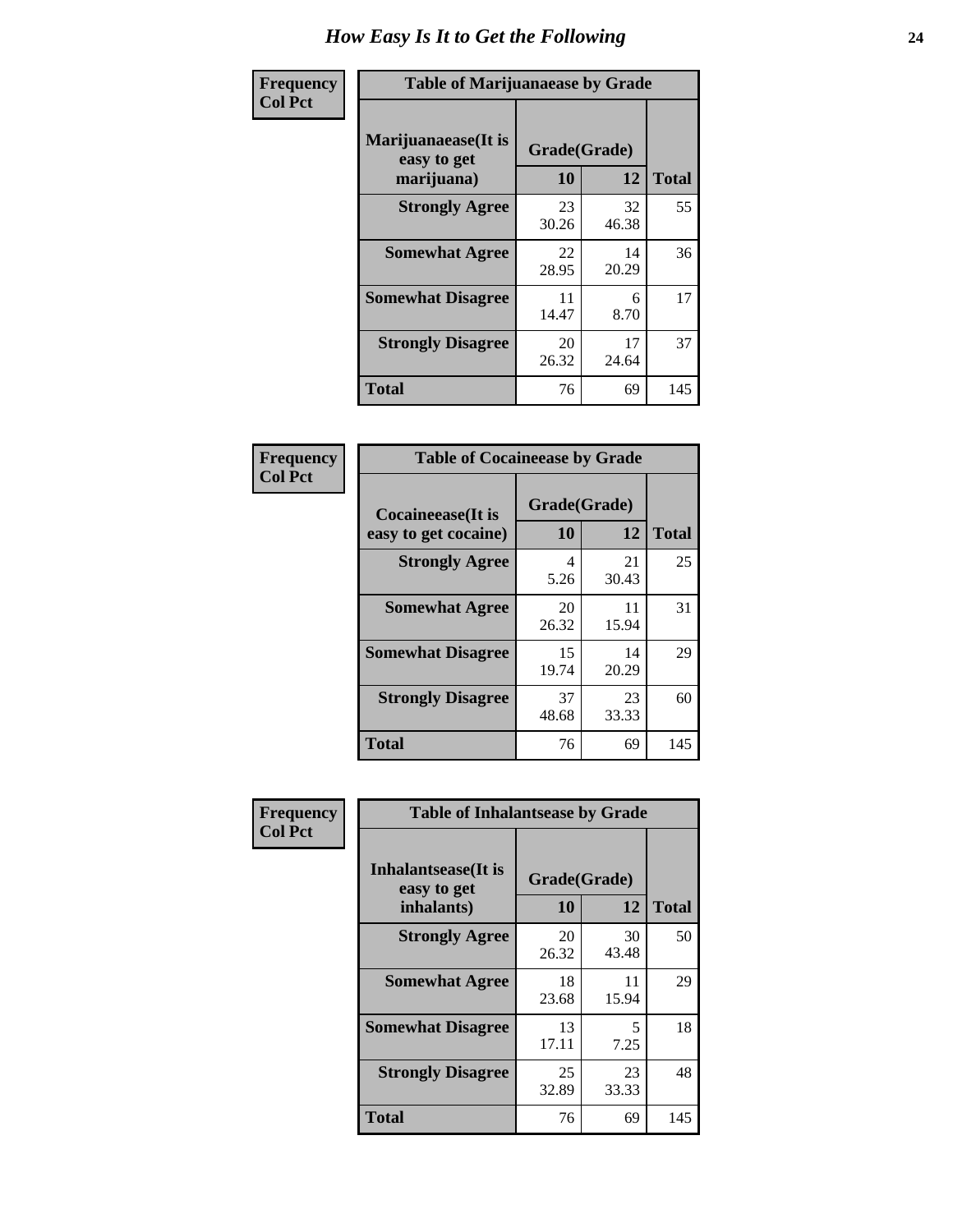| Frequency      | <b>Table of Steroidsease by Grade</b>               |                    |              |     |  |  |  |  |
|----------------|-----------------------------------------------------|--------------------|--------------|-----|--|--|--|--|
| <b>Col Pct</b> | <b>Steroidsease</b> (It is<br>easy to get steroids) | Grade(Grade)<br>10 | <b>Total</b> |     |  |  |  |  |
|                | <b>Strongly Agree</b>                               | 1.32               | 15<br>21.74  | 16  |  |  |  |  |
|                | <b>Somewhat Agree</b>                               | 26<br>34.21        | 10<br>14.49  | 36  |  |  |  |  |
|                | <b>Somewhat Disagree</b>                            | 12<br>15.79        | 16<br>23.19  | 28  |  |  |  |  |
|                | <b>Strongly Disagree</b>                            | 37<br>48.68        | 28<br>40.58  | 65  |  |  |  |  |
|                | <b>Total</b>                                        | 76                 | 69           | 145 |  |  |  |  |

| Frequency      | <b>Table of Ecstasyease by Grade</b>              |                    |              |     |  |  |  |  |
|----------------|---------------------------------------------------|--------------------|--------------|-----|--|--|--|--|
| <b>Col Pct</b> | <b>Ecstasyease</b> (It is<br>easy to get ecstasy) | Grade(Grade)<br>10 | <b>Total</b> |     |  |  |  |  |
|                | <b>Strongly Agree</b>                             | 4<br>5.26          | 16<br>23.19  | 20  |  |  |  |  |
|                | <b>Somewhat Agree</b>                             | 18<br>23.68        | 15<br>21.74  | 33  |  |  |  |  |
|                | <b>Somewhat Disagree</b>                          | 17<br>22.37        | 13<br>18.84  | 30  |  |  |  |  |
|                | <b>Strongly Disagree</b>                          | 37<br>48.68        | 25<br>36.23  | 62  |  |  |  |  |
|                | <b>Total</b>                                      | 76                 | 69           | 145 |  |  |  |  |

| Frequency      | <b>Table of Methease by Grade</b>                          |                    |              |     |
|----------------|------------------------------------------------------------|--------------------|--------------|-----|
| <b>Col Pct</b> | <b>Methease</b> (It is easy<br>to get<br>methamphetamines) | Grade(Grade)<br>10 | <b>Total</b> |     |
|                | <b>Strongly Agree</b>                                      | 3<br>3.95          | 16<br>23.19  | 19  |
|                | <b>Somewhat Agree</b>                                      | 12<br>15.79        | 12<br>17.39  | 24  |
|                | <b>Somewhat Disagree</b>                                   | 19<br>25.00        | 14<br>20.29  | 33  |
|                | <b>Strongly Disagree</b>                                   | 42<br>55.26        | 27<br>39.13  | 69  |
|                | <b>Total</b>                                               | 76                 | 69           | 145 |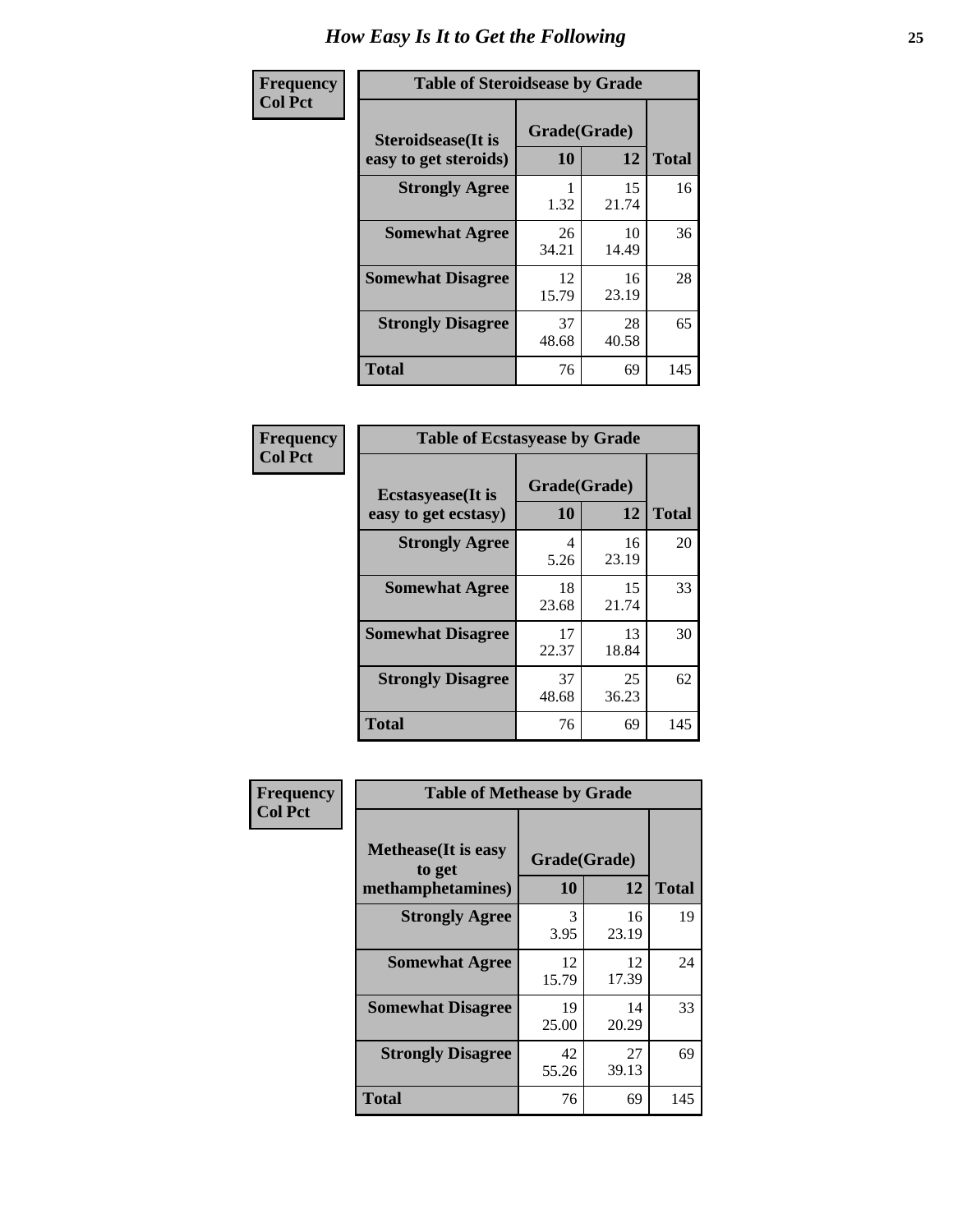| <b>Frequency</b> | <b>Table of Hallucinogensease by Grade</b>               |                    |             |              |  |  |  |  |
|------------------|----------------------------------------------------------|--------------------|-------------|--------------|--|--|--|--|
| <b>Col Pct</b>   | Hallucinogensease(It<br>is easy to get<br>hallucinogens) | Grade(Grade)<br>10 | 12          | <b>Total</b> |  |  |  |  |
|                  | <b>Strongly Agree</b>                                    | 5<br>6.58          | 16<br>23.19 | 21           |  |  |  |  |
|                  | <b>Somewhat Agree</b>                                    | 11<br>14.47        | 11<br>15.94 | 22           |  |  |  |  |
|                  | <b>Somewhat Disagree</b>                                 | 19<br>25.00        | 15<br>21.74 | 34           |  |  |  |  |
|                  | <b>Strongly Disagree</b>                                 | 41<br>53.95        | 27<br>39.13 | 68           |  |  |  |  |
|                  | <b>Total</b>                                             | 76                 | 69          | 145          |  |  |  |  |

| <b>Frequency</b><br>Col Pct |
|-----------------------------|
|                             |

| <b>Table of Prescriptionease by Grade</b>                                               |             |              |              |  |  |  |  |  |  |
|-----------------------------------------------------------------------------------------|-------------|--------------|--------------|--|--|--|--|--|--|
| <b>Prescriptionease(It</b><br>is easy to get<br>prescription drugs<br>not prescribed to |             | Grade(Grade) |              |  |  |  |  |  |  |
| me)                                                                                     | 10          | 12           | <b>Total</b> |  |  |  |  |  |  |
| <b>Strongly Agree</b>                                                                   | 20<br>26.32 | 31<br>44.93  | 51           |  |  |  |  |  |  |
| <b>Somewhat Agree</b>                                                                   | 26<br>34.21 | 12<br>17.39  | 38           |  |  |  |  |  |  |
| <b>Somewhat Disagree</b>                                                                | 11<br>14.47 | 10<br>14.49  | 21           |  |  |  |  |  |  |
| <b>Strongly Disagree</b>                                                                | 19<br>25.00 | 16<br>23.19  | 35           |  |  |  |  |  |  |
| Total                                                                                   | 76          | 69           | 145          |  |  |  |  |  |  |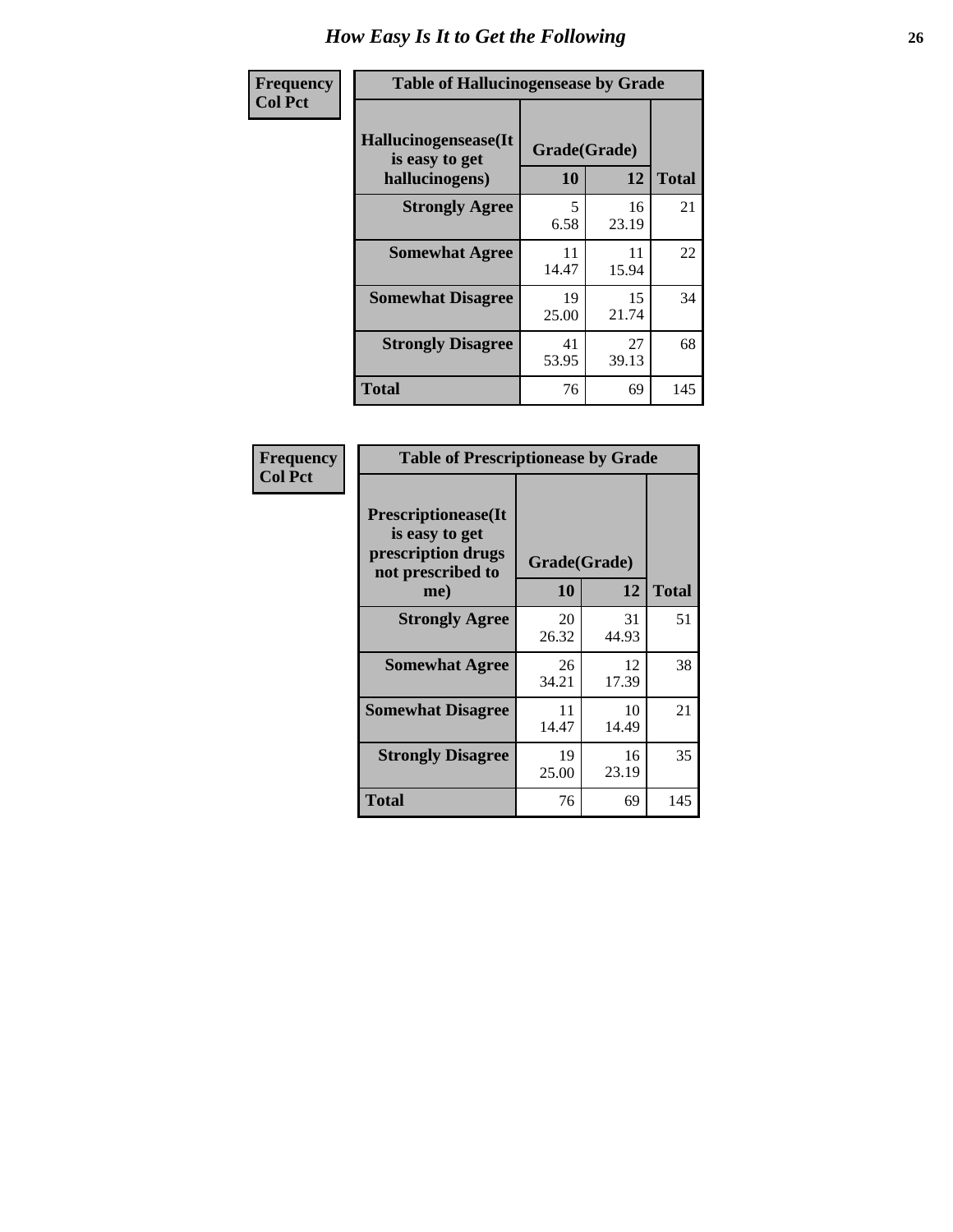#### *Age at Onset of Use* **27** *Results for "Age at Onset of Use" questions exclude students who said they did not use that substance*

| Frequency      | <b>Table of Grade by Alcoholinit</b> |                        |                                                  |           |                              |                  |                               |           |            |                        |                  |                       |              |
|----------------|--------------------------------------|------------------------|--------------------------------------------------|-----------|------------------------------|------------------|-------------------------------|-----------|------------|------------------------|------------------|-----------------------|--------------|
| <b>Row Pct</b> |                                      |                        | Alcoholinit (I started using alcohol when I was) |           |                              |                  |                               |           |            |                        |                  |                       |              |
|                | Grade(Grade)                         | <b>8 or</b><br>younger | 9                                                | 10        | <b>11</b>                    | 12               | 13                            | 14        | 15         | 16                     | 17               | <b>18 or</b><br>older | <b>Total</b> |
|                | 10                                   | 6.90                   | 3.45                                             |           | $\Omega$<br>$6.90 \mid 0.00$ | 6<br>20.69       | $\overline{4}$<br>13.79       | 17.24     | 9<br>31.03 | $\overline{0}$<br>0.00 | $\Omega$<br>0.00 | $\theta$<br>0.00      | 29           |
|                | 12                                   | $\Omega$<br>0.00       | 2<br>6.06                                        | 2<br>6.06 | 3.03                         | $\theta$<br>0.00 | 2<br>6.06                     | 3<br>9.09 | 9<br>27.27 | 11<br>33.33            | 2<br>6.06        | 3.03                  | 33           |
|                | <b>Total</b>                         | $\overline{c}$         | 3                                                | 4         |                              | 6                | 6                             | 8         | 18         | 11                     | 2                |                       | 62           |
|                |                                      |                        |                                                  |           |                              |                  | <b>Frequency Missing = 83</b> |           |            |                        |                  |                       |              |

**Frequency Row Pct**

| <b>Table of Grade by Cigarettesinit</b> |                  |                                                      |                  |                  |                           |            |            |            |           |      |              |
|-----------------------------------------|------------------|------------------------------------------------------|------------------|------------------|---------------------------|------------|------------|------------|-----------|------|--------------|
|                                         |                  | Cigarettesinit(I started smoking tobacco when I was) |                  |                  |                           |            |            |            |           |      |              |
| Grade(Grade)                            | 8 or<br>vounger  | 9                                                    | <b>10</b>        | 11               | 12                        | 13         | 14         | 15         | <b>16</b> | 17   | <b>Total</b> |
| 10                                      | $\left($<br>0.00 | $\Omega$<br>0.00                                     | $\Omega$<br>0.00 | $\Omega$<br>0.00 | 2<br>14.29                | 2<br>14.29 | 4<br>28.57 | 35.71      | 7.14      | 0.00 | 14           |
| 12                                      | 5.26             | 5.26                                                 | 2<br>10.53       | 5.26             | $\theta$<br>$0.00\,$      | 5.26       | 15.79      | 6<br>31.58 | 15.79     | 5.26 | 19           |
| <b>Total</b>                            |                  |                                                      | 2                |                  | $\overline{2}$            | 3          | 7          | 11         | 4         |      | 33           |
|                                         |                  |                                                      |                  |                  | Frequency Missing $= 112$ |            |            |            |           |      |              |

| Frequency      | <b>Table of Grade by Smokelessinit</b> |           |                                                              |       |              |  |
|----------------|----------------------------------------|-----------|--------------------------------------------------------------|-------|--------------|--|
| <b>Row Pct</b> |                                        |           | Smokelessinit(I<br>started chewing<br>tobacco when I<br>was) |       |              |  |
|                | Grade(Grade)                           | 12        | 13                                                           | 14    | <b>Total</b> |  |
|                | 10                                     | 0<br>0.00 | 2<br>66.67                                                   | 33.33 | 3            |  |
|                | 12                                     | 20.00     | 3<br>60.00                                                   | 20.00 | 5            |  |
|                | <b>Total</b>                           |           | 5                                                            | 2     | 8            |  |
|                | Frequency Missing $= 137$              |           |                                                              |       |              |  |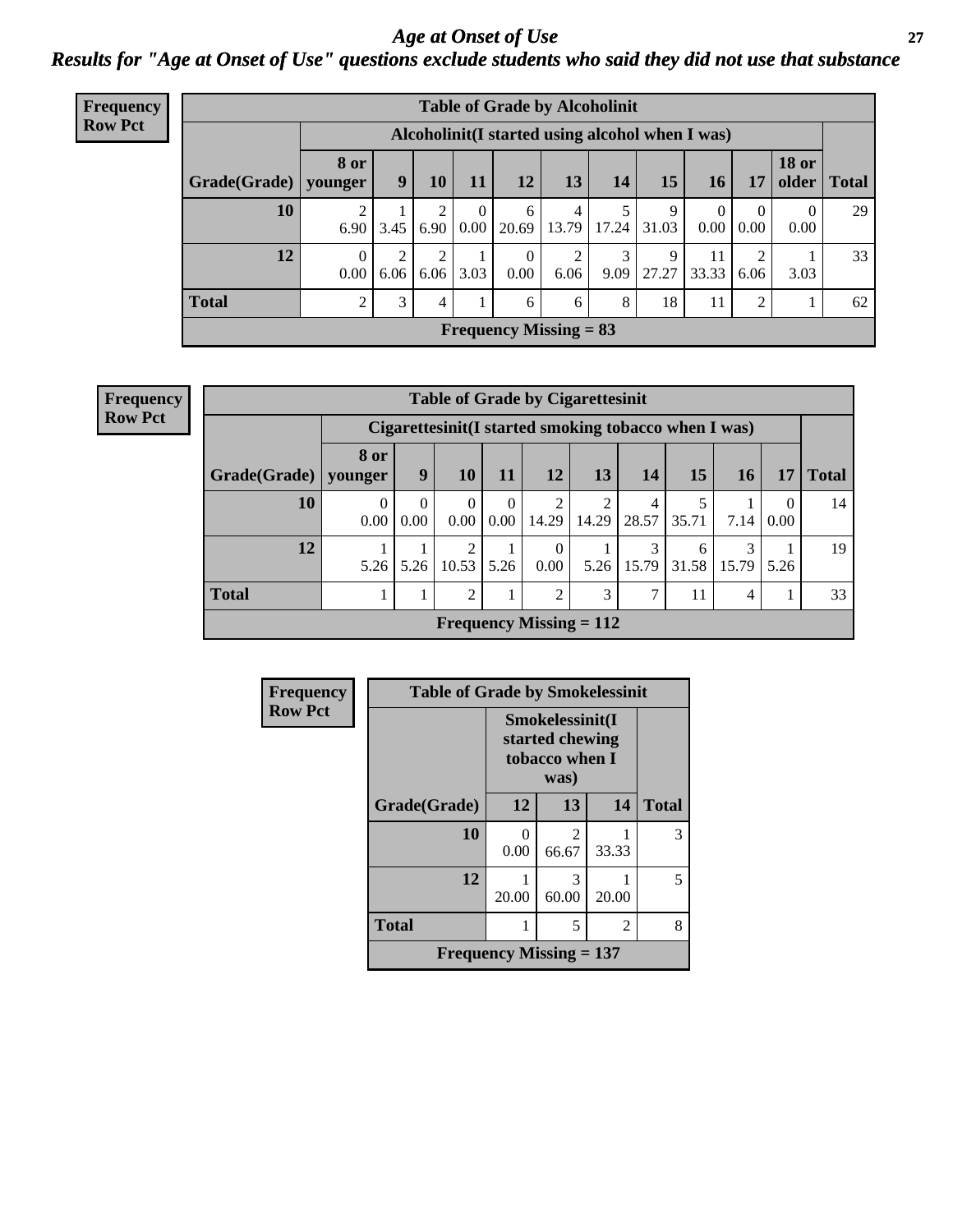#### *Age at Onset of Use* **28**

### *Results for "Age at Onset of Use" questions exclude students who said they did not use that substance*

| <b>Frequency</b>                                                          |              | <b>Table of Grade by Marijuanainit</b> |                  |                         |                                |                         |            |                         |                         |              |
|---------------------------------------------------------------------------|--------------|----------------------------------------|------------------|-------------------------|--------------------------------|-------------------------|------------|-------------------------|-------------------------|--------------|
| <b>Row Pct</b><br>Marijuanainit (I started using marijuana when I<br>was) |              |                                        |                  |                         |                                |                         |            |                         |                         |              |
|                                                                           | Grade(Grade) | 8 or<br>younger                        | <b>10</b>        | 12                      | 13                             | <b>14</b>               | 15         | <b>16</b>               | 17                      | <b>Total</b> |
|                                                                           | 10           | 6.67                                   | $\Omega$<br>0.00 | $\overline{2}$<br>13.33 | 3<br>20.00                     | 5<br>33.33              | 4<br>26.67 | $\Omega$<br>0.00        | $\theta$<br>0.00        | 15           |
|                                                                           | 12           | 3<br>15.79                             | 5.26             | 5.26                    | 3<br>15.79                     | $\mathfrak{D}$<br>10.53 | 26.32      | $\mathfrak{D}$<br>10.53 | $\mathfrak{D}$<br>10.53 | 19           |
|                                                                           | <b>Total</b> | $\overline{4}$                         |                  | 3                       | 6                              | 7                       | 9          | $\overline{2}$          | 2                       | 34           |
|                                                                           |              |                                        |                  |                         | <b>Frequency Missing = 111</b> |                         |            |                         |                         |              |

| <b>Frequency</b> |                        | <b>Table of Grade by Cocaineinit</b>        |                     |       |            |              |  |  |
|------------------|------------------------|---------------------------------------------|---------------------|-------|------------|--------------|--|--|
| <b>Row Pct</b>   |                        | <b>Cocaineinit</b> (I started using         | cocaine when I was) |       |            |              |  |  |
|                  | Grade(Grade)   younger | 8 or                                        | <b>10</b>           | 15    | <b>16</b>  | <b>Total</b> |  |  |
|                  | 10                     | $\left( \right)$                            | $\theta$            | 0     | 0          |              |  |  |
|                  | 12                     | 16.67                                       | 16.67               | 16.67 | 3<br>50.00 | 6            |  |  |
|                  | <b>Total</b>           |                                             |                     |       | 3          | 6            |  |  |
|                  |                        | <b>Frequency Missing <math>= 139</math></b> |                     |       |            |              |  |  |

| <b>Frequency</b> | <b>Table of Grade by Inhalantsinit</b> |                                                        |                |                             |           |              |  |
|------------------|----------------------------------------|--------------------------------------------------------|----------------|-----------------------------|-----------|--------------|--|
| <b>Row Pct</b>   |                                        | Inhalantsinit(I started<br>using inhalants when I was) |                |                             |           |              |  |
|                  | Grade(Grade)   younger                 | 8 or                                                   | 12             | 14                          | <b>16</b> | <b>Total</b> |  |
|                  | <b>10</b>                              | 33.33                                                  | 33.33          | 33.33                       | 0.00      | 3            |  |
|                  | 12                                     | $\mathfrak{D}$<br>40.00                                | 20.00          | 20.00                       | 20.00     | 5            |  |
|                  | <b>Total</b>                           | 3                                                      | $\mathfrak{D}$ | $\mathcal{D}_{\mathcal{L}}$ |           | 8            |  |
|                  |                                        | Frequency Missing $= 137$                              |                |                             |           |              |  |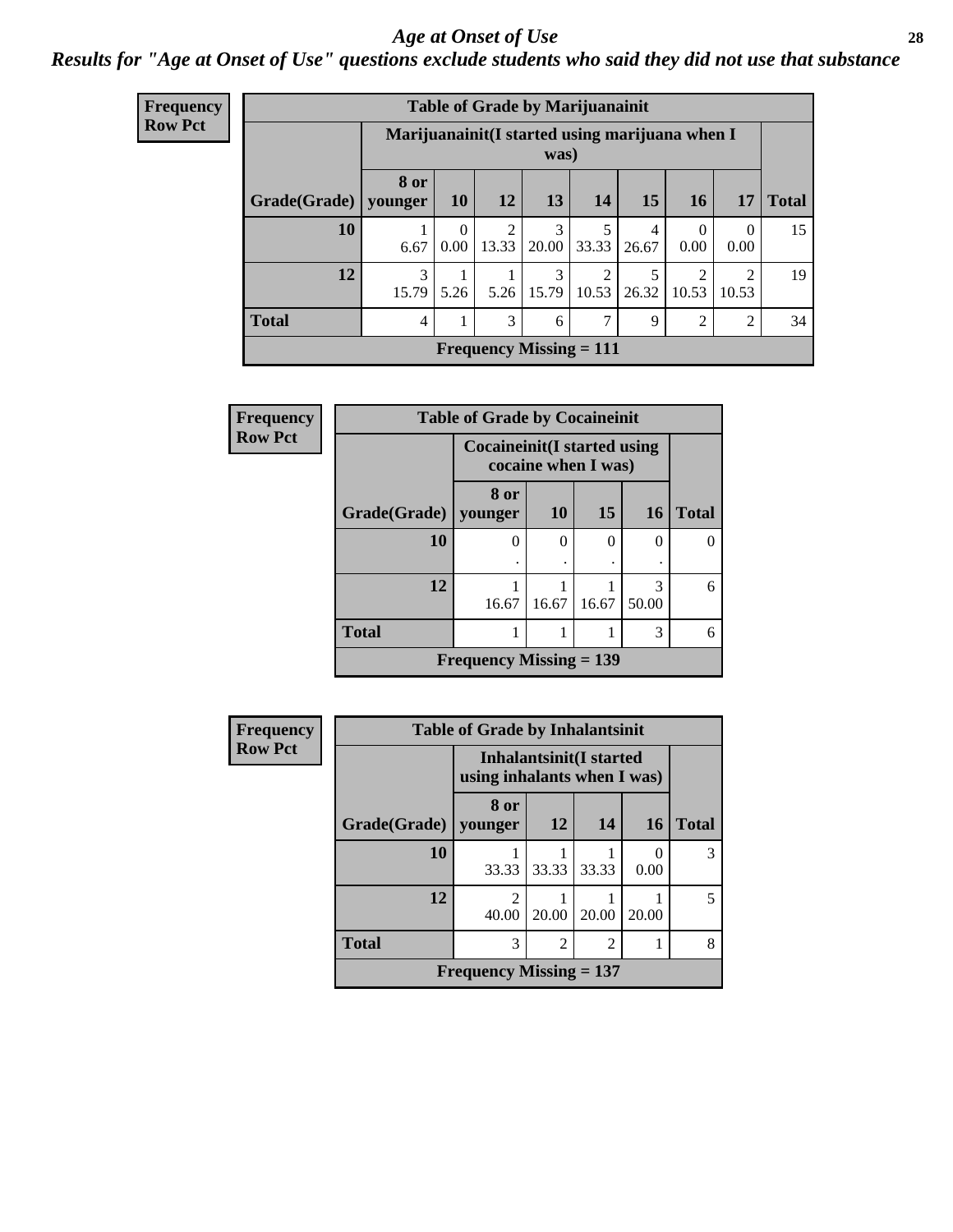#### *Age at Onset of Use* **29**

*Results for "Age at Onset of Use" questions exclude students who said they did not use that substance*

| Frequency      | <b>Table of Grade by Steroidsinit</b> |                                                            |       |              |  |  |  |
|----------------|---------------------------------------|------------------------------------------------------------|-------|--------------|--|--|--|
| <b>Row Pct</b> |                                       | Steroidsinit(I<br>started using<br>steroids when I<br>was) |       |              |  |  |  |
|                | Grade(Grade)                          | 8 or<br>younger                                            | 11    | <b>Total</b> |  |  |  |
|                | 10                                    | 0                                                          | ∩     | 0            |  |  |  |
|                | 12                                    | 50.00                                                      | 50.00 | 2            |  |  |  |
|                | <b>Total</b>                          |                                                            |       | 2            |  |  |  |
|                |                                       | Frequency Missing $= 143$                                  |       |              |  |  |  |

| <b>Frequency</b> | <b>Table of Grade by Ecstasyinit</b> |                                                           |                  |                  |                |            |              |  |
|------------------|--------------------------------------|-----------------------------------------------------------|------------------|------------------|----------------|------------|--------------|--|
| <b>Row Pct</b>   |                                      | <b>Ecstasyinit(I started using ecstasy</b><br>when I was) |                  |                  |                |            |              |  |
|                  | Grade(Grade)                         | <b>8 or</b><br>younger                                    | 13               | 14               | 16             | 17         | <b>Total</b> |  |
|                  | 10                                   | 0<br>0.00                                                 | $\Omega$<br>0.00 | 100.00           | 0.00           | 0<br>0.00  |              |  |
|                  | 12                                   | 1<br>11.11                                                | 11.11            | $\Omega$<br>0.00 | 4<br>44.44     | 3<br>33.33 | 9            |  |
|                  | <b>Total</b>                         | 1                                                         |                  |                  | $\overline{4}$ | 3          | 10           |  |
|                  |                                      | Frequency Missing $= 135$                                 |                  |                  |                |            |              |  |

| <b>Frequency</b> | <b>Table of Grade by Methinit</b> |                                                                        |       |                |  |
|------------------|-----------------------------------|------------------------------------------------------------------------|-------|----------------|--|
| <b>Row Pct</b>   |                                   | <b>Methinit</b> (I started<br>using<br>methamphetamines<br>when I was) |       |                |  |
|                  | Grade(Grade)                      | 9                                                                      | 16    | <b>Total</b>   |  |
|                  | 10                                | 0                                                                      | 0     | 0              |  |
|                  |                                   |                                                                        |       |                |  |
|                  | 12                                | 50.00                                                                  | 50.00 | $\mathfrak{D}$ |  |
|                  | <b>Total</b>                      | 1                                                                      |       | $\mathfrak{D}$ |  |
|                  |                                   | <b>Frequency Missing = 143</b>                                         |       |                |  |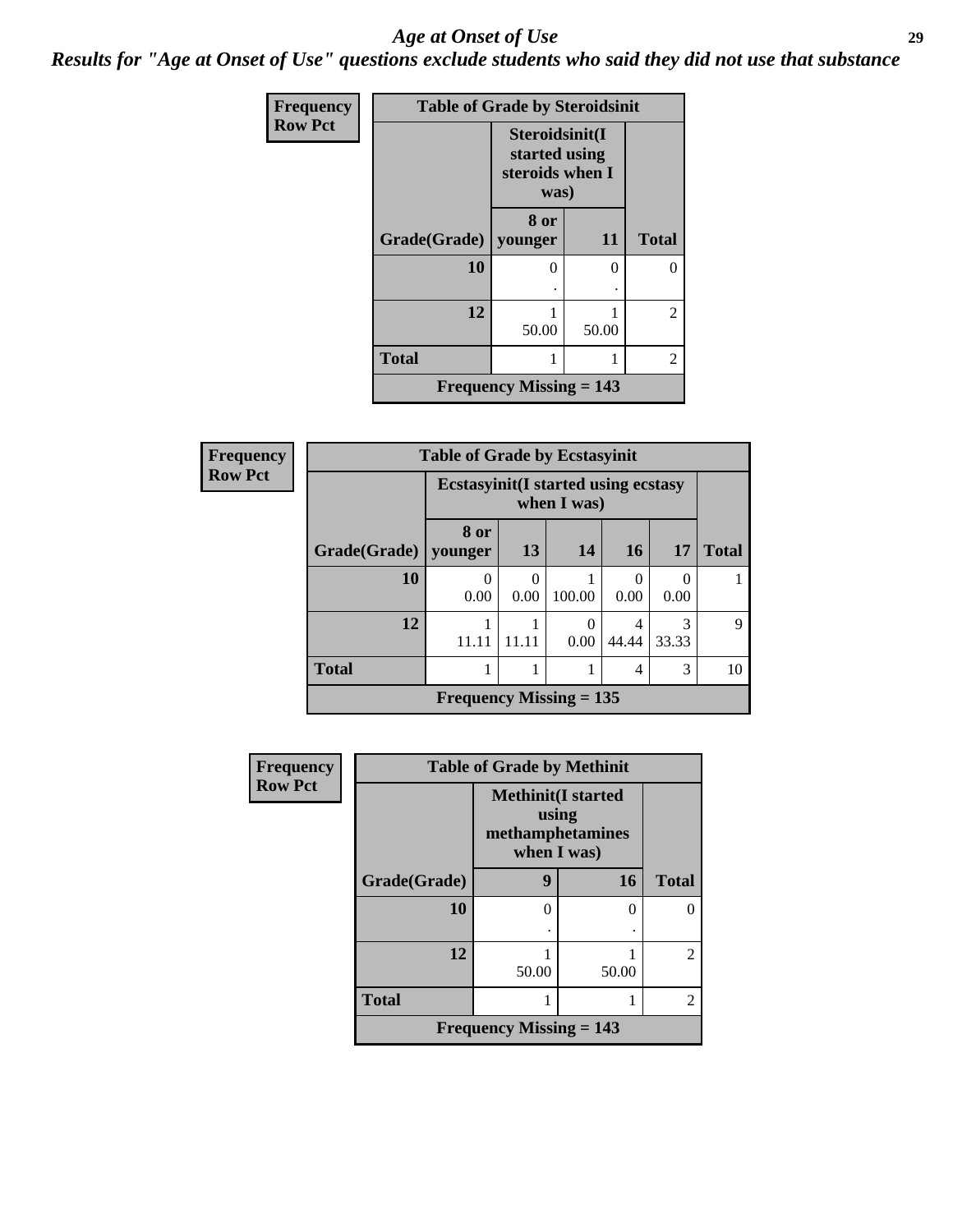#### Age at Onset of Use **30**

*Results for "Age at Onset of Use" questions exclude students who said they did not use that substance*

| Frequency      | <b>Table of Grade by Hallucinogensinit</b> |                                                                      |           |       |              |  |  |
|----------------|--------------------------------------------|----------------------------------------------------------------------|-----------|-------|--------------|--|--|
| <b>Row Pct</b> |                                            | Hallucinogensinit(I<br>started using<br>hallucinogens when I<br>was) |           |       |              |  |  |
|                | Grade(Grade)                               | 12                                                                   | <b>16</b> | 17    | <b>Total</b> |  |  |
|                | 10                                         | 0                                                                    | 0         | 0     |              |  |  |
|                | 12                                         | 33.33                                                                | 33.33     | 33.33 | 3            |  |  |
|                | <b>Total</b>                               |                                                                      |           |       | 3            |  |  |
|                |                                            | <b>Frequency Missing = 142</b>                                       |           |       |              |  |  |

| <b>Frequency</b> |              | <b>Table of Grade by Prescriptioninit</b> |                                                                                                 |                           |            |                         |                  |                  |              |
|------------------|--------------|-------------------------------------------|-------------------------------------------------------------------------------------------------|---------------------------|------------|-------------------------|------------------|------------------|--------------|
| <b>Row Pct</b>   |              |                                           | <b>Prescriptioninit (I started using prescription</b><br>drugs not prescribed to me when I was) |                           |            |                         |                  |                  |              |
|                  | Grade(Grade) | 8 or<br>younger                           | 9                                                                                               | 12                        | 14         | 15                      | <b>16</b>        | 17               | <b>Total</b> |
|                  | 10           | 0.00                                      | 20.00                                                                                           | 2<br>40.00                | 20.00      | 20.00                   | $\Omega$<br>0.00 | $\Omega$<br>0.00 | 5            |
|                  | 12           | $\mathfrak{D}$<br>18.18                   | 0<br>0.00                                                                                       | 9.09                      | 3<br>27.27 | $\mathfrak{D}$<br>18.18 | ↑<br>18.18       | 9.09             | 11           |
|                  | <b>Total</b> | $\overline{2}$                            |                                                                                                 | 3                         | 4          | 3                       | 2                |                  | 16           |
|                  |              |                                           |                                                                                                 | Frequency Missing $= 129$ |            |                         |                  |                  |              |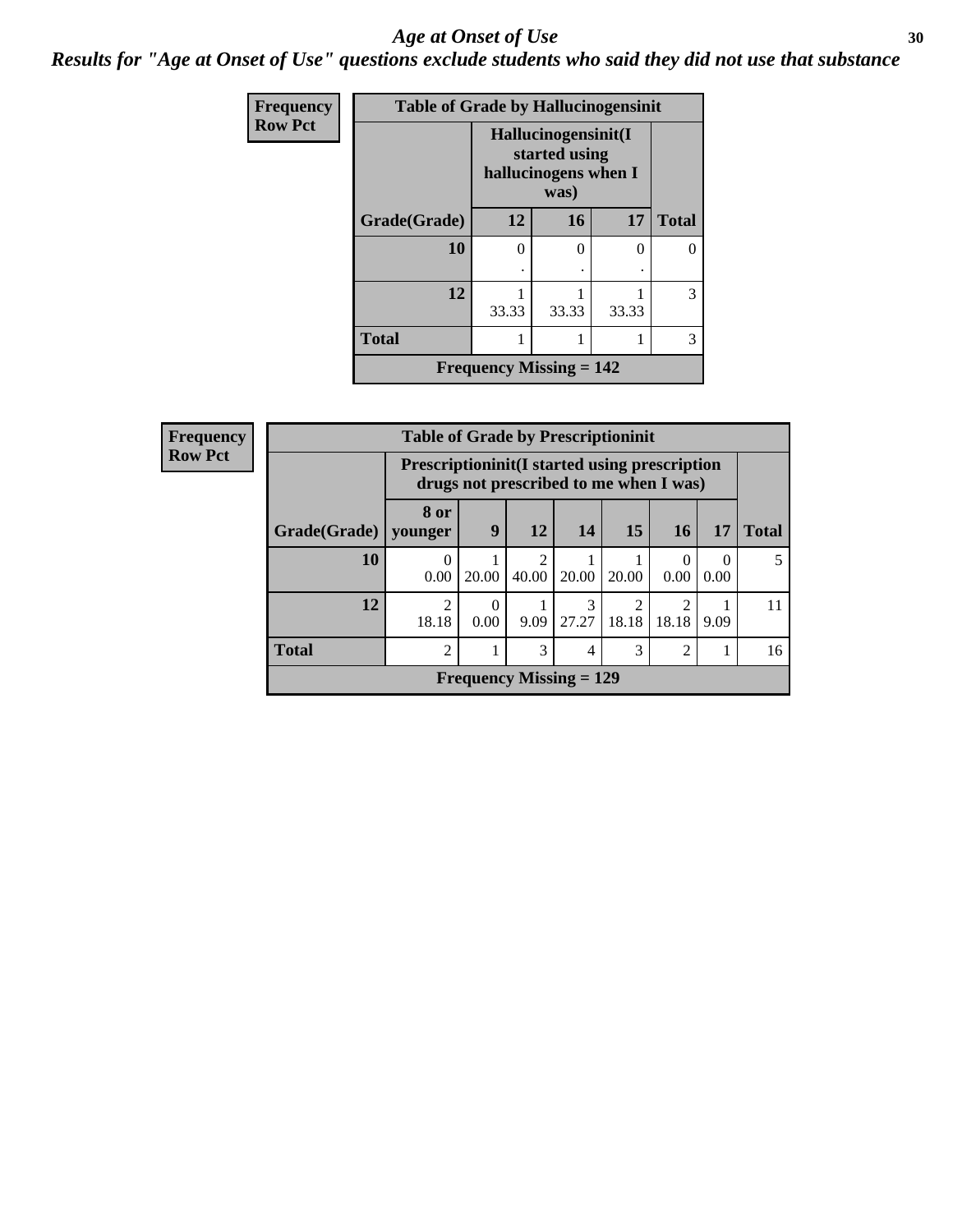| Frequency      | <b>Table of Alcoholharm by Grade</b>          |                    |             |              |  |  |  |
|----------------|-----------------------------------------------|--------------------|-------------|--------------|--|--|--|
| <b>Col Pct</b> | Alcoholharm(I<br>think alcohol is<br>harmful) | Grade(Grade)<br>10 | 12          | <b>Total</b> |  |  |  |
|                | <b>Strongly Agree</b>                         | 34<br>44.74        | 38<br>55.07 | 72           |  |  |  |
|                | <b>Somewhat Agree</b>                         | 26<br>34.21        | 16<br>23.19 | 42           |  |  |  |
|                | <b>Somewhat Disagree</b>                      | 8<br>10.53         | 11<br>15.94 | 19           |  |  |  |
|                | <b>Strongly Disagree</b>                      | 8<br>10.53         | 4<br>5.80   | 12           |  |  |  |
|                | <b>Total</b>                                  | 76                 | 69          | 145          |  |  |  |

| <b>Table of Cigarettesharm by Grade</b>                  |                    |             |              |  |  |  |  |
|----------------------------------------------------------|--------------------|-------------|--------------|--|--|--|--|
| Cigarettesharm(I<br>think smoking<br>tobacco is harmful) | Grade(Grade)<br>10 | 12          | <b>Total</b> |  |  |  |  |
| <b>Strongly Agree</b>                                    | 59<br>77.63        | 54<br>78.26 | 113          |  |  |  |  |
| <b>Somewhat Agree</b>                                    | 14<br>18.42        | 9<br>13.04  | 23           |  |  |  |  |
| <b>Somewhat Disagree</b>                                 | 2<br>2.63          | 1.45        | 3            |  |  |  |  |
| <b>Strongly Disagree</b>                                 | 1<br>1.32          | 5<br>7.25   | 6            |  |  |  |  |
| <b>Total</b>                                             | 76                 | 69          | 145          |  |  |  |  |

| Frequency      | <b>Table of Smokelessharm by Grade</b>                  |                    |             |              |
|----------------|---------------------------------------------------------|--------------------|-------------|--------------|
| <b>Col Pct</b> | Smokelessharm(I<br>think chewing<br>tobacco is harmful) | Grade(Grade)<br>10 | 12          | <b>Total</b> |
|                | <b>Strongly Agree</b>                                   | 59<br>77.63        | 57<br>82.61 | 116          |
|                | <b>Somewhat Agree</b>                                   | 14<br>18.42        | 6<br>8.70   | 20           |
|                | <b>Somewhat Disagree</b>                                | 1.32               | 2<br>2.90   | 3            |
|                | <b>Strongly Disagree</b>                                | 2<br>2.63          | 4<br>5.80   | 6            |
|                | <b>Total</b>                                            | 76                 | 69          | 145          |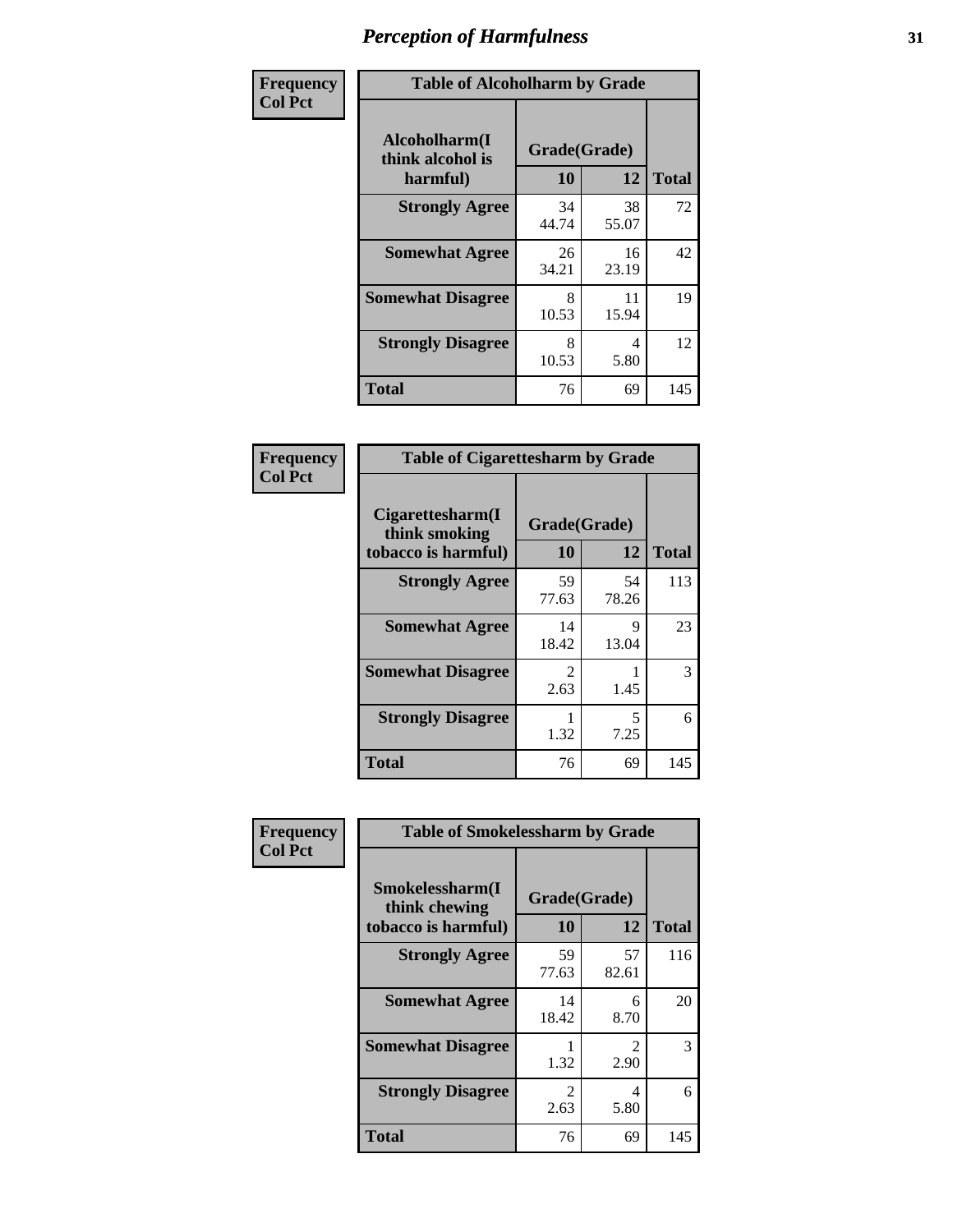| Frequency      | <b>Table of Marijuanaharm by Grade</b>            |                    |             |              |
|----------------|---------------------------------------------------|--------------------|-------------|--------------|
| <b>Col Pct</b> | Marijuanaharm(I<br>think marijuana is<br>harmful) | Grade(Grade)<br>10 | 12          | <b>Total</b> |
|                | <b>Strongly Agree</b>                             | 45<br>59.21        | 43<br>62.32 | 88           |
|                | <b>Somewhat Agree</b>                             | 16<br>21.05        | 10.14       | 23           |
|                | <b>Somewhat Disagree</b>                          | 7<br>9.21          | 10.14       | 14           |
|                | <b>Strongly Disagree</b>                          | 8<br>10.53         | 12<br>17.39 | 20           |
|                | <b>Total</b>                                      | 76                 | 69          | 145          |

| <b>Table of Cocaineharm by Grade</b>          |                    |                        |              |  |  |
|-----------------------------------------------|--------------------|------------------------|--------------|--|--|
| Cocaineharm(I<br>think cocaine is<br>harmful) | Grade(Grade)<br>10 | 12                     | <b>Total</b> |  |  |
| <b>Strongly Agree</b>                         | 66<br>86.84        | 60<br>86.96            | 126          |  |  |
| <b>Somewhat Agree</b>                         | 7<br>9.21          | 3<br>4.35              | 10           |  |  |
| <b>Somewhat Disagree</b>                      | 0<br>0.00          | $\mathfrak{D}$<br>2.90 | 2            |  |  |
| <b>Strongly Disagree</b>                      | 3<br>3.95          | 4<br>5.80              | 7            |  |  |
| <b>Total</b>                                  | 76                 | 69                     | 145          |  |  |

| Frequency      | <b>Table of Inhalantsharm by Grade</b>              |                    |                  |              |
|----------------|-----------------------------------------------------|--------------------|------------------|--------------|
| <b>Col Pct</b> | Inhalantsharm(I)<br>think inhalants are<br>harmful) | Grade(Grade)<br>10 | 12               | <b>Total</b> |
|                | <b>Strongly Agree</b>                               | 60<br>78.95        | 60<br>86.96      | 120          |
|                | <b>Somewhat Agree</b>                               | 13<br>17.11        | 6<br>8.70        | 19           |
|                | <b>Somewhat Disagree</b>                            | 2<br>2.63          | $\Omega$<br>0.00 | 2            |
|                | <b>Strongly Disagree</b>                            | 1.32               | 3<br>4.35        | 4            |
|                | <b>Total</b>                                        | 76                 | 69               | 145          |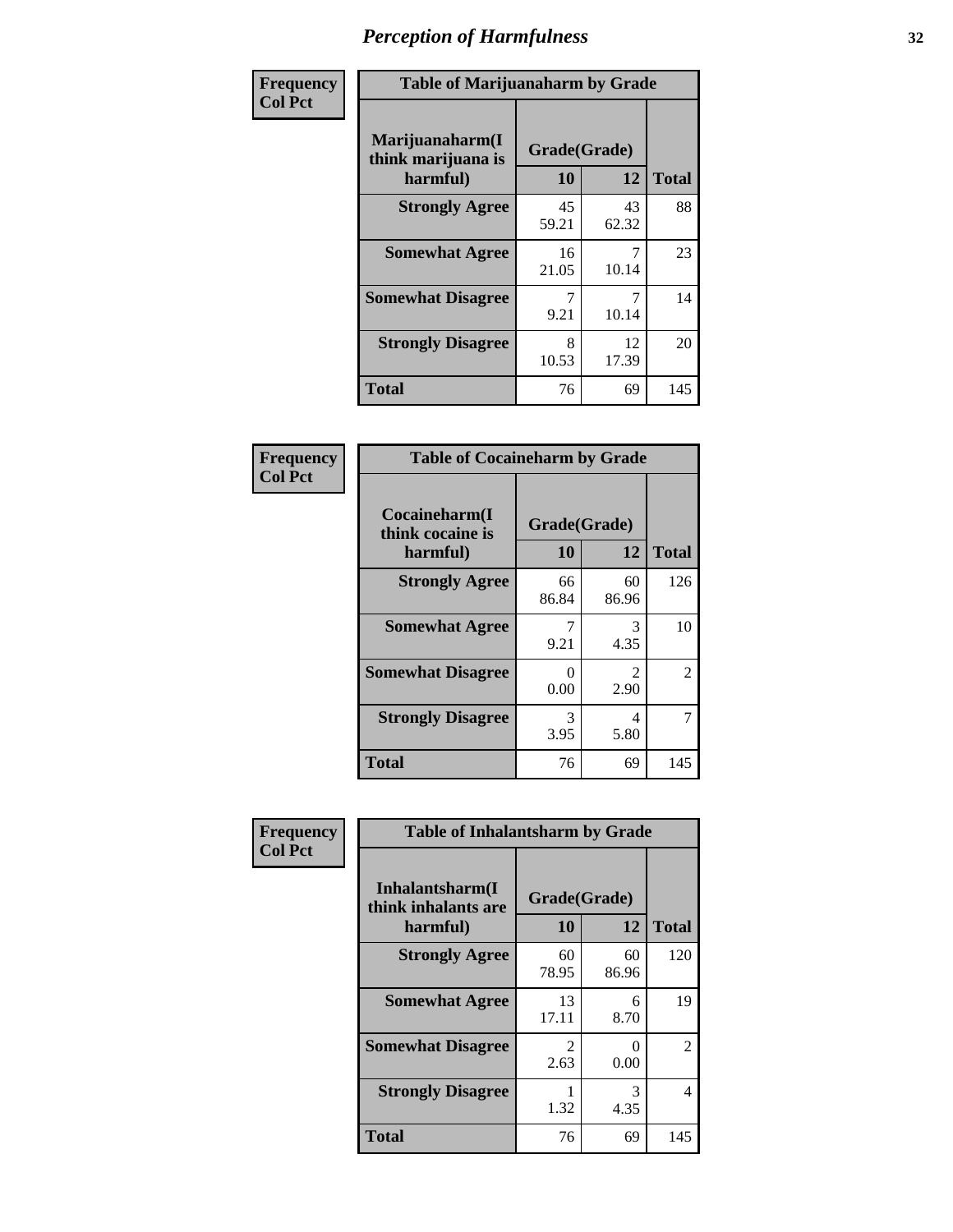| Frequency      | <b>Table of Steroidsharm by Grade</b>            |                    |                        |              |
|----------------|--------------------------------------------------|--------------------|------------------------|--------------|
| <b>Col Pct</b> | Steroidsharm(I<br>think steroids are<br>harmful) | Grade(Grade)<br>10 | 12                     | <b>Total</b> |
|                | <b>Strongly Agree</b>                            | 54<br>71.05        | 60<br>86.96            | 114          |
|                | <b>Somewhat Agree</b>                            | 14<br>18.42        | 5<br>7.25              | 19           |
|                | <b>Somewhat Disagree</b>                         | 4<br>5.26          | $\mathfrak{D}$<br>2.90 | 6            |
|                | <b>Strongly Disagree</b>                         | 4<br>5.26          | $\mathcal{L}$<br>2.90  | 6            |
|                | <b>Total</b>                                     | 76                 | 69                     | 145          |

| <b>Table of Ecstasyharm by Grade</b>          |                    |                        |     |  |  |
|-----------------------------------------------|--------------------|------------------------|-----|--|--|
| Ecstasyharm(I<br>think ecstasy is<br>harmful) | Grade(Grade)<br>10 | <b>Total</b>           |     |  |  |
| <b>Strongly Agree</b>                         | 64<br>84.21        | 63<br>91.30            | 127 |  |  |
| <b>Somewhat Agree</b>                         | 9.21               | 1.45                   | 8   |  |  |
| <b>Somewhat Disagree</b>                      | 0<br>0.00          | $\mathfrak{D}$<br>2.90 | 2   |  |  |
| <b>Strongly Disagree</b>                      | 5<br>6.58          | 3<br>4.35              | 8   |  |  |
| <b>Total</b>                                  | 76                 | 69                     | 145 |  |  |

| Frequency      | <b>Table of Methharm by Grade</b>                            |                           |                           |              |
|----------------|--------------------------------------------------------------|---------------------------|---------------------------|--------------|
| <b>Col Pct</b> | <b>Methharm</b> (I think<br>methamphetamines<br>are harmful) | Grade(Grade)<br><b>10</b> | 12                        | <b>Total</b> |
|                | <b>Strongly Agree</b>                                        | 66<br>86.84               | 65<br>94.20               | 131          |
|                | <b>Somewhat Agree</b>                                        | 6<br>7.89                 | $\mathbf{\Omega}$<br>0.00 | 6            |
|                | <b>Somewhat Disagree</b>                                     | 0<br>0.00                 | $\mathfrak{D}$<br>2.90    | 2            |
|                | <b>Strongly Disagree</b>                                     | 4<br>5.26                 | $\mathfrak{D}$<br>2.90    | 6            |
|                | <b>Total</b>                                                 | 76                        | 69                        | 145          |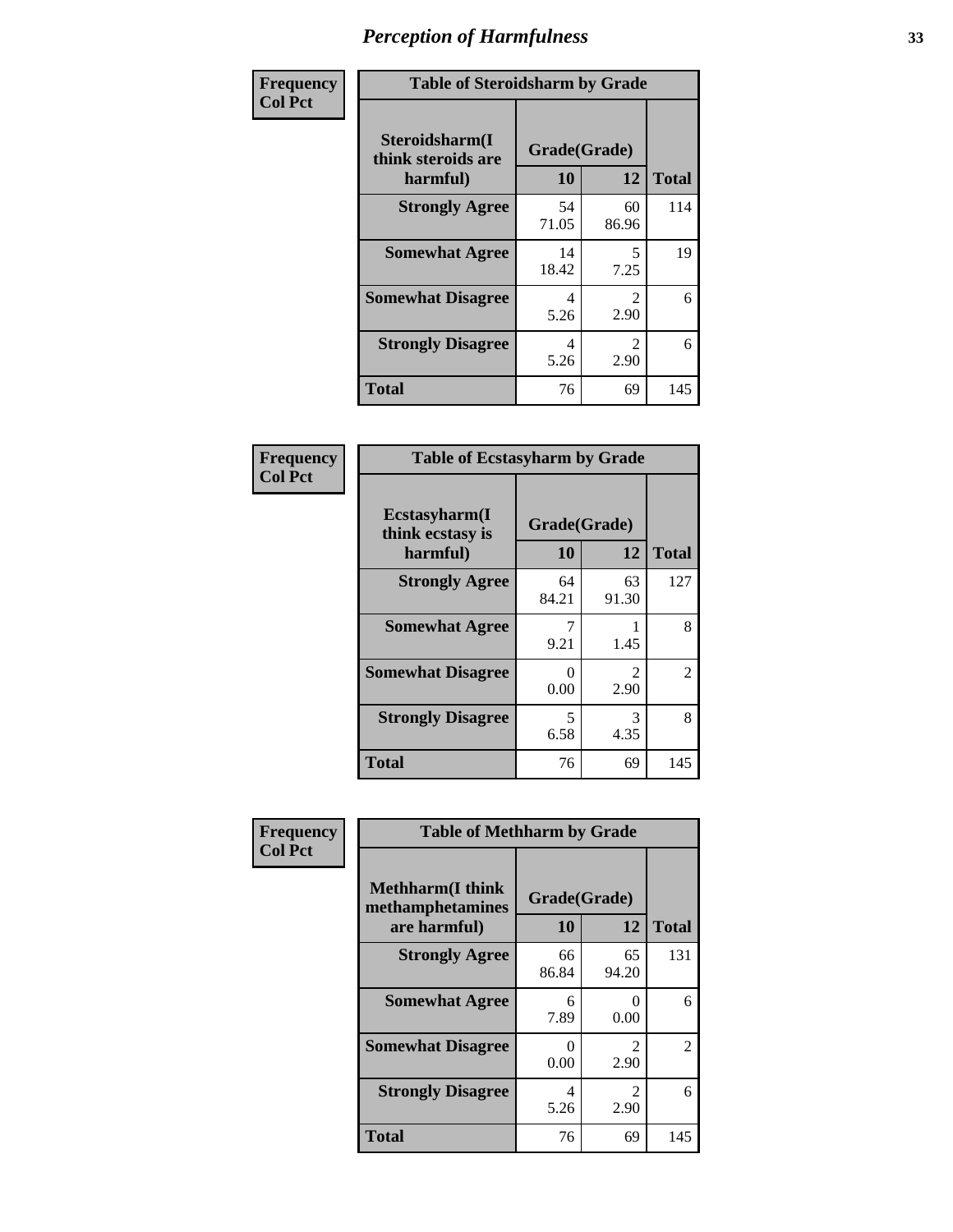| Frequency      | <b>Table of Hallucinogensharm by Grade</b>                 |                    |             |              |
|----------------|------------------------------------------------------------|--------------------|-------------|--------------|
| <b>Col Pct</b> | Hallucinogensharm(I<br>think hallucinogens<br>are harmful) | Grade(Grade)<br>10 | 12          | <b>Total</b> |
|                | <b>Strongly Agree</b>                                      | 63<br>82.89        | 60<br>86.96 | 123          |
|                | <b>Somewhat Agree</b>                                      | 9<br>11.84         | 1.45        | 10           |
|                | <b>Somewhat Disagree</b>                                   | 0<br>0.00          | 4<br>5.80   | 4            |
|                | <b>Strongly Disagree</b>                                   | 4<br>5.26          | 4<br>5.80   | 8            |
|                | <b>Total</b>                                               | 76                 | 69          | 145          |

| <b>Table of Prescriptionharm by Grade</b>                                         |              |             |              |  |
|-----------------------------------------------------------------------------------|--------------|-------------|--------------|--|
| <b>Prescriptionharm</b> (I<br>think prescription<br>drugs not<br>prescribed to me | Grade(Grade) |             |              |  |
| are harmful)                                                                      | 10           | 12          | <b>Total</b> |  |
| <b>Strongly Agree</b>                                                             | 48<br>63.16  | 49<br>71.01 | 97           |  |
| <b>Somewhat Agree</b>                                                             | 14<br>18.42  | 9<br>13.04  | 23           |  |
| <b>Somewhat Disagree</b>                                                          | 8<br>10.53   | 5<br>7.25   | 13           |  |
| <b>Strongly Disagree</b>                                                          | 6<br>7.89    | 6<br>8.70   | 12           |  |
| <b>Total</b>                                                                      | 76           | 69          | 145          |  |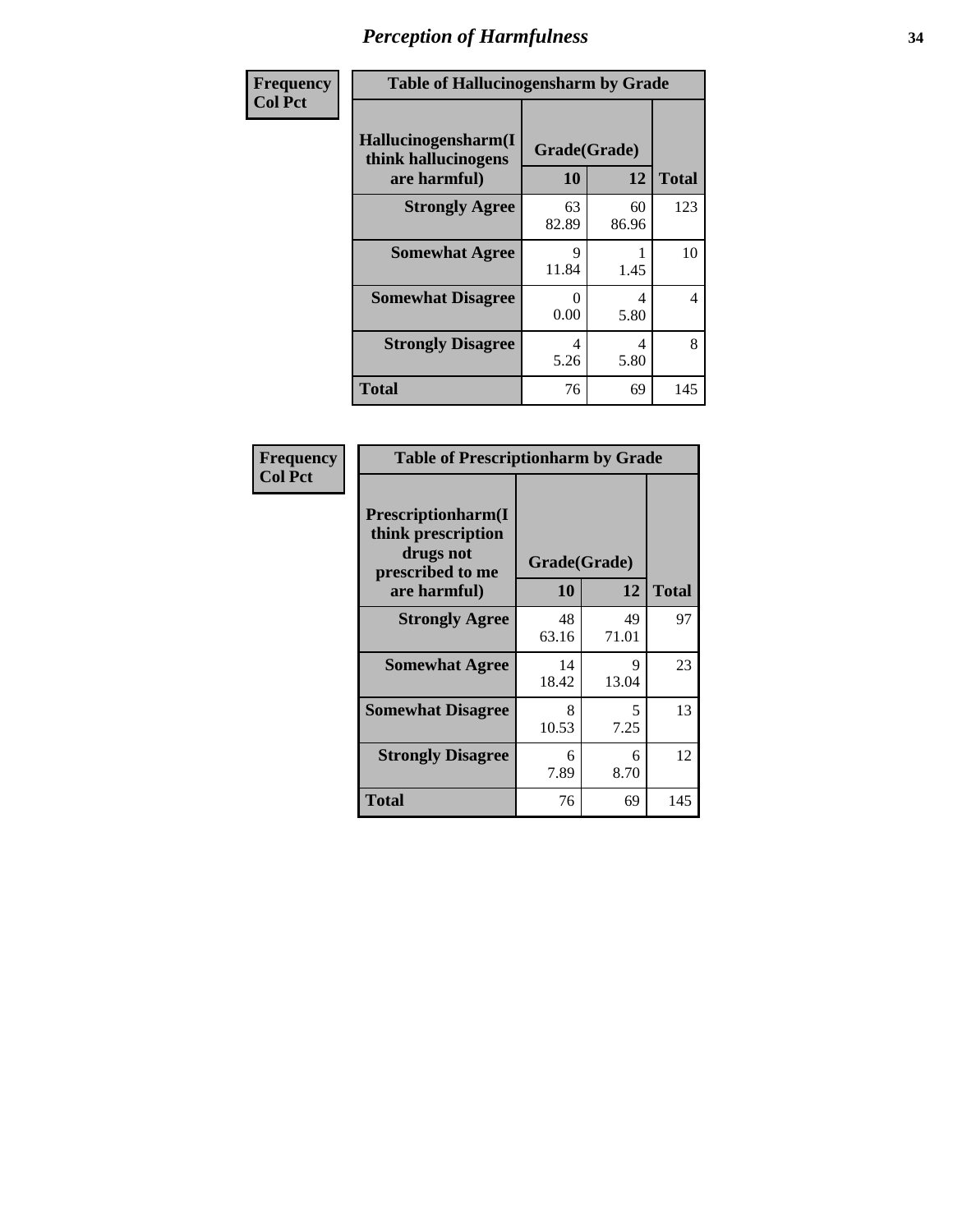## *Disapproval by Adults* **35**

| Frequency      | <b>Table of Alcoholadult by Grade</b>                                 |                    |             |              |
|----------------|-----------------------------------------------------------------------|--------------------|-------------|--------------|
| <b>Col Pct</b> | <b>Alcoholadult</b> (Adults<br>would disapprove if<br>I used alcohol) | Grade(Grade)<br>10 | 12          | <b>Total</b> |
|                | <b>Strongly Agree</b>                                                 | 31<br>40.79        | 37<br>53.62 | 68           |
|                | <b>Somewhat Agree</b>                                                 | 24<br>31.58        | 15<br>21.74 | 39           |
|                | <b>Somewhat Disagree</b>                                              | 13<br>17.11        | 9<br>13.04  | 22           |
|                | <b>Strongly Disagree</b>                                              | 8<br>10.53         | 8<br>11.59  | 16           |
|                | <b>Total</b>                                                          | 76                 | 69          | 145          |

| <b>Table of Tobaccoadult by Grade</b>                                 |                    |             |              |
|-----------------------------------------------------------------------|--------------------|-------------|--------------|
| <b>Tobaccoadult</b> (Adults<br>would disapprove if<br>I used tobacco) | Grade(Grade)<br>10 | 12          | <b>Total</b> |
| <b>Strongly Agree</b>                                                 | 44<br>57.89        | 46<br>66.67 | 90           |
| <b>Somewhat Agree</b>                                                 | 17<br>22.37        | 5<br>7.25   | 22           |
| <b>Somewhat Disagree</b>                                              | 6<br>7.89          | 11<br>15.94 | 17           |
| <b>Strongly Disagree</b>                                              | 9<br>11.84         | 7<br>10.14  | 16           |
| <b>Total</b>                                                          | 76                 | 69          | 145          |

| Frequency      | <b>Table of Marijuanaadult by Grade</b>                           |                    |             |                          |
|----------------|-------------------------------------------------------------------|--------------------|-------------|--------------------------|
| <b>Col Pct</b> | Marijuanaadult(Adults<br>would disapprove if I<br>used marijuana) | Grade(Grade)<br>10 | 12          | <b>Total</b>             |
|                | <b>Strongly Agree</b>                                             | 55<br>72.37        | 51<br>73.91 | 106                      |
|                | <b>Somewhat Agree</b>                                             | 13<br>17.11        | 6<br>8.70   | 19                       |
|                | <b>Somewhat Disagree</b>                                          | 1.32               | 3<br>4.35   | $\overline{\mathcal{A}}$ |
|                | <b>Strongly Disagree</b>                                          | 7<br>9.21          | 9<br>13.04  | 16                       |
|                | <b>Total</b>                                                      | 76                 | 69          | 145                      |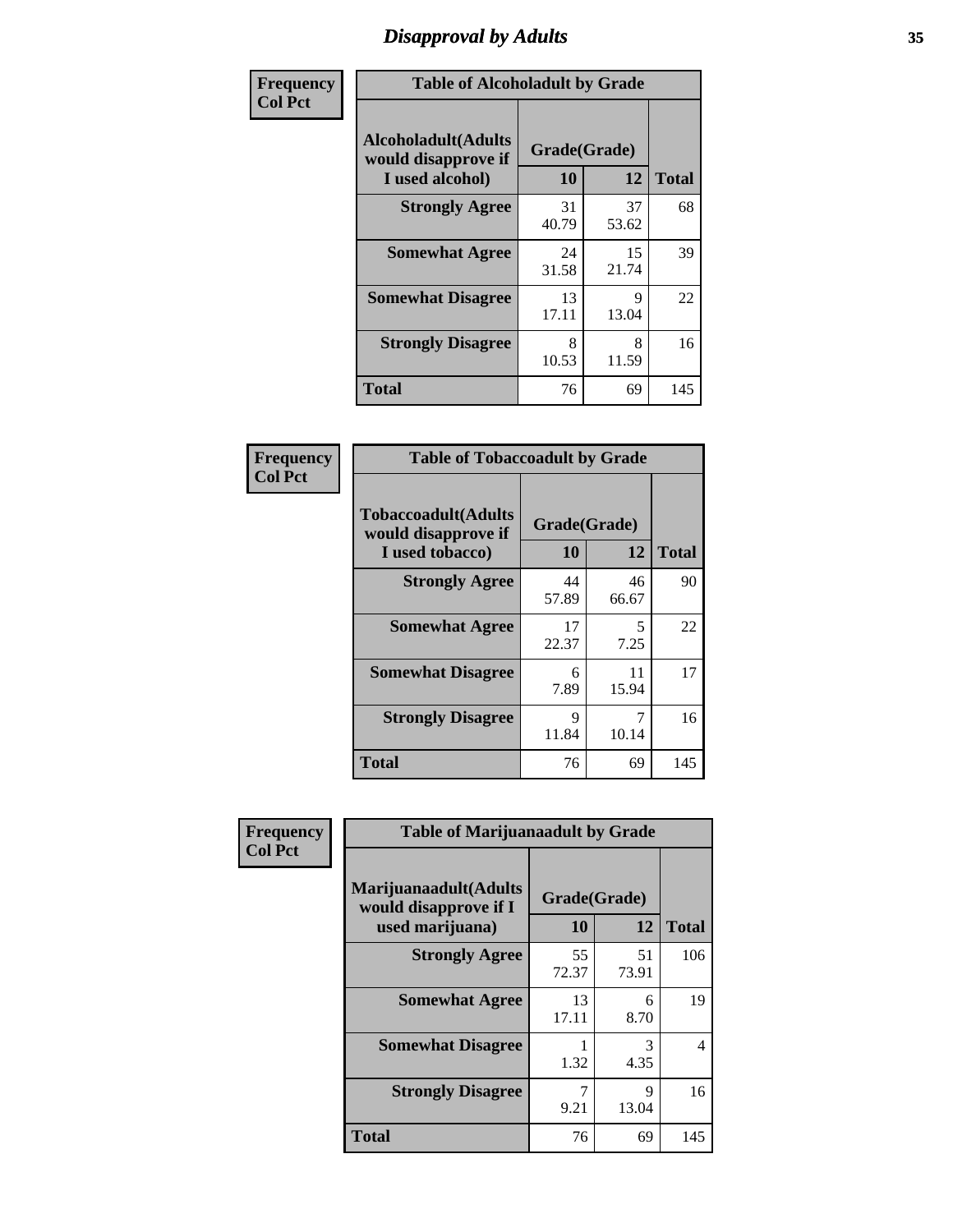## *Disapproval by Adults* **36**

| Frequency      | <b>Table of Otherdrugadult by Grade</b>                                     |                    |                                     |              |
|----------------|-----------------------------------------------------------------------------|--------------------|-------------------------------------|--------------|
| <b>Col Pct</b> | <b>Otherdrugadult</b> (Adults<br>would disapprove if I<br>used other drugs) | Grade(Grade)<br>10 | 12                                  | <b>Total</b> |
|                | <b>Strongly Agree</b>                                                       | 59<br>77.63        | 59<br>85.51                         | 118          |
|                | <b>Somewhat Agree</b>                                                       | q<br>11.84         | $\mathcal{D}_{\mathcal{L}}$<br>2.90 | 11           |
|                | <b>Strongly Disagree</b>                                                    | 8<br>10.53         | 8<br>11.59                          | 16           |
|                | <b>Total</b>                                                                | 76                 | 69                                  | 145          |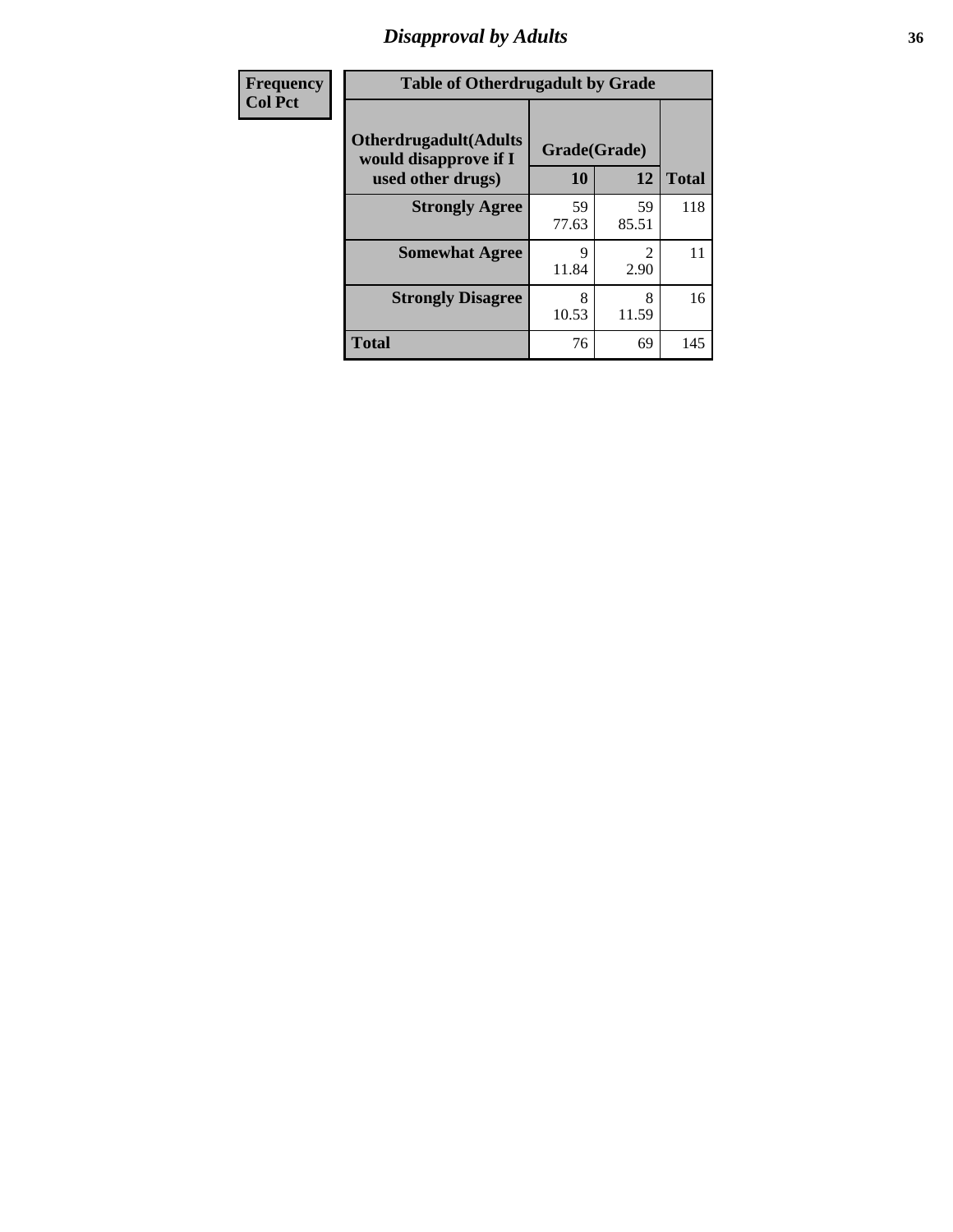# *Disapproval by Peers* **37**

| Frequency      | <b>Table of Alcoholpeer by Grade</b>                    |              |             |              |  |
|----------------|---------------------------------------------------------|--------------|-------------|--------------|--|
| <b>Col Pct</b> | Alcoholpeer(My<br>friends would<br>disapprove if I used | Grade(Grade) |             |              |  |
|                | alcohol)                                                | 10           | 12          | <b>Total</b> |  |
|                | <b>Strongly Agree</b>                                   | 12<br>15.79  | 10<br>14.49 | 22           |  |
|                | <b>Somewhat Agree</b>                                   | 24<br>31.58  | 13<br>18.84 | 37           |  |
|                | <b>Somewhat Disagree</b>                                | 16<br>21.05  | 19<br>27.54 | 35           |  |
|                | <b>Strongly Disagree</b>                                | 24<br>31.58  | 27<br>39.13 | 51           |  |
|                | Total                                                   | 76           | 69          | 145          |  |

| Frequency      | <b>Table of Tobaccopeer by Grade</b>                                |                    |             |              |
|----------------|---------------------------------------------------------------------|--------------------|-------------|--------------|
| <b>Col Pct</b> | Tobaccopeer(My<br>friends would<br>disapprove if I used<br>tobacco) | Grade(Grade)<br>10 | 12          | <b>Total</b> |
|                | <b>Strongly Agree</b>                                               | 20                 | 21          | 41           |
|                |                                                                     | 26.32              | 30.43       |              |
|                | <b>Somewhat Agree</b>                                               | 23<br>30.26        | 11<br>15.94 | 34           |
|                | <b>Somewhat Disagree</b>                                            | 12<br>15.79        | 13<br>18.84 | 25           |
|                | <b>Strongly Disagree</b>                                            | 21<br>27.63        | 24<br>34.78 | 45           |
|                | Total                                                               | 76                 | 69          | 145          |

| Frequency      | <b>Table of Marijuanapeer by Grade</b>                    |              |             |              |
|----------------|-----------------------------------------------------------|--------------|-------------|--------------|
| <b>Col Pct</b> | Marijuanapeer(My<br>friends would<br>disapprove if I used | Grade(Grade) |             |              |
|                | marijuana)                                                | 10           | 12          | <b>Total</b> |
|                | <b>Strongly Agree</b>                                     | 23<br>30.26  | 23<br>33.33 | 46           |
|                | <b>Somewhat Agree</b>                                     | 19<br>25.00  | Q<br>13.04  | 28           |
|                | <b>Somewhat Disagree</b>                                  | Q<br>11.84   | 10<br>14.49 | 19           |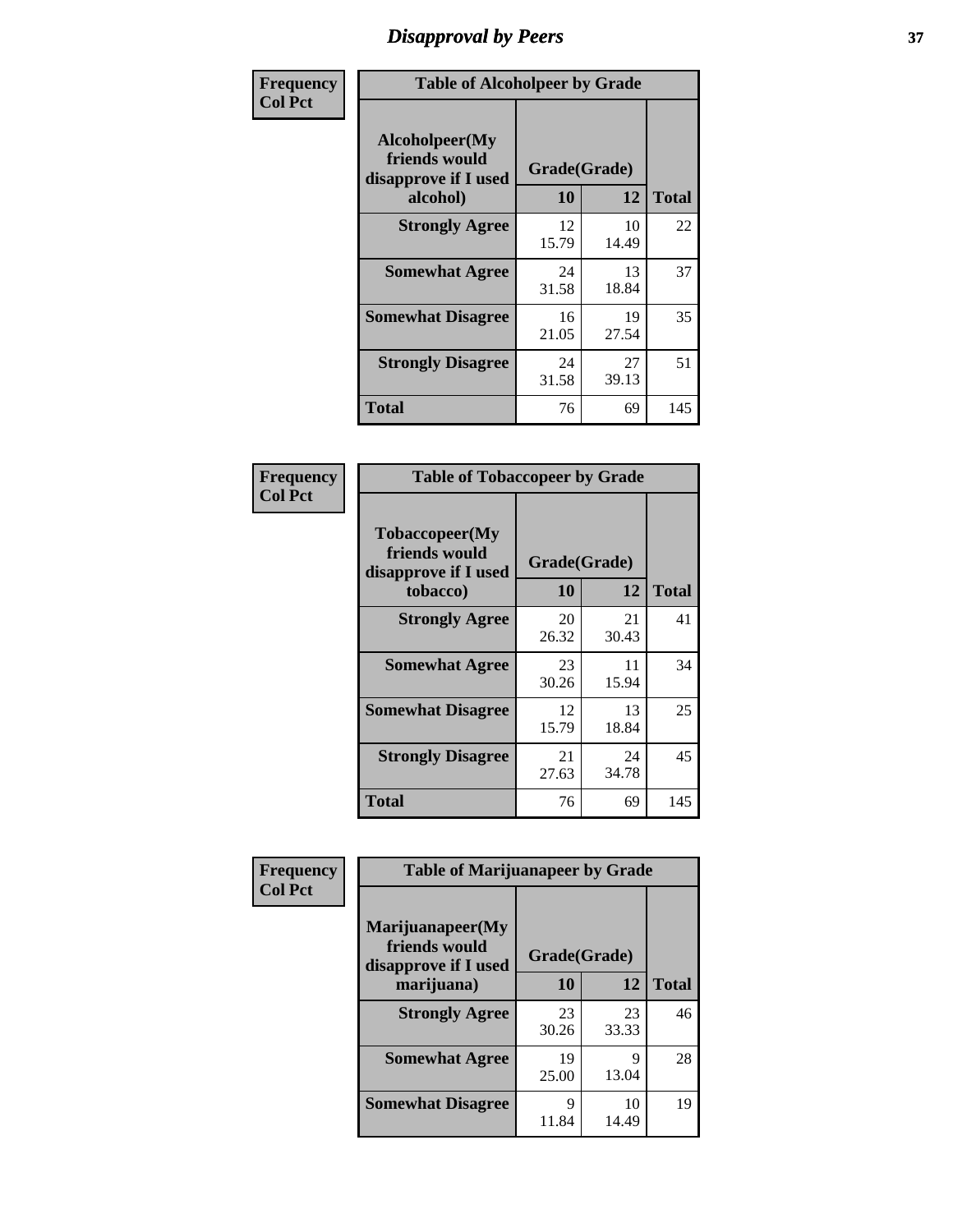# *Disapproval by Peers* **38**

| Frequency<br><b>Col Pct</b> | <b>Table of Marijuanapeer by Grade</b>                                  |                    |             |              |
|-----------------------------|-------------------------------------------------------------------------|--------------------|-------------|--------------|
|                             | Marijuanapeer(My<br>friends would<br>disapprove if I used<br>marijuana) | Grade(Grade)<br>10 | 12          | <b>Total</b> |
|                             | <b>Strongly Disagree</b>                                                | 25<br>32.89        | 27<br>39.13 | 52           |
|                             | Total                                                                   | 76                 | 69          | 145          |

| Frequency      | <b>Table of Otherdrugpeer by Grade</b>                                    |                    |             |              |
|----------------|---------------------------------------------------------------------------|--------------------|-------------|--------------|
| <b>Col Pct</b> | Otherdrugpeer(My<br>friends would<br>disapprove if I used<br>other drugs) | Grade(Grade)<br>10 | 12          | <b>Total</b> |
|                | <b>Strongly Agree</b>                                                     | 33<br>43.42        | 34<br>49.28 | 67           |
|                | <b>Somewhat Agree</b>                                                     | 17<br>22.37        | 6<br>8.70   | 23           |
|                | <b>Somewhat Disagree</b>                                                  | 12<br>15.79        | 8<br>11.59  | 20           |
|                | <b>Strongly Disagree</b>                                                  | 14<br>18.42        | 21<br>30.43 | 35           |
|                | Total                                                                     | 76                 | 69          | 145          |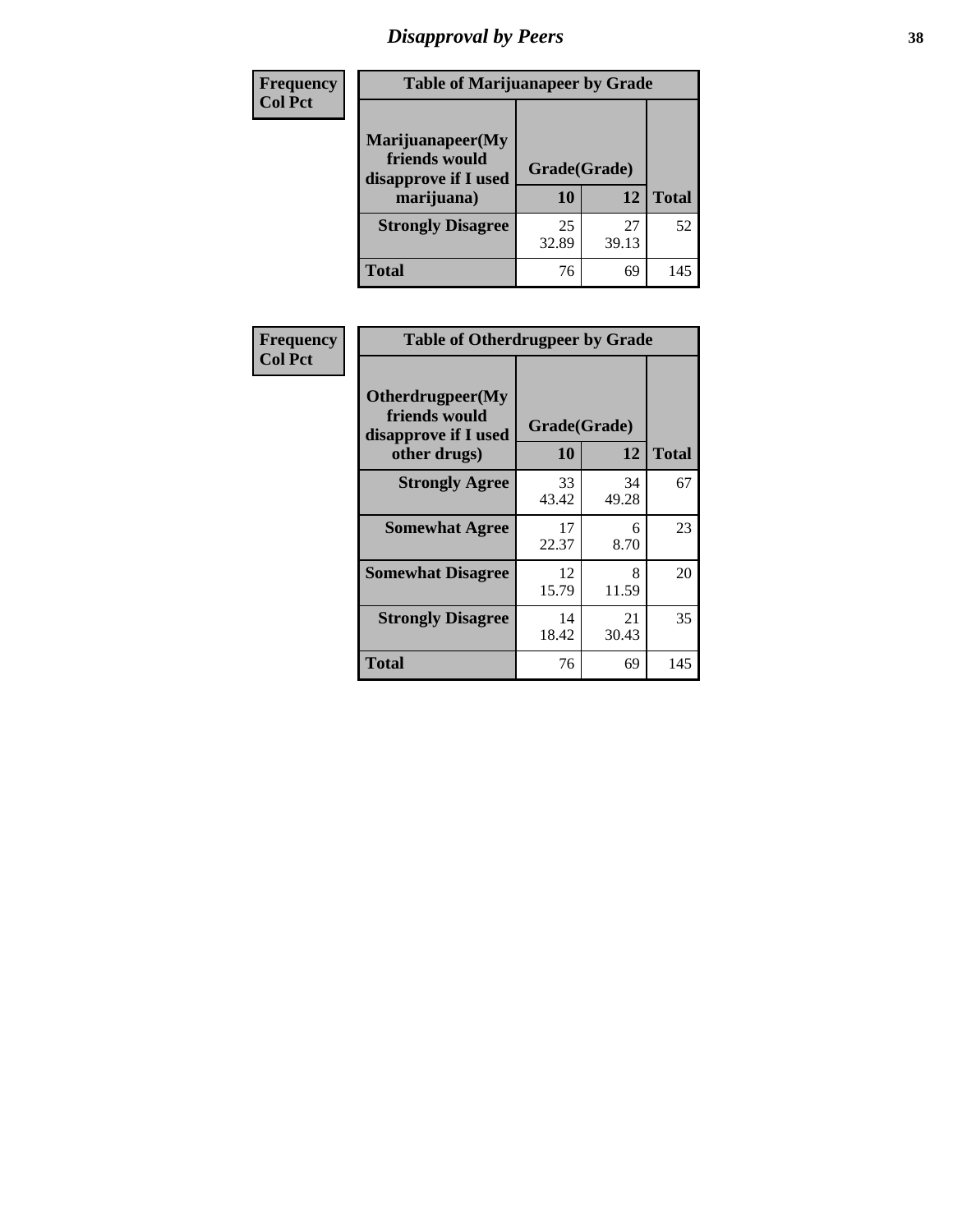| Frequency      | <b>Table of Alcohollocation1 by Grade</b> |              |             |              |
|----------------|-------------------------------------------|--------------|-------------|--------------|
| <b>Col Pct</b> | <b>Alcohollocation1(Places</b>            | Grade(Grade) |             |              |
|                | <b>Friends Use Alcohol)</b>               | 10           | 12          | <b>Total</b> |
|                |                                           | 47<br>61.84  | 53<br>76.81 | 100          |
|                | Do Not Use                                | 29<br>38.16  | 16<br>23.19 | 45           |
|                | <b>Total</b>                              | 76           | 69          | 145          |

| Frequency      | <b>Table of Alcohollocation2 by Grade</b>                     |                    |             |              |
|----------------|---------------------------------------------------------------|--------------------|-------------|--------------|
| <b>Col Pct</b> | <b>Alcohollocation2(Places</b><br><b>Friends Use Alcohol)</b> | Grade(Grade)<br>10 | <b>12</b>   | <b>Total</b> |
|                |                                                               | 48<br>63.16        | 32<br>46.38 | 80           |
|                | Home                                                          | 28<br>36.84        | 37<br>53.62 | 65           |
|                | <b>Total</b>                                                  | 76                 | 69          | 145          |

| Frequency<br><b>Col Pct</b> | <b>Table of Alcohollocation 3 by Grade</b>                    |                    |             |              |
|-----------------------------|---------------------------------------------------------------|--------------------|-------------|--------------|
|                             | <b>Alcohollocation3(Places</b><br><b>Friends Use Alcohol)</b> | Grade(Grade)<br>10 | 12          | <b>Total</b> |
|                             |                                                               | 74<br>97.37        | 61<br>88.41 | 135          |
|                             | <b>School</b>                                                 | 2<br>2.63          | 8<br>11.59  | 10           |
|                             | <b>Total</b>                                                  | 76                 | 69          | 145          |

| <b>Frequency</b> | <b>Table of Alcohollocation4 by Grade</b> |              |             |              |
|------------------|-------------------------------------------|--------------|-------------|--------------|
| <b>Col Pct</b>   | <b>Alcohollocation4(Places</b>            | Grade(Grade) |             |              |
|                  | <b>Friends Use Alcohol)</b>               | 10           | 12          | <b>Total</b> |
|                  |                                           | 65<br>85.53  | 52<br>75.36 | 117          |
|                  | Car                                       | 11<br>14.47  | 17<br>24.64 | 28           |
|                  | <b>Total</b>                              | 76           | 69          | 145          |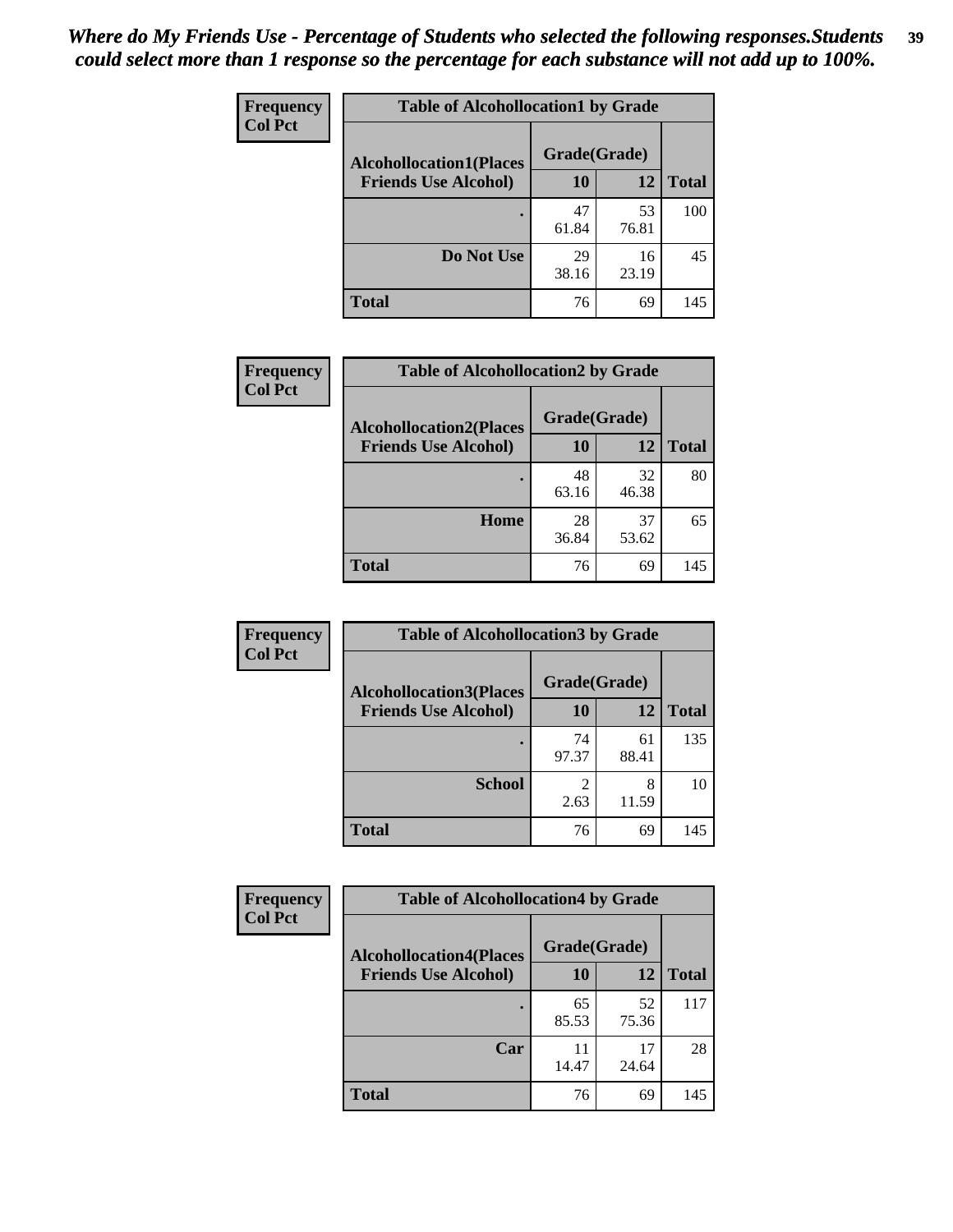| Frequency<br><b>Col Pct</b> | <b>Table of Alcohollocation5 by Grade</b> |              |             |              |
|-----------------------------|-------------------------------------------|--------------|-------------|--------------|
|                             | <b>Alcohollocation5(Places</b>            | Grade(Grade) |             |              |
|                             | <b>Friends Use Alcohol)</b>               | 10           | 12          | <b>Total</b> |
|                             |                                           | 37<br>48.68  | 31<br>44.93 | 68           |
|                             | <b>Friend's House</b>                     | 39<br>51.32  | 38<br>55.07 | 77           |
|                             | <b>Total</b>                              | 76           | 69          | 145          |

| Frequency      | <b>Table of Alcohollocation6 by Grade</b> |                    |             |              |
|----------------|-------------------------------------------|--------------------|-------------|--------------|
| <b>Col Pct</b> | <b>Alcohollocation6(Places</b>            | Grade(Grade)<br>10 |             |              |
|                | <b>Friends Use Alcohol)</b>               |                    | 12          | <b>Total</b> |
|                |                                           | 48<br>63.16        | 44<br>63.77 | 92           |
|                | <b>Other</b>                              | 28<br>36.84        | 25<br>36.23 | 53           |
|                | Total                                     | 76                 | 69          | 145          |

| Frequency      | <b>Table of Tobaccolocation1 by Grade</b> |              |             |              |
|----------------|-------------------------------------------|--------------|-------------|--------------|
| <b>Col Pct</b> | <b>Tobaccolocation1(Places</b>            | Grade(Grade) |             |              |
|                | <b>Friends Use Tobacco)</b>               | <b>10</b>    | 12          | <b>Total</b> |
|                |                                           | 41<br>53.95  | 43<br>62.32 | 84           |
|                | Do Not Use                                | 35<br>46.05  | 26<br>37.68 | 61           |
|                | <b>Total</b>                              | 76           | 69          | 145          |

| <b>Frequency</b> | <b>Table of Tobaccolocation2 by Grade</b> |              |             |              |  |
|------------------|-------------------------------------------|--------------|-------------|--------------|--|
| <b>Col Pct</b>   | <b>Tobaccolocation2(Places</b>            | Grade(Grade) |             |              |  |
|                  | <b>Friends Use Tobacco)</b>               | 10           | 12          | <b>Total</b> |  |
|                  |                                           | 53<br>69.74  | 38<br>55.07 | 91           |  |
|                  | Home                                      | 23<br>30.26  | 31<br>44.93 | 54           |  |
|                  | <b>Total</b>                              | 76           | 69          | 145          |  |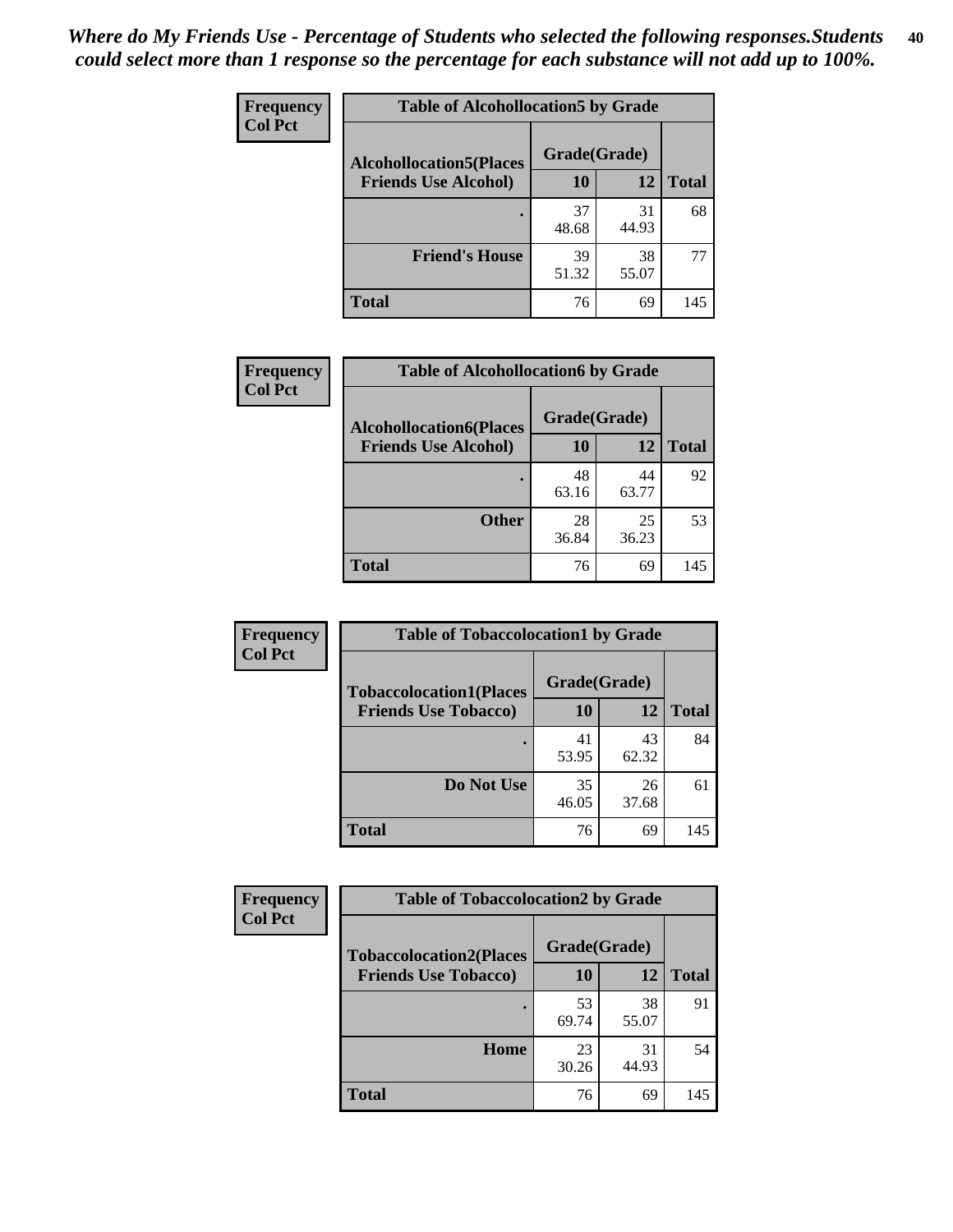| Frequency      | <b>Table of Tobaccolocation 3 by Grade</b> |              |             |              |
|----------------|--------------------------------------------|--------------|-------------|--------------|
| <b>Col Pct</b> | <b>Tobaccolocation3(Places</b>             | Grade(Grade) |             |              |
|                | <b>Friends Use Tobacco)</b>                | 10           | 12          | <b>Total</b> |
|                |                                            | 67<br>88.16  | 50<br>72.46 | 117          |
|                | <b>School</b>                              | q<br>11.84   | 19<br>27.54 | 28           |
|                | <b>Total</b>                               | 76           | 69          | 145          |

| Frequency      | <b>Table of Tobaccolocation4 by Grade</b>                     |                           |             |              |
|----------------|---------------------------------------------------------------|---------------------------|-------------|--------------|
| <b>Col Pct</b> | <b>Tobaccolocation4(Places</b><br><b>Friends Use Tobacco)</b> | Grade(Grade)<br><b>10</b> | 12          | <b>Total</b> |
|                |                                                               | 54<br>71.05               | 39<br>56.52 | 93           |
|                | Car                                                           | 22<br>28.95               | 30<br>43.48 | 52           |
|                | <b>Total</b>                                                  | 76                        | 69          | 145          |

| Frequency<br><b>Col Pct</b> | <b>Table of Tobaccolocation5 by Grade</b> |              |             |              |
|-----------------------------|-------------------------------------------|--------------|-------------|--------------|
|                             | <b>Tobaccolocation5(Places</b>            | Grade(Grade) |             |              |
|                             | <b>Friends Use Tobacco)</b>               | 10           | <b>12</b>   | <b>Total</b> |
|                             |                                           | 49<br>64.47  | 35<br>50.72 | 84           |
|                             | <b>Friend's House</b>                     | 27<br>35.53  | 34<br>49.28 | 61           |
|                             | <b>Total</b>                              | 76           | 69          | 145          |

| <b>Frequency</b> | <b>Table of Tobaccolocation6 by Grade</b> |              |             |              |  |
|------------------|-------------------------------------------|--------------|-------------|--------------|--|
| <b>Col Pct</b>   | <b>Tobaccolocation6(Places</b>            | Grade(Grade) |             |              |  |
|                  | <b>Friends Use Tobacco)</b>               | 10           | 12          | <b>Total</b> |  |
|                  |                                           | 51<br>67.11  | 45<br>65.22 | 96           |  |
|                  | <b>Other</b>                              | 25<br>32.89  | 24<br>34.78 | 49           |  |
|                  | <b>Total</b>                              | 76           | 69          | 145          |  |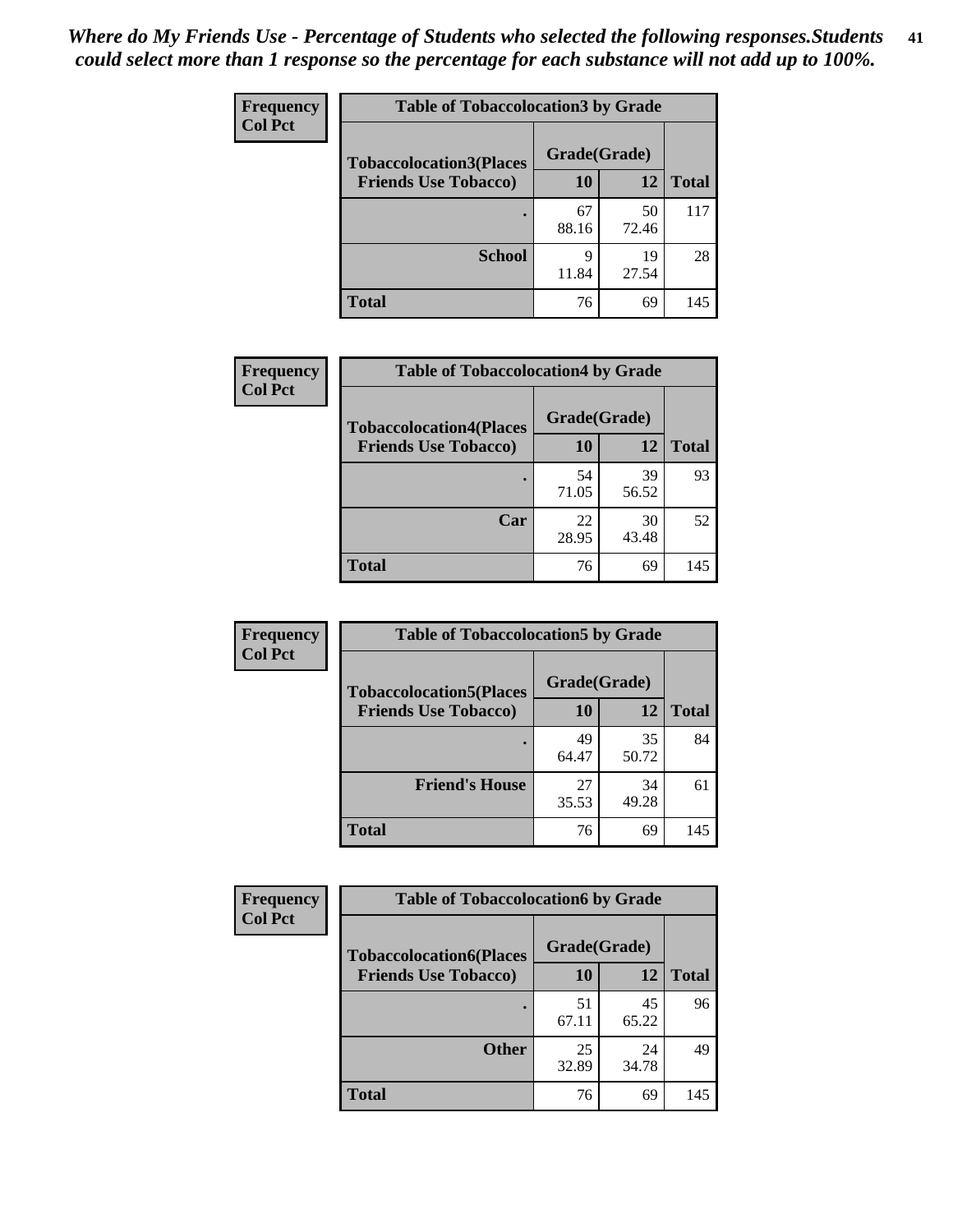| <b>Frequency</b> | <b>Table of Marijuanalocation1 by Grade</b> |              |             |              |
|------------------|---------------------------------------------|--------------|-------------|--------------|
| <b>Col Pct</b>   | <b>Marijuanalocation1(Places</b>            | Grade(Grade) |             |              |
|                  | <b>Friends Use Marijuana</b> )              | 10           | 12          | <b>Total</b> |
|                  |                                             | 40<br>52.63  | 40<br>57.97 | 80           |
|                  | Do Not Use                                  | 36<br>47.37  | 29<br>42.03 | 65           |
|                  | Total                                       | 76           | 69          | 145          |

| <b>Frequency</b> | <b>Table of Marijuanalocation2 by Grade</b> |              |             |              |
|------------------|---------------------------------------------|--------------|-------------|--------------|
| <b>Col Pct</b>   | <b>Marijuanalocation2(Places</b>            | Grade(Grade) |             |              |
|                  | <b>Friends Use Marijuana</b> )              | 10           | 12          | <b>Total</b> |
|                  |                                             | 56<br>73.68  | 44<br>63.77 | 100          |
|                  | Home                                        | 20<br>26.32  | 25<br>36.23 | 45           |
|                  | <b>Total</b>                                | 76           | 69          | 145          |

| Frequency<br><b>Col Pct</b> | <b>Table of Marijuanalocation3 by Grade</b> |              |       |       |
|-----------------------------|---------------------------------------------|--------------|-------|-------|
|                             | <b>Marijuanalocation3(Places</b>            | Grade(Grade) |       |       |
|                             | <b>Friends Use Marijuana</b> )              | 10           | 12    | Total |
|                             |                                             | 67           | 56    | 123   |
|                             |                                             | 88.16        | 81.16 |       |
|                             | <b>School</b>                               | q            | 13    | 22    |
|                             |                                             | 11.84        | 18.84 |       |
|                             | <b>Total</b>                                | 76           | 69    | 145   |

| <b>Frequency</b> | <b>Table of Marijuanalocation4 by Grade</b> |              |             |              |  |
|------------------|---------------------------------------------|--------------|-------------|--------------|--|
| <b>Col Pct</b>   | <b>Marijuanalocation4(Places</b>            | Grade(Grade) |             |              |  |
|                  | <b>Friends Use Marijuana</b> )              | <b>10</b>    | 12          | <b>Total</b> |  |
|                  |                                             | 58<br>76.32  | 43<br>62.32 | 101          |  |
|                  | Car                                         | 18<br>23.68  | 26<br>37.68 | 44           |  |
|                  | <b>Total</b>                                | 76           | 69          | 145          |  |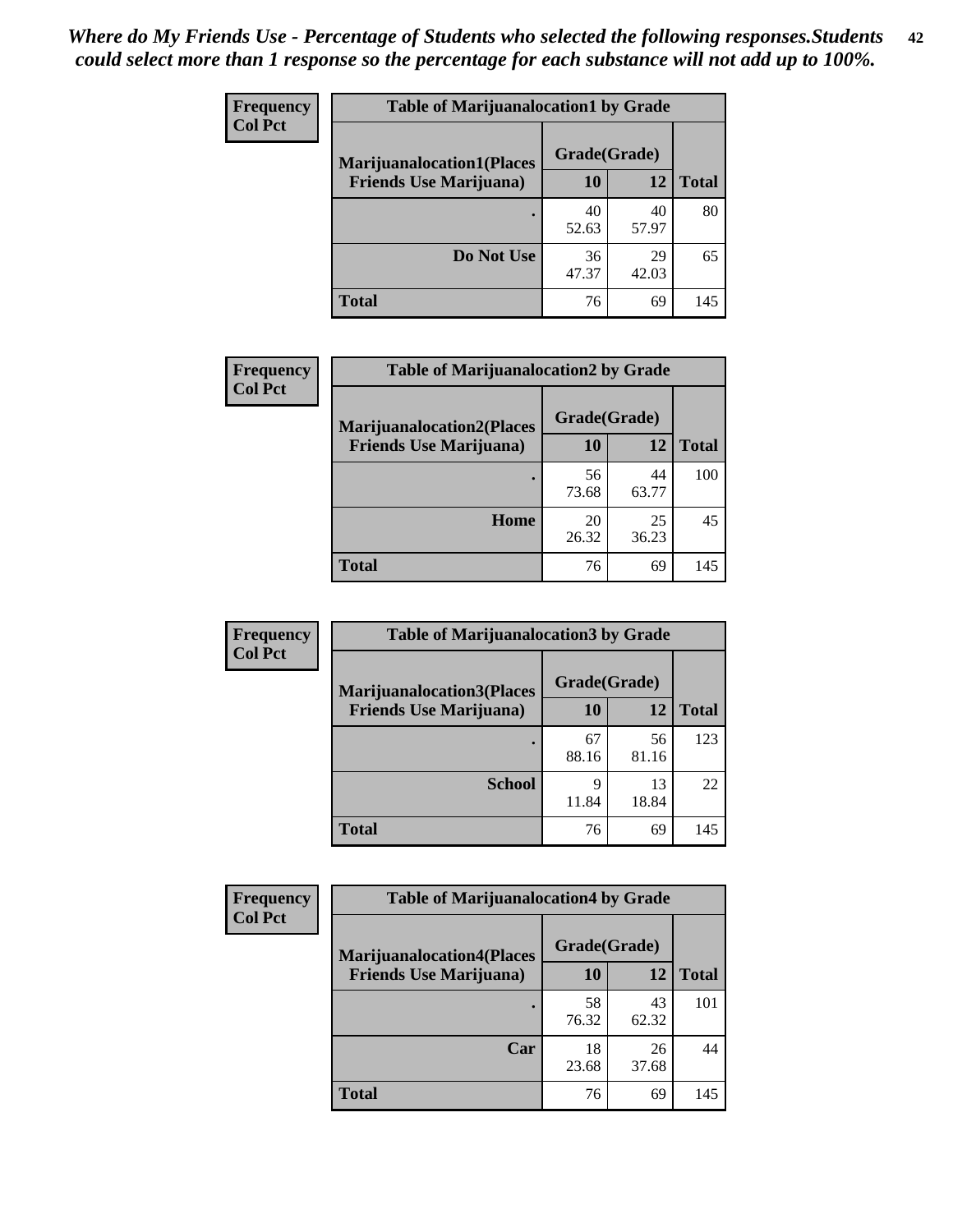| <b>Frequency</b> | <b>Table of Marijuanalocation5 by Grade</b> |              |             |              |
|------------------|---------------------------------------------|--------------|-------------|--------------|
| <b>Col Pct</b>   | <b>Marijuanalocation5(Places)</b>           | Grade(Grade) |             |              |
|                  | <b>Friends Use Marijuana</b> )              | 10           | 12          | <b>Total</b> |
|                  |                                             | 44<br>57.89  | 37<br>53.62 | 81           |
|                  | <b>Friend's House</b>                       | 32<br>42.11  | 32<br>46.38 | 64           |
|                  | <b>Total</b>                                | 76           | 69          | 145          |

| <b>Frequency</b> | <b>Table of Marijuanalocation6 by Grade</b>                        |                    |             |              |
|------------------|--------------------------------------------------------------------|--------------------|-------------|--------------|
| <b>Col Pct</b>   | <b>Marijuanalocation6(Places</b><br><b>Friends Use Marijuana</b> ) | Grade(Grade)<br>10 | 12          | <b>Total</b> |
|                  |                                                                    | 52<br>68.42        | 43<br>62.32 | 95           |
|                  | <b>Other</b>                                                       | 24<br>31.58        | 26<br>37.68 | 50           |
|                  | <b>Total</b>                                                       | 76                 | 69          | 145          |

| <b>Frequency</b> | <b>Table of Otherdruglocation1 by Grade</b>                          |              |             |              |
|------------------|----------------------------------------------------------------------|--------------|-------------|--------------|
| <b>Col Pct</b>   | <b>Otherdruglocation1(Places</b><br><b>Friends Use Other Illegal</b> | Grade(Grade) |             |              |
|                  | Drugs)                                                               | 10           | 12          | <b>Total</b> |
|                  |                                                                      | 29<br>38.16  | 31<br>44.93 | 60           |
|                  | Do Not Use                                                           | 47<br>61.84  | 38<br>55.07 | 85           |
|                  | <b>Total</b>                                                         | 76           | 69          | 145          |

| Frequency      | <b>Table of Otherdruglocation2 by Grade</b>                          |              |             |              |
|----------------|----------------------------------------------------------------------|--------------|-------------|--------------|
| <b>Col Pct</b> | <b>Otherdruglocation2(Places</b><br><b>Friends Use Other Illegal</b> | Grade(Grade) |             |              |
|                | Drugs)                                                               | 10           | 12          | <b>Total</b> |
|                |                                                                      | 64<br>84.21  | 49<br>71.01 | 113          |
|                | Home                                                                 | 12<br>15.79  | 20<br>28.99 | 32           |
|                | <b>Total</b>                                                         | 76           | 69          | 145          |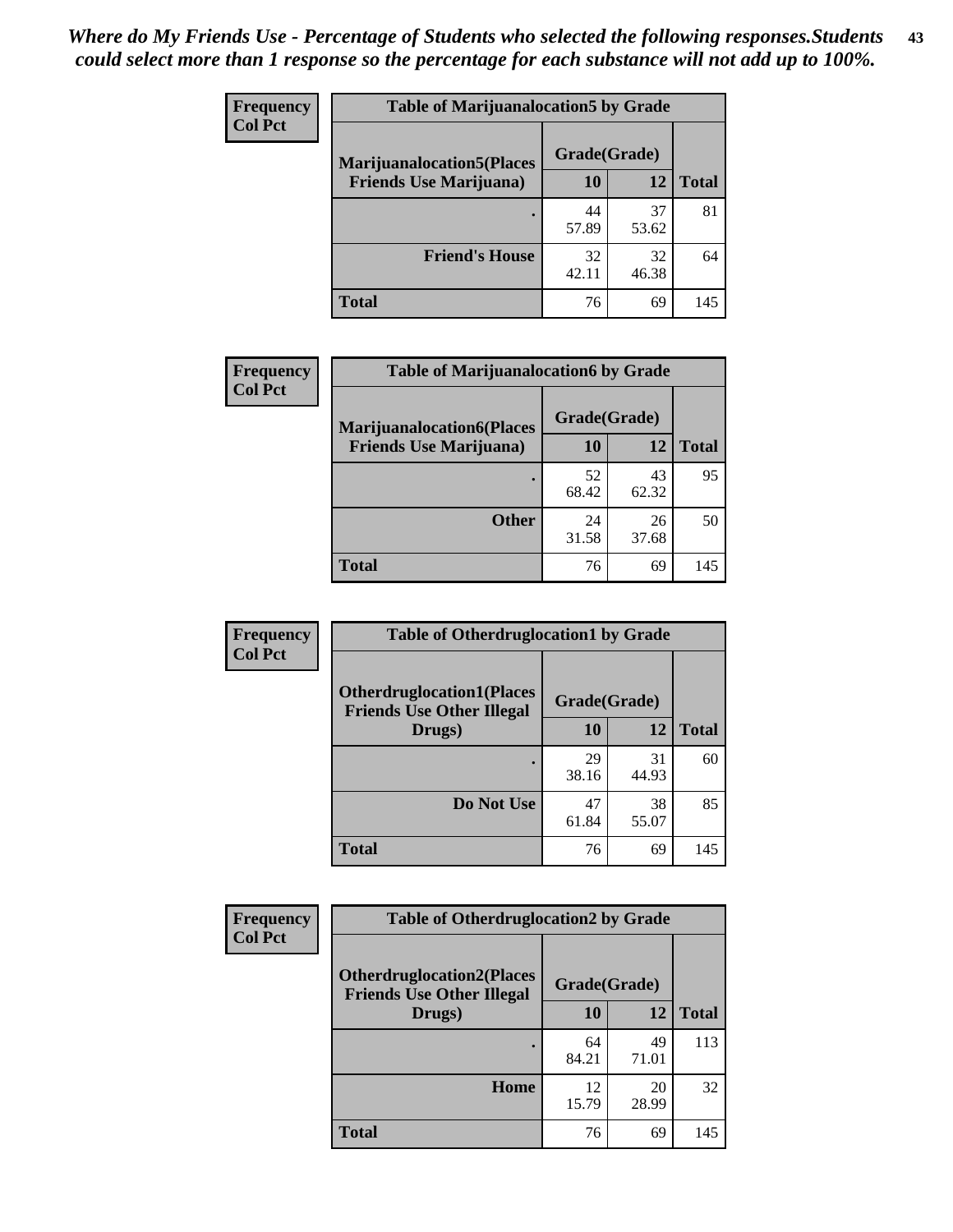| <b>Frequency</b> | <b>Table of Otherdruglocation3 by Grade</b>                          |              |             |              |
|------------------|----------------------------------------------------------------------|--------------|-------------|--------------|
| <b>Col Pct</b>   | <b>Otherdruglocation3(Places</b><br><b>Friends Use Other Illegal</b> | Grade(Grade) |             |              |
|                  | Drugs)                                                               | 10           | 12          | <b>Total</b> |
|                  |                                                                      | 71<br>93.42  | 55<br>79.71 | 126          |
|                  | <b>School</b>                                                        | 5<br>6.58    | 14<br>20.29 | 19           |
|                  | <b>Total</b>                                                         | 76           | 69          | 145          |

| Frequency      | <b>Table of Otherdruglocation4 by Grade</b>                          |              |             |              |
|----------------|----------------------------------------------------------------------|--------------|-------------|--------------|
| <b>Col Pct</b> | <b>Otherdruglocation4(Places</b><br><b>Friends Use Other Illegal</b> | Grade(Grade) |             |              |
|                | Drugs)                                                               | <b>10</b>    | 12          | <b>Total</b> |
|                |                                                                      | 67<br>88.16  | 51<br>73.91 | 118          |
|                | Car                                                                  | q<br>11.84   | 18<br>26.09 | 27           |
|                | <b>Total</b>                                                         | 76           | 69          | 145          |

| <b>Frequency</b> | <b>Table of Otherdruglocation5 by Grade</b>                          |              |             |              |
|------------------|----------------------------------------------------------------------|--------------|-------------|--------------|
| <b>Col Pct</b>   | <b>Otherdruglocation5(Places</b><br><b>Friends Use Other Illegal</b> | Grade(Grade) |             |              |
|                  | Drugs)                                                               | 10           | 12          | <b>Total</b> |
|                  |                                                                      | 56<br>73.68  | 45<br>65.22 | 101          |
|                  | <b>Friend's House</b>                                                | 20<br>26.32  | 24<br>34.78 | 44           |
|                  | <b>Total</b>                                                         | 76           | 69          | 145          |

| <b>Frequency</b> | <b>Table of Otherdruglocation6 by Grade</b>                          |              |             |              |
|------------------|----------------------------------------------------------------------|--------------|-------------|--------------|
| <b>Col Pct</b>   | <b>Otherdruglocation6(Places</b><br><b>Friends Use Other Illegal</b> | Grade(Grade) |             |              |
|                  | Drugs)                                                               | <b>10</b>    | 12          | <b>Total</b> |
|                  |                                                                      | 53<br>69.74  | 50<br>72.46 | 103          |
|                  | <b>Other</b>                                                         | 23<br>30.26  | 19<br>27.54 | 42           |
|                  | <b>Total</b>                                                         | 76           | 69          | 145          |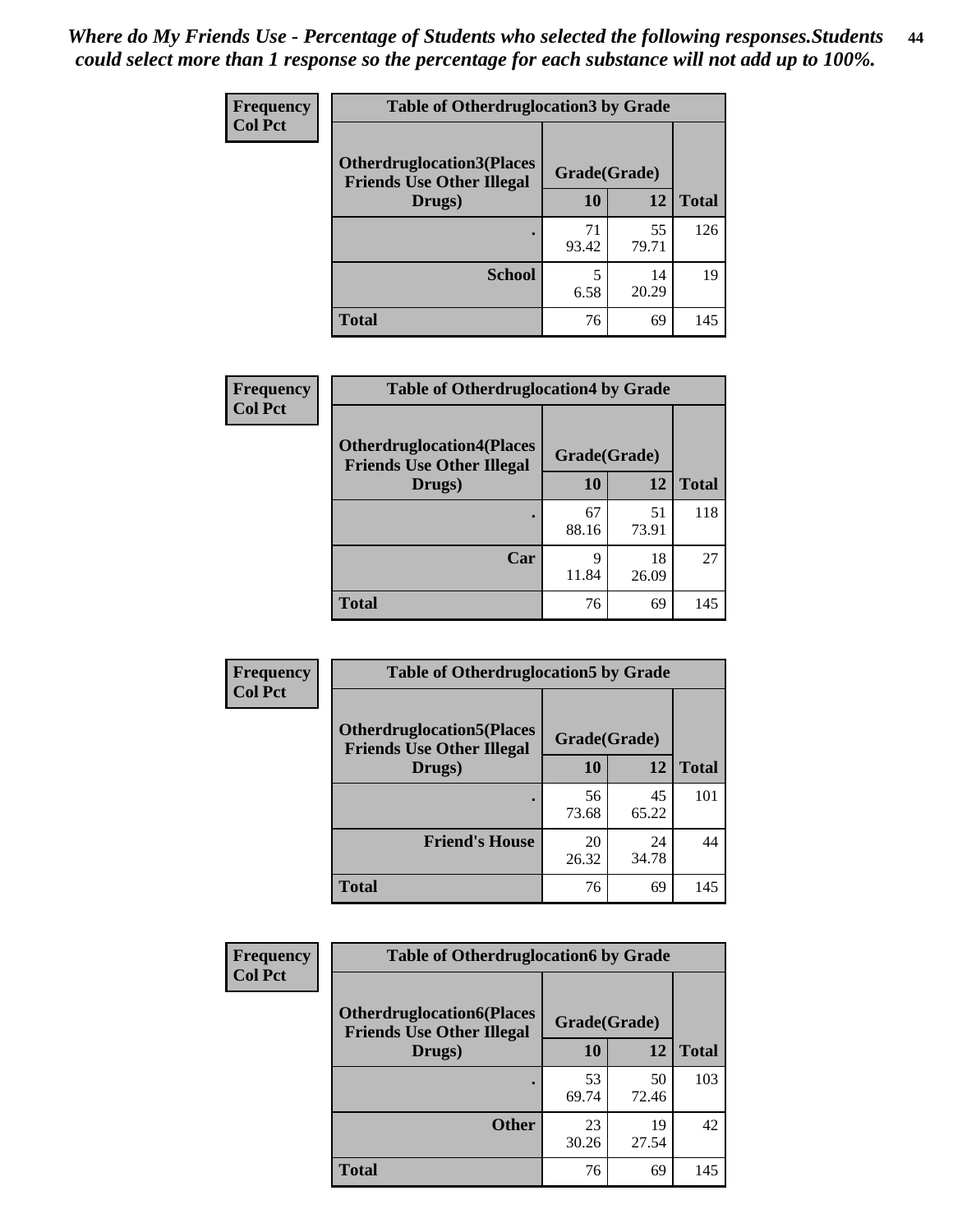| Frequency      | <b>Table of Alcoholtime1 by Grade</b>           |              |             |              |
|----------------|-------------------------------------------------|--------------|-------------|--------------|
| <b>Col Pct</b> | <b>Alcoholtime1(Times</b><br><b>Friends Use</b> | Grade(Grade) |             |              |
|                | Alcohol)                                        | 10           | 12          | <b>Total</b> |
|                |                                                 | 46<br>60.53  | 51<br>73.91 | 97           |
|                | Do Not Use                                      | 30<br>39.47  | 18<br>26.09 | 48           |
|                | <b>Total</b>                                    | 76           | 69          | 145          |

| Frequency      | <b>Table of Alcoholtime2 by Grade</b>           |              |             |              |
|----------------|-------------------------------------------------|--------------|-------------|--------------|
| <b>Col Pct</b> | <b>Alcoholtime2(Times</b><br><b>Friends Use</b> | Grade(Grade) |             |              |
|                | Alcohol)                                        | 10           | 12          | <b>Total</b> |
|                |                                                 | 73<br>96.05  | 58<br>84.06 | 131          |
|                | <b>On Way to School</b>                         | 3<br>3.95    | 11<br>15.94 | 14           |
|                | <b>Total</b>                                    | 76           | 69          | 145          |

| Frequency<br><b>Col Pct</b> | <b>Table of Alcoholtime3 by Grade</b>           |                        |             |              |
|-----------------------------|-------------------------------------------------|------------------------|-------------|--------------|
|                             | <b>Alcoholtime3(Times</b><br><b>Friends Use</b> | Grade(Grade)           |             |              |
|                             | Alcohol)                                        | 10                     | 12          | <b>Total</b> |
|                             |                                                 | 74<br>97.37            | 55<br>79.71 | 129          |
|                             | <b>During School</b>                            | $\mathfrak{D}$<br>2.63 | 14<br>20.29 | 16           |
|                             | <b>Total</b>                                    | 76                     | 69          | 145          |

| <b>Frequency</b><br><b>Col Pct</b> | <b>Table of Alcoholtime4 by Grade</b> |              |             |              |
|------------------------------------|---------------------------------------|--------------|-------------|--------------|
|                                    | <b>Alcoholtime4(Times</b>             | Grade(Grade) |             |              |
|                                    | <b>Friends Use Alcohol)</b>           | 10           | 12          | <b>Total</b> |
|                                    |                                       | 72<br>94.74  | 56<br>81.16 | 128          |
|                                    | <b>On Way Home From School</b>        | 5.26         | 13<br>18.84 | 17           |
|                                    | <b>Total</b>                          | 76           | 69          | 145          |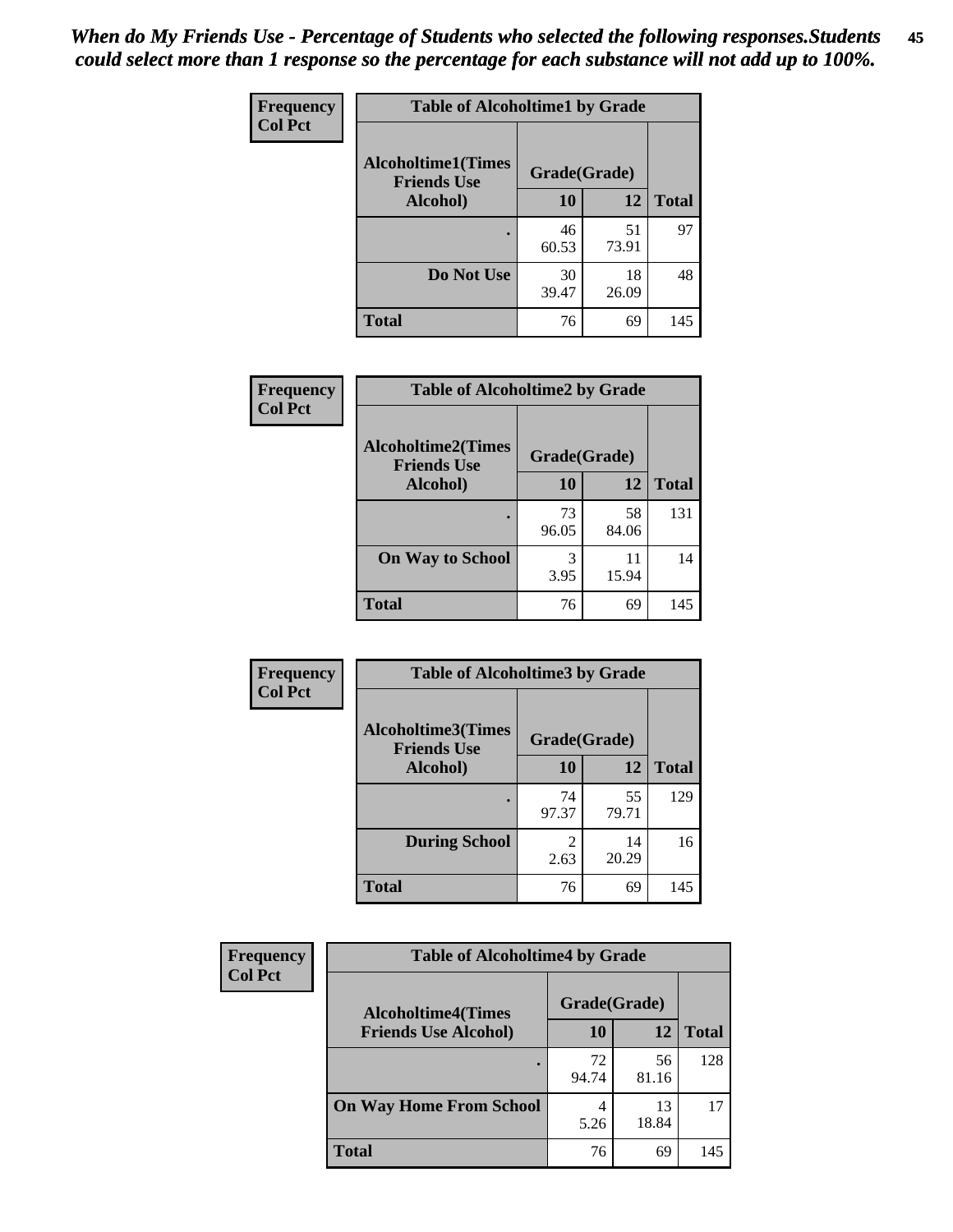*When do My Friends Use - Percentage of Students who selected the following responses.Students could select more than 1 response so the percentage for each substance will not add up to 100%.* **46**

| <b>Frequency</b> | <b>Table of Alcoholtime5 by Grade</b>           |              |             |              |
|------------------|-------------------------------------------------|--------------|-------------|--------------|
| <b>Col Pct</b>   | <b>Alcoholtime5(Times</b><br><b>Friends Use</b> | Grade(Grade) |             |              |
|                  | Alcohol)                                        | 10           | 12          | <b>Total</b> |
|                  |                                                 | 59<br>77.63  | 45<br>65.22 | 104          |
|                  | Weeknights                                      | 17<br>22.37  | 24<br>34.78 | 41           |
|                  | <b>Total</b>                                    | 76           | 69          | 145          |

| Frequency      | <b>Table of Alcoholtime6 by Grade</b>           |              |             |              |
|----------------|-------------------------------------------------|--------------|-------------|--------------|
| <b>Col Pct</b> | <b>Alcoholtime6(Times</b><br><b>Friends Use</b> | Grade(Grade) |             |              |
|                | Alcohol)                                        | 10           | 12          | <b>Total</b> |
|                |                                                 | 28<br>36.84  | 20<br>28.99 | 48           |
|                | Weekends                                        | 48<br>63.16  | 49<br>71.01 | 97           |
|                | <b>Total</b>                                    | 76           | 69          | 145          |

| <b>Frequency</b><br><b>Col Pct</b> | <b>Table of Tobaccotime1 by Grade</b>           |              |             |              |
|------------------------------------|-------------------------------------------------|--------------|-------------|--------------|
|                                    | <b>Tobaccotime1(Times</b><br><b>Friends Use</b> | Grade(Grade) |             |              |
|                                    | <b>Tobacco</b> )                                | 10           | 12          | <b>Total</b> |
|                                    |                                                 | 37<br>48.68  | 44<br>63.77 | 81           |
|                                    | Do Not Use                                      | 39<br>51.32  | 25<br>36.23 | 64           |
|                                    | <b>Total</b>                                    | 76           | 69          | 145          |

| <b>Frequency</b> |                                                 | <b>Table of Tobaccotime2 by Grade</b> |             |              |  |
|------------------|-------------------------------------------------|---------------------------------------|-------------|--------------|--|
| <b>Col Pct</b>   | <b>Tobaccotime2(Times</b><br><b>Friends Use</b> | Grade(Grade)                          |             |              |  |
|                  | <b>Tobacco</b> )                                | 10                                    | 12          | <b>Total</b> |  |
|                  |                                                 | 60<br>78.95                           | 33<br>47.83 | 93           |  |
|                  | <b>On Way to School</b>                         | 16<br>21.05                           | 36<br>52.17 | 52           |  |
|                  | <b>Total</b>                                    | 76                                    | 69          | 145          |  |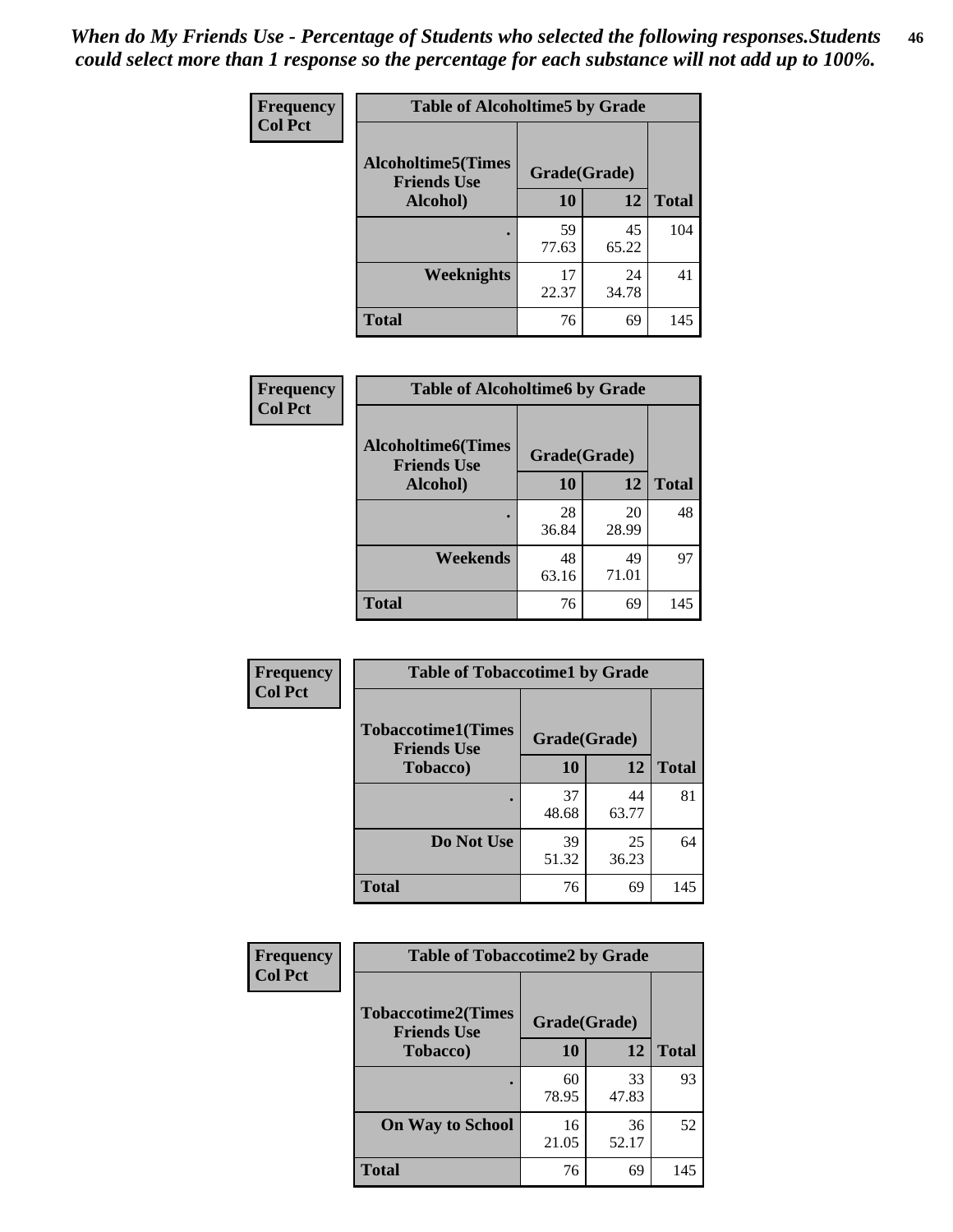*When do My Friends Use - Percentage of Students who selected the following responses.Students could select more than 1 response so the percentage for each substance will not add up to 100%.* **47**

| <b>Frequency</b> | <b>Table of Tobaccotime3 by Grade</b>           |              |             |              |  |
|------------------|-------------------------------------------------|--------------|-------------|--------------|--|
| <b>Col Pct</b>   | <b>Tobaccotime3(Times</b><br><b>Friends Use</b> | Grade(Grade) |             |              |  |
|                  | <b>Tobacco</b> )                                | 10           | 12          | <b>Total</b> |  |
|                  |                                                 | 64<br>84.21  | 46<br>66.67 | 110          |  |
|                  | <b>During School</b>                            | 12<br>15.79  | 23<br>33.33 | 35           |  |
|                  | <b>Total</b>                                    | 76           | 69          | 145          |  |

| <b>Frequency</b> | <b>Table of Tobaccotime4 by Grade</b>                    |              |             |              |
|------------------|----------------------------------------------------------|--------------|-------------|--------------|
| <b>Col Pct</b>   | <b>Tobaccotime4(Times</b><br><b>Friends Use Tobacco)</b> | Grade(Grade) |             |              |
|                  |                                                          | 10           | 12          | <b>Total</b> |
|                  |                                                          | 72<br>94.74  | 56<br>81.16 | 128          |
|                  | <b>On Way Home From School</b>                           | 4<br>5.26    | 13<br>18.84 | 17           |
|                  | <b>Total</b>                                             | 76           | 69          | 145          |

| Frequency      | <b>Table of Tobaccotime5 by Grade</b>           |              |             |              |
|----------------|-------------------------------------------------|--------------|-------------|--------------|
| <b>Col Pct</b> | <b>Tobaccotime5(Times</b><br><b>Friends Use</b> | Grade(Grade) |             |              |
|                | <b>Tobacco</b> )                                | 10           | 12          | <b>Total</b> |
|                |                                                 | 46<br>60.53  | 32<br>46.38 | 78           |
|                | <b>Weeknights</b>                               | 30<br>39.47  | 37<br>53.62 | 67           |
|                | <b>Total</b>                                    | 76           | 69          | 145          |

| Frequency<br><b>Col Pct</b> | <b>Table of Tobaccotime6 by Grade</b>           |              |             |              |
|-----------------------------|-------------------------------------------------|--------------|-------------|--------------|
|                             | <b>Tobaccotime6(Times</b><br><b>Friends Use</b> | Grade(Grade) |             |              |
|                             | <b>Tobacco</b> )                                | 10           | 12          | <b>Total</b> |
|                             | ٠                                               | 39<br>51.32  | 29<br>42.03 | 68           |
|                             | Weekends                                        | 37<br>48.68  | 40<br>57.97 | 77           |
|                             | <b>Total</b>                                    | 76           | 69          | 145          |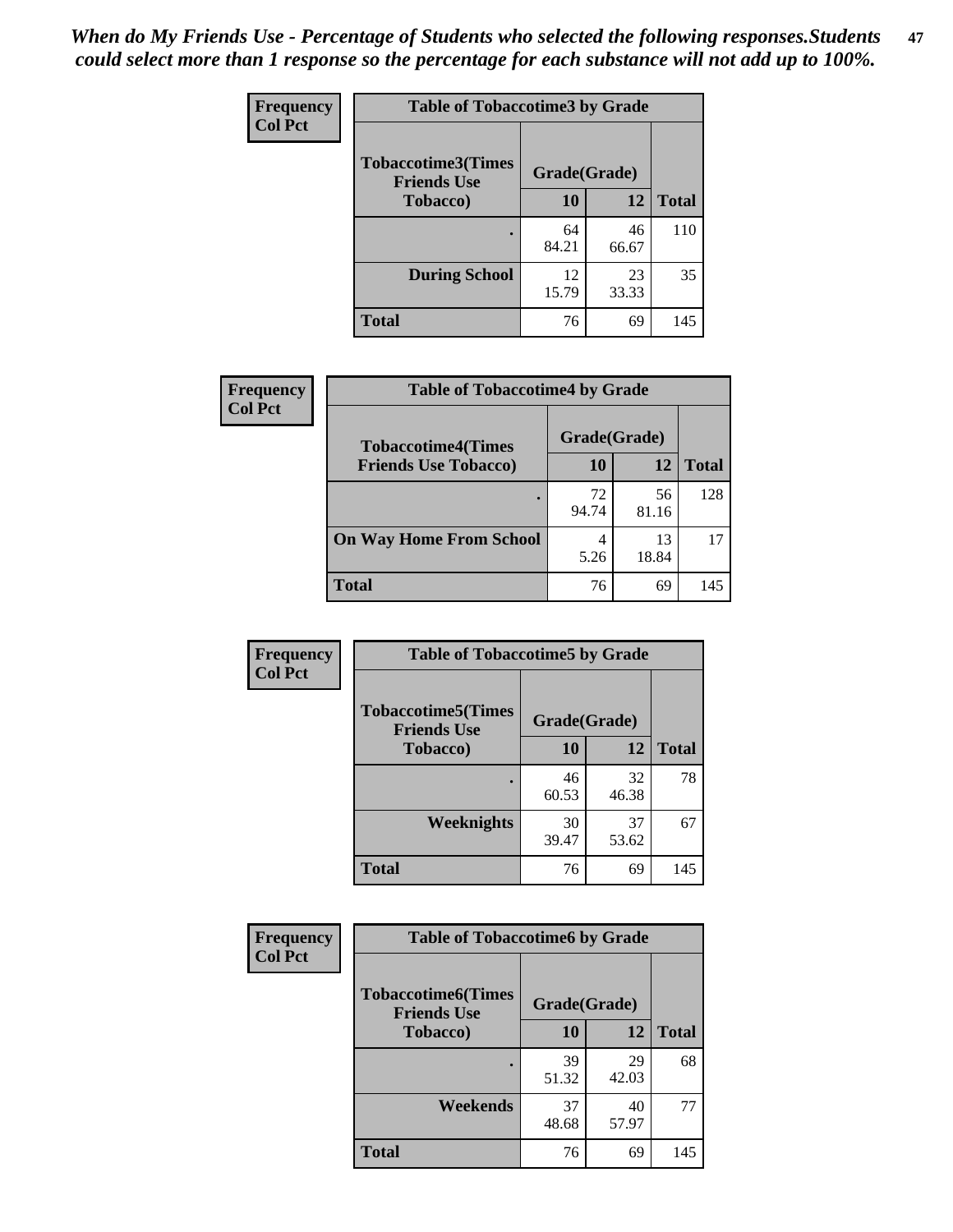| Frequency      | <b>Table of Marijuanatime1 by Grade</b>           |              |             |              |
|----------------|---------------------------------------------------|--------------|-------------|--------------|
| <b>Col Pct</b> | <b>Marijuanatime1(Times</b><br><b>Friends Use</b> | Grade(Grade) |             |              |
|                | Marijuana)                                        | 10           | 12          | <b>Total</b> |
|                |                                                   | 41<br>53.95  | 37<br>53.62 | 78           |
|                | Do Not Use                                        | 35<br>46.05  | 32<br>46.38 | 67           |
|                | <b>Total</b>                                      | 76           | 69          | 145          |

| Frequency      | <b>Table of Marijuanatime2 by Grade</b>           |              |             |              |
|----------------|---------------------------------------------------|--------------|-------------|--------------|
| <b>Col Pct</b> | <b>Marijuanatime2(Times</b><br><b>Friends Use</b> | Grade(Grade) |             |              |
|                | Marijuana)                                        | 10           | 12          | <b>Total</b> |
|                |                                                   | 61<br>80.26  | 49<br>71.01 | 110          |
|                | <b>On Way to School</b>                           | 15<br>19.74  | 20<br>28.99 | 35           |
|                | <b>Total</b>                                      | 76           | 69          | 145          |

| Frequency      | <b>Table of Marijuanatime3 by Grade</b>    |              |             |              |
|----------------|--------------------------------------------|--------------|-------------|--------------|
| <b>Col Pct</b> | Marijuanatime3(Times<br><b>Friends Use</b> | Grade(Grade) |             |              |
|                | Marijuana)                                 | 10           | 12          | <b>Total</b> |
|                |                                            | 66<br>86.84  | 56<br>81.16 | 122          |
|                | <b>During School</b>                       | 10<br>13.16  | 13<br>18.84 | 23           |
|                | <b>Total</b>                               | 76           | 69          | 145          |

| <b>Frequency</b> | <b>Table of Marijuanatime4 by Grade</b> |              |             |              |
|------------------|-----------------------------------------|--------------|-------------|--------------|
| <b>Col Pct</b>   | <b>Marijuanatime4(Times</b>             | Grade(Grade) |             |              |
|                  | <b>Friends Use Marijuana</b> )          | 10           | 12          | <b>Total</b> |
|                  |                                         | 63<br>82.89  | 48<br>69.57 | 111          |
|                  | <b>On Way Home From School</b>          | 13<br>17.11  | 21<br>30.43 | 34           |
|                  | <b>Total</b>                            | 76           | 69          | 145          |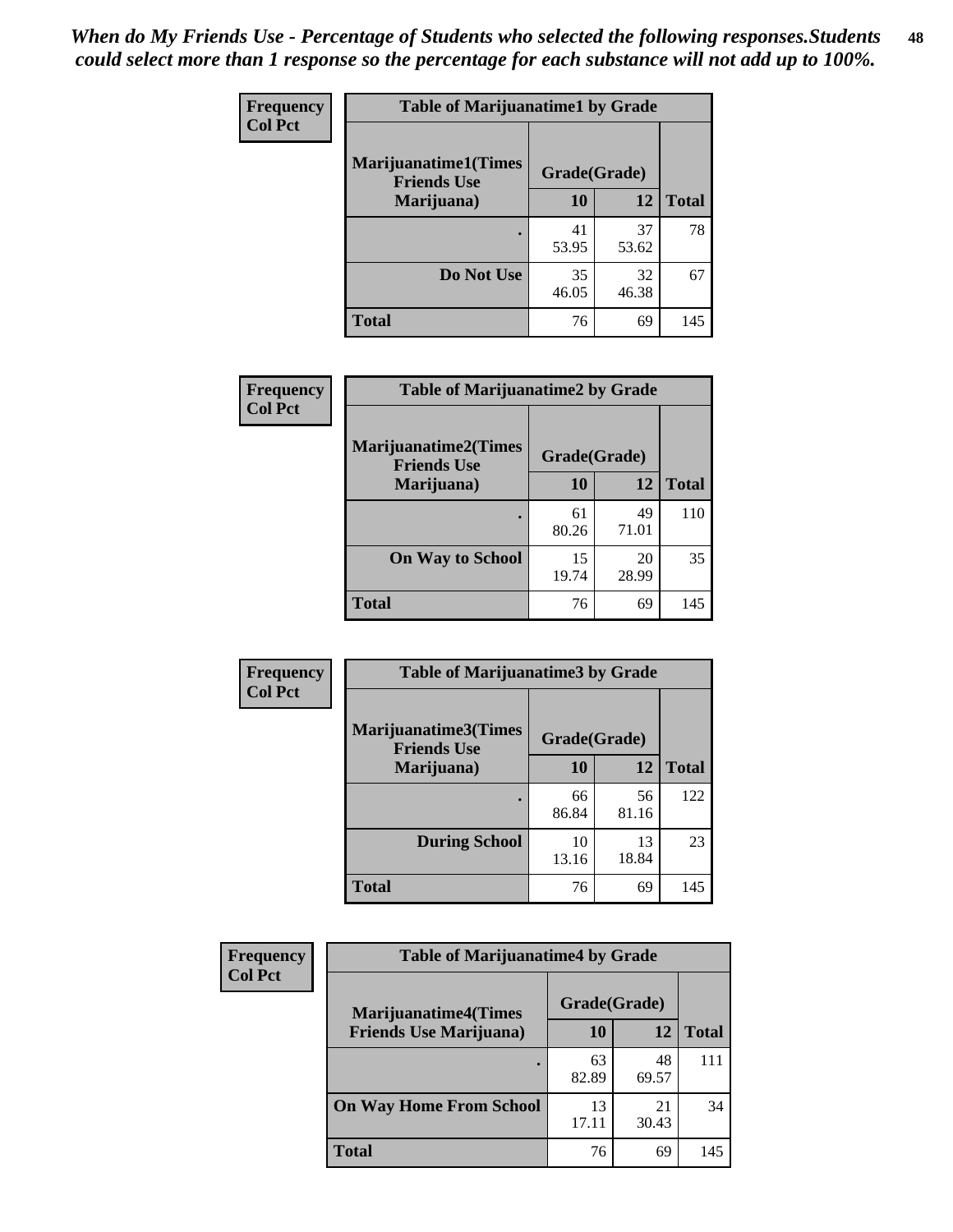| Frequency      | <b>Table of Marijuanatime5 by Grade</b>            |              |             |              |
|----------------|----------------------------------------------------|--------------|-------------|--------------|
| <b>Col Pct</b> | <b>Marijuanatime5</b> (Times<br><b>Friends Use</b> | Grade(Grade) |             |              |
|                | Marijuana)                                         | 10           | 12          | <b>Total</b> |
|                |                                                    | 49<br>64.47  | 43<br>62.32 | 92           |
|                | Weeknights                                         | 27<br>35.53  | 26<br>37.68 | 53           |
|                | <b>Total</b>                                       | 76           | 69          | 145          |

| <b>Frequency</b> | <b>Table of Marijuanatime6 by Grade</b>           |              |             |              |
|------------------|---------------------------------------------------|--------------|-------------|--------------|
| <b>Col Pct</b>   | <b>Marijuanatime6(Times</b><br><b>Friends Use</b> | Grade(Grade) |             |              |
|                  | Marijuana)                                        | 10           | 12          | <b>Total</b> |
|                  |                                                   | 34<br>44.74  | 30<br>43.48 | 64           |
|                  | Weekends                                          | 42<br>55.26  | 39<br>56.52 | 81           |
|                  | <b>Total</b>                                      | 76           | 69          | 145          |

| Frequency      | <b>Table of Otherdrugtime1 by Grade</b>                 |              |             |              |
|----------------|---------------------------------------------------------|--------------|-------------|--------------|
| <b>Col Pct</b> | <b>Otherdrugtime1(Times</b><br><b>Friends Use Other</b> | Grade(Grade) |             |              |
|                | <b>Illegal Drugs</b> )                                  | 10           | 12          | <b>Total</b> |
|                |                                                         | 20<br>26.32  | 26<br>37.68 | 46           |
|                | Do Not Use                                              | 56<br>73.68  | 43<br>62.32 | 99           |
|                | Total                                                   | 76           | 69          | 145          |

| <b>Frequency</b> | <b>Table of Otherdrugtime2 by Grade</b>                 |              |             |              |  |
|------------------|---------------------------------------------------------|--------------|-------------|--------------|--|
| <b>Col Pct</b>   | <b>Otherdrugtime2(Times</b><br><b>Friends Use Other</b> | Grade(Grade) |             |              |  |
|                  | <b>Illegal Drugs</b> )                                  | 10           | 12          | <b>Total</b> |  |
|                  |                                                         | 70<br>92.11  | 55<br>79.71 | 125          |  |
|                  | <b>On Way to School</b>                                 | 6<br>7.89    | 14<br>20.29 | 20           |  |
|                  | Total                                                   | 76           | 69          | 145          |  |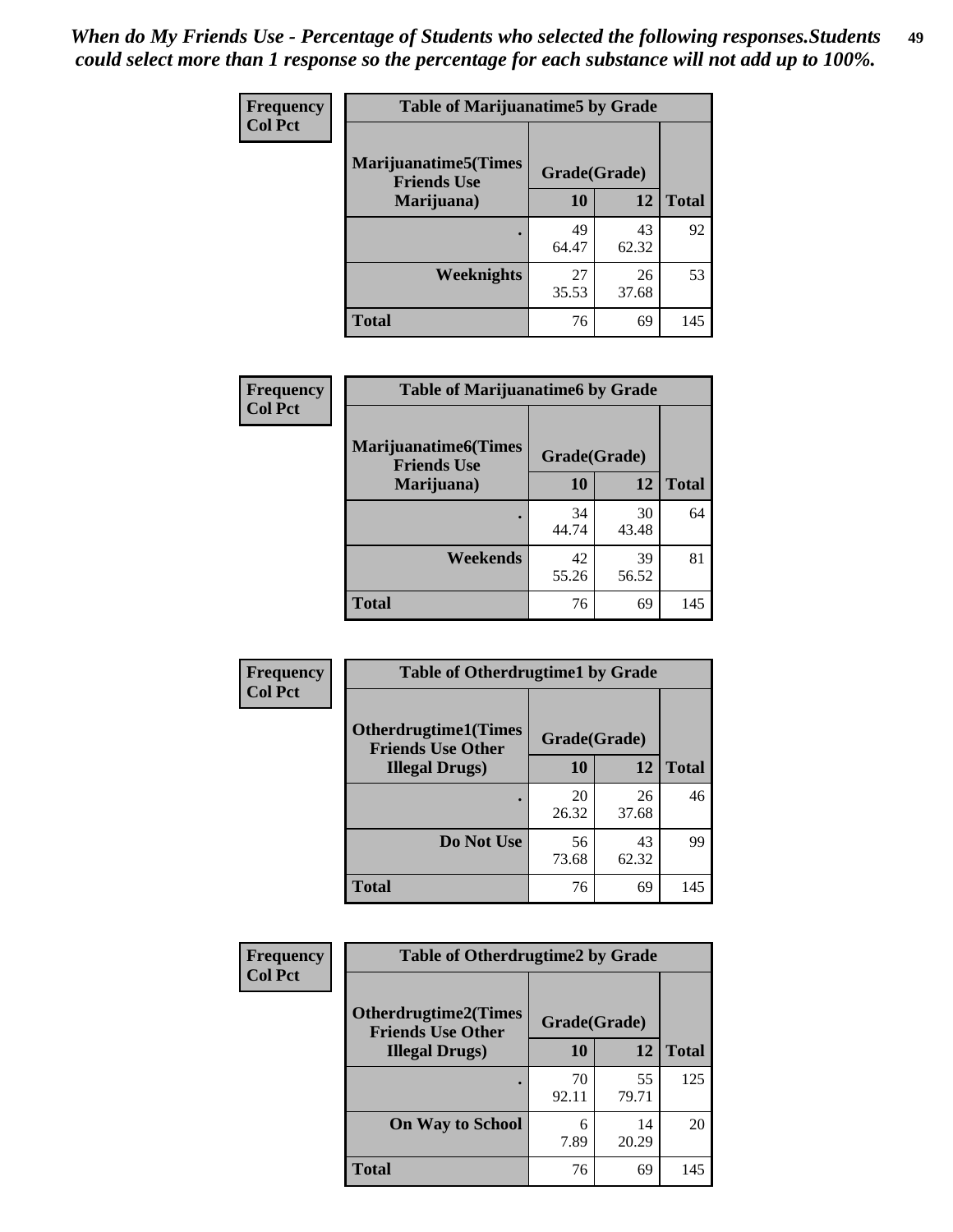| <b>Frequency</b> | <b>Table of Otherdrugtime3 by Grade</b>          |              |             |              |  |  |
|------------------|--------------------------------------------------|--------------|-------------|--------------|--|--|
| <b>Col Pct</b>   | Otherdrugtime3(Times<br><b>Friends Use Other</b> | Grade(Grade) |             |              |  |  |
|                  | <b>Illegal Drugs</b> )                           |              | 12          | <b>Total</b> |  |  |
|                  |                                                  | 72<br>94.74  | 54<br>78.26 | 126          |  |  |
|                  | <b>During School</b>                             | 4<br>5.26    | 15<br>21.74 | 19           |  |  |
|                  | <b>Total</b>                                     | 76           | 69          | 145          |  |  |

| <b>Frequency</b> | <b>Table of Otherdrugtime4 by Grade</b>                         |              |             |              |  |  |
|------------------|-----------------------------------------------------------------|--------------|-------------|--------------|--|--|
| <b>Col Pct</b>   | <b>Otherdrugtime4(Times</b><br><b>Friends Use Other Illegal</b> | Grade(Grade) |             |              |  |  |
|                  | Drugs)                                                          | 10           | 12          | <b>Total</b> |  |  |
|                  |                                                                 | 70<br>92.11  | 53<br>76.81 | 123          |  |  |
|                  | <b>On Way Home From School</b>                                  | 6<br>7.89    | 16<br>23.19 | 22           |  |  |
|                  | <b>Total</b>                                                    | 76           | 69          | 145          |  |  |

| <b>Frequency</b> | <b>Table of Otherdrugtime5 by Grade</b>                  |              |             |              |  |  |
|------------------|----------------------------------------------------------|--------------|-------------|--------------|--|--|
| <b>Col Pct</b>   | <b>Otherdrugtime5</b> (Times<br><b>Friends Use Other</b> | Grade(Grade) |             |              |  |  |
|                  | <b>Illegal Drugs</b> )                                   | 10           | 12          | <b>Total</b> |  |  |
|                  |                                                          | 62<br>81.58  | 50<br>72.46 | 112          |  |  |
|                  | <b>Weeknights</b>                                        | 14<br>18.42  | 19<br>27.54 | 33           |  |  |
|                  | <b>Total</b>                                             | 76           | 69          | 145          |  |  |

| <b>Frequency</b> | <b>Table of Otherdrugtime6 by Grade</b>                 |              |             |              |  |  |
|------------------|---------------------------------------------------------|--------------|-------------|--------------|--|--|
| <b>Col Pct</b>   | <b>Otherdrugtime6(Times</b><br><b>Friends Use Other</b> | Grade(Grade) |             |              |  |  |
|                  | <b>Illegal Drugs</b> )                                  | 10           | 12          | <b>Total</b> |  |  |
|                  |                                                         | 50<br>65.79  | 40<br>57.97 | 90           |  |  |
|                  | Weekends                                                | 26<br>34.21  | 29<br>42.03 | 55           |  |  |
|                  | Total                                                   | 76           | 69          | 145          |  |  |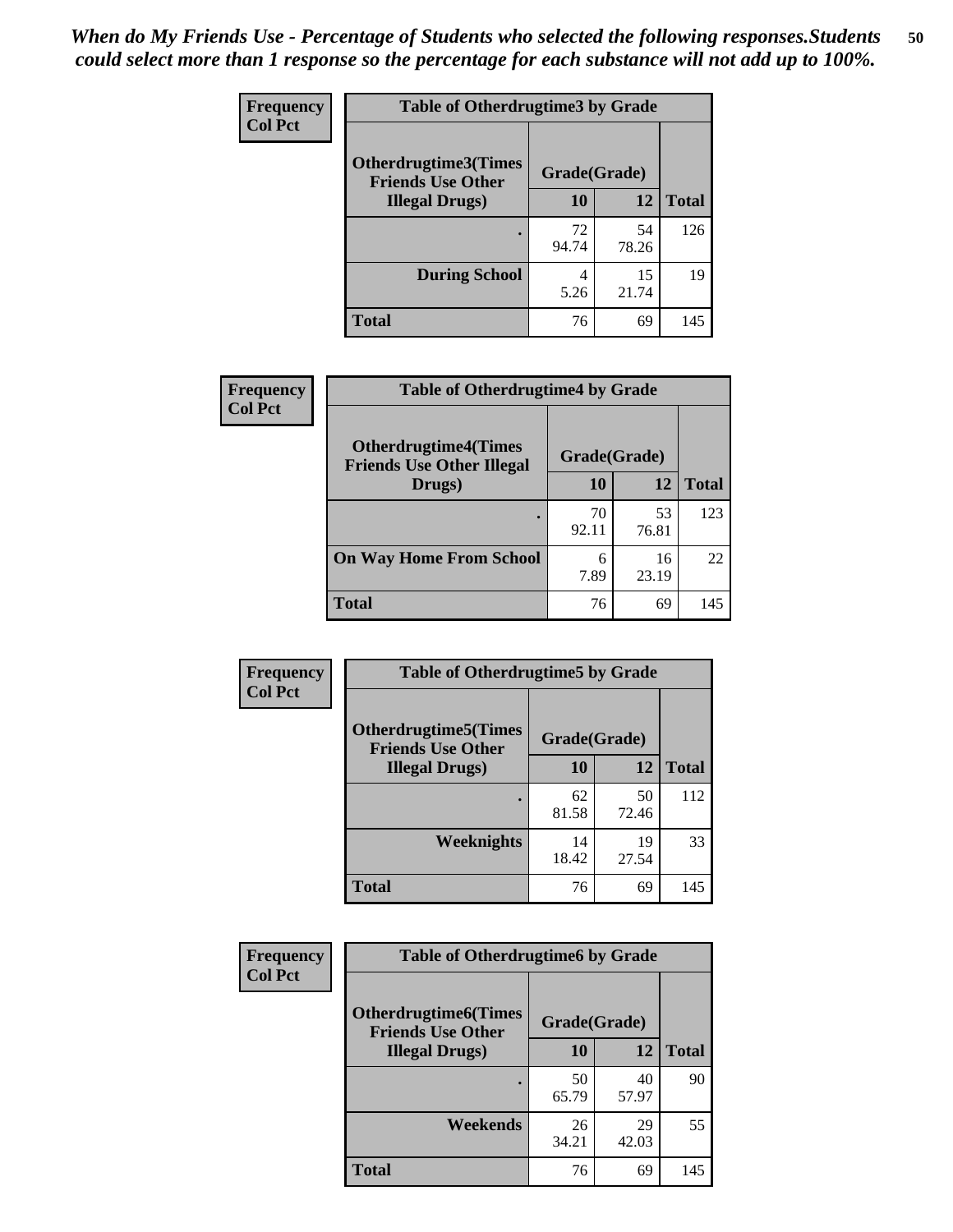| Frequency      | <b>Table of Educationalcohol by Grade</b>                                                                  |              |             |              |  |
|----------------|------------------------------------------------------------------------------------------------------------|--------------|-------------|--------------|--|
| <b>Col Pct</b> | Educationalcohol(I<br>have been taught<br>about alcohol,<br>tobacco,<br>and other drugs<br>within the last | Grade(Grade) |             |              |  |
|                | year at school)                                                                                            | 10           | 12          | <b>Total</b> |  |
|                | Yes                                                                                                        | 66<br>86.84  | 30<br>43.48 | 96           |  |
|                | N <sub>0</sub>                                                                                             | 10<br>13.16  | 39<br>56.52 | 49           |  |
|                | <b>Total</b>                                                                                               | 76           | 69          | 145          |  |

| Frequency      | <b>Table of Eversmoked by Grade</b>         |             |             |              |  |  |
|----------------|---------------------------------------------|-------------|-------------|--------------|--|--|
| <b>Col Pct</b> | Eversmoked(I<br>Grade(Grade)<br>have smoked |             |             |              |  |  |
|                | a cigarette)                                | 10          | 12          | <b>Total</b> |  |  |
|                | <b>Yes</b>                                  | 31<br>40.79 | 39<br>56.52 | 70           |  |  |
|                | N <sub>0</sub>                              | 45<br>59.21 | 30<br>43.48 | 75           |  |  |
|                | <b>Total</b>                                | 76          | 69          | 145          |  |  |

| Frequency<br><b>Col Pct</b> | <b>Table of Drovedrinking by Grade</b>                                                                              |                          |             |              |  |  |
|-----------------------------|---------------------------------------------------------------------------------------------------------------------|--------------------------|-------------|--------------|--|--|
|                             | Drovedrinking(In<br>the past 30 days I<br>have driven a car<br>or other vehicle<br>while I was<br>drinking alcohol) | Grade(Grade)<br>10<br>12 |             | <b>Total</b> |  |  |
|                             | <b>Yes</b>                                                                                                          | 4<br>5.26                | 8<br>11.59  | 12           |  |  |
|                             | N <sub>0</sub>                                                                                                      | 72<br>94.74              | 61<br>88.41 | 133          |  |  |
|                             | <b>Total</b>                                                                                                        | 76                       | 69          | 145          |  |  |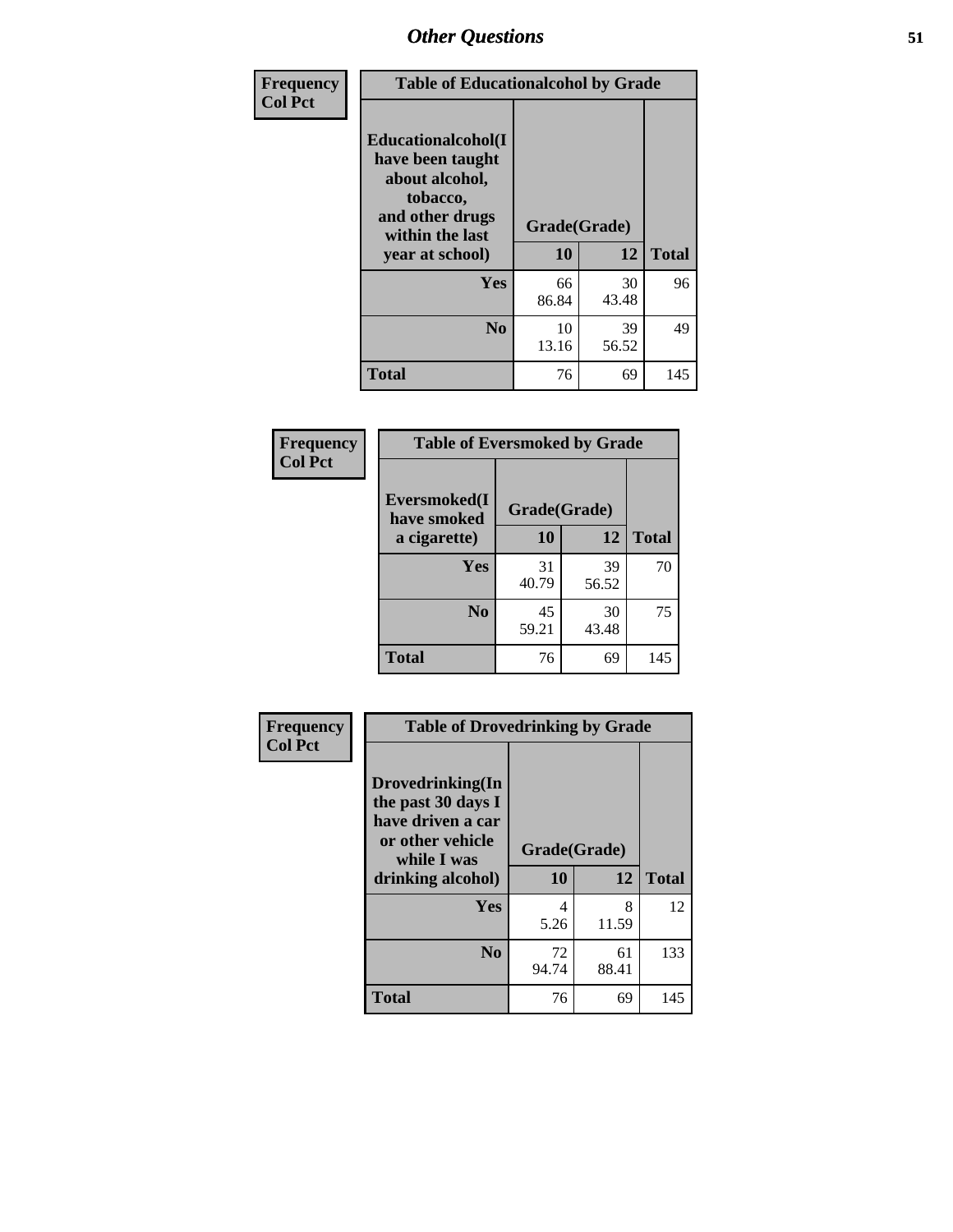| Frequency<br><b>Col Pct</b> | <b>Table of Rodedrinking by Grade</b>                                                                                  |                          |             |              |  |
|-----------------------------|------------------------------------------------------------------------------------------------------------------------|--------------------------|-------------|--------------|--|
|                             | Rodedrinking(In<br>the past 30 days<br>I have ridden in<br>a car with a<br>driver who had<br>been drinking<br>alcohol) | Grade(Grade)<br>10<br>12 |             | <b>Total</b> |  |
|                             | <b>Yes</b>                                                                                                             | 15<br>19.74              | 11<br>15.94 | 26           |  |
|                             | N <sub>0</sub>                                                                                                         | 61<br>80.26              | 58<br>84.06 | 119          |  |
|                             | <b>Total</b>                                                                                                           | 76                       | 69          | 145          |  |

#### **Frequency Col Pct**

| <b>Table of Drugsschool by Grade</b>                                                                                      |              |             |              |  |  |
|---------------------------------------------------------------------------------------------------------------------------|--------------|-------------|--------------|--|--|
| <b>Drugsschool</b> (During<br>the past 12 months,<br>I have been offered,<br>sold,<br>or given illegal<br>drugs on school | Grade(Grade) |             |              |  |  |
| property)                                                                                                                 | 10           | 12          | <b>Total</b> |  |  |
| Yes                                                                                                                       | 18<br>23.68  | 23<br>33.33 | 41           |  |  |
| N <sub>0</sub>                                                                                                            | 58<br>76.32  | 46<br>66.67 | 104          |  |  |
| <b>Total</b>                                                                                                              | 76           | 69          | 145          |  |  |

| Frequency      | <b>Table of Helpbullied by Grade</b>                                   |                          |             |              |  |
|----------------|------------------------------------------------------------------------|--------------------------|-------------|--------------|--|
| <b>Col Pct</b> | $Helpb$ ullied $(I$<br>would help<br>someone who was<br>being bullied) | Grade(Grade)<br>10<br>12 |             | <b>Total</b> |  |
|                |                                                                        |                          |             |              |  |
|                | <b>Strongly Agree</b>                                                  | 31<br>40.79              | 34<br>49.28 | 65           |  |
|                | <b>Somewhat Agree</b>                                                  | 34<br>44.74              | 26<br>37.68 | 60           |  |
|                | <b>Somewhat Disagree</b>                                               | 4<br>5.26                | 4<br>5.80   | 8            |  |
|                | <b>Strongly Disagree</b>                                               | 9.21                     | 5<br>7.25   | 12           |  |
|                | <b>Total</b>                                                           | 76                       | 69          | 145          |  |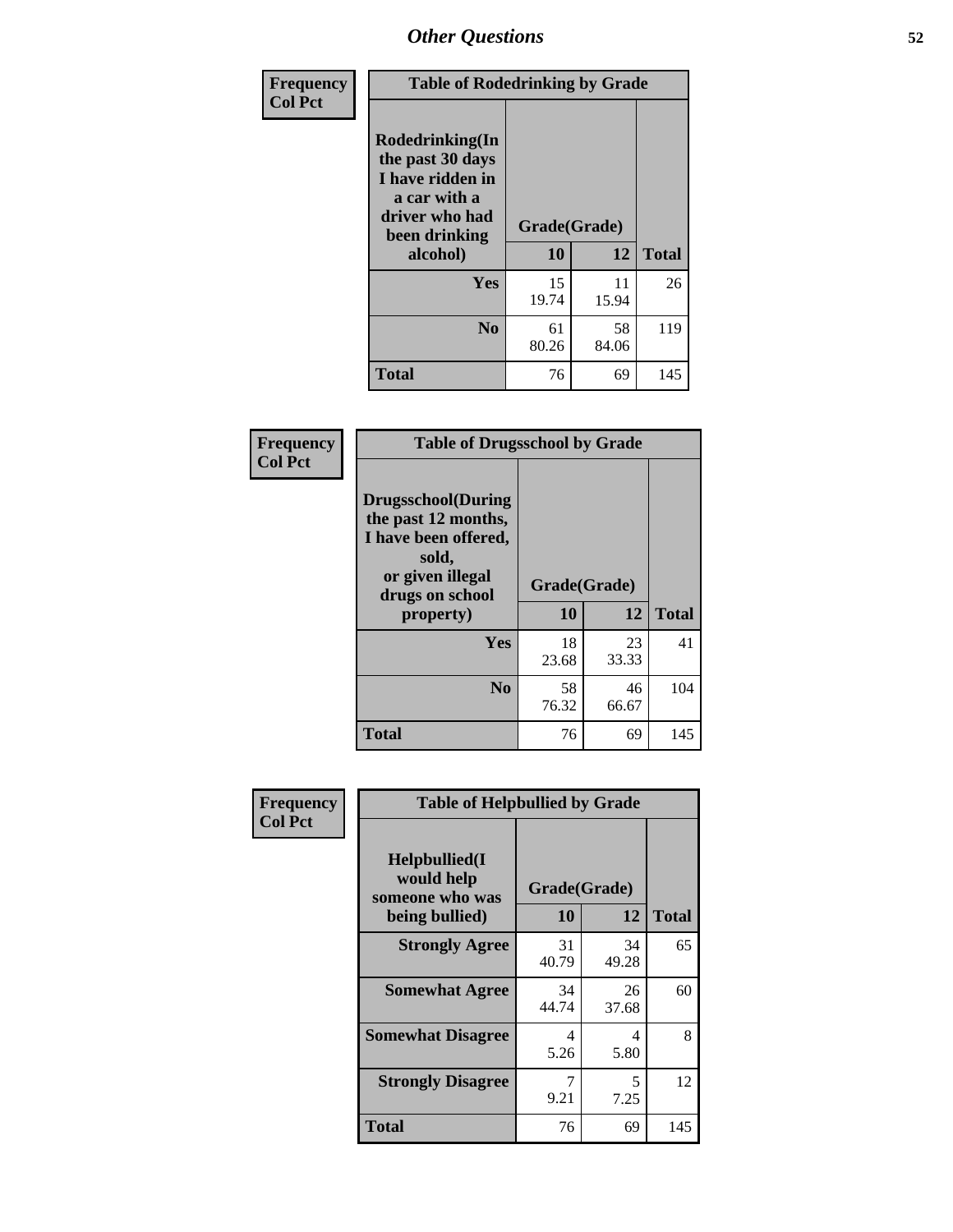*Other Questions* **53**

| <b>Frequency</b> | <b>Table of Grade by Bingedrinking</b> |                             |                |                     |                                                                                                         |                        |                   |              |
|------------------|----------------------------------------|-----------------------------|----------------|---------------------|---------------------------------------------------------------------------------------------------------|------------------------|-------------------|--------------|
| <b>Row Pct</b>   |                                        |                             |                |                     | Bingedrinking(I have drunk five or<br>more drinks of alcohol at one sitting<br>during the last 30 days) |                        |                   |              |
|                  | Grade(Grade)                           | $\mathbf{0}$<br><b>Days</b> | $1$ or<br>days | $3$ to<br>5<br>days | $6$ to<br>9<br>days                                                                                     | 10<br>to<br>19<br>days | All<br>30<br>days | <b>Total</b> |
|                  | 10                                     | 65<br>85.53                 | 3<br>3.95      | 2<br>2.63           | 5<br>6.58                                                                                               | 1.32                   | $\Omega$<br>0.00  | 76           |
|                  | 12                                     | 59<br>85.51                 | 1.45           | 3<br>4.35           | 1.45                                                                                                    | 3<br>4.35              | 2<br>2.90         | 69           |
|                  | <b>Total</b>                           | 124                         | 4              | 5                   | 6                                                                                                       | 4                      | $\overline{2}$    | 145          |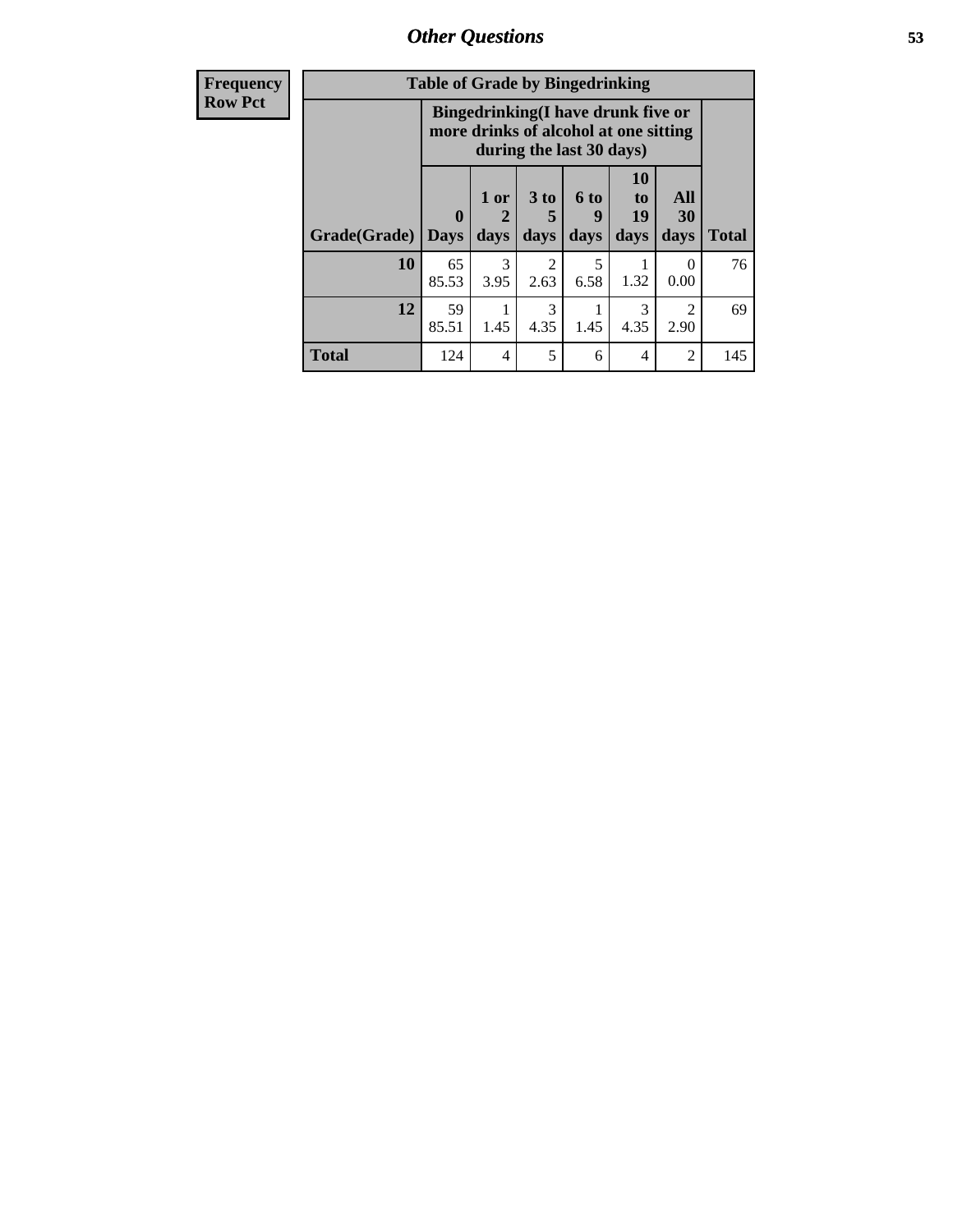### *Nutrition* **54**

| <b>Frequency</b><br>Row Pct |
|-----------------------------|
|                             |

| <b>Table of Grade by Dairy</b> |                                                                                                                                    |                                                                 |             |             |     |  |  |  |
|--------------------------------|------------------------------------------------------------------------------------------------------------------------------------|-----------------------------------------------------------------|-------------|-------------|-----|--|--|--|
|                                |                                                                                                                                    | Dairy (I eat at least 3 servings of dairy<br>products each day) |             |             |     |  |  |  |
| Grade(Grade)                   | Somewhat<br><b>Somewhat</b><br><b>Strongly</b><br><b>Strongly</b><br><b>Disagree</b><br>Disagree<br><b>Total</b><br>Agree<br>Agree |                                                                 |             |             |     |  |  |  |
| 10                             | 20<br>26.32                                                                                                                        | 24<br>31.58                                                     | 15<br>19.74 | 17<br>22.37 | 76  |  |  |  |
| 12                             | 20<br>28.99                                                                                                                        | 25<br>36.23                                                     | 15<br>21.74 | 9<br>13.04  | 69  |  |  |  |
| <b>Total</b>                   | 40                                                                                                                                 | 49                                                              | 30          | 26          | 145 |  |  |  |

| <b>Frequency</b> |  |
|------------------|--|
| <b>Row Pct</b>   |  |

| 2V | <b>Table of Grade by Fruitveg</b> |                          |                                                                          |                      |                                    |              |  |  |
|----|-----------------------------------|--------------------------|--------------------------------------------------------------------------|----------------------|------------------------------------|--------------|--|--|
|    |                                   |                          | Fruitveg(I eat at least 5 servings of fruits<br>and vegetables each day) |                      |                                    |              |  |  |
|    | Grade(Grade)                      | <b>Strongly</b><br>Agree | Somewhat  <br>Agree                                                      | Somewhat<br>Disagree | <b>Strongly</b><br><b>Disagree</b> | <b>Total</b> |  |  |
|    | 10                                | 9<br>11.84               | 26<br>34.21                                                              | 20<br>26.32          | 21<br>27.63                        | 76           |  |  |
|    | 12                                | 12<br>17.39              | 13<br>18.84                                                              | 25<br>36.23          | 19<br>27.54                        | 69           |  |  |
|    | Total                             | 21                       | 39                                                                       | 45                   | 40                                 | 145          |  |  |

| <b>Frequency</b> | <b>Table of Grade by Cafeteriahealthy</b> |                                                                       |             |                                          |                                    |              |
|------------------|-------------------------------------------|-----------------------------------------------------------------------|-------------|------------------------------------------|------------------------------------|--------------|
| <b>Row Pct</b>   |                                           | Cafeteriahealthy (School meals in my<br>school cafeteria are healthy) |             |                                          |                                    |              |
|                  | Grade(Grade)                              | <b>Strongly</b><br>Agree                                              | Agree       | Somewhat   Somewhat  <br><b>Disagree</b> | <b>Strongly</b><br><b>Disagree</b> | <b>Total</b> |
|                  | 10                                        | 9.21                                                                  | 26<br>34.21 | 10<br>13.16                              | 33<br>43.42                        | 76           |
|                  | 12                                        | 6<br>8.70                                                             | 20<br>28.99 | 15<br>21.74                              | 28<br>40.58                        | 69           |
|                  | Total                                     | 13                                                                    | 46          | 25                                       | 61                                 | 145          |

| <b>Frequency</b> |
|------------------|
| <b>Row Pct</b>   |

| <b>Table of Grade by Cafeterianutrition</b> |                                                                                           |                   |                             |                                    |              |  |  |
|---------------------------------------------|-------------------------------------------------------------------------------------------|-------------------|-----------------------------|------------------------------------|--------------|--|--|
|                                             | <b>Cafeterianutrition</b> (Facts about nutrition<br>are available in my school cafeteria) |                   |                             |                                    |              |  |  |
| Grade(Grade)                                | <b>Strongly</b><br>Agree                                                                  | Somewhat<br>Agree | <b>Somewhat</b><br>Disagree | <b>Strongly</b><br><b>Disagree</b> | <b>Total</b> |  |  |
| 10                                          | 21<br>27.63                                                                               | 31<br>40.79       | 18<br>23.68                 | 6<br>7.89                          | 76           |  |  |
| 12                                          | 17<br>24.64                                                                               | 21<br>30.43       | 13<br>18.84                 | 18<br>26.09                        | 69           |  |  |
| <b>Total</b>                                | 38                                                                                        | 52                | 31                          | 24                                 | 145          |  |  |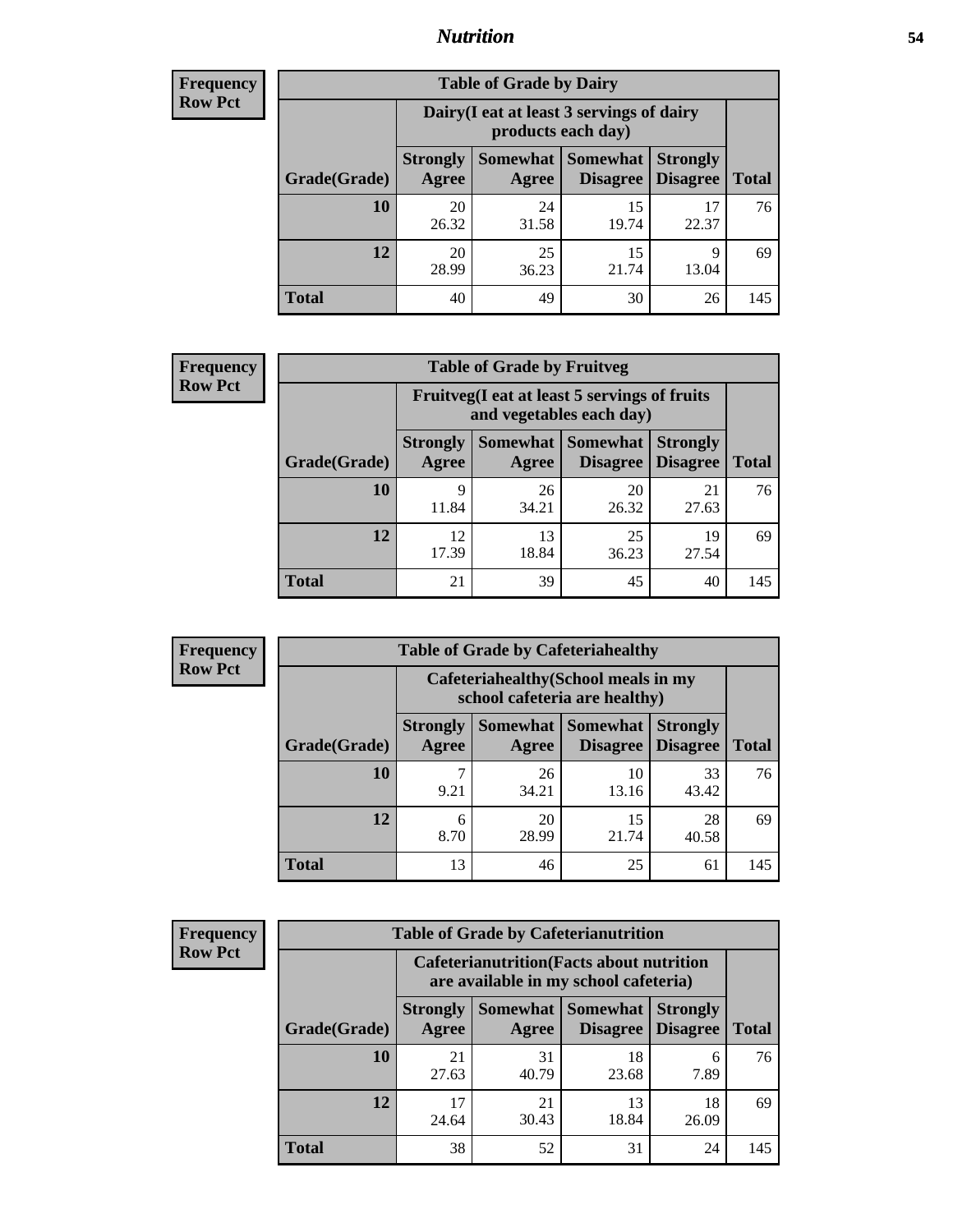### *Nutrition* **55**

| <b>Frequency</b> |
|------------------|
| Row Pct          |

| <b>Table of Grade by Schoollunch</b> |                          |                                                                                                |           |             |     |  |  |  |
|--------------------------------------|--------------------------|------------------------------------------------------------------------------------------------|-----------|-------------|-----|--|--|--|
|                                      |                          | Schoollunch(I eat school lunch three or<br>more times per week)                                |           |             |     |  |  |  |
| Grade(Grade)                         | <b>Strongly</b><br>Agree | Somewhat   Somewhat<br><b>Strongly</b><br><b>Disagree</b><br>Disagree<br><b>Total</b><br>Agree |           |             |     |  |  |  |
| 10                                   | 34<br>44.74              | 17<br>22.37                                                                                    | 5<br>6.58 | 20<br>26.32 | 76  |  |  |  |
| 12                                   | 27<br>39.13              | 15<br>21.74                                                                                    | 5<br>7.25 | 22<br>31.88 | 69  |  |  |  |
| <b>Total</b>                         | 61                       | 32                                                                                             | 10        | 42          | 145 |  |  |  |

| <b>Frequency</b> |  |
|------------------|--|
| <b>Row Pct</b>   |  |

| <b>Table of Grade by Foodchoices</b> |                          |                                                                            |                                      |                                    |              |  |  |  |
|--------------------------------------|--------------------------|----------------------------------------------------------------------------|--------------------------------------|------------------------------------|--------------|--|--|--|
|                                      |                          | <b>Foodchoices</b> (I make healthy food choices in<br>my school cafeteria) |                                      |                                    |              |  |  |  |
| Grade(Grade)                         | <b>Strongly</b><br>Agree | Agree                                                                      | <b>Somewhat Somewhat</b><br>Disagree | <b>Strongly</b><br><b>Disagree</b> | <b>Total</b> |  |  |  |
| 10                                   | 15<br>19.74              | 33<br>43.42                                                                | q<br>11.84                           | 19<br>25.00                        | 76           |  |  |  |
| 12                                   | 24.64                    | 19<br>27.54                                                                | 13<br>18.84                          | 20<br>28.99                        | 69           |  |  |  |
| <b>Total</b>                         | 32                       | 52                                                                         | 22                                   | 39                                 | 145          |  |  |  |

| <b>Frequency</b> | <b>Table of Grade by Wholewheat</b> |                                                                                                             |                     |                                    |                             |              |  |  |
|------------------|-------------------------------------|-------------------------------------------------------------------------------------------------------------|---------------------|------------------------------------|-----------------------------|--------------|--|--|
| <b>Row Pct</b>   |                                     | Wholewheat (There are whole wheat and<br>multigrain breads and cereals available in<br>my school cafeteria) |                     |                                    |                             |              |  |  |
|                  | Grade(Grade)                        | <b>Strongly</b><br>Agree                                                                                    | Somewhat  <br>Agree | <b>Somewhat</b><br><b>Disagree</b> | <b>Strongly</b><br>Disagree | <b>Total</b> |  |  |
|                  | 10                                  | 22<br>28.95                                                                                                 | 32<br>42.11         | 10<br>13.16                        | 12<br>15.79                 | 76           |  |  |
|                  | 12                                  | 17<br>24.64                                                                                                 | 21<br>30.43         | 10<br>14.49                        | 21<br>30.43                 | 69           |  |  |

**Total** 39 53 20 33 145

76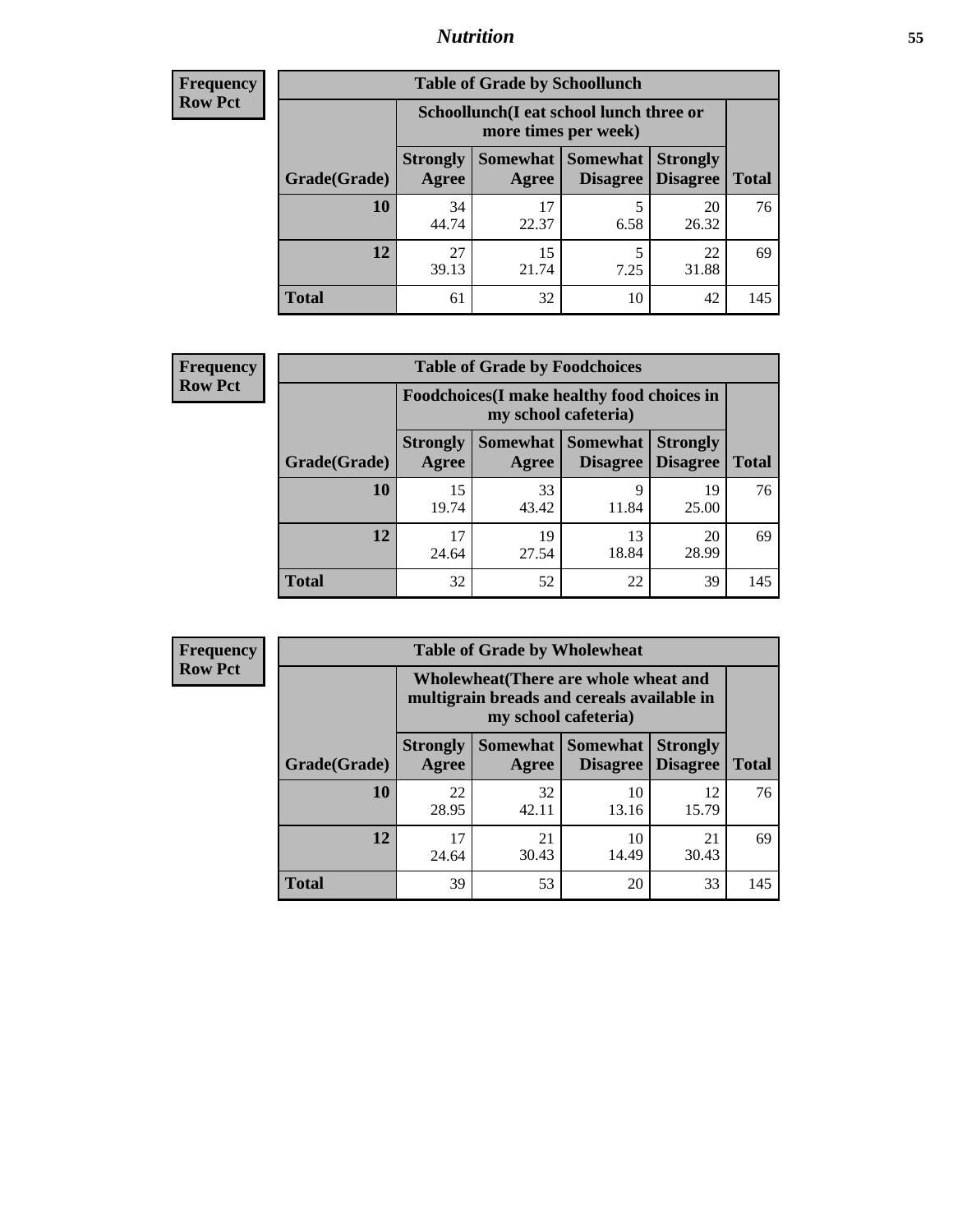### *Nutrition* **56**

**Frequency Row Pct**

| <b>Table of Grade by Healthyvending</b> |                                                                                                                                               |                     |                                    |                                    |              |  |
|-----------------------------------------|-----------------------------------------------------------------------------------------------------------------------------------------------|---------------------|------------------------------------|------------------------------------|--------------|--|
|                                         | Healthyvending (If only healthy snacks and<br>beverages were available in the vending<br>machines during the school day,<br>I would buy them) |                     |                                    |                                    |              |  |
| Grade(Grade)                            | <b>Strongly</b><br>Agree                                                                                                                      | Somewhat  <br>Agree | <b>Somewhat</b><br><b>Disagree</b> | <b>Strongly</b><br><b>Disagree</b> | <b>Total</b> |  |
| 10                                      | 16<br>21.05                                                                                                                                   | 15<br>19.74         | 16<br>21.05                        | 29<br>38.16                        | 76           |  |
| 12                                      | 14<br>20.29                                                                                                                                   | 14<br>20.29         | 10<br>14.49                        | 31<br>44.93                        | 69           |  |
| <b>Total</b>                            | 30                                                                                                                                            | 29                  | 26                                 | 60                                 | 145          |  |

**Frequency Row Pct**

| <b>Table of Grade by Schoolbreakfast</b> |                                                                                                                                         |                                           |                                        |                                    |              |  |  |
|------------------------------------------|-----------------------------------------------------------------------------------------------------------------------------------------|-------------------------------------------|----------------------------------------|------------------------------------|--------------|--|--|
|                                          | Schoolbreakfast (If breakfast were<br>available at school,<br>but outside the cafeteria,<br>I would eat breakfast at school more often) |                                           |                                        |                                    |              |  |  |
| Grade(Grade)                             | <b>Strongly</b><br>Agree                                                                                                                | Agree                                     | Somewhat   Somewhat<br><b>Disagree</b> | <b>Strongly</b><br><b>Disagree</b> | <b>Total</b> |  |  |
| 10                                       | 28<br>36.84                                                                                                                             | 26<br>34.21                               | 8<br>10.53                             | 14<br>18.42                        | 76           |  |  |
| 12                                       | 26<br>37.68                                                                                                                             | 21<br>10<br>12<br>30.43<br>17.39<br>14.49 |                                        |                                    |              |  |  |
| <b>Total</b>                             | 54                                                                                                                                      | 47                                        | 18                                     | 26                                 | 145          |  |  |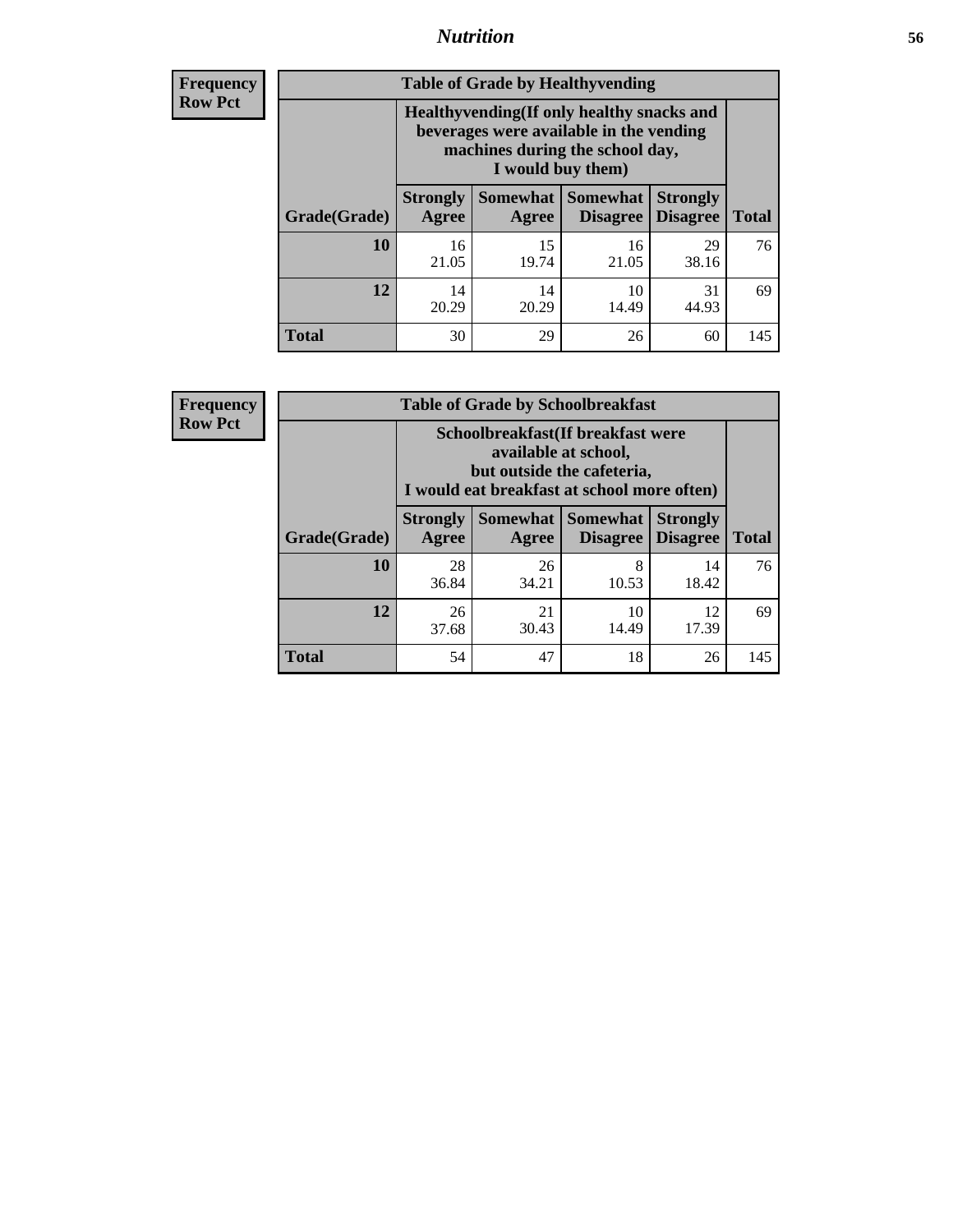| Frequency<br><b>Col Pct</b> | <b>Table of Educationaids by Grade</b>                                                                    |                    |             |              |
|-----------------------------|-----------------------------------------------------------------------------------------------------------|--------------------|-------------|--------------|
|                             | <b>Educationaids</b> (I<br>have been<br>taught about<br><b>HIV/AIDS</b> at<br>school in the<br>past year) | Grade(Grade)<br>10 | 12          | <b>Total</b> |
|                             | <b>Yes</b>                                                                                                | 69<br>90.79        | 32<br>46.38 | 101          |
|                             | N <sub>0</sub>                                                                                            | 9.21               | 37<br>53.62 | 44           |
|                             | <b>Total</b>                                                                                              | 76                 | 69          | 145          |

| <b>Frequency</b> | <b>Table of Educationcharacter by Grade</b>                                          |              |             |              |
|------------------|--------------------------------------------------------------------------------------|--------------|-------------|--------------|
| <b>Col Pct</b>   | Educationcharacter(I<br>have been taught<br>about character<br>education in the past | Grade(Grade) |             |              |
|                  | year at school)                                                                      | 10           | 12          | <b>Total</b> |
|                  | <b>Yes</b>                                                                           | 60<br>78.95  | 38<br>55.07 | 98           |
|                  | N <sub>0</sub>                                                                       | 16<br>21.05  | 31<br>44.93 | 47           |
|                  | <b>Total</b>                                                                         | 76           | 69          | 145          |

| <b>Frequency</b><br><b>Col Pct</b> | <b>Table of Gradcoach1 by Grade</b>              |              |             |              |
|------------------------------------|--------------------------------------------------|--------------|-------------|--------------|
|                                    | Gradcoach1(I<br>know who my<br><b>Graduation</b> | Grade(Grade) |             |              |
|                                    | Coach is)                                        | 10           | 12          | <b>Total</b> |
|                                    | Yes                                              | 35<br>46.05  | 38<br>55.07 | 73           |
|                                    | N <sub>0</sub>                                   | 41<br>53.95  | 31<br>44.93 | 72           |
|                                    | <b>Total</b>                                     | 76           | 69          | 145          |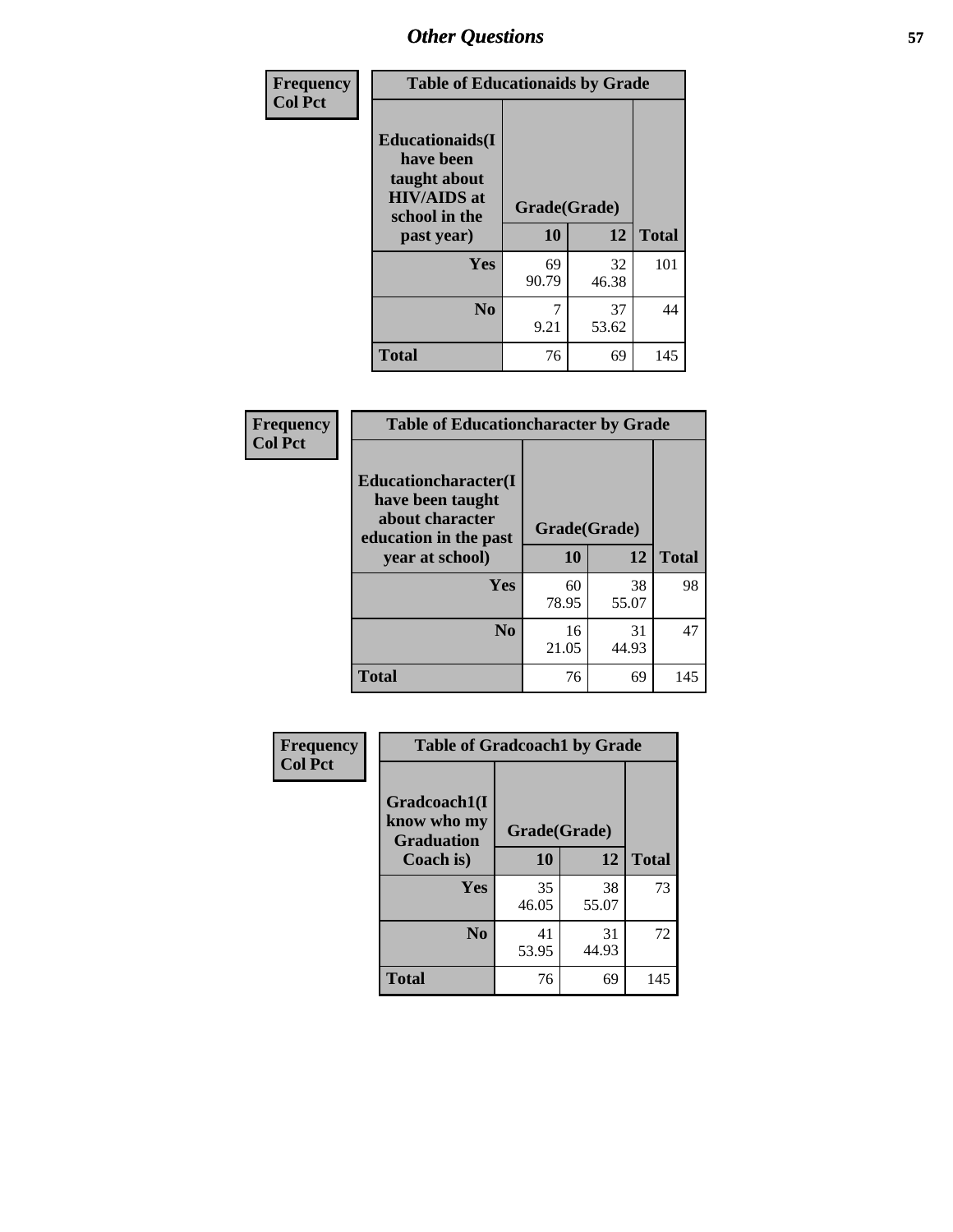| Frequency      | <b>Table of Gradcoach2 by Grade</b> |              |             |              |
|----------------|-------------------------------------|--------------|-------------|--------------|
| <b>Col Pct</b> | Gradcoach2(I<br>have                |              |             |              |
|                | contacted my<br><b>Graduation</b>   | Grade(Grade) |             |              |
|                | Coach)                              | 10           | 12          | <b>Total</b> |
|                | Yes                                 | 8<br>10.53   | 21<br>30.43 | 29           |
|                | N <sub>0</sub>                      | 68<br>89.47  | 48<br>69.57 | 116          |
|                | <b>Total</b>                        | 76           | 69          | 145          |

| <b>Frequency</b><br><b>Col Pct</b> | <b>Table of Gradcoach3 by Grade</b>                                         |              |             |              |
|------------------------------------|-----------------------------------------------------------------------------|--------------|-------------|--------------|
|                                    | Gradcoach3(I<br>have received<br>assistance<br>from my<br><b>Graduation</b> | Grade(Grade) |             |              |
|                                    | Coach)                                                                      | 10           | 12          | <b>Total</b> |
|                                    | Yes                                                                         | 6<br>7.89    | 17<br>24.64 | 23           |
|                                    | N <sub>0</sub>                                                              | 14<br>18.42  | 16<br>23.19 | 30           |
|                                    | Don't know                                                                  | 56<br>73.68  | 36<br>52.17 | 92           |
|                                    | <b>Total</b>                                                                | 76           | 69          | 145          |

| Frequency      | <b>Table of Selfharm by Grade</b>                                                                                                             |              |             |              |
|----------------|-----------------------------------------------------------------------------------------------------------------------------------------------|--------------|-------------|--------------|
| <b>Col Pct</b> | <b>Selfharm</b> (During<br>the past 12<br>months,<br>I harmed myself<br>on purpose<br><b>Suicideconsider</b><br>During the past<br>12 months, |              |             |              |
|                | I seriously<br>considered                                                                                                                     | Grade(Grade) |             |              |
|                | suicide)                                                                                                                                      | 10           | 12          | <b>Total</b> |
|                | <b>Yes</b>                                                                                                                                    | 12<br>15.79  | 7<br>10.14  | 19           |
|                | N <sub>0</sub>                                                                                                                                | 64<br>84.21  | 62<br>89.86 | 126          |
|                | <b>Total</b>                                                                                                                                  | 76           | 69          | 145          |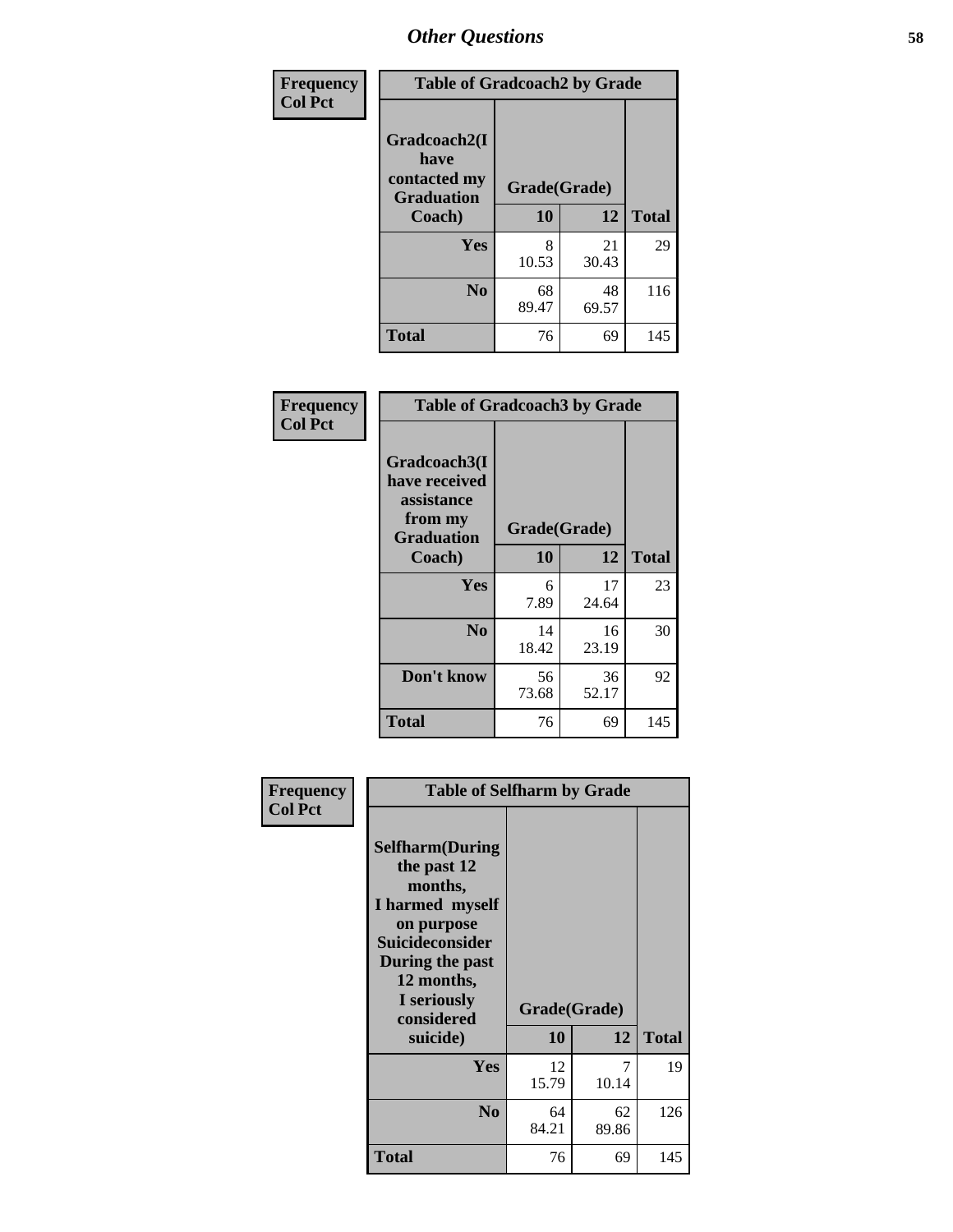| <b>Frequency</b> | <b>Table of Suicideconsider by Grade</b> |              |             |              |
|------------------|------------------------------------------|--------------|-------------|--------------|
| <b>Col Pct</b>   |                                          | Grade(Grade) |             |              |
|                  | Suicideconsider                          | <b>10</b>    | 12          | <b>Total</b> |
|                  | Yes                                      | 6<br>7.89    | 15<br>21.74 | 21           |
|                  | N <sub>0</sub>                           | 70<br>92.11  | 54<br>78.26 | 124          |
|                  | <b>Total</b>                             | 76           | 69          | 145          |

| Frequency      | <b>Table of Suicideattempt by Grade</b>              |              |             |              |
|----------------|------------------------------------------------------|--------------|-------------|--------------|
| <b>Col Pct</b> | Suicideattempt(I<br>have attempted<br>suicide in the | Grade(Grade) |             |              |
|                | last year)                                           | 10           | 12          | <b>Total</b> |
|                | Yes                                                  | 3<br>3.95    | 5<br>7.25   | 8            |
|                | N <sub>0</sub>                                       | 73<br>96.05  | 64<br>92.75 | 137          |
|                | <b>Total</b>                                         | 76           | 69          | 145          |

| <b>Frequency</b> | <b>Table of Instantmessaged by Grade</b>               |              |             |              |
|------------------|--------------------------------------------------------|--------------|-------------|--------------|
| <b>Col Pct</b>   | Instantmessaged(I<br>have instant<br>messaged people I | Grade(Grade) |             |              |
|                  | do not even know)                                      | 10           | 12          | <b>Total</b> |
|                  | Yes                                                    | 31<br>40.79  | 20<br>28.99 | 51           |
|                  | N <sub>0</sub>                                         | 45<br>59.21  | 49<br>71.01 | 94           |
|                  | <b>Total</b>                                           | 76           | 69          | 145          |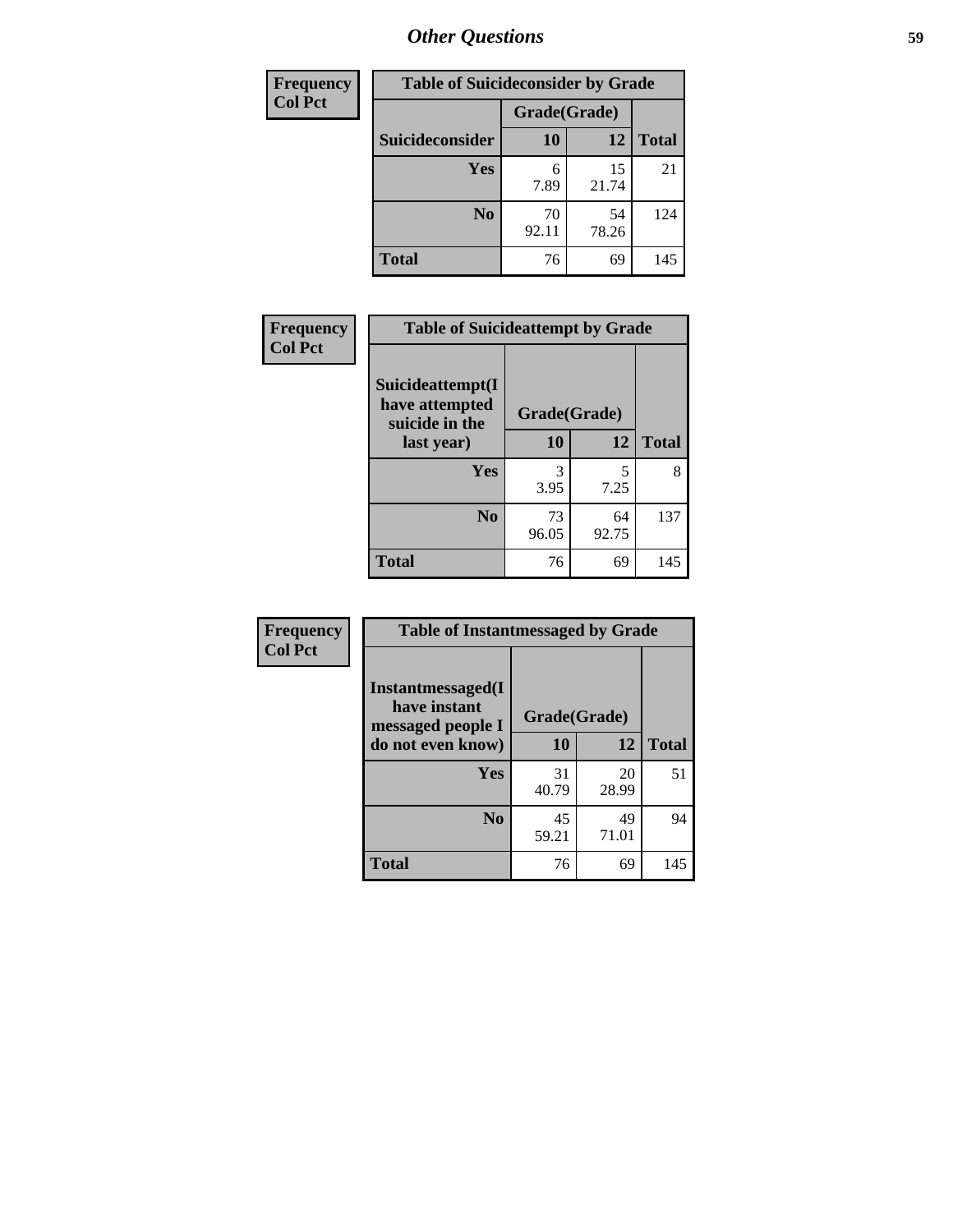| Frequency      | <b>Table of Getsalong by Grade</b>                                     |                    |                        |              |
|----------------|------------------------------------------------------------------------|--------------------|------------------------|--------------|
| <b>Col Pct</b> | <b>Getsalong</b> (I get<br>along with other<br>students and<br>adults) | Grade(Grade)<br>10 | 12                     | <b>Total</b> |
|                | <b>Strongly Agree</b>                                                  | 33<br>43.42        | 31<br>44.93            | 64           |
|                | <b>Somewhat Agree</b>                                                  | 40<br>52.63        | 31<br>44.93            | 71           |
|                | <b>Somewhat Disagree</b>                                               | $\Omega$<br>0.00   | 5<br>7.25              | 5            |
|                | <b>Strongly Disagree</b>                                               | 3<br>3.95          | $\mathfrak{D}$<br>2.90 | 5            |
|                | <b>Total</b>                                                           | 76                 | 69                     | 145          |

| Frequency      | <b>Table of Safehome by Grade</b> |                    |             |              |
|----------------|-----------------------------------|--------------------|-------------|--------------|
| <b>Col Pct</b> | Safehome(I feel<br>safe at home)  | Grade(Grade)<br>10 | 12          | <b>Total</b> |
|                | <b>Strongly Agree</b>             | 60<br>78.95        | 51<br>73.91 | 111          |
|                | <b>Somewhat Agree</b>             | 12<br>15.79        | 11<br>15.94 | 23           |
|                | <b>Somewhat Disagree</b>          | 1.32               | 4<br>5.80   | 5            |
|                | <b>Strongly Disagree</b>          | 3<br>3.95          | 3<br>4.35   | 6            |
|                | <b>Total</b>                      | 76                 | 69          | 145          |

| Frequency      |                                                                                                   | <b>Table of Adulttalk by Grade</b> |             |              |  |  |  |  |
|----------------|---------------------------------------------------------------------------------------------------|------------------------------------|-------------|--------------|--|--|--|--|
| <b>Col Pct</b> | <b>Adulttalk(I</b><br>know an<br>adult at<br>school that<br>I can talk<br>with if I<br>need help) | Grade(Grade)<br>10                 | 12          | <b>Total</b> |  |  |  |  |
|                | <b>Yes</b>                                                                                        | 57<br>75.00                        | 47<br>68.12 | 104          |  |  |  |  |
|                | N <sub>0</sub>                                                                                    | 19<br>25.00                        | 22<br>31.88 | 41           |  |  |  |  |
|                | <b>Total</b>                                                                                      | 76                                 | 69          | 145          |  |  |  |  |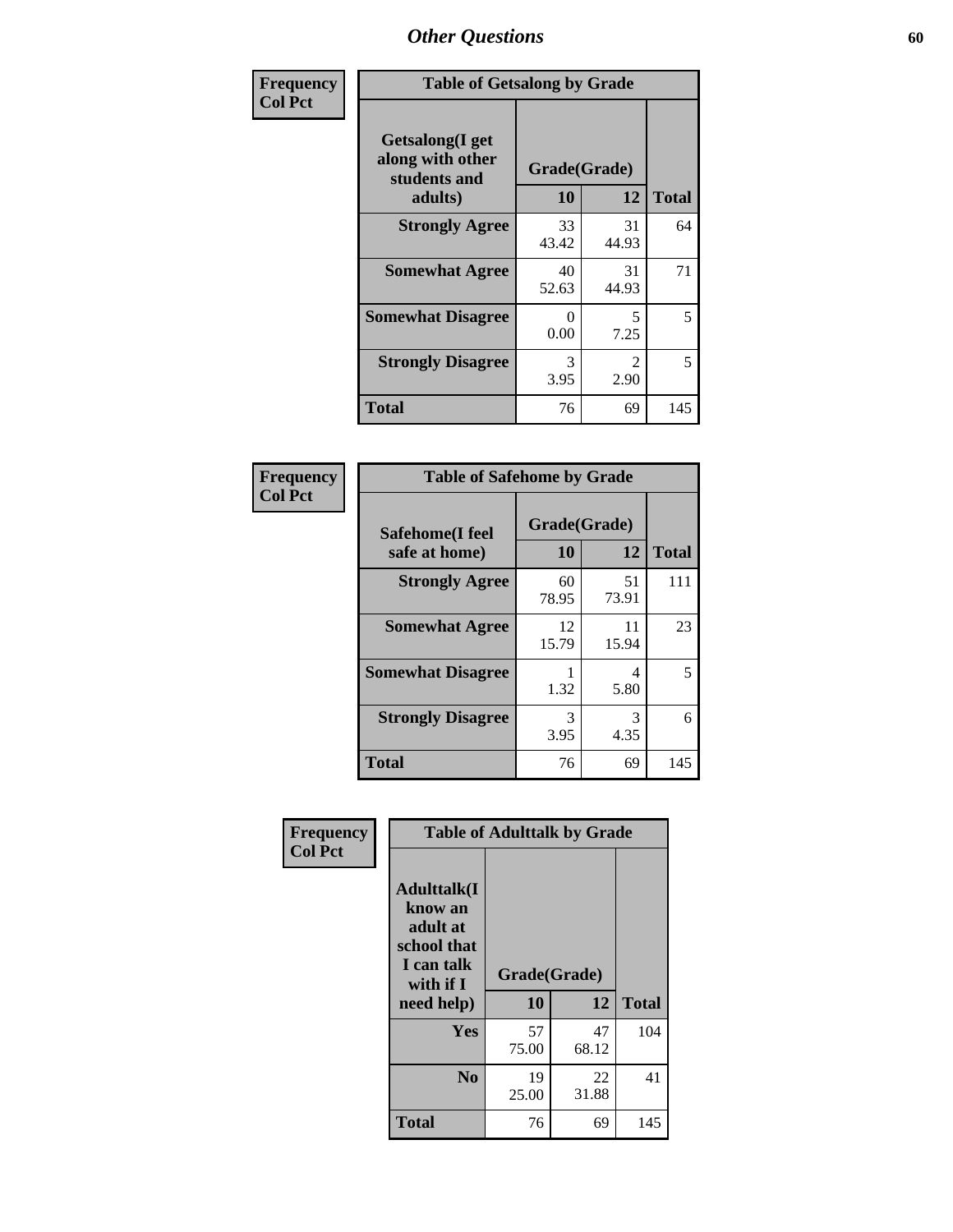**Frequency Row Pct**

| <b>Table of Grade by Tvtime</b> |             |                                                                                        |                     |                      |                                    |           |              |  |  |
|---------------------------------|-------------|----------------------------------------------------------------------------------------|---------------------|----------------------|------------------------------------|-----------|--------------|--|--|
|                                 |             | Tvtime(On an average school day,<br>how much unsupervised time do I spend watching TV) |                     |                      |                                    |           |              |  |  |
| Grade(Grade)   None             |             | <b>Less that</b>                                                                       | hour/day   hour/day | $2 - 3$<br>hours/day | $4 - 5$<br>  hours/day   hours/day | $6+$      | <b>Total</b> |  |  |
| <b>10</b>                       | 12<br>15.79 | 12<br>15.79                                                                            | 9.21                | 30<br>39.47          | 14.47                              | 4<br>5.26 | 76           |  |  |
| 12                              | 17<br>24.64 | 16<br>23.19                                                                            | 6<br>8.70           | 15<br>21.74          | 10.14                              | 11.59     | 69           |  |  |
| <b>Total</b>                    | 29          | 28                                                                                     | 13                  | 45                   | 18                                 | 12        | 145          |  |  |

**Frequency Row Pct**

| <b>Table of Grade by Computertime</b> |             |                                                                                                   |             |                      |                      |                   |              |  |  |
|---------------------------------------|-------------|---------------------------------------------------------------------------------------------------|-------------|----------------------|----------------------|-------------------|--------------|--|--|
|                                       |             | Computertime (On an average school day,<br>how much unsupervised time do I spend on the computer) |             |                      |                      |                   |              |  |  |
| Grade(Grade)                          | None        | <b>Less that</b><br>hour/day                                                                      | hour/day    | $2 - 3$<br>hours/day | $4 - 5$<br>hours/day | $6+$<br>hours/day | <b>Total</b> |  |  |
| 10                                    | 16<br>21.05 | 15<br>19.74                                                                                       | 22<br>28.95 | 16<br>21.05          | 9.21                 | 0.00              | 76           |  |  |
| 12                                    | 14<br>20.29 | 18<br>26.09                                                                                       | 14<br>20.29 | 13<br>18.84          | 5.80                 | 6<br>8.70         | 69           |  |  |
| <b>Total</b>                          | 30          | 33                                                                                                | 36          | 29                   | 11                   | 6                 | 145          |  |  |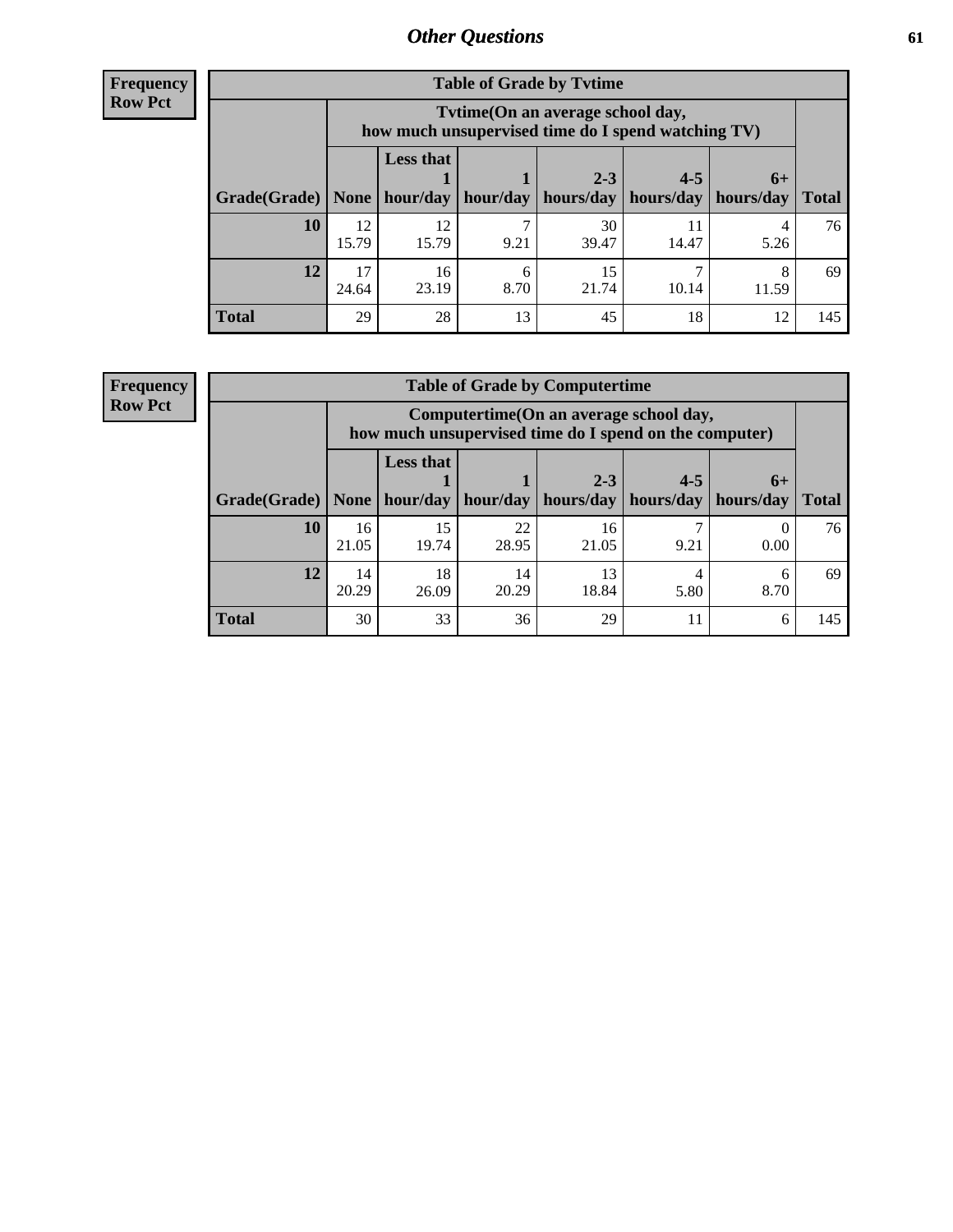#### *Questions about Driving Laws* **62** *Driving Questions were asked only of high school students.*

| <b>Frequency</b> |
|------------------|
| <b>Row Pct</b>   |

| <b>Table of Grade by License1</b> |                                     |                                                                                                                                           |         |           |               |              |  |  |  |
|-----------------------------------|-------------------------------------|-------------------------------------------------------------------------------------------------------------------------------------------|---------|-----------|---------------|--------------|--|--|--|
|                                   |                                     | License1(During the first 6 months of driving<br>with a provisional license,<br>the only passengers who can ride with the<br>driver are:) |         |           |               |              |  |  |  |
| Grade(Grade)                      | <b>Parent or</b><br><b>Guardian</b> | Family<br>  Members                                                                                                                       | Friends | Anyone    | Don't<br>Know | <b>Total</b> |  |  |  |
| 10                                | 27<br>35.53                         | 35<br>46.05                                                                                                                               | 0.00    | 9.21      | 9.21          | 76           |  |  |  |
| 12                                | 15<br>21.74                         | 39<br>56.52                                                                                                                               | 1.45    | 5<br>7.25 | 9<br>13.04    | 69           |  |  |  |
| <b>Total</b>                      | 42                                  | 74                                                                                                                                        |         | 12        | 16            | 145          |  |  |  |

| <b>Frequency</b> | <b>Table of Grade by License2</b> |                                                                                                          |                  |                         |                                                      |                      |              |  |
|------------------|-----------------------------------|----------------------------------------------------------------------------------------------------------|------------------|-------------------------|------------------------------------------------------|----------------------|--------------|--|
| <b>Row Pct</b>   |                                   | License2(17 yr old drivers with a<br>provisional driver's license cannot<br>drive between the hours of:) |                  |                         |                                                      |                      |              |  |
|                  | Grade(Grade)                      | <b>Midnight</b><br>to 6am                                                                                | 1am<br>to<br>5am | 1am<br>to<br><b>6am</b> | N <sub>0</sub><br>curfew<br>for $17$<br>year<br>olds | Don't<br><b>Know</b> | <b>Total</b> |  |
|                  | 10                                | 36<br>47.37                                                                                              | 6<br>7.89        | 7<br>9.21               | 11<br>14.47                                          | 16<br>21.05          | 76           |  |
|                  | 12                                | 39<br>56.52                                                                                              | 8<br>11.59       | 5<br>7.25               | 6<br>8.70                                            | 11<br>15.94          | 69           |  |
|                  | <b>Total</b>                      | 75                                                                                                       | 14               | 12                      | 17                                                   | 27                   | 145          |  |

| Frequency      |              | <b>Table of Grade by License3</b>                                                      |             |       |           |             |               |              |
|----------------|--------------|----------------------------------------------------------------------------------------|-------------|-------|-----------|-------------|---------------|--------------|
| <b>Row Pct</b> |              | License3(For drivers under the age of 21,<br>what level of alcohol is considered DUI?) |             |       |           |             |               |              |
|                | Grade(Grade) | Any<br><b>Amount</b>                                                                   | 0.02        | 0.04  | 0.06      | 0.08        | Don't<br>know | <b>Total</b> |
|                | <b>10</b>    | 16<br>21.05                                                                            | 23<br>30.26 | 9.21  | 4<br>5.26 | 10<br>13.16 | 16<br>21.05   | 76           |
|                | 12           | 13<br>18.84                                                                            | 21<br>30.43 | 10.14 | 7.25      | 8<br>11.59  | 15<br>21.74   | 69           |
|                | <b>Total</b> | 29                                                                                     | 44          | 14    | 9         | 18          | 31            | 145          |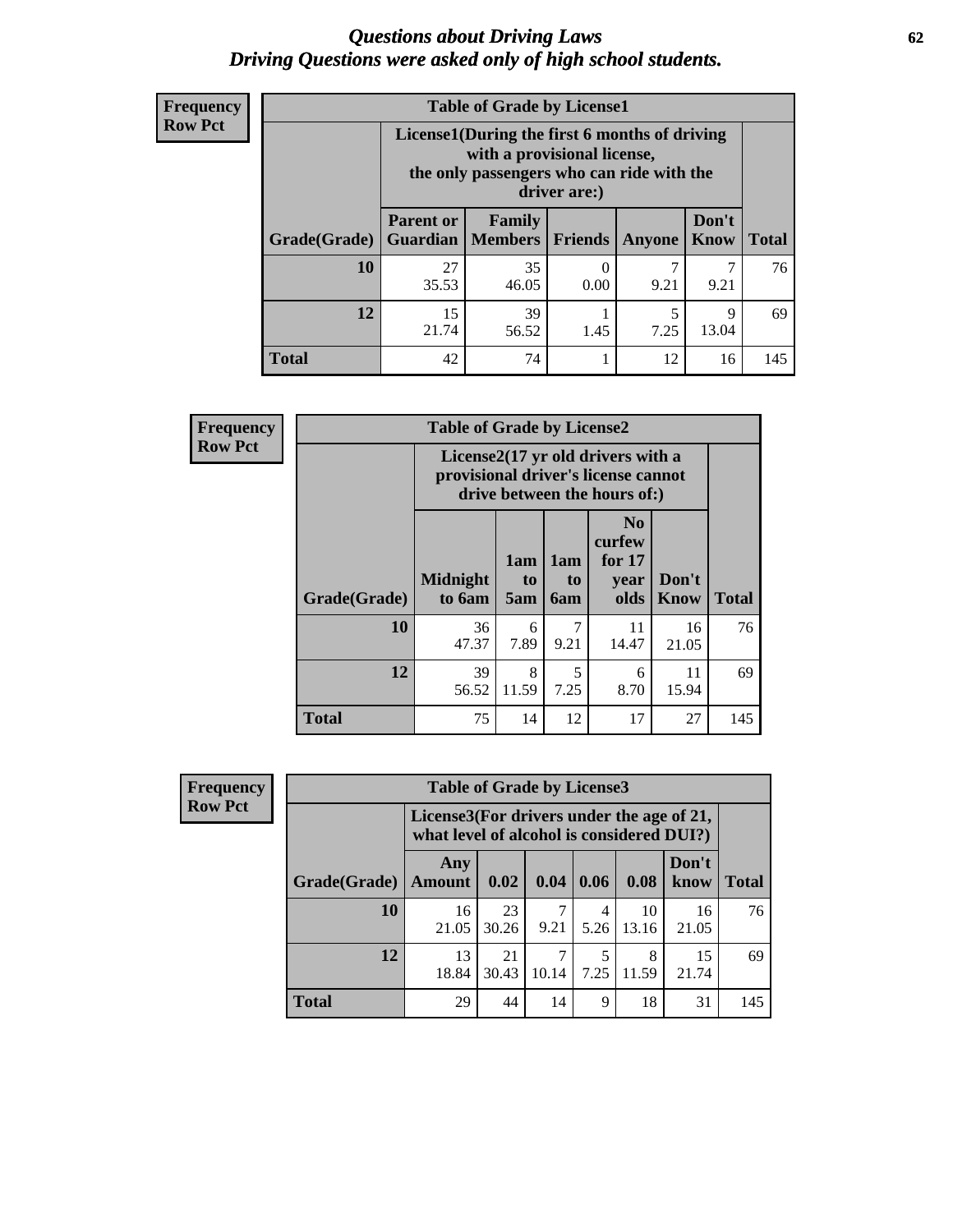#### *Questions about Driving Laws* **63** *Driving Questions were asked only of high school students.*

**Frequency Row Pct**

| <b>Table of Grade by License4</b> |             |                                                                                                                                                                                                                                                                                |             |           |           |             |     |  |
|-----------------------------------|-------------|--------------------------------------------------------------------------------------------------------------------------------------------------------------------------------------------------------------------------------------------------------------------------------|-------------|-----------|-----------|-------------|-----|--|
|                                   |             | License4(A driver under 21 automatically<br>loses his/her license if caught exceeding the<br>posted speet limit by:)<br>Can't<br>lose<br><b>Depends</b><br>license<br>$15+$<br>$25+$<br>$35+$<br>Don't<br>for<br>on<br><b>Total</b><br>speeding<br>mph<br>mph<br>know<br>judge |             |           |           |             |     |  |
| Grade(Grade)                      | mph         |                                                                                                                                                                                                                                                                                |             |           |           |             |     |  |
| 10                                | 16<br>21.05 | 15<br>19.74                                                                                                                                                                                                                                                                    | 9<br>11.84  | 6<br>7.89 | 7<br>9.21 | 23<br>30.26 | 76  |  |
| 12                                | 12<br>17.39 | 14<br>20.29                                                                                                                                                                                                                                                                    | 13<br>18.84 | 6<br>8.70 | 6<br>8.70 | 18<br>26.09 | 69  |  |
| <b>Total</b>                      | 28          | 29                                                                                                                                                                                                                                                                             | 22          | 12        | 13        | 41          | 145 |  |

| Frequency      | <b>Table of Grade by License5</b> |             |                                                                                                                                      |                     |              |  |
|----------------|-----------------------------------|-------------|--------------------------------------------------------------------------------------------------------------------------------------|---------------------|--------------|--|
| <b>Row Pct</b> |                                   |             | License5(A)<br>Georgia teenager<br>with family<br>connections or a<br>good lawyer can<br>break a teen<br>driving law and<br>license) | keep their driver's |              |  |
|                | Grade(Grade)                      | Yes         | N <sub>0</sub>                                                                                                                       | Don't<br>know       | <b>Total</b> |  |
|                | 10                                | 13<br>17.11 | 36<br>47.37                                                                                                                          | 27<br>35.53         | 76           |  |
|                | 12                                | 19<br>27.54 | 32<br>46.38                                                                                                                          | 18<br>26.09         | 69           |  |
|                | <b>Total</b>                      | 32          | 68                                                                                                                                   | 45                  | 145          |  |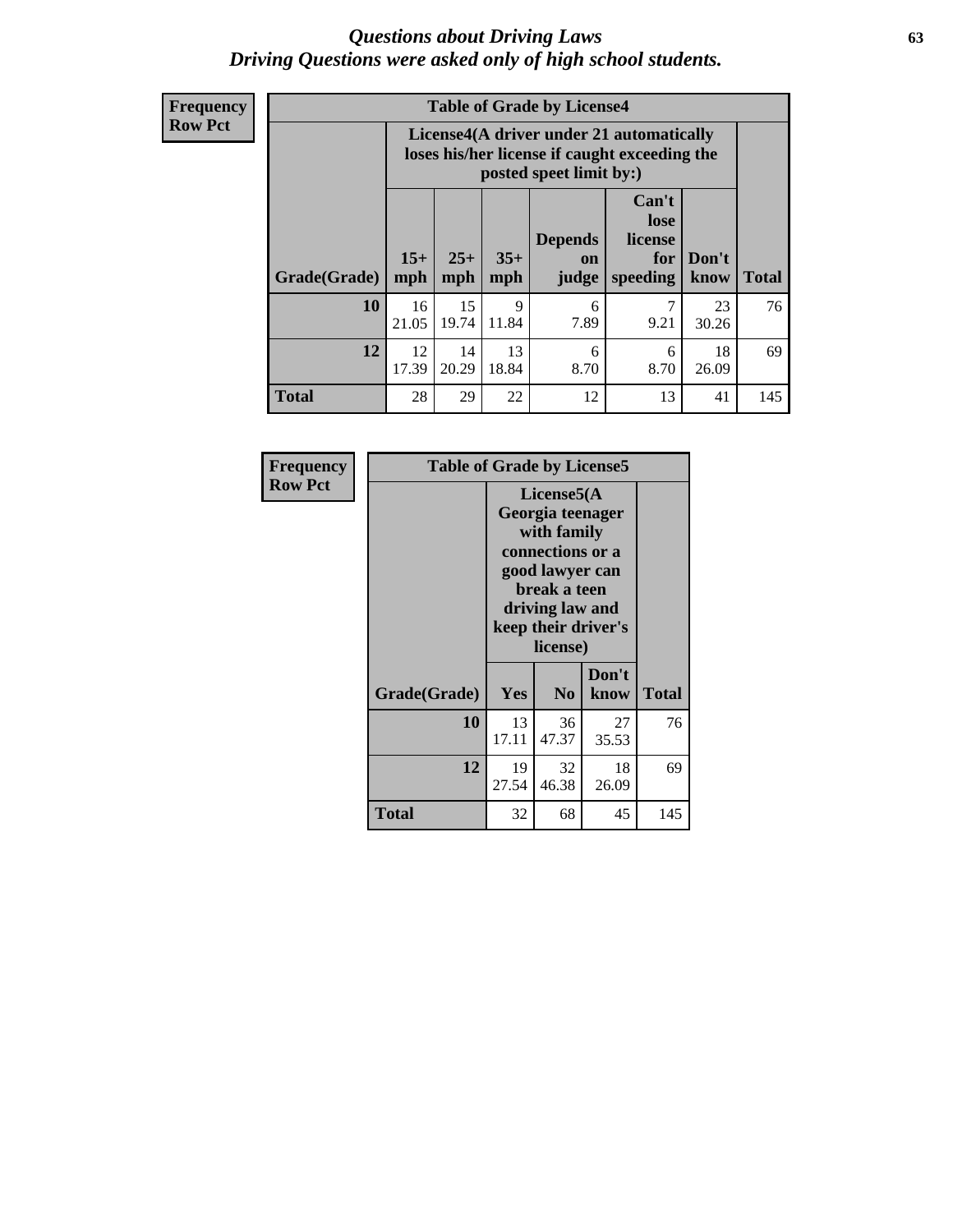#### *Questions about Driving Laws* **64** *Driving Questions were asked only of high school students.*

| <b>Frequency</b> | <b>Table of Grade by License6</b> |             |                                                                                                                           |                    |              |  |  |
|------------------|-----------------------------------|-------------|---------------------------------------------------------------------------------------------------------------------------|--------------------|--------------|--|--|
| <b>Row Pct</b>   |                                   |             | License <sub>6</sub> (I know a<br>friend or<br>classmate that<br>broke a teen<br>driving law,<br>keep his/her<br>license) | but was allowed to |              |  |  |
|                  | Grade(Grade)                      | Yes         | N <sub>0</sub>                                                                                                            | Don't<br>know      | <b>Total</b> |  |  |
|                  | 10                                | 17<br>22.37 | 38<br>50.00                                                                                                               | 21<br>27.63        | 76           |  |  |
|                  | 12                                | 24<br>34.78 | 25<br>36.23                                                                                                               | 20<br>28.99        | 69           |  |  |
|                  | <b>Total</b>                      | 41          | 63                                                                                                                        | 41                 | 145          |  |  |

| <b>Frequency</b> | <b>Table of Grade by License7</b> |                                                                             |                                     |                                                                                               |                        |              |  |  |
|------------------|-----------------------------------|-----------------------------------------------------------------------------|-------------------------------------|-----------------------------------------------------------------------------------------------|------------------------|--------------|--|--|
| <b>Row Pct</b>   |                                   |                                                                             |                                     | License7(A student under the age of 18 cam loser<br>his/her driving privileges if he or she:) |                        |              |  |  |
|                  | Grade(Grade)                      | <b>Have</b><br>more than<br>10<br>unexcused<br>absences<br>per school<br>yr | Drop out<br>without  <br>graduating | <b>Bring</b><br>alcohol/drugs/weapon<br>to school                                             | All of<br>the<br>above | <b>Total</b> |  |  |
|                  | 10                                | 4<br>5.26                                                                   | 10<br>13.16                         | 6.58                                                                                          | 57<br>75.00            | 76           |  |  |
|                  | 12                                | 7<br>10.14                                                                  | 6<br>8.70                           | 8<br>11.59                                                                                    | 48<br>69.57            | 69           |  |  |
|                  | <b>Total</b>                      | 11                                                                          | 16                                  | 13                                                                                            | 105                    | 145          |  |  |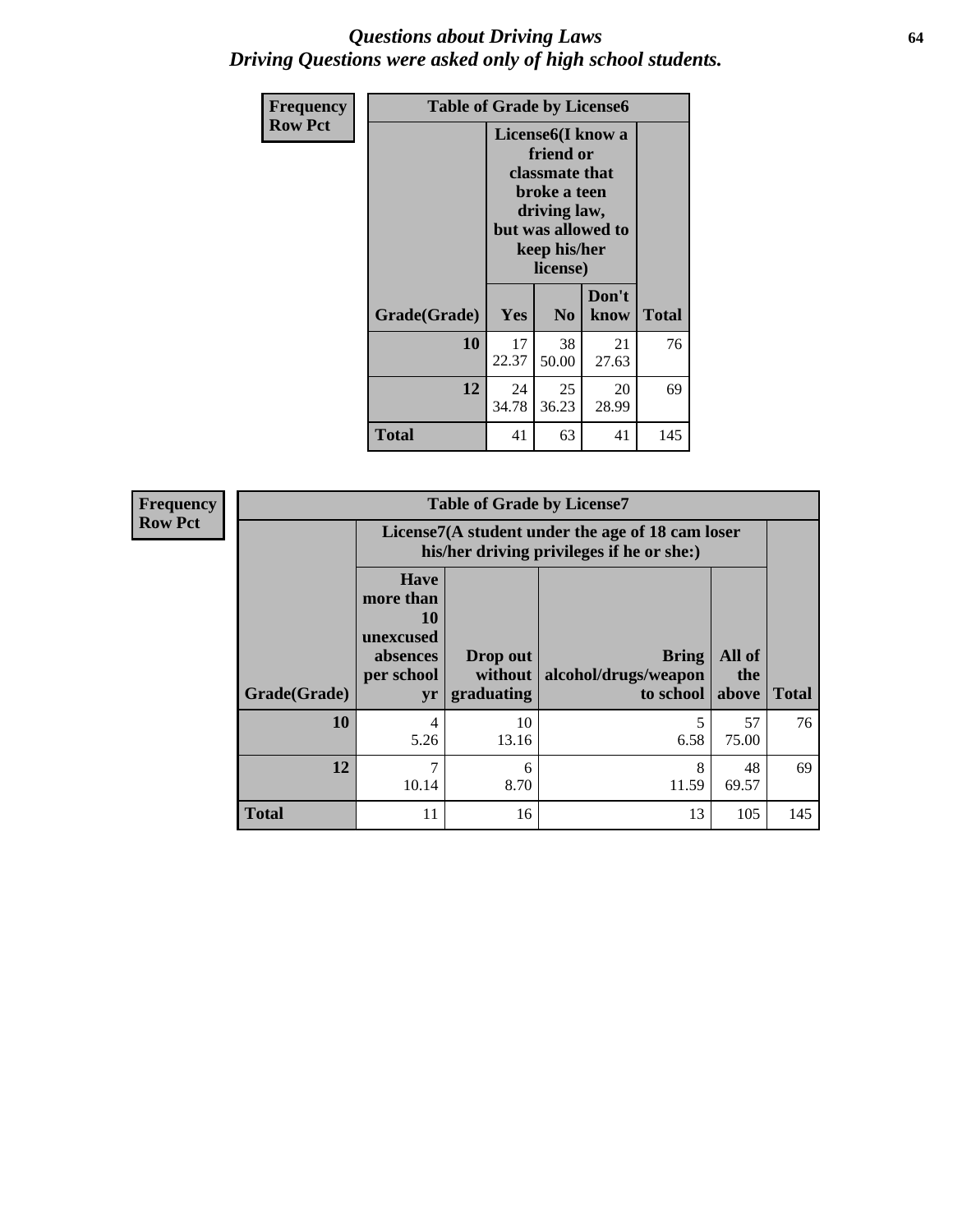# *Select Results by Gender* **65**

| Frequency      | <b>Table of SchoolClimate2 by Gender</b>          |                                 |                                     |              |  |
|----------------|---------------------------------------------------|---------------------------------|-------------------------------------|--------------|--|
| <b>Col Pct</b> | SchoolClimate2(I<br>feel successful at<br>school) | Gender(Gender)<br><b>Female</b> | <b>Male</b>                         | <b>Total</b> |  |
|                | <b>Strongly Agree</b>                             | 22<br>28.95                     | 17<br>24.64                         | 39           |  |
|                | <b>Somewhat Agree</b>                             | 47<br>61.84                     | 40<br>57.97                         | 87           |  |
|                | <b>Somewhat Disagree</b>                          | 6<br>7.89                       | 10<br>14.49                         | 16           |  |
|                | <b>Strongly Disagree</b>                          | 1.32                            | $\mathcal{D}_{\mathcal{L}}$<br>2.90 | 3            |  |
|                | <b>Total</b>                                      | 76                              | 69                                  | 145          |  |

| Frequency | <b>Table of SchoolClimate6 by Gender</b>                 |               |                               |              |  |
|-----------|----------------------------------------------------------|---------------|-------------------------------|--------------|--|
| Col Pct   | <b>SchoolClimate6(Teachers</b><br>treat me with respect) | <b>Female</b> | Gender(Gender)<br><b>Male</b> | <b>Total</b> |  |
|           | <b>Strongly Agree</b>                                    | 14<br>18.42   | 14<br>20.29                   | 28           |  |
|           | <b>Somewhat Agree</b>                                    | 41<br>53.95   | 28<br>40.58                   | 69           |  |
|           | <b>Somewhat Disagree</b>                                 | 9<br>11.84    | 10<br>14.49                   | 19           |  |
|           | <b>Strongly Disagree</b>                                 | 12<br>15.79   | 17<br>24.64                   | 29           |  |
|           | <b>Total</b>                                             | 76            | 69                            | 145          |  |

| <b>Frequency</b> | <b>Table of SchoolClimate8 by Gender</b>                                             |               |                               |              |
|------------------|--------------------------------------------------------------------------------------|---------------|-------------------------------|--------------|
| <b>Col Pct</b>   | <b>SchoolClimate8(Students</b><br>are frequently<br>recognized for good<br>behavior) | <b>Female</b> | Gender(Gender)<br><b>Male</b> | <b>Total</b> |
|                  | <b>Strongly Agree</b>                                                                | 9<br>11.84    | 12<br>17.39                   | 21           |
|                  | <b>Somewhat Agree</b>                                                                | 28<br>36.84   | 17<br>24.64                   | 45           |
|                  | <b>Somewhat Disagree</b>                                                             | 16<br>21.05   | 18<br>26.09                   | 34           |
|                  | <b>Strongly Disagree</b>                                                             | 23<br>30.26   | 22<br>31.88                   | 45           |
|                  | Total                                                                                | 76            | 69                            | 145          |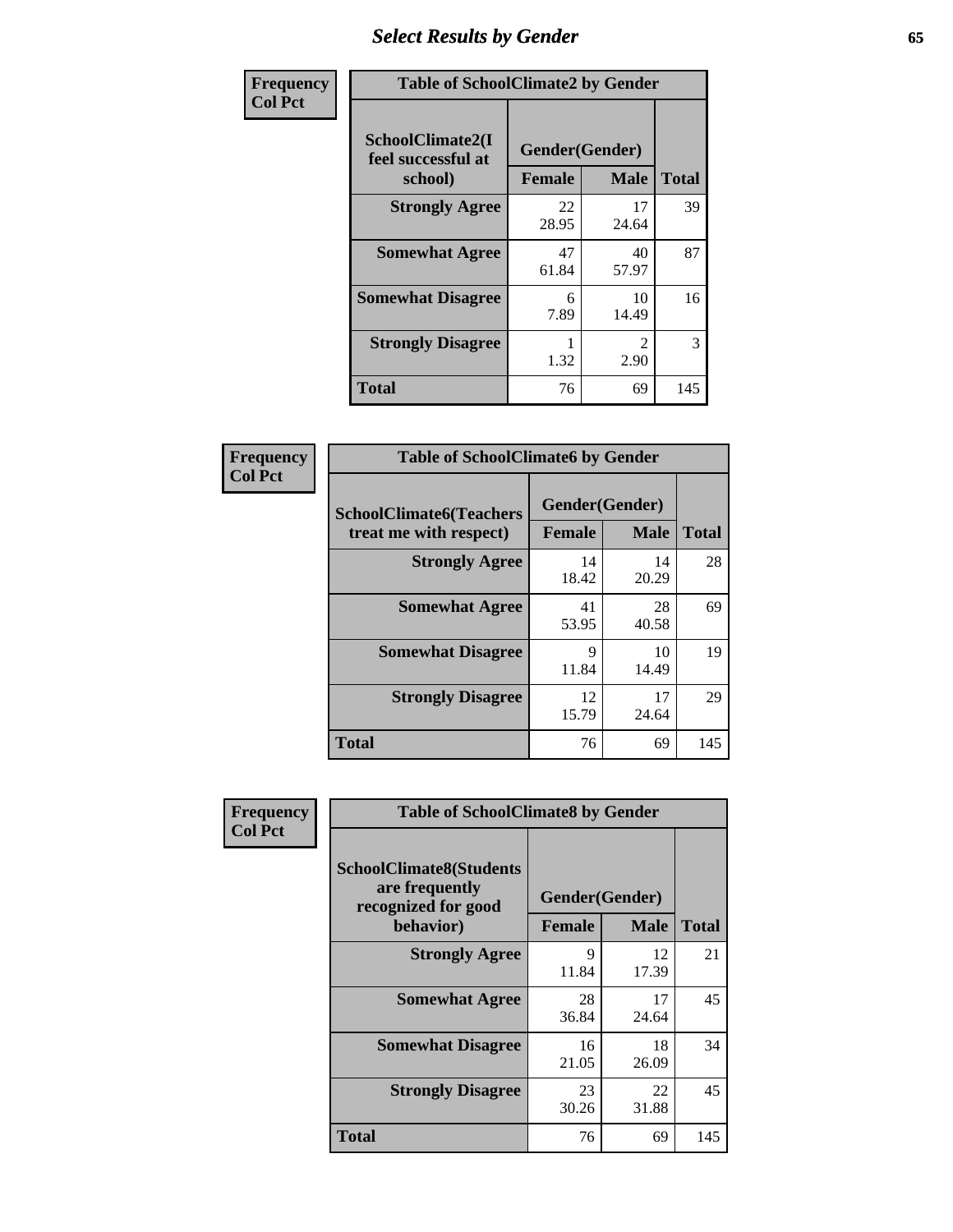# *Select Results by Gender* **66**

| Frequency      | <b>Table of Gender by Dropout</b> |                                                                        |                |              |
|----------------|-----------------------------------|------------------------------------------------------------------------|----------------|--------------|
| <b>Row Pct</b> |                                   | Dropout(I<br>have<br>thought<br>about<br>dropping<br>out of<br>school) |                |              |
|                | Gender(Gender)                    | Yes                                                                    | N <sub>0</sub> | <b>Total</b> |
|                | <b>Female</b>                     | 18<br>23.68                                                            | 58<br>76.32    | 76           |
|                | <b>Male</b>                       | 22<br>31.88                                                            | 47<br>68.12    | 69           |
|                | <b>Total</b>                      | 40                                                                     | 105            | 145          |

| <b>Frequency</b> | <b>Table of Gender by Dropoutreason</b> |                                                                     |              |                                 |                                |              |              |
|------------------|-----------------------------------------|---------------------------------------------------------------------|--------------|---------------------------------|--------------------------------|--------------|--------------|
| <b>Row Pct</b>   |                                         | Dropoutreason (If I dropped out the<br>reason would most likely be) |              |                                 |                                |              |              |
|                  | Gender(Gender)                          | Won't<br><b>Drop</b><br>out                                         | <b>Bored</b> | <b>Family</b><br><b>Reasons</b> | <b>Being</b><br><b>Bullied</b> | <b>Other</b> | <b>Total</b> |
|                  | <b>Female</b>                           | 45<br>59.21                                                         | 6<br>7.89    | 6.58                            | 1.32                           | 19<br>25.00  | 76           |
|                  | <b>Male</b>                             | 34<br>49.28                                                         | 16<br>23.19  | 3<br>4.35                       | 2.90                           | 14<br>20.29  | 69           |
|                  | <b>Total</b>                            | 79                                                                  | 22           | 8                               | 3                              | 33           | 145          |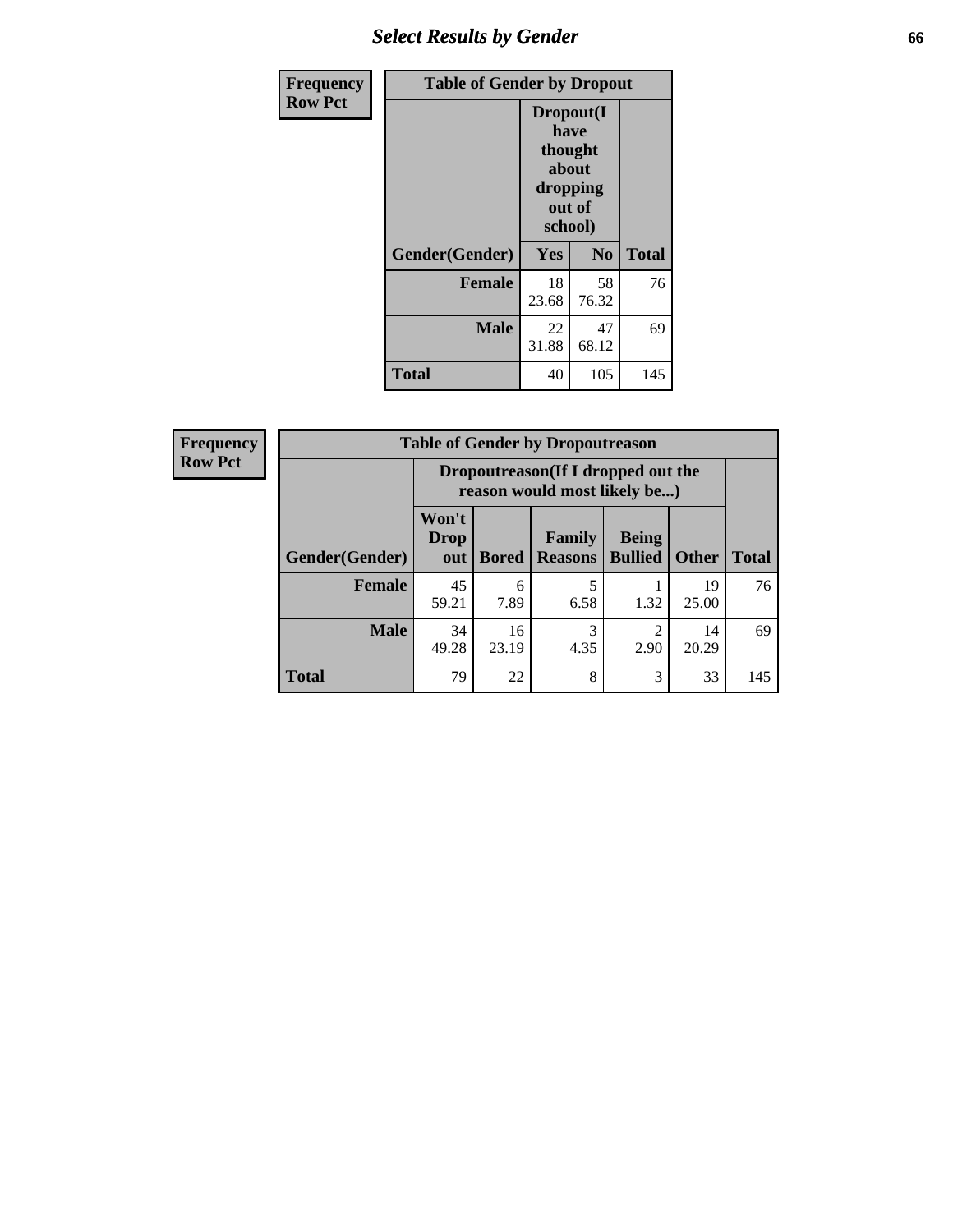*School Safety* **67**

| Frequency      | <b>Table of Gender by Bullied2</b> |                 |                |              |
|----------------|------------------------------------|-----------------|----------------|--------------|
| <b>Row Pct</b> |                                    | <b>Bullied2</b> |                |              |
|                | Gender(Gender)                     | <b>Yes</b>      | N <sub>0</sub> | <b>Total</b> |
|                | <b>Female</b>                      | Q<br>11.84      | 67<br>88.16    | 76           |
|                | <b>Male</b>                        | 5<br>7.25       | 64<br>92.75    | 69           |
|                | <b>Total</b>                       | 14              | 131            | 145          |

| Frequency      | <b>Table of Gender by Bulliedothers2</b> |                       |                |              |
|----------------|------------------------------------------|-----------------------|----------------|--------------|
| <b>Row Pct</b> |                                          | <b>Bulliedothers2</b> |                |              |
|                | Gender(Gender)                           | Yes                   | N <sub>0</sub> | <b>Total</b> |
|                | <b>Female</b>                            | 6<br>7.89             | 70<br>92.11    | 76           |
|                | <b>Male</b>                              | 16<br>23.19           | 53<br>76.81    | 69           |
|                | <b>Total</b>                             | 22                    | 123            | 145          |

| Frequency      | <b>Table of Gender by Weaponschool2</b> |                      |                |              |
|----------------|-----------------------------------------|----------------------|----------------|--------------|
| <b>Row Pct</b> |                                         | <b>Weaponschool2</b> |                |              |
|                | Gender(Gender)                          | Yes                  | N <sub>0</sub> | <b>Total</b> |
|                | <b>Female</b>                           | 1.32                 | 75<br>98.68    | 76           |
|                | <b>Male</b>                             | 5<br>7.25            | 64<br>92.75    | 69           |
|                | <b>Total</b>                            | 6                    | 139            | 145          |

| Frequency      | <b>Table of Gender by Absentunsafe2</b> |               |                |              |
|----------------|-----------------------------------------|---------------|----------------|--------------|
| <b>Row Pct</b> |                                         | Absentunsafe2 |                |              |
|                | Gender(Gender)                          | <b>Yes</b>    | N <sub>0</sub> | <b>Total</b> |
|                | <b>Female</b>                           | 2.63          | 74<br>97.37    | 76           |
|                | <b>Male</b>                             | 4.35          | 66<br>95.65    | 69           |
|                | <b>Total</b>                            | 5             | 140            | 145          |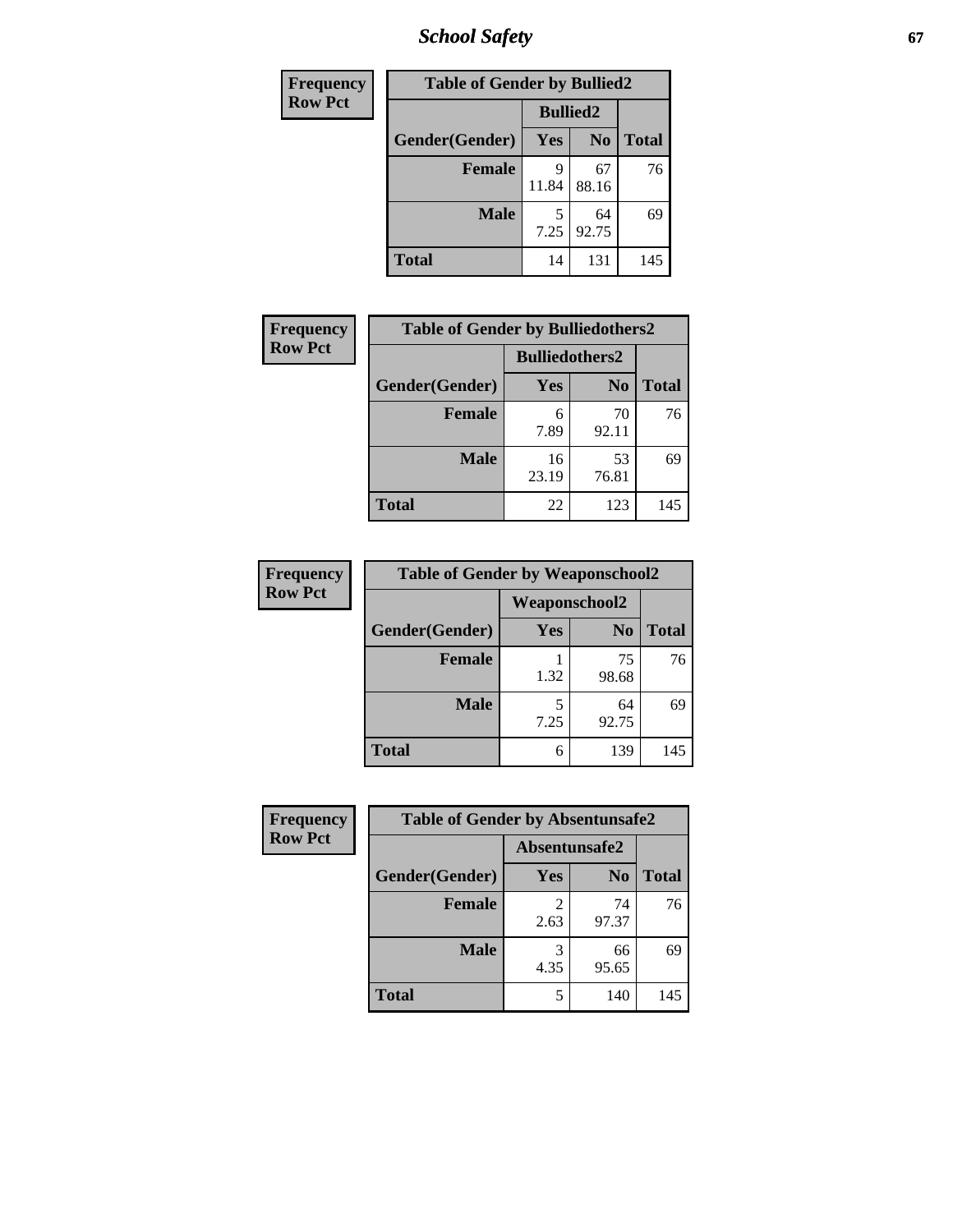*School Safety* **68**

| Frequency      | <b>Table of Gender by Gangself</b> |                                                                                                |                |              |
|----------------|------------------------------------|------------------------------------------------------------------------------------------------|----------------|--------------|
| <b>Row Pct</b> |                                    | Gangself(I<br>have<br>participated<br>in illegal gang<br>activities in<br>the past 30<br>days) |                |              |
|                | Gender(Gender)                     | Yes                                                                                            | N <sub>0</sub> | <b>Total</b> |
|                | <b>Female</b>                      | 4<br>5.26                                                                                      | 72<br>94.74    | 76           |
|                | <b>Male</b>                        | 9<br>13.04                                                                                     | 60<br>86.96    | 69           |
|                | <b>Total</b>                       | 13                                                                                             | 132            | 145          |

| Frequency      |                | <b>Table of Gender by Gangpeers</b>                                                                                         |                |              |
|----------------|----------------|-----------------------------------------------------------------------------------------------------------------------------|----------------|--------------|
| <b>Row Pct</b> |                | <b>Gangpeers</b> (I<br>have friends<br>who have<br>participated<br>in illegal gang<br>activities in<br>the past 30<br>days) |                |              |
|                | Gender(Gender) | Yes                                                                                                                         | N <sub>0</sub> | <b>Total</b> |
|                | <b>Female</b>  | 17<br>22.37                                                                                                                 | 59<br>77.63    | 76           |
|                | <b>Male</b>    | 28<br>40.58                                                                                                                 | 41<br>59.42    | 69           |
|                | <b>Total</b>   | 45                                                                                                                          | 100            | 145          |

| Frequency      | <b>Table of Gender by Pickedon2</b> |             |                |              |
|----------------|-------------------------------------|-------------|----------------|--------------|
| <b>Row Pct</b> |                                     | Pickedon2   |                |              |
|                | Gender(Gender)                      | Yes         | N <sub>0</sub> | <b>Total</b> |
|                | <b>Female</b>                       | 34<br>44.74 | 42<br>55.26    | 76           |
|                | <b>Male</b>                         | 18<br>26.09 | 51<br>73.91    | 69           |
|                | <b>Total</b>                        | 52          | 93             | 145          |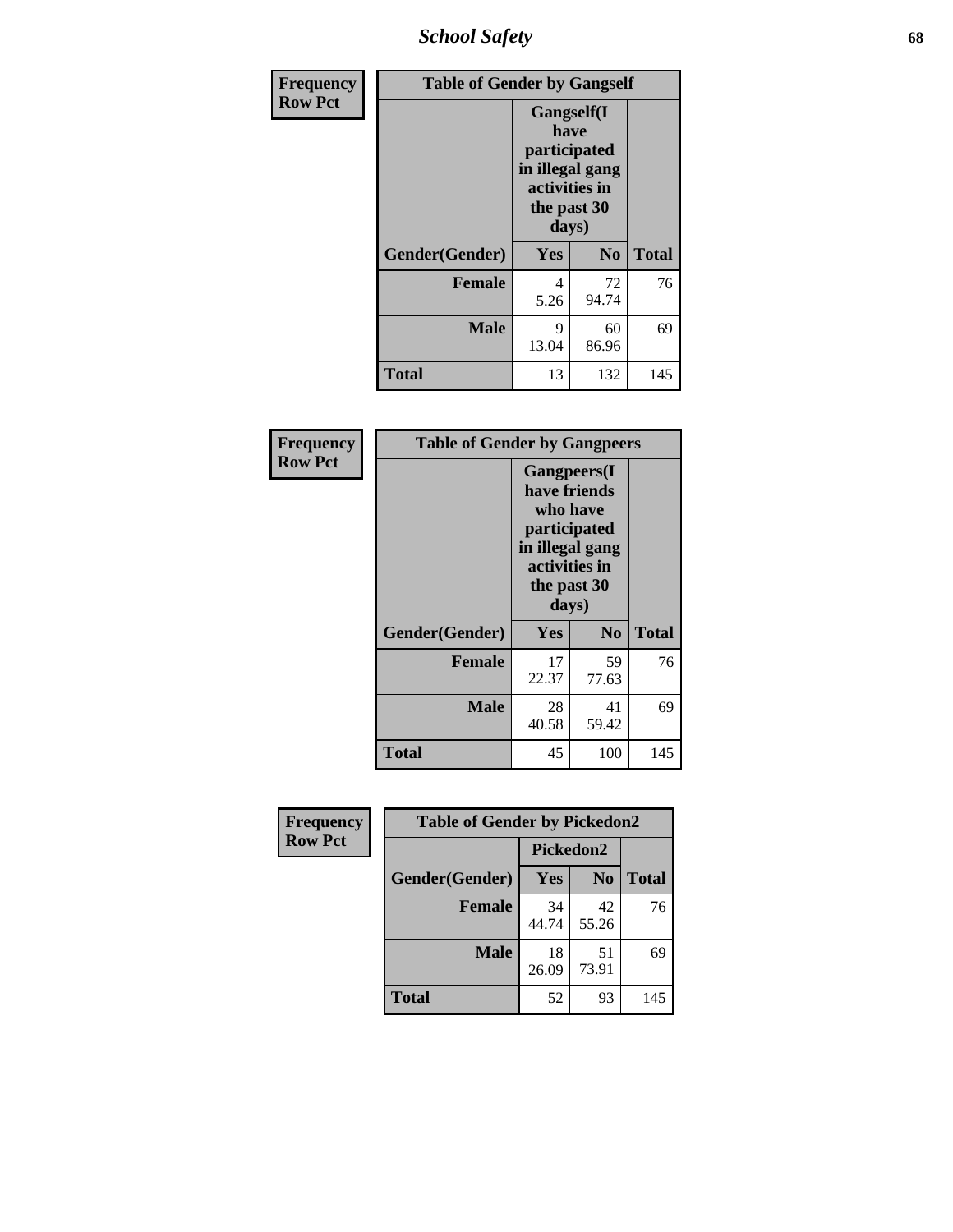*School Safety* **69**

| Frequency      | <b>Table of Gender by Safeschool2</b> |             |                |              |  |
|----------------|---------------------------------------|-------------|----------------|--------------|--|
| <b>Row Pct</b> |                                       | Safeschool2 |                |              |  |
|                | Gender(Gender)                        | Yes         | N <sub>0</sub> | <b>Total</b> |  |
|                | <b>Female</b>                         | 52<br>68.42 | 24<br>31.58    | 76           |  |
|                | <b>Male</b>                           | 45<br>65.22 | 24<br>34.78    | 69           |  |
|                | <b>Total</b>                          | 97          | 48             | 145          |  |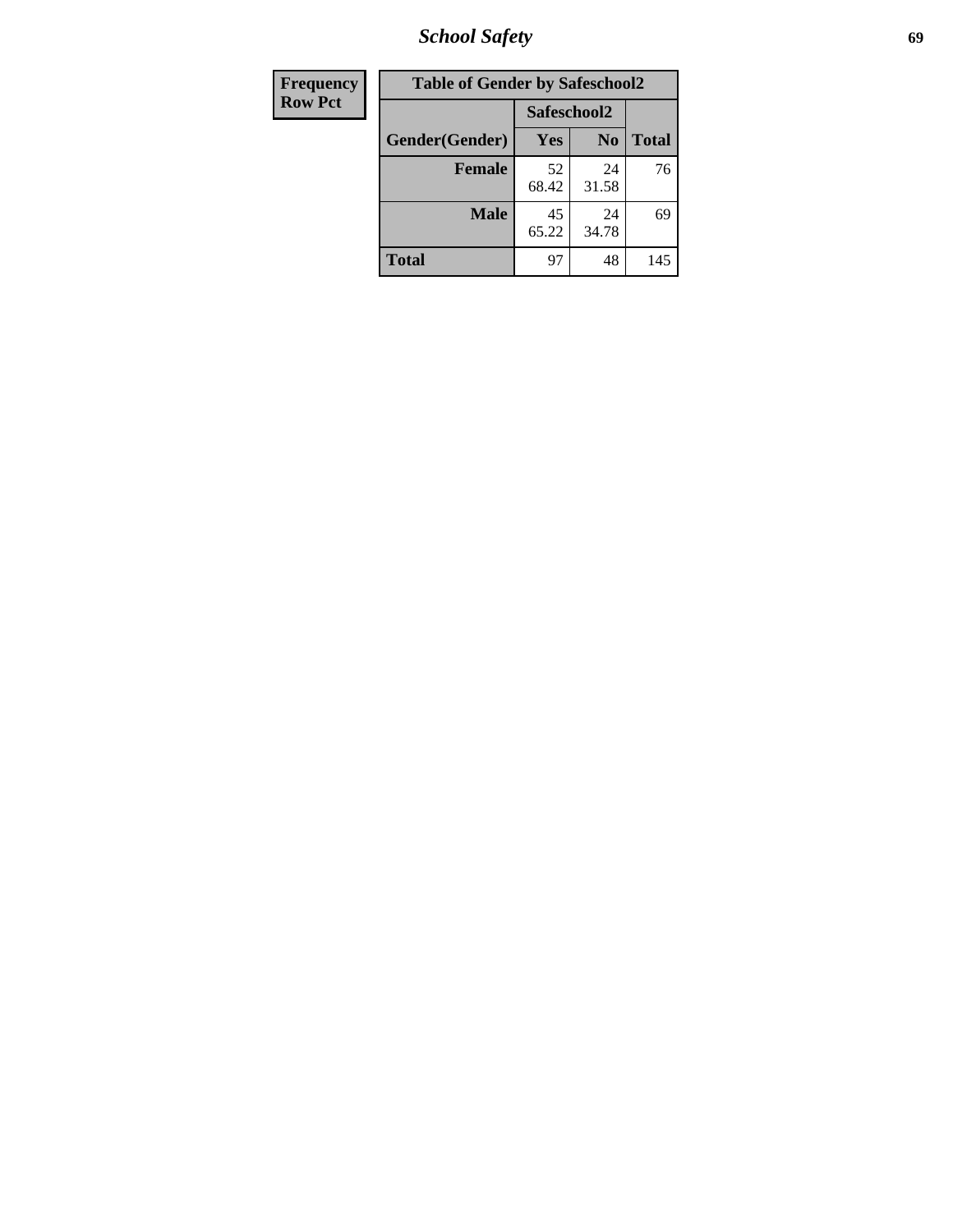# *Incidence of Drug Use* **70**

| <b>Frequency</b> |                | <b>Table of Gender by AlcoholAlt</b>     |                |              |
|------------------|----------------|------------------------------------------|----------------|--------------|
| <b>Row Pct</b>   |                | AlcoholAlt(Alcohol<br>use, past 30 days) |                |              |
|                  | Gender(Gender) | <b>Yes</b>                               | N <sub>0</sub> | <b>Total</b> |
|                  | <b>Female</b>  | 13<br>17.11                              | 63<br>82.89    | 76           |
|                  | <b>Male</b>    | 21<br>30.43                              | 48<br>69.57    | 69           |
|                  | <b>Total</b>   | 34                                       | 111            | 145          |

| <b>Frequency</b> | <b>Table of Gender by TobaccoAny</b> |             |                                          |              |
|------------------|--------------------------------------|-------------|------------------------------------------|--------------|
| <b>Row Pct</b>   |                                      |             | TobaccoAny(Tobacco<br>use, past 30 days) |              |
|                  | Gender(Gender)                       | <b>Yes</b>  | N <sub>0</sub>                           | <b>Total</b> |
|                  | <b>Female</b>                        | 12<br>15.79 | 64<br>84.21                              | 76           |
|                  | <b>Male</b>                          | 14<br>20.29 | 55<br>79.71                              | 69           |
|                  | <b>Total</b>                         | 26          | 119                                      | 145          |

| <b>Frequency</b> | <b>Table of Gender by MarijuanaAlt</b> |             |                                              |       |
|------------------|----------------------------------------|-------------|----------------------------------------------|-------|
| <b>Row Pct</b>   |                                        |             | MarijuanaAlt(Marijuana<br>use, past 30 days) |       |
|                  | Gender(Gender)                         | <b>Yes</b>  | N <sub>0</sub>                               | Total |
|                  | Female                                 | 4<br>5.26   | 72<br>94.74                                  | 76    |
|                  | <b>Male</b>                            | 14<br>20.29 | 55<br>79.71                                  | 69    |
|                  | <b>Total</b>                           | 18          | 127                                          | 145   |

| <b>Frequency</b> | <b>Table of Gender by OtherDrugAny</b> |            |                                                      |              |
|------------------|----------------------------------------|------------|------------------------------------------------------|--------------|
| <b>Row Pct</b>   |                                        |            | <b>OtherDrugAny(Other</b><br>drug use, past 30 days) |              |
|                  | Gender(Gender)                         | <b>Yes</b> | N <sub>0</sub>                                       | <b>Total</b> |
|                  | <b>Female</b>                          | 6<br>7.89  | 70<br>92.11                                          | 76           |
|                  | <b>Male</b>                            | 8<br>11.59 | 61<br>88.41                                          | 69           |
|                  | <b>Total</b>                           | 14         | 131                                                  | 145          |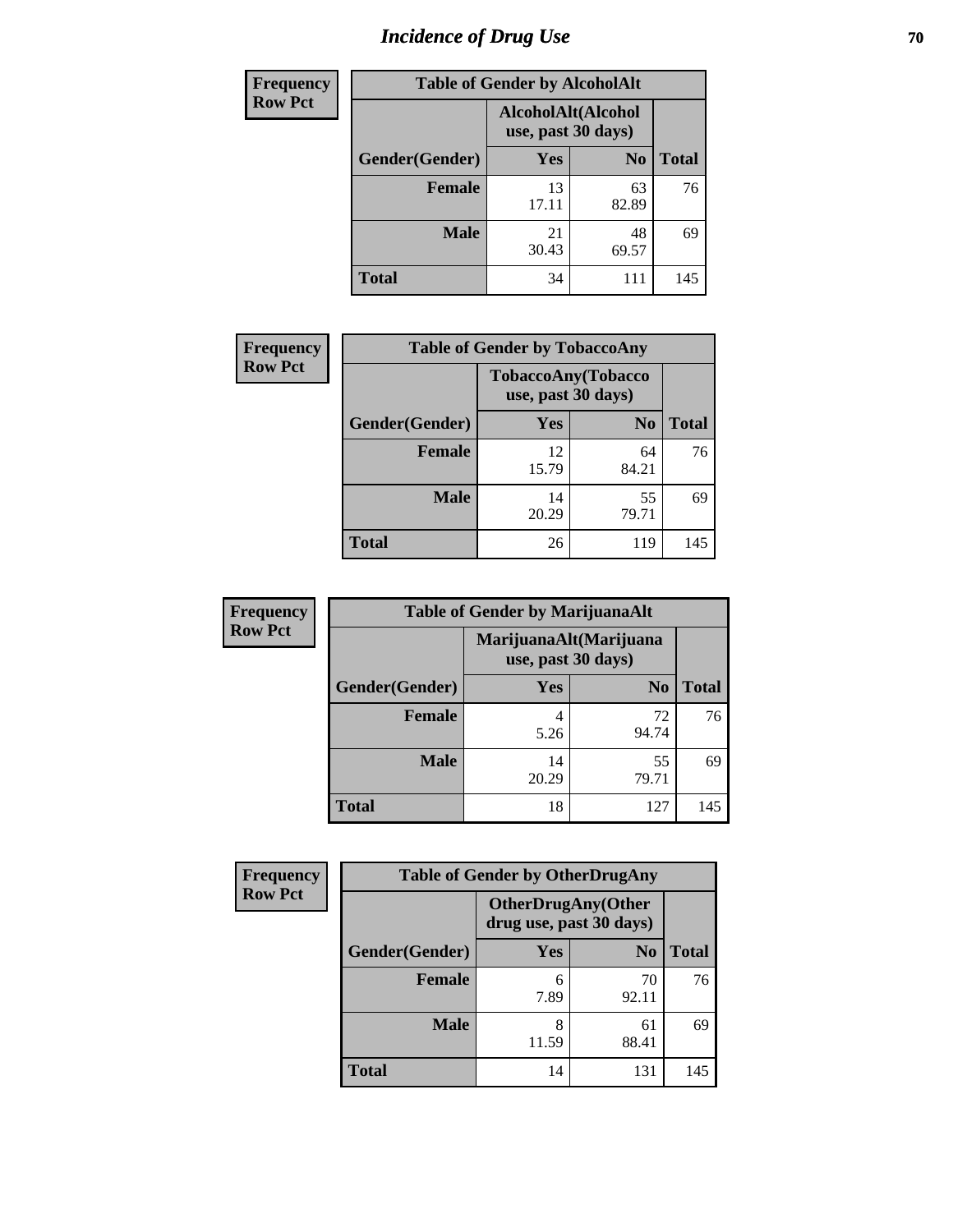#### *Average Age at Onset of Use* **71** *Results for "Average Age at Onset of Use" questions exclude students who said they did not use that substance*

#### **Gender=Female**

| <b>Variable</b>    | <b>Label</b>                                                       | <b>Mean</b> |
|--------------------|--------------------------------------------------------------------|-------------|
| Alcoholinit2       | I started using alcohol when I was                                 | 14.11       |
| Cigarettesinit2    | I started smoking tobacco when I was                               | 14.00       |
| Smokelessinit2     | I started chewing tobacco when I was                               | 13.50       |
| Marijuanainit2     | I started using marijuana when I was                               | 13.86       |
| Cocaineinit2       | I started using cocaine when I was                                 | 16.00       |
| Inhalantsinit2     | I started using inhalants when I was                               | 11.33       |
| Steroidsinit2      | I started using steroids when I was                                |             |
| Ecstasyinit2       | I started using ecstasy when I was                                 | 16.00       |
| Methinit2          | I started using methamphetamines when I was                        |             |
| Hallucinogensinit2 | I started using hallucinogens when I was                           |             |
| Prescription in t2 | I started using prescription drugs not prescribed to me when I was | 13.38       |

#### **Gender=Male**

| <b>Variable</b>    | Label                                                              | <b>Mean</b> |
|--------------------|--------------------------------------------------------------------|-------------|
| Alcoholinit2       | I started using alcohol when I was                                 | 13.31       |
| Cigarettesinit2    | I started smoking tobacco when I was                               | 13.46       |
| Smokelessinit2     | I started chewing tobacco when I was                               | 12.75       |
| Marijuanainit2     | I started using marijuana when I was                               | 13.05       |
| Cocaineinit2       | I started using cocaine when I was                                 | 13.00       |
| Inhalantsinit2     | I started using inhalants when I was                               | 11.60       |
| Steroidsinit2      | I started using steroids when I was                                | 9.50        |
| Ecstasyinit2       | I started using ecstasy when I was                                 | 14.00       |
| Methinit2          | I started using methamphetamines when I was                        | 12.50       |
| Hallucinogensinit2 | I started using hallucinogens when I was                           | 15.00       |
| Prescriptioninit2  | I started using prescription drugs not prescribed to me when I was | 13.00       |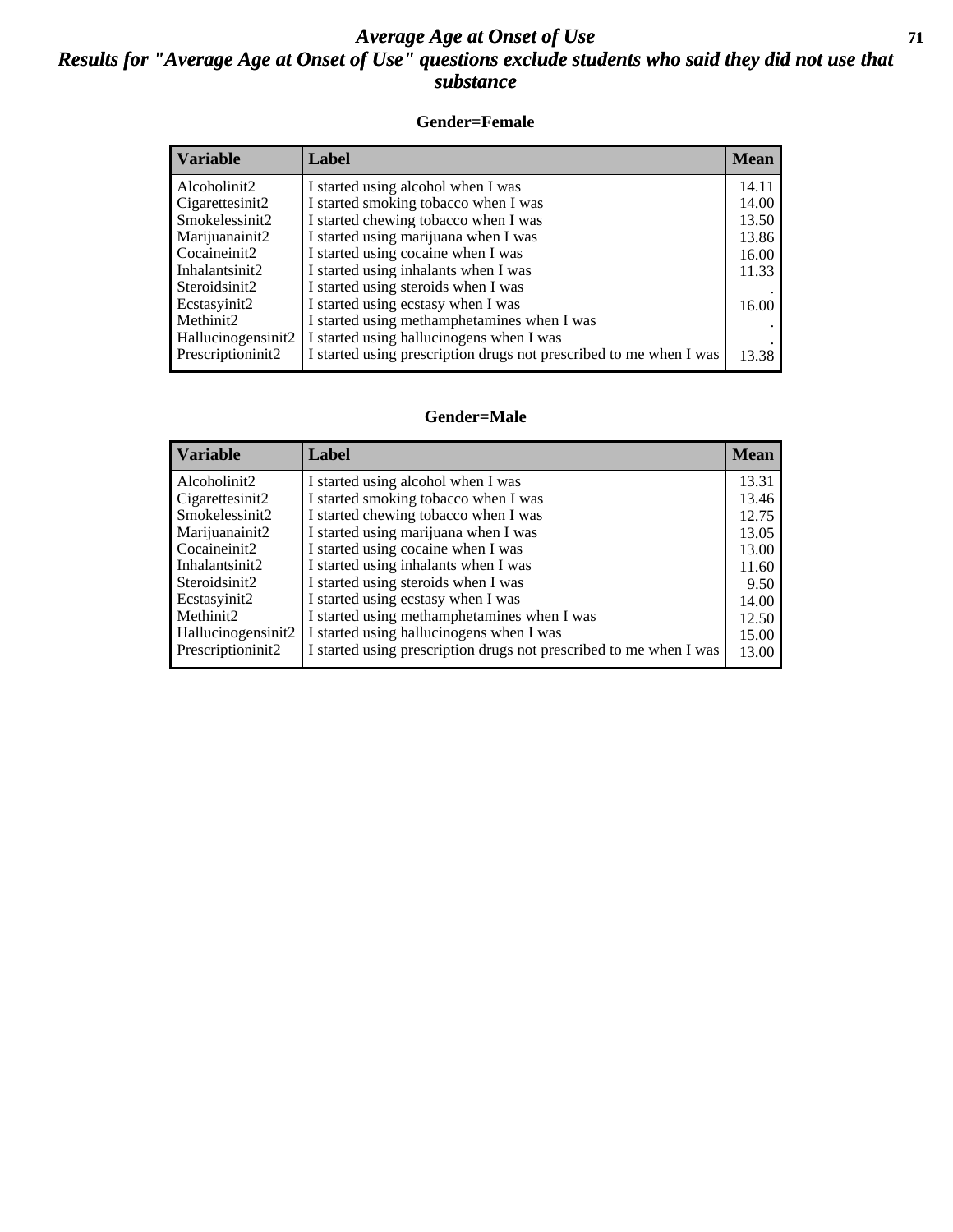# *I Think These Drugs are Harmful* **72**

| Frequency      | <b>Table of Gender by Alcoholharmdich</b> |                                                   |                |              |  |
|----------------|-------------------------------------------|---------------------------------------------------|----------------|--------------|--|
| <b>Row Pct</b> |                                           | Alcoholharmdich(I<br>think alcohol is<br>harmful) |                |              |  |
|                | Gender(Gender)                            | <b>Yes</b>                                        | N <sub>0</sub> | <b>Total</b> |  |
|                | <b>Female</b>                             | 62<br>81.58                                       | 14<br>18.42    | 76           |  |
|                | <b>Male</b>                               | 52<br>75.36                                       | 17<br>24.64    | 69           |  |
|                | <b>Total</b>                              | 114                                               | 31             | 145          |  |

| Frequency      | <b>Table of Gender by Tobaccoharmdich</b> |                                       |                |              |  |
|----------------|-------------------------------------------|---------------------------------------|----------------|--------------|--|
| <b>Row Pct</b> |                                           | Tobaccoharmdich(I<br>think tobacco is | harmful)       |              |  |
|                | Gender(Gender)                            | Yes                                   | N <sub>0</sub> | <b>Total</b> |  |
|                | <b>Female</b>                             | 74<br>97.37                           | 2<br>2.63      | 76           |  |
|                | <b>Male</b>                               | 64<br>92.75                           | 5<br>7.25      | 69           |  |
|                | <b>Total</b>                              | 138                                   | 7              | 145          |  |

| Frequency      | <b>Table of Gender by Marijuanaharmdich</b> |                                                       |                |              |  |
|----------------|---------------------------------------------|-------------------------------------------------------|----------------|--------------|--|
| <b>Row Pct</b> |                                             | Marijuanaharmdich(I<br>think marijuana is<br>harmful) |                |              |  |
|                | Gender(Gender)                              | <b>Yes</b>                                            | N <sub>0</sub> | <b>Total</b> |  |
|                | <b>Female</b>                               | 66<br>86.84                                           | 10<br>13.16    | 76           |  |
|                | <b>Male</b>                                 | 45<br>65.22                                           | 24<br>34.78    | 69           |  |
|                | <b>Total</b>                                | 111                                                   | 34             | 145          |  |

| Frequency      | <b>Table of Gender by Otherdrugharmdich</b> |                                   |                     |              |  |
|----------------|---------------------------------------------|-----------------------------------|---------------------|--------------|--|
| <b>Row Pct</b> |                                             | think other drugs are<br>harmful) | Otherdrugharmdich(I |              |  |
|                | Gender(Gender)                              | <b>Yes</b>                        | N <sub>0</sub>      | <b>Total</b> |  |
|                | <b>Female</b>                               | 76<br>100.00                      | 0.00                | 76           |  |
|                | <b>Male</b>                                 | 66<br>95.65                       | 3<br>4.35           | 69           |  |
|                | <b>Total</b>                                | 142                               | 3                   | 145          |  |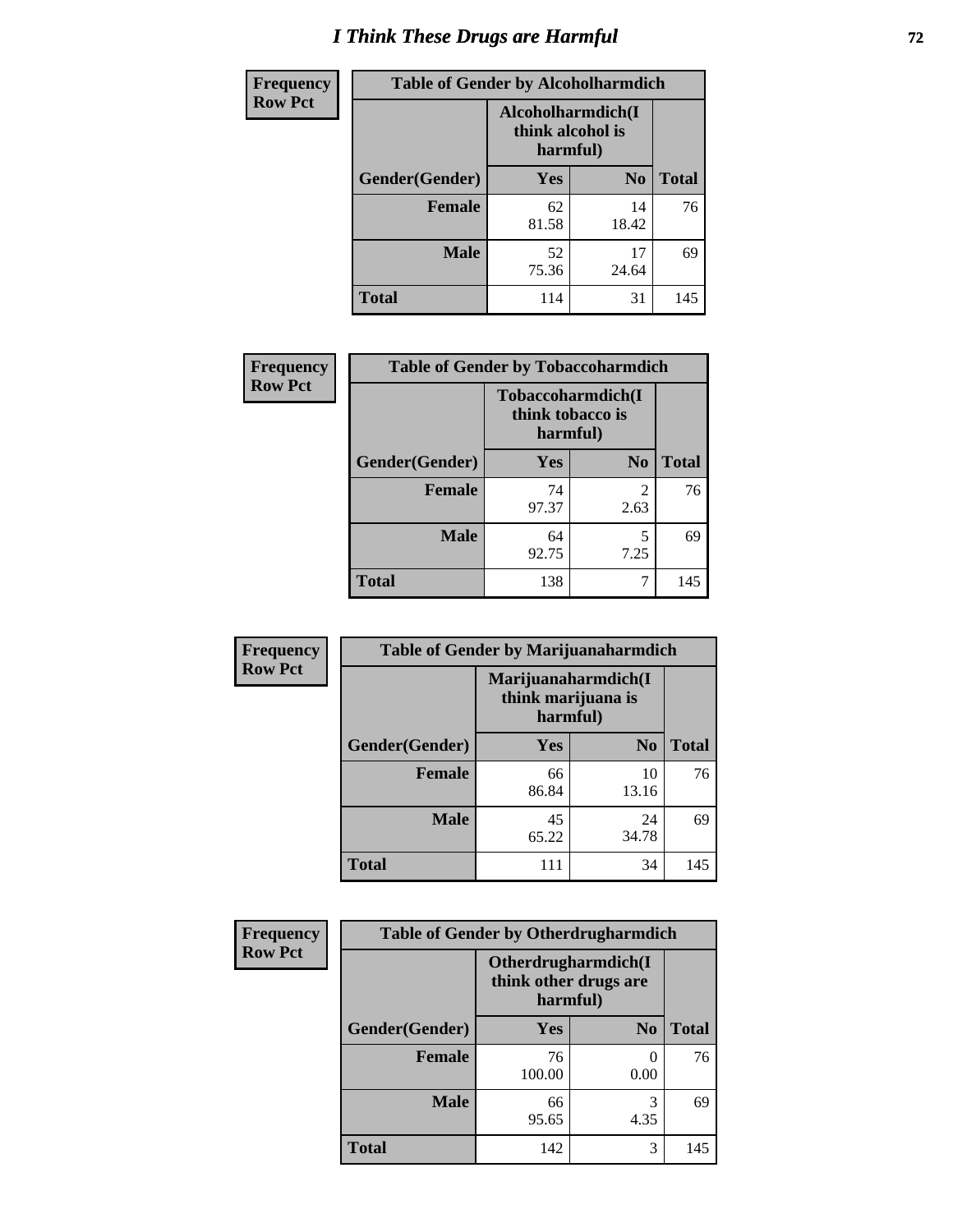| <b>Frequency</b> | <b>Table of Gender by Alcohollocation1</b> |                                                               |             |              |
|------------------|--------------------------------------------|---------------------------------------------------------------|-------------|--------------|
| <b>Row Pct</b>   |                                            | <b>Alcohollocation1(Places</b><br><b>Friends Use Alcohol)</b> |             |              |
|                  | Gender(Gender)                             |                                                               | Do Not Use  | <b>Total</b> |
|                  | <b>Female</b>                              | 53<br>69.74                                                   | 23<br>30.26 | 76           |
|                  | <b>Male</b>                                | 47<br>68.12                                                   | 22<br>31.88 | 69           |
|                  | <b>Total</b>                               | 100                                                           | 45          | 145          |

| <b>Frequency</b> | <b>Table of Gender by Alcohollocation2</b> |             |                                                               |              |
|------------------|--------------------------------------------|-------------|---------------------------------------------------------------|--------------|
| <b>Row Pct</b>   |                                            |             | <b>Alcohollocation2(Places</b><br><b>Friends Use Alcohol)</b> |              |
|                  | Gender(Gender)                             |             | Home                                                          | <b>Total</b> |
|                  | <b>Female</b>                              | 45<br>59.21 | 31<br>40.79                                                   | 76           |
|                  | <b>Male</b>                                | 35<br>50.72 | 34<br>49.28                                                   | 69           |
|                  | <b>Total</b>                               | 80          | 65                                                            | 145          |

| Frequency      | <b>Table of Gender by Alcohollocation3</b> |                                                               |               |              |
|----------------|--------------------------------------------|---------------------------------------------------------------|---------------|--------------|
| <b>Row Pct</b> |                                            | <b>Alcohollocation3(Places</b><br><b>Friends Use Alcohol)</b> |               |              |
|                | Gender(Gender)                             |                                                               | <b>School</b> | <b>Total</b> |
|                | <b>Female</b>                              | 71<br>93.42                                                   | 6.58          | 76           |
|                | <b>Male</b>                                | 64<br>92.75                                                   | 7.25          | 69           |
|                | <b>Total</b>                               | 135                                                           | 10            | 145          |

| <b>Frequency</b> | <b>Table of Gender by Alcohollocation4</b> |                                                               |             |              |  |
|------------------|--------------------------------------------|---------------------------------------------------------------|-------------|--------------|--|
| <b>Row Pct</b>   |                                            | <b>Alcohollocation4(Places</b><br><b>Friends Use Alcohol)</b> |             |              |  |
|                  | Gender(Gender)                             |                                                               | Car         | <b>Total</b> |  |
|                  | <b>Female</b>                              | 63<br>82.89                                                   | 13<br>17.11 | 76           |  |
|                  | <b>Male</b>                                | 54<br>78.26                                                   | 15<br>21.74 | 69           |  |
|                  | <b>Total</b>                               | 117                                                           | 28          | 145          |  |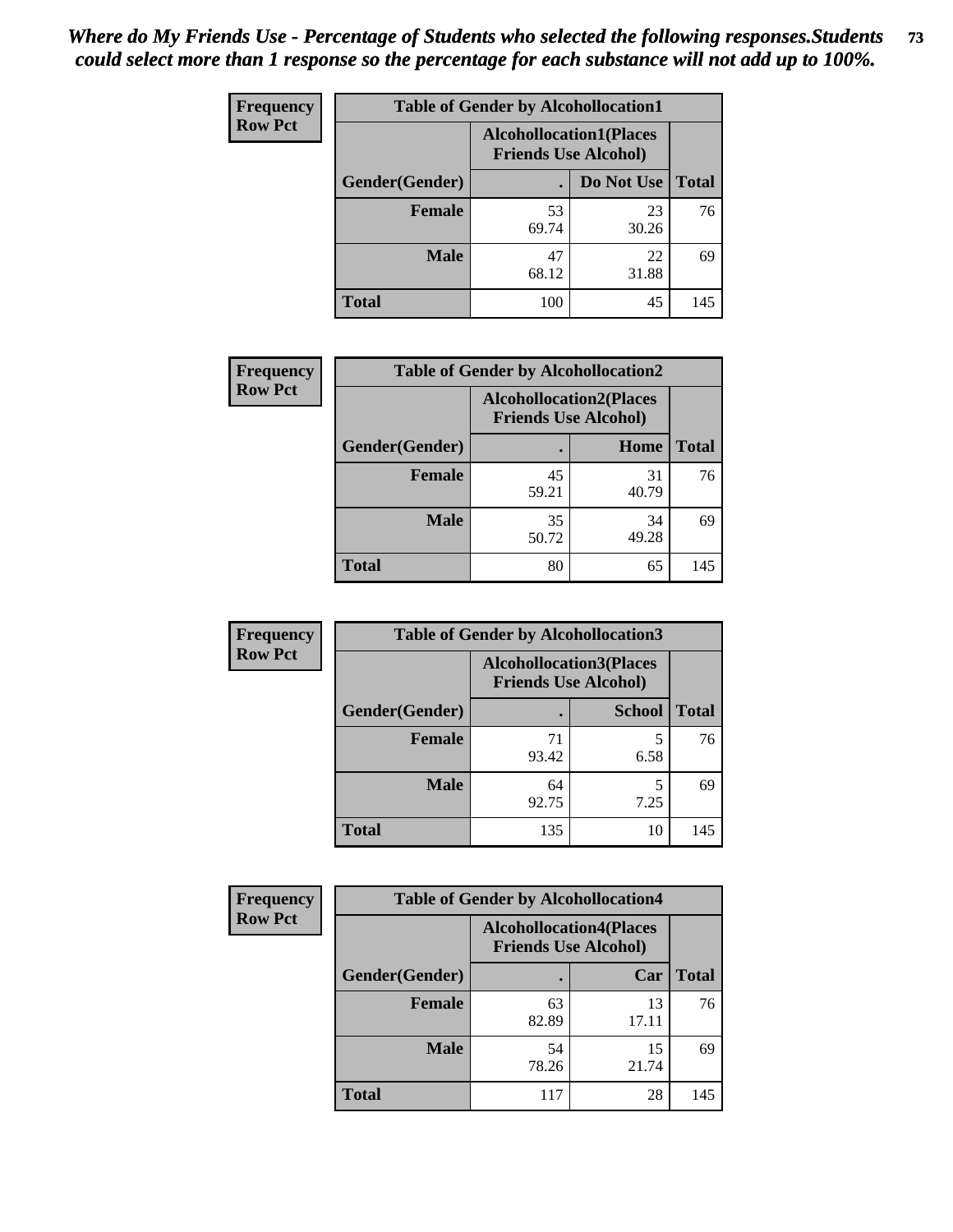| <b>Frequency</b> | <b>Table of Gender by Alcohollocation5</b> |                                                                |                                 |              |
|------------------|--------------------------------------------|----------------------------------------------------------------|---------------------------------|--------------|
| <b>Row Pct</b>   |                                            | <b>Alcohollocation5</b> (Places<br><b>Friends Use Alcohol)</b> |                                 |              |
|                  | Gender(Gender)                             |                                                                | <b>Friend's</b><br><b>House</b> | <b>Total</b> |
|                  | <b>Female</b>                              | 36<br>47.37                                                    | 40<br>52.63                     | 76           |
|                  | <b>Male</b>                                | 32<br>46.38                                                    | 37<br>53.62                     | 69           |
|                  | <b>Total</b>                               | 68                                                             | 77                              | 145          |

| <b>Frequency</b> | <b>Table of Gender by Alcohollocation6</b> |                                                               |              |              |
|------------------|--------------------------------------------|---------------------------------------------------------------|--------------|--------------|
| <b>Row Pct</b>   |                                            | <b>Alcohollocation6(Places</b><br><b>Friends Use Alcohol)</b> |              |              |
|                  | <b>Gender</b> (Gender)                     |                                                               | <b>Other</b> | <b>Total</b> |
|                  | <b>Female</b>                              | 50<br>65.79                                                   | 26<br>34.21  | 76           |
|                  | <b>Male</b>                                | 42<br>60.87                                                   | 27<br>39.13  | 69           |
|                  | <b>Total</b>                               | 92                                                            | 53           | 145          |

| Frequency      | <b>Table of Gender by Tobaccolocation1</b> |                                                               |             |              |  |
|----------------|--------------------------------------------|---------------------------------------------------------------|-------------|--------------|--|
| <b>Row Pct</b> |                                            | <b>Tobaccolocation1(Places</b><br><b>Friends Use Tobacco)</b> |             |              |  |
|                | Gender(Gender)                             |                                                               | Do Not Use  | <b>Total</b> |  |
|                | <b>Female</b>                              | 43<br>56.58                                                   | 33<br>43.42 | 76           |  |
|                | <b>Male</b>                                | 41<br>59.42                                                   | 28<br>40.58 | 69           |  |
|                | <b>Total</b>                               | 84                                                            | 61          | 145          |  |

| <b>Frequency</b> | <b>Table of Gender by Tobaccolocation2</b> |                                                               |             |              |  |
|------------------|--------------------------------------------|---------------------------------------------------------------|-------------|--------------|--|
| <b>Row Pct</b>   |                                            | <b>Tobaccolocation2(Places</b><br><b>Friends Use Tobacco)</b> |             |              |  |
|                  | Gender(Gender)                             |                                                               | Home        | <b>Total</b> |  |
|                  | Female                                     | 51<br>67.11                                                   | 25<br>32.89 | 76           |  |
|                  | <b>Male</b>                                | 40<br>57.97                                                   | 29<br>42.03 | 69           |  |
|                  | <b>Total</b>                               | 91                                                            | 54          | 145          |  |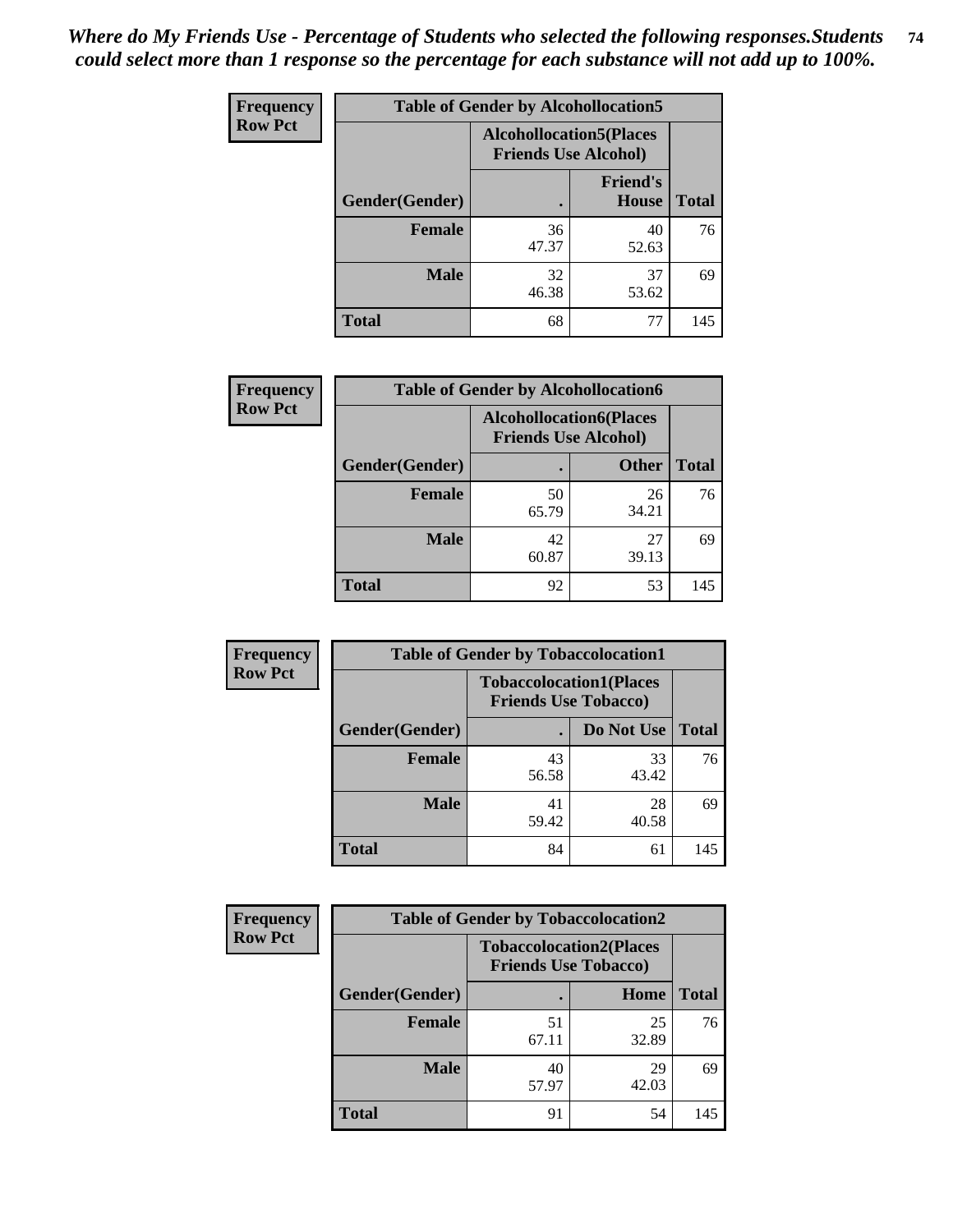| <b>Frequency</b> | <b>Table of Gender by Tobaccolocation3</b> |                             |                                |              |
|------------------|--------------------------------------------|-----------------------------|--------------------------------|--------------|
| <b>Row Pct</b>   |                                            | <b>Friends Use Tobacco)</b> | <b>Tobaccolocation3(Places</b> |              |
|                  | Gender(Gender)                             |                             | <b>School</b>                  | <b>Total</b> |
|                  | Female                                     | 62<br>81.58                 | 14<br>18.42                    | 76           |
|                  | <b>Male</b>                                | 55<br>79.71                 | 14<br>20.29                    | 69           |
|                  | Total                                      | 117                         | 28                             | 145          |

| <b>Frequency</b> | <b>Table of Gender by Tobaccolocation4</b> |                                                               |             |              |
|------------------|--------------------------------------------|---------------------------------------------------------------|-------------|--------------|
| <b>Row Pct</b>   |                                            | <b>Tobaccolocation4(Places</b><br><b>Friends Use Tobacco)</b> |             |              |
|                  | Gender(Gender)                             |                                                               | Car         | <b>Total</b> |
|                  | <b>Female</b>                              | 49<br>64.47                                                   | 27<br>35.53 | 76           |
|                  | <b>Male</b>                                | 44<br>63.77                                                   | 25<br>36.23 | 69           |
|                  | <b>Total</b>                               | 93                                                            | 52          | 145          |

| <b>Frequency</b> | <b>Table of Gender by Tobaccolocation5</b> |                                                               |                                 |              |
|------------------|--------------------------------------------|---------------------------------------------------------------|---------------------------------|--------------|
| <b>Row Pct</b>   |                                            | <b>Tobaccolocation5(Places</b><br><b>Friends Use Tobacco)</b> |                                 |              |
|                  | Gender(Gender)                             |                                                               | <b>Friend's</b><br><b>House</b> | <b>Total</b> |
|                  | Female                                     | 47<br>61.84                                                   | 29<br>38.16                     | 76           |
|                  | <b>Male</b>                                | 37<br>53.62                                                   | 32<br>46.38                     | 69           |
|                  | <b>Total</b>                               | 84                                                            | 61                              | 145          |

| <b>Frequency</b> | <b>Table of Gender by Tobaccolocation6</b> |                                                               |              |              |
|------------------|--------------------------------------------|---------------------------------------------------------------|--------------|--------------|
| <b>Row Pct</b>   |                                            | <b>Tobaccolocation6(Places</b><br><b>Friends Use Tobacco)</b> |              |              |
|                  | Gender(Gender)                             |                                                               | <b>Other</b> | <b>Total</b> |
|                  | Female                                     | 55<br>72.37                                                   | 21<br>27.63  | 76           |
|                  | <b>Male</b>                                | 41<br>59.42                                                   | 28<br>40.58  | 69           |
|                  | <b>Total</b>                               | 96                                                            | 49           | 145          |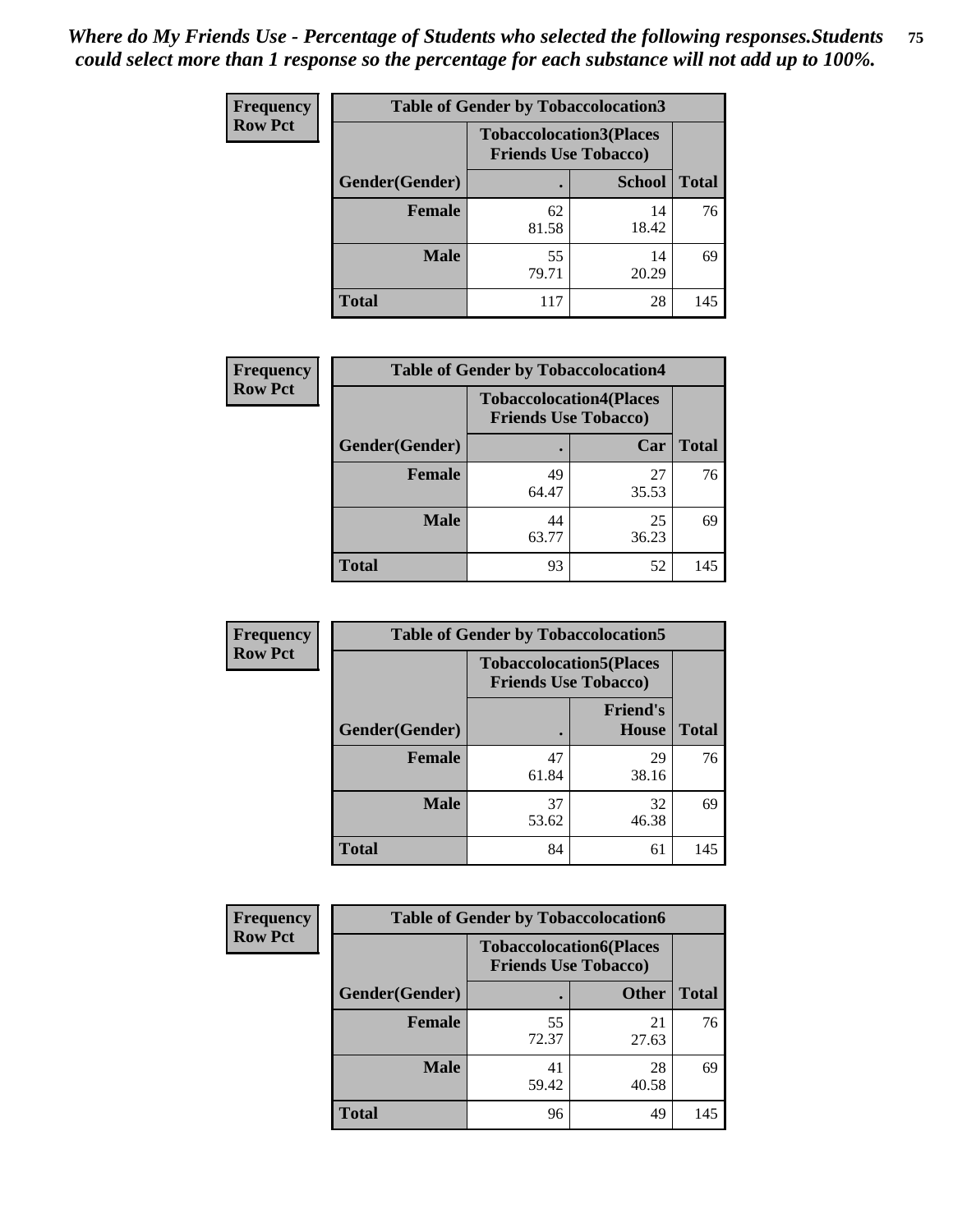| <b>Frequency</b> | <b>Table of Gender by Marijuanalocation1</b> |                                                                    |             |              |
|------------------|----------------------------------------------|--------------------------------------------------------------------|-------------|--------------|
| <b>Row Pct</b>   |                                              | <b>Marijuanalocation1(Places</b><br><b>Friends Use Marijuana</b> ) |             |              |
|                  | Gender(Gender)                               |                                                                    | Do Not Use  | <b>Total</b> |
|                  | <b>Female</b>                                | 36<br>47.37                                                        | 40<br>52.63 | 76           |
|                  | <b>Male</b>                                  | 44<br>63.77                                                        | 25<br>36.23 | 69           |
|                  | Total                                        | 80                                                                 | 65          | 145          |

| <b>Frequency</b> | <b>Table of Gender by Marijuanalocation2</b> |                                                                    |             |              |
|------------------|----------------------------------------------|--------------------------------------------------------------------|-------------|--------------|
| <b>Row Pct</b>   |                                              | <b>Marijuanalocation2(Places</b><br><b>Friends Use Marijuana</b> ) |             |              |
|                  | Gender(Gender)                               |                                                                    | Home        | <b>Total</b> |
|                  | Female                                       | 59<br>77.63                                                        | 22.37       | 76           |
|                  | <b>Male</b>                                  | 41<br>59.42                                                        | 28<br>40.58 | 69           |
|                  | <b>Total</b>                                 | 100                                                                | 45          | 145          |

| Frequency      | <b>Table of Gender by Marijuanalocation3</b> |                                                                    |               |              |
|----------------|----------------------------------------------|--------------------------------------------------------------------|---------------|--------------|
| <b>Row Pct</b> |                                              | <b>Marijuanalocation3(Places</b><br><b>Friends Use Marijuana</b> ) |               |              |
|                | Gender(Gender)                               |                                                                    | <b>School</b> | <b>Total</b> |
|                | Female                                       | 65<br>85.53                                                        | 11<br>14.47   | 76           |
|                | <b>Male</b>                                  | 58<br>84.06                                                        | 11<br>15.94   | 69           |
|                | <b>Total</b>                                 | 123                                                                | 22            | 145          |

| <b>Frequency</b> | <b>Table of Gender by Marijuanalocation4</b> |                                                                    |             |              |
|------------------|----------------------------------------------|--------------------------------------------------------------------|-------------|--------------|
| <b>Row Pct</b>   |                                              | <b>Marijuanalocation4(Places</b><br><b>Friends Use Marijuana</b> ) |             |              |
|                  | Gender(Gender)                               |                                                                    | Car         | <b>Total</b> |
|                  | <b>Female</b>                                | 58<br>76.32                                                        | 18<br>23.68 | 76           |
|                  | <b>Male</b>                                  | 43<br>62.32                                                        | 26<br>37.68 | 69           |
|                  | <b>Total</b>                                 | 101                                                                | 44          | 145          |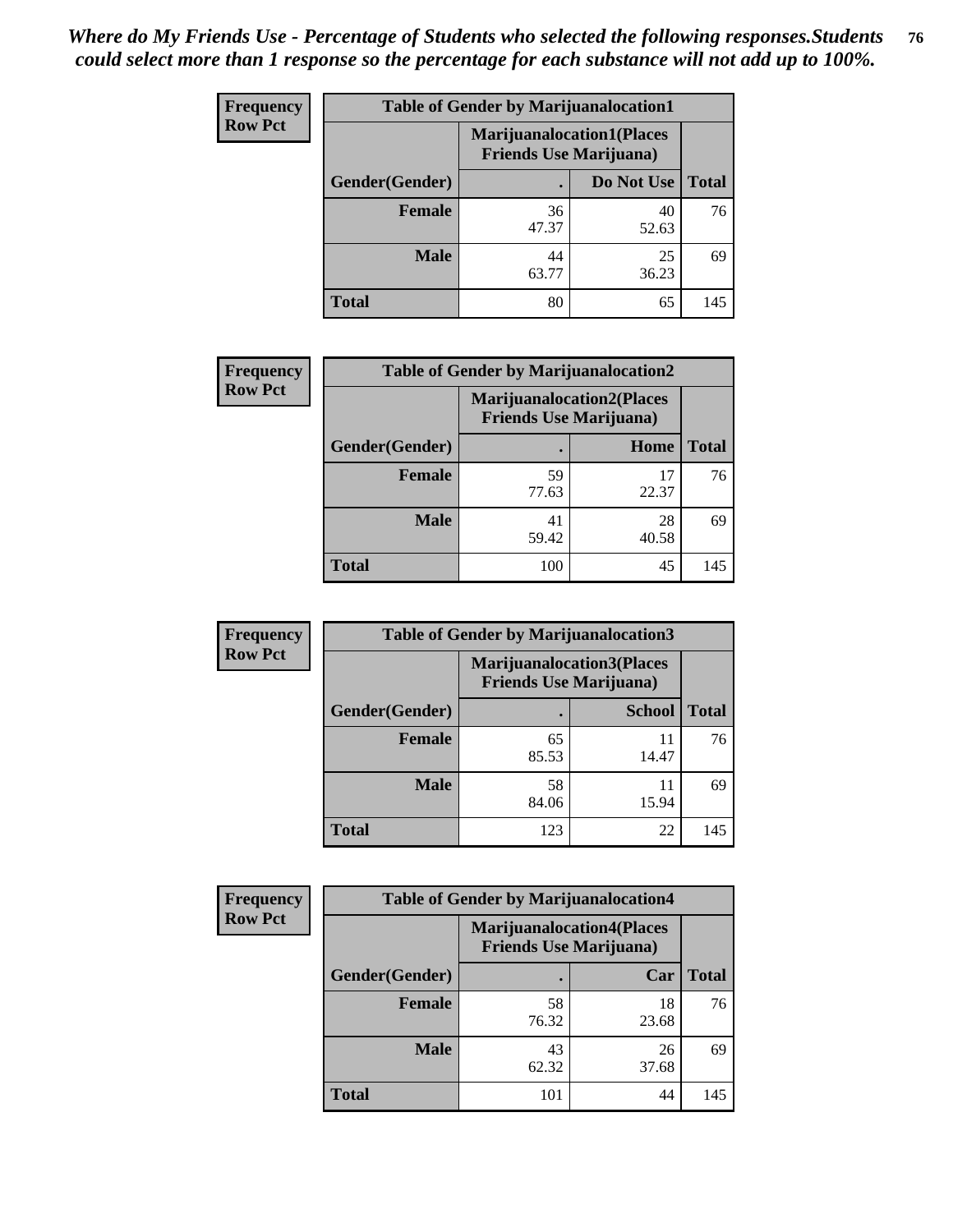| <b>Frequency</b> | <b>Table of Gender by Marijuanalocation5</b> |                                                                    |                          |              |
|------------------|----------------------------------------------|--------------------------------------------------------------------|--------------------------|--------------|
| <b>Row Pct</b>   |                                              | <b>Marijuanalocation5(Places</b><br><b>Friends Use Marijuana</b> ) |                          |              |
|                  | Gender(Gender)                               |                                                                    | <b>Friend's</b><br>House | <b>Total</b> |
|                  | <b>Female</b>                                | 47<br>61.84                                                        | 29<br>38.16              | 76           |
|                  | <b>Male</b>                                  | 34<br>49.28                                                        | 35<br>50.72              | 69           |
|                  | <b>Total</b>                                 | 81                                                                 | 64                       | 145          |

| <b>Frequency</b> | <b>Table of Gender by Marijuanalocation6</b> |                                                                    |              |              |  |
|------------------|----------------------------------------------|--------------------------------------------------------------------|--------------|--------------|--|
| <b>Row Pct</b>   |                                              | <b>Marijuanalocation6(Places</b><br><b>Friends Use Marijuana</b> ) |              |              |  |
|                  | <b>Gender</b> (Gender)                       |                                                                    | <b>Other</b> | <b>Total</b> |  |
|                  | <b>Female</b>                                | 55<br>72.37                                                        | 21<br>27.63  | 76           |  |
|                  | <b>Male</b>                                  | 40<br>57.97                                                        | 29<br>42.03  | 69           |  |
|                  | <b>Total</b>                                 | 95                                                                 | 50           | 145          |  |

| <b>Frequency</b> | <b>Table of Gender by Otherdruglocation1</b> |                                                                                |             |              |
|------------------|----------------------------------------------|--------------------------------------------------------------------------------|-------------|--------------|
| <b>Row Pct</b>   |                                              | <b>Otherdruglocation1(Places</b><br><b>Friends Use Other Illegal</b><br>Drugs) |             |              |
|                  | Gender(Gender)                               |                                                                                | Do Not Use  | <b>Total</b> |
|                  | <b>Female</b>                                | 28<br>36.84                                                                    | 48<br>63.16 | 76           |
|                  | <b>Male</b>                                  | 32<br>46.38                                                                    | 37<br>53.62 | 69           |
|                  | <b>Total</b>                                 | 60                                                                             | 85          | 145          |

| <b>Frequency</b> | <b>Table of Gender by Otherdruglocation2</b> |                                            |                                  |              |
|------------------|----------------------------------------------|--------------------------------------------|----------------------------------|--------------|
| <b>Row Pct</b>   |                                              | <b>Friends Use Other Illegal</b><br>Drugs) | <b>Otherdruglocation2(Places</b> |              |
|                  | Gender(Gender)                               |                                            | Home                             | <b>Total</b> |
|                  | <b>Female</b>                                | 63<br>82.89                                | 13<br>17.11                      | 76           |
|                  | <b>Male</b>                                  | 50<br>72.46                                | 19<br>27.54                      | 69           |
|                  | <b>Total</b>                                 | 113                                        | 32                               | 145          |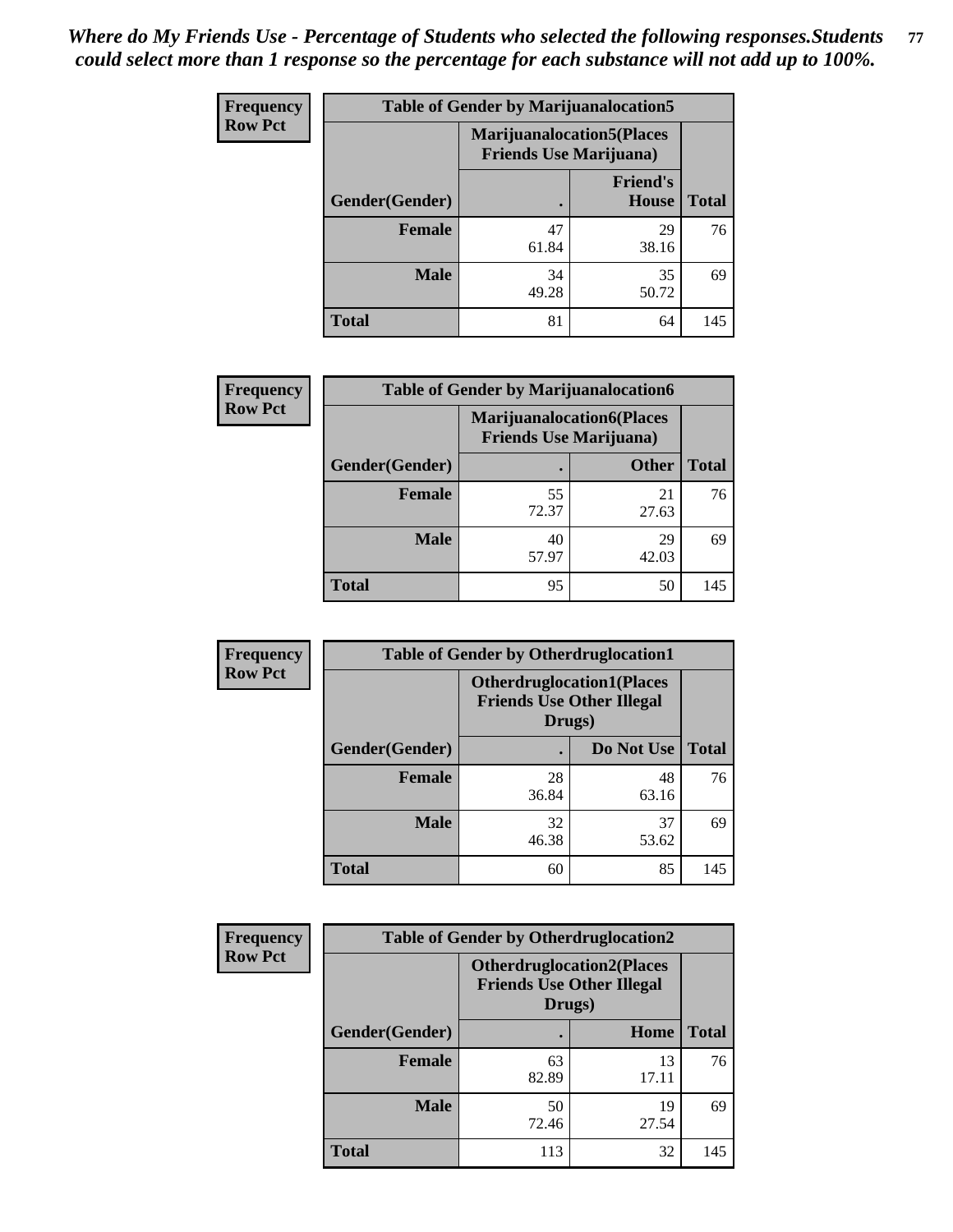| Frequency      | <b>Table of Gender by Otherdruglocation3</b> |                                                                                |               |              |
|----------------|----------------------------------------------|--------------------------------------------------------------------------------|---------------|--------------|
| <b>Row Pct</b> |                                              | <b>Otherdruglocation3(Places</b><br><b>Friends Use Other Illegal</b><br>Drugs) |               |              |
|                | Gender(Gender)                               |                                                                                | <b>School</b> | <b>Total</b> |
|                | Female                                       | 68<br>89.47                                                                    | 8<br>10.53    | 76           |
|                | <b>Male</b>                                  | 58<br>84.06                                                                    | 11<br>15.94   | 69           |
|                | <b>Total</b>                                 | 126                                                                            | 19            | 145          |

| Frequency      | <b>Table of Gender by Otherdruglocation4</b> |                                                                                |             |              |
|----------------|----------------------------------------------|--------------------------------------------------------------------------------|-------------|--------------|
| <b>Row Pct</b> |                                              | <b>Otherdruglocation4(Places</b><br><b>Friends Use Other Illegal</b><br>Drugs) |             |              |
|                | Gender(Gender)                               |                                                                                | Car         | <b>Total</b> |
|                | <b>Female</b>                                | 66<br>86.84                                                                    | 10<br>13.16 | 76           |
|                | <b>Male</b>                                  | 52<br>75.36                                                                    | 17<br>24.64 | 69           |
|                | <b>Total</b>                                 | 118                                                                            | 27          | 145          |

| <b>Frequency</b> | <b>Table of Gender by Otherdruglocation5</b> |             |                                                                      |              |
|------------------|----------------------------------------------|-------------|----------------------------------------------------------------------|--------------|
| <b>Row Pct</b>   |                                              | Drugs)      | <b>Otherdruglocation5(Places</b><br><b>Friends Use Other Illegal</b> |              |
|                  | Gender(Gender)                               |             | <b>Friend's</b><br><b>House</b>                                      | <b>Total</b> |
|                  | <b>Female</b>                                | 58<br>76.32 | 18<br>23.68                                                          | 76           |
|                  | <b>Male</b>                                  | 43<br>62.32 | 26<br>37.68                                                          | 69           |
|                  | <b>Total</b>                                 | 101         | 44                                                                   | 145          |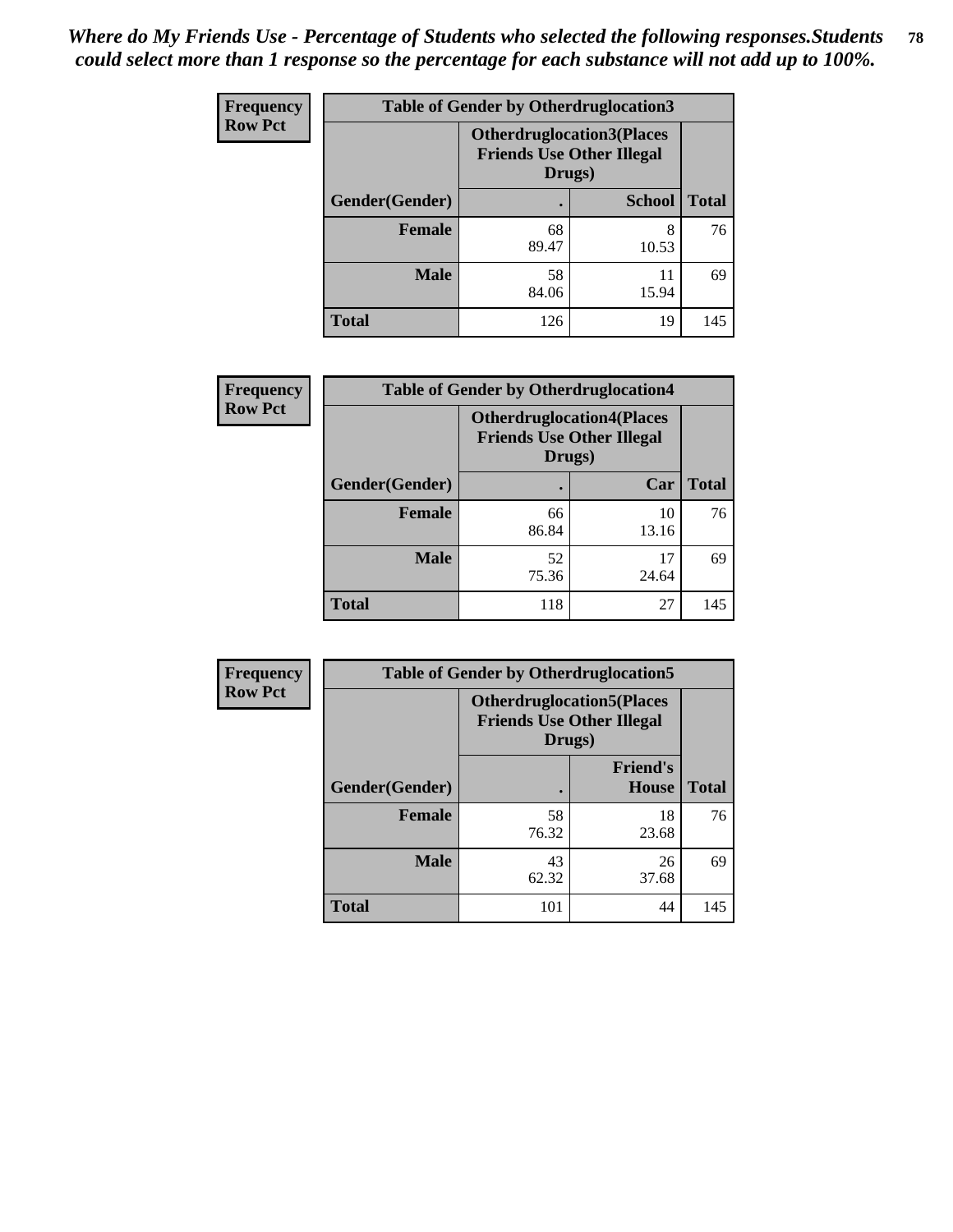| <b>Frequency</b> | <b>Table of Gender by Otherdruglocation6</b> |                                            |                                  |              |
|------------------|----------------------------------------------|--------------------------------------------|----------------------------------|--------------|
| <b>Row Pct</b>   |                                              | <b>Friends Use Other Illegal</b><br>Drugs) | <b>Otherdruglocation6(Places</b> |              |
|                  | Gender(Gender)                               |                                            | <b>Other</b>                     | <b>Total</b> |
|                  | <b>Female</b>                                | 59<br>77.63                                | 17<br>22.37                      | 76           |
|                  | <b>Male</b>                                  | 44<br>63.77                                | 25<br>36.23                      | 69           |
|                  | <b>Total</b>                                 | 103                                        | 42                               | 145          |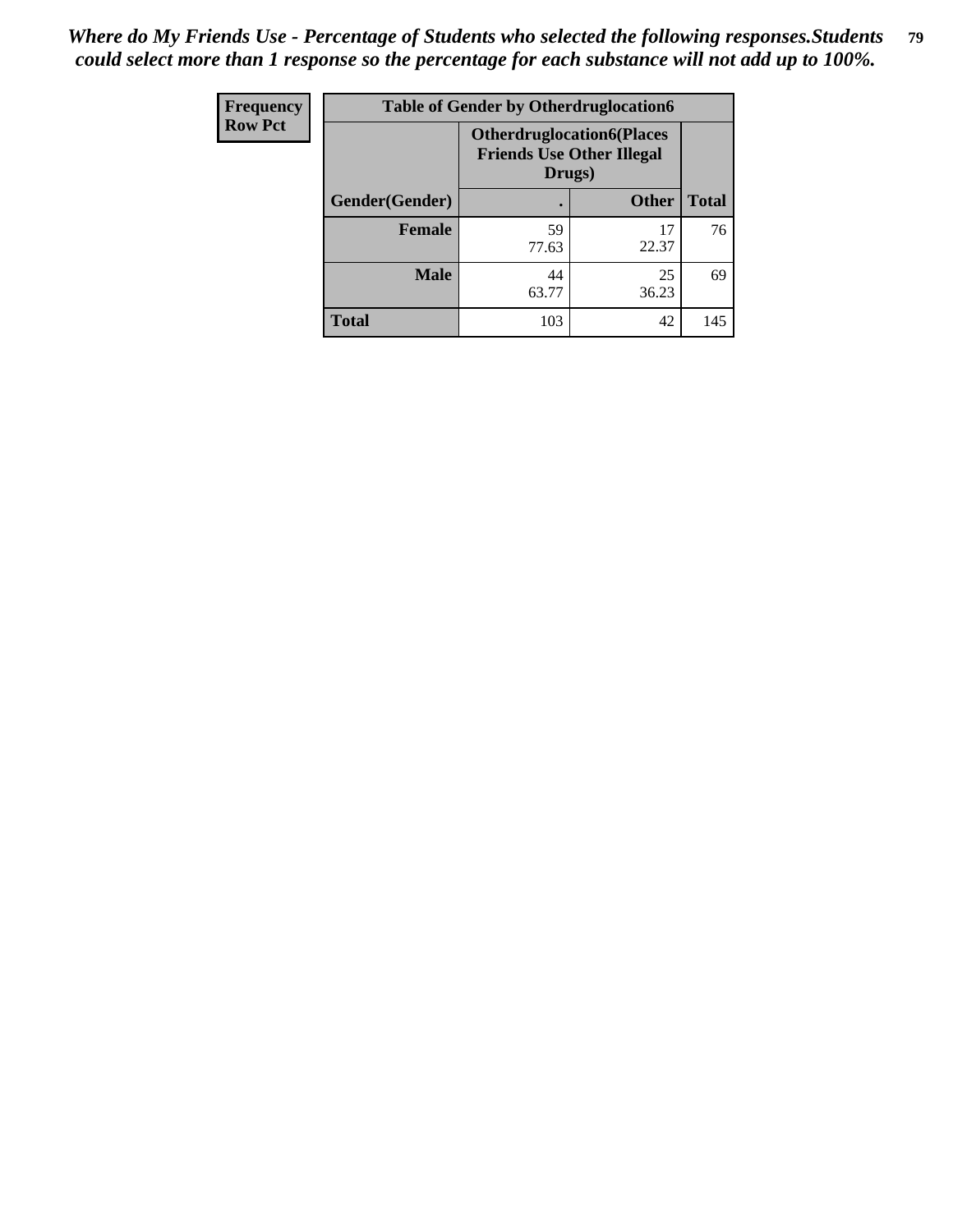| Frequency      | <b>Table of Gender by Alcoholtime1</b> |                                                          |                      |              |
|----------------|----------------------------------------|----------------------------------------------------------|----------------------|--------------|
| <b>Row Pct</b> |                                        | <b>Alcoholtime1(Times</b><br><b>Friends Use Alcohol)</b> |                      |              |
|                | Gender(Gender)                         | ٠                                                        | Do Not<br><b>Use</b> | <b>Total</b> |
|                | <b>Female</b>                          | 52<br>68.42                                              | 24<br>31.58          | 76           |
|                | <b>Male</b>                            | 45<br>65.22                                              | 24<br>34.78          | 69           |
|                | <b>Total</b>                           | 97                                                       | 48                   | 145          |

| <b>Frequency</b> | <b>Table of Gender by Alcoholtime2</b> |                                                          |                            |              |
|------------------|----------------------------------------|----------------------------------------------------------|----------------------------|--------------|
| <b>Row Pct</b>   |                                        | <b>Alcoholtime2(Times</b><br><b>Friends Use Alcohol)</b> |                            |              |
|                  | Gender(Gender)                         |                                                          | <b>On Way</b><br>to School | <b>Total</b> |
|                  | <b>Female</b>                          | 71<br>93.42                                              | 5<br>6.58                  | 76           |
|                  | <b>Male</b>                            | 60<br>86.96                                              | 9<br>13.04                 | 69           |
|                  | <b>Total</b>                           | 131                                                      | 14                         | 145          |

| Frequency      | <b>Table of Gender by Alcoholtime3</b> |                                                   |                                |              |
|----------------|----------------------------------------|---------------------------------------------------|--------------------------------|--------------|
| <b>Row Pct</b> |                                        | Alcoholtime3(Times<br><b>Friends Use Alcohol)</b> |                                |              |
|                | Gender(Gender)                         |                                                   | <b>During</b><br><b>School</b> | <b>Total</b> |
|                | Female                                 | 71<br>93.42                                       | 5<br>6.58                      | 76           |
|                | <b>Male</b>                            | 58<br>84.06                                       | 11<br>15.94                    | 69           |
|                | <b>Total</b>                           | 129                                               | 16                             | 145          |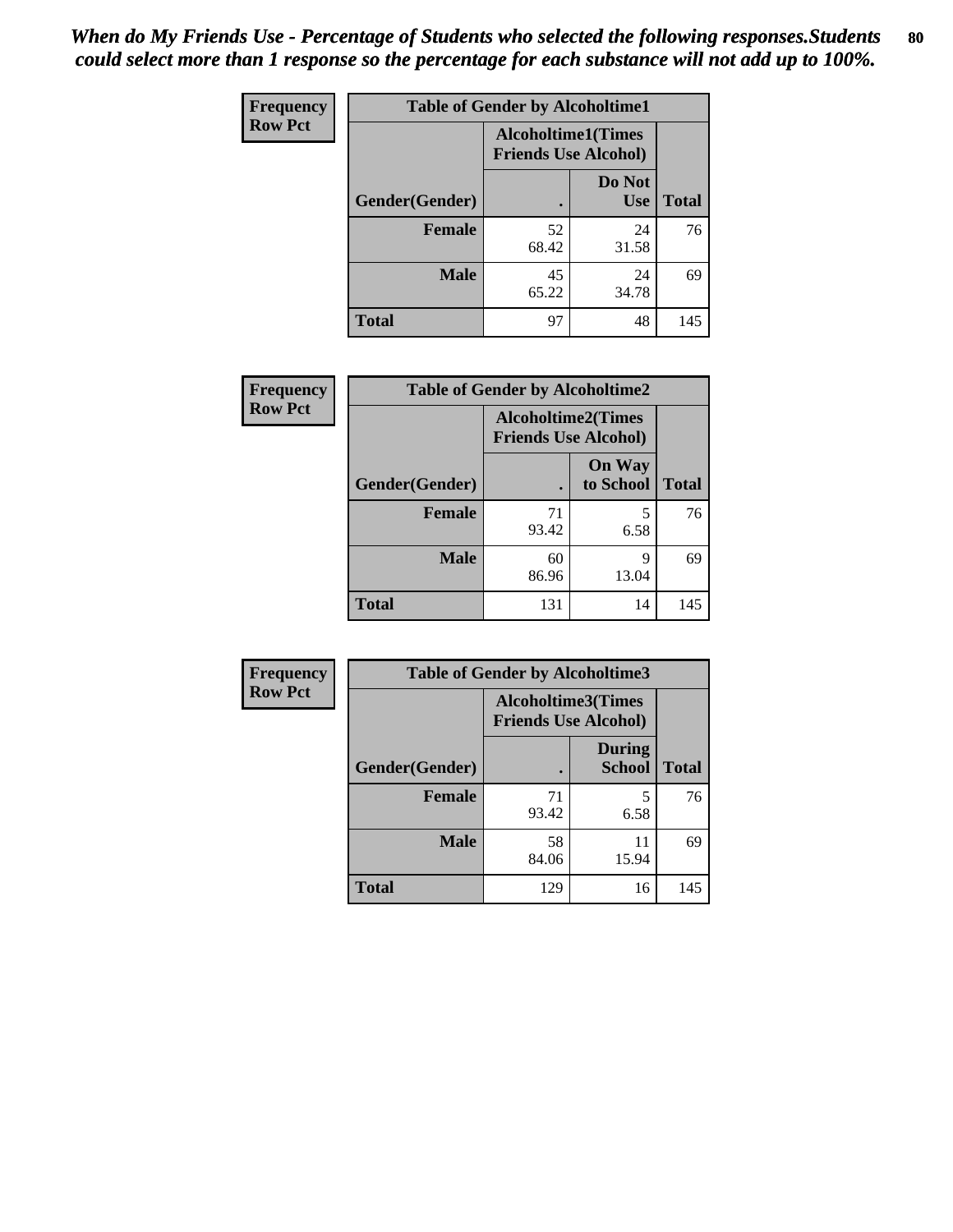*When do My Friends Use - Percentage of Students who selected the following responses.Students could select more than 1 response so the percentage for each substance will not add up to 100%.* **81**

| <b>Frequency</b> | <b>Table of Gender by Alcoholtime4</b> |                                                          |                                                |              |
|------------------|----------------------------------------|----------------------------------------------------------|------------------------------------------------|--------------|
| <b>Row Pct</b>   |                                        | <b>Alcoholtime4(Times</b><br><b>Friends Use Alcohol)</b> |                                                |              |
|                  | Gender(Gender)                         | $\bullet$                                                | <b>On Way</b><br>Home<br>From<br><b>School</b> | <b>Total</b> |
|                  | <b>Female</b>                          | 71<br>93.42                                              | 5<br>6.58                                      | 76           |
|                  | <b>Male</b>                            | 57<br>82.61                                              | 12<br>17.39                                    | 69           |
|                  | <b>Total</b>                           | 128                                                      | 17                                             | 145          |

| <b>Frequency</b> | <b>Table of Gender by Alcoholtime5</b> |                                                           |             |              |
|------------------|----------------------------------------|-----------------------------------------------------------|-------------|--------------|
| <b>Row Pct</b>   |                                        | <b>Alcoholtime5</b> (Times<br><b>Friends Use Alcohol)</b> |             |              |
|                  | Gender(Gender)                         |                                                           | Weeknights  | <b>Total</b> |
|                  | <b>Female</b>                          | 58<br>76.32                                               | 18<br>23.68 | 76           |
|                  | <b>Male</b>                            | 46<br>66.67                                               | 23<br>33.33 | 69           |
|                  | <b>Total</b>                           | 104                                                       | 41          | 145          |

| <b>Frequency</b> | <b>Table of Gender by Alcoholtime6</b> |             |                                                          |              |  |
|------------------|----------------------------------------|-------------|----------------------------------------------------------|--------------|--|
| <b>Row Pct</b>   |                                        |             | <b>Alcoholtime6(Times</b><br><b>Friends Use Alcohol)</b> |              |  |
|                  | Gender(Gender)                         |             | <b>Weekends</b>                                          | <b>Total</b> |  |
|                  | Female                                 | 26<br>34.21 | 50<br>65.79                                              | 76           |  |
|                  | <b>Male</b>                            | 22<br>31.88 | 47<br>68.12                                              | 69           |  |
|                  | <b>Total</b>                           | 48          | 97                                                       | 145          |  |

| Frequency      | <b>Table of Gender by Tobaccotime1</b> |                                                          |                      |              |
|----------------|----------------------------------------|----------------------------------------------------------|----------------------|--------------|
| <b>Row Pct</b> |                                        | <b>Tobaccotime1(Times</b><br><b>Friends Use Tobacco)</b> |                      |              |
|                | Gender(Gender)                         |                                                          | Do Not<br><b>Use</b> | <b>Total</b> |
|                | <b>Female</b>                          | 40<br>52.63                                              | 36<br>47.37          | 76           |
|                | <b>Male</b>                            | 41<br>59.42                                              | 28<br>40.58          | 69           |
|                | <b>Total</b>                           | 81                                                       | 64                   | 145          |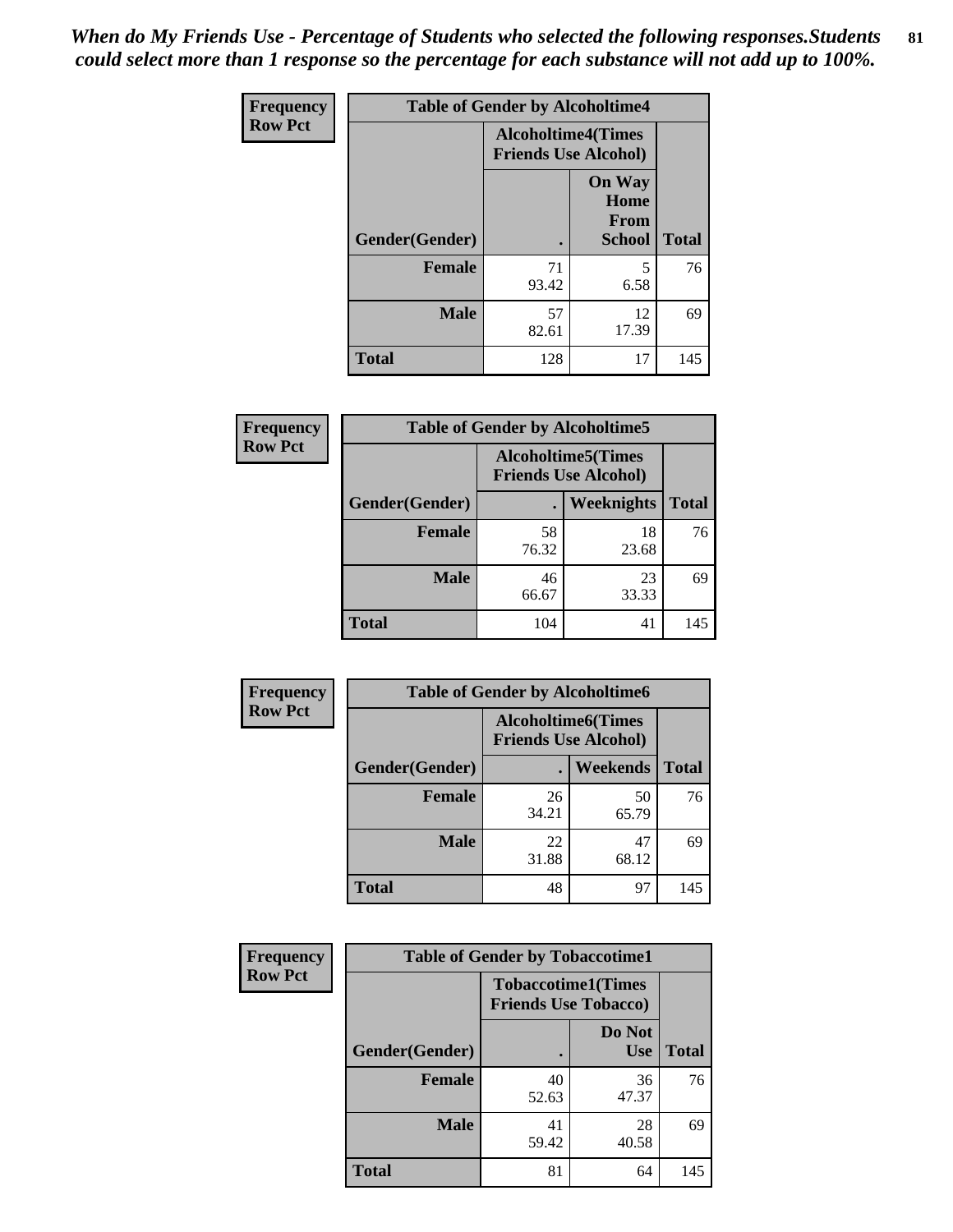| Frequency      | <b>Table of Gender by Tobaccotime2</b> |                                                          |                            |              |
|----------------|----------------------------------------|----------------------------------------------------------|----------------------------|--------------|
| <b>Row Pct</b> |                                        | <b>Tobaccotime2(Times</b><br><b>Friends Use Tobacco)</b> |                            |              |
|                | Gender(Gender)                         | $\bullet$                                                | <b>On Way</b><br>to School | <b>Total</b> |
|                | Female                                 | 47<br>61.84                                              | 29<br>38.16                | 76           |
|                | <b>Male</b>                            | 46<br>66.67                                              | 23<br>33.33                | 69           |
|                | <b>Total</b>                           | 93                                                       | 52                         | 145          |

| Frequency      | <b>Table of Gender by Tobaccotime3</b> |                                                          |                                |              |
|----------------|----------------------------------------|----------------------------------------------------------|--------------------------------|--------------|
| <b>Row Pct</b> |                                        | <b>Tobaccotime3(Times</b><br><b>Friends Use Tobacco)</b> |                                |              |
|                | Gender(Gender)                         |                                                          | <b>During</b><br><b>School</b> | <b>Total</b> |
|                | <b>Female</b>                          | 57<br>75.00                                              | 19<br>25.00                    | 76           |
|                | <b>Male</b>                            | 53<br>76.81                                              | 16<br>23.19                    | 69           |
|                | <b>Total</b>                           | 110                                                      | 35                             | 145          |

| Frequency      | <b>Table of Gender by Tobaccotime4</b> |                                                          |                                                |              |
|----------------|----------------------------------------|----------------------------------------------------------|------------------------------------------------|--------------|
| <b>Row Pct</b> |                                        | <b>Tobaccotime4(Times</b><br><b>Friends Use Tobacco)</b> |                                                |              |
|                | Gender(Gender)                         |                                                          | <b>On Way</b><br>Home<br>From<br><b>School</b> | <b>Total</b> |
|                | <b>Female</b>                          | 71<br>93.42                                              | 5<br>6.58                                      | 76           |
|                | <b>Male</b>                            | 57<br>82.61                                              | 12<br>17.39                                    | 69           |
|                | <b>Total</b>                           | 128                                                      | 17                                             | 145          |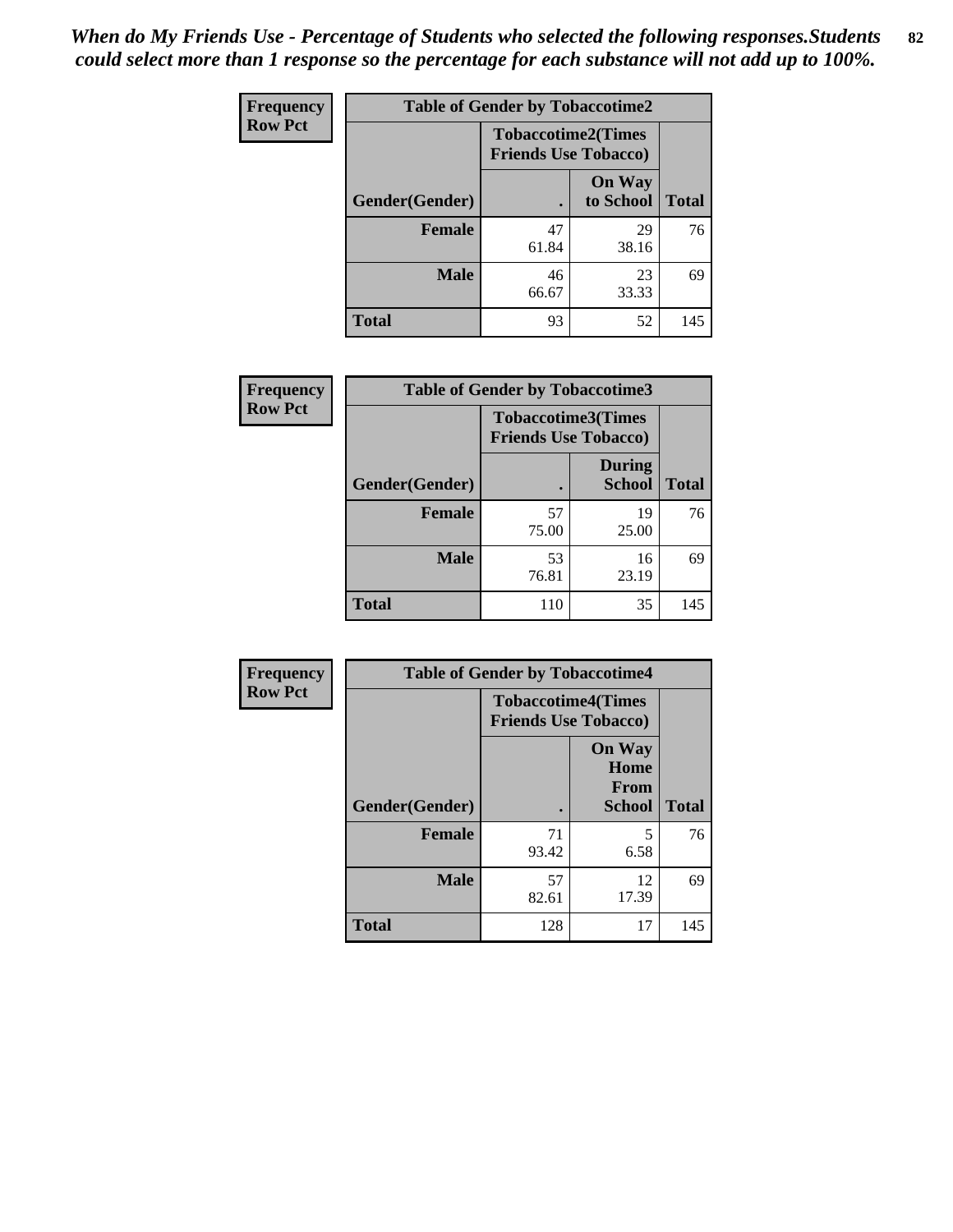| Frequency      | <b>Table of Gender by Tobaccotime5</b> |             |                                                           |              |  |
|----------------|----------------------------------------|-------------|-----------------------------------------------------------|--------------|--|
| <b>Row Pct</b> |                                        |             | <b>Tobaccotime5</b> (Times<br><b>Friends Use Tobacco)</b> |              |  |
|                | Gender(Gender)                         |             | Weeknights                                                | <b>Total</b> |  |
|                | Female                                 | 45<br>59.21 | 31<br>40.79                                               | 76           |  |
|                | <b>Male</b>                            | 33<br>47.83 | 36<br>52.17                                               | 69           |  |
|                | <b>Total</b>                           | 78          | 67                                                        | 145          |  |

| <b>Frequency</b> | <b>Table of Gender by Tobaccotime6</b> |                             |                           |              |
|------------------|----------------------------------------|-----------------------------|---------------------------|--------------|
| <b>Row Pct</b>   |                                        | <b>Friends Use Tobacco)</b> | <b>Tobaccotime6(Times</b> |              |
|                  | Gender(Gender)                         |                             | <b>Weekends</b>           | <b>Total</b> |
|                  | Female                                 | 40<br>52.63                 | 36<br>47.37               | 76           |
|                  | <b>Male</b>                            | 28<br>40.58                 | 41<br>59.42               | 69           |
|                  | <b>Total</b>                           | 68                          | 77                        | 145          |

| <b>Frequency</b> | <b>Table of Gender by Marijuanatime1</b> |                                                               |             |              |
|------------------|------------------------------------------|---------------------------------------------------------------|-------------|--------------|
| <b>Row Pct</b>   |                                          | <b>Marijuanatime1(Times</b><br><b>Friends Use Marijuana</b> ) |             |              |
|                  | Gender(Gender)                           |                                                               | Do Not Use  | <b>Total</b> |
|                  | <b>Female</b>                            | 32<br>42.11                                                   | 44<br>57.89 | 76           |
|                  | <b>Male</b>                              | 46<br>66.67                                                   | 23<br>33.33 | 69           |
|                  | <b>Total</b>                             | 78                                                            | 67          | 145          |

| <b>Frequency</b> | <b>Table of Gender by Marijuanatime2</b> |                                                               |                            |              |
|------------------|------------------------------------------|---------------------------------------------------------------|----------------------------|--------------|
| <b>Row Pct</b>   |                                          | <b>Marijuanatime2(Times</b><br><b>Friends Use Marijuana</b> ) |                            |              |
|                  | Gender(Gender)                           |                                                               | On Way to<br><b>School</b> | <b>Total</b> |
|                  | <b>Female</b>                            | 62<br>81.58                                                   | 14<br>18.42                | 76           |
|                  | <b>Male</b>                              | 48<br>69.57                                                   | 21<br>30.43                | 69           |
|                  | <b>Total</b>                             | 110                                                           | 35                         | 145          |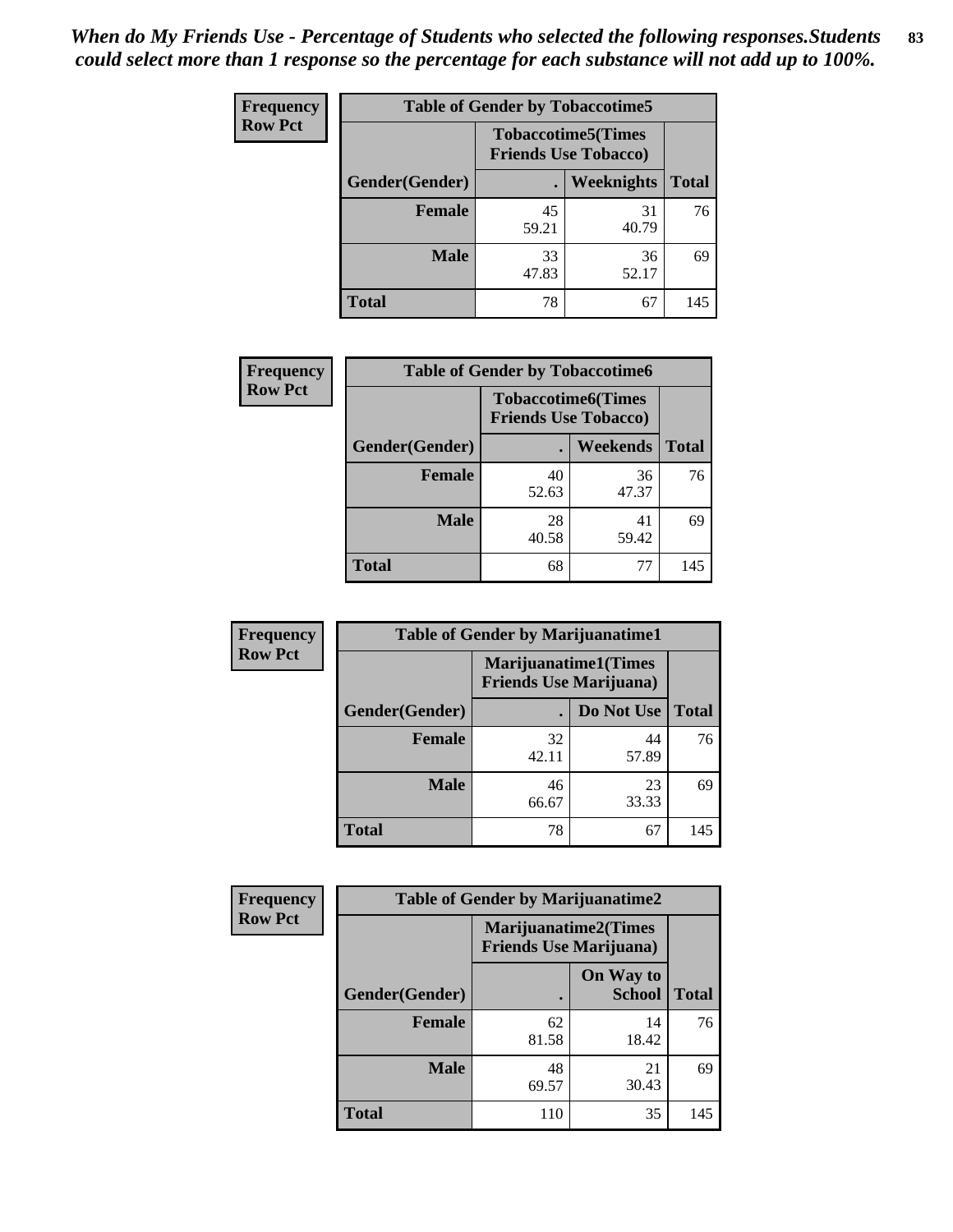| <b>Frequency</b> | <b>Table of Gender by Marijuanatime3</b> |                                                        |                         |              |
|------------------|------------------------------------------|--------------------------------------------------------|-------------------------|--------------|
| <b>Row Pct</b>   |                                          | Marijuanatime3(Times<br><b>Friends Use Marijuana</b> ) |                         |              |
|                  | Gender(Gender)                           |                                                        | During<br><b>School</b> | <b>Total</b> |
|                  | <b>Female</b>                            | 68<br>89.47                                            | 8<br>10.53              | 76           |
|                  | <b>Male</b>                              | 54<br>78.26                                            | 15<br>21.74             | 69           |
|                  | <b>Total</b>                             | 122                                                    | 23                      | 145          |

| Frequency      | <b>Table of Gender by Marijuanatime4</b> |                                                                |                                                |              |
|----------------|------------------------------------------|----------------------------------------------------------------|------------------------------------------------|--------------|
| <b>Row Pct</b> |                                          | <b>Marijuanatime4</b> (Times<br><b>Friends Use Marijuana</b> ) |                                                |              |
|                | Gender(Gender)                           |                                                                | <b>On Way</b><br>Home<br>From<br><b>School</b> | <b>Total</b> |
|                | <b>Female</b>                            | 62<br>81.58                                                    | 14<br>18.42                                    | 76           |
|                | <b>Male</b>                              | 49<br>71.01                                                    | 20<br>28.99                                    | 69           |
|                | <b>Total</b>                             | 111                                                            | 34                                             | 145          |

| Frequency      | <b>Table of Gender by Marijuanatime5</b> |             |                                                                |              |  |
|----------------|------------------------------------------|-------------|----------------------------------------------------------------|--------------|--|
| <b>Row Pct</b> |                                          |             | <b>Marijuanatime5</b> (Times<br><b>Friends Use Marijuana</b> ) |              |  |
|                | Gender(Gender)                           |             | <b>Weeknights</b>                                              | <b>Total</b> |  |
|                | <b>Female</b>                            | 58<br>76.32 | 18<br>23.68                                                    | 76           |  |
|                | <b>Male</b>                              | 34<br>49.28 | 35<br>50.72                                                    | 69           |  |
|                | <b>Total</b>                             | 92          | 53                                                             | 145          |  |

| Frequency      | <b>Table of Gender by Marijuanatime6</b> |                                                               |                 |              |
|----------------|------------------------------------------|---------------------------------------------------------------|-----------------|--------------|
| <b>Row Pct</b> |                                          | <b>Marijuanatime6(Times</b><br><b>Friends Use Marijuana</b> ) |                 |              |
|                | Gender(Gender)                           |                                                               | <b>Weekends</b> | <b>Total</b> |
|                | <b>Female</b>                            | 42<br>55.26                                                   | 34<br>44.74     | 76           |
|                | <b>Male</b>                              | 22<br>31.88                                                   | 47<br>68.12     | 69           |
|                | <b>Total</b>                             | 64                                                            | 81              | 145          |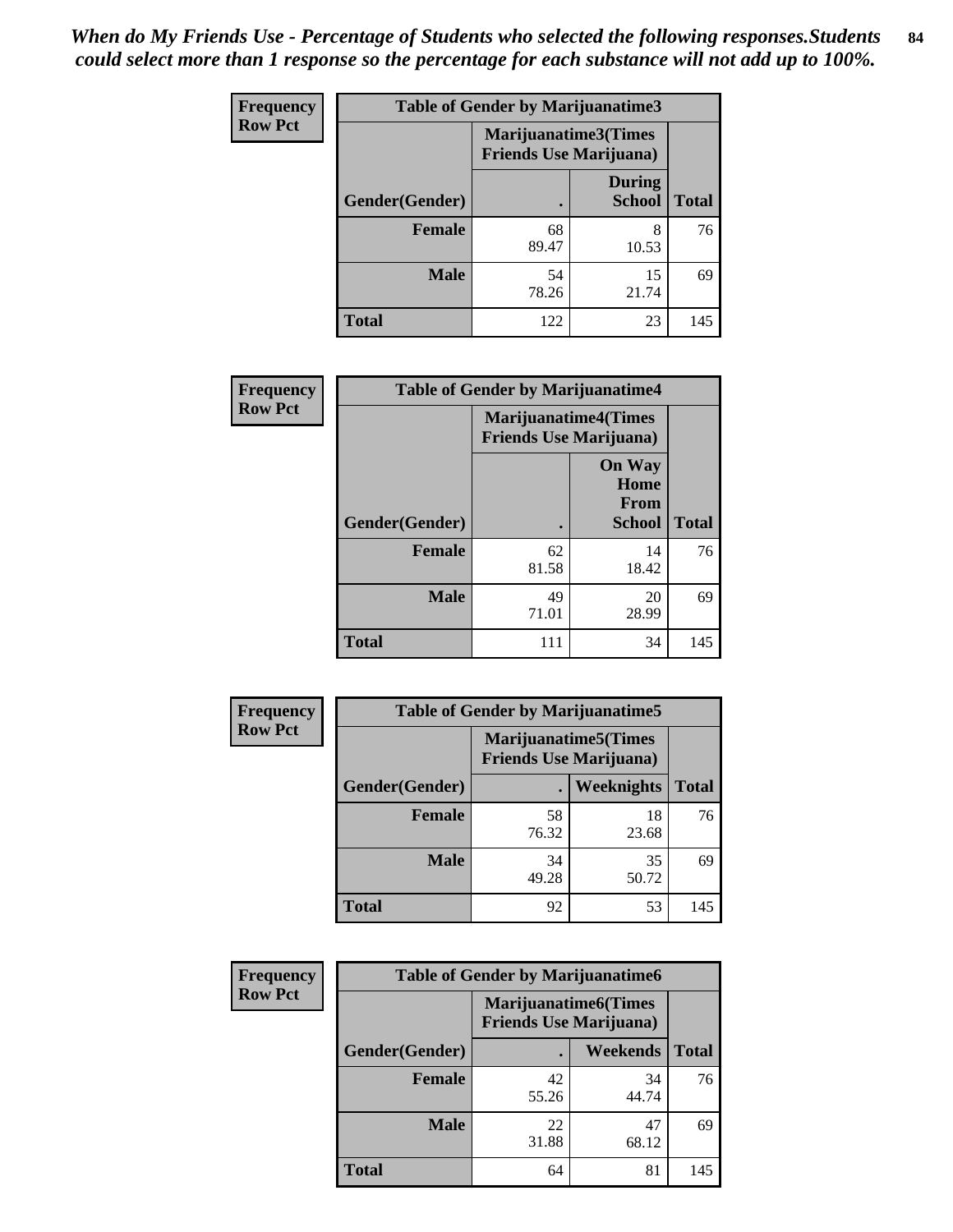| <b>Frequency</b> | <b>Table of Gender by Otherdrugtime1</b> |                                                    |                              |     |  |
|------------------|------------------------------------------|----------------------------------------------------|------------------------------|-----|--|
| <b>Row Pct</b>   |                                          | <b>Friends Use Other</b><br><b>Illegal Drugs</b> ) | <b>Otherdrugtime1</b> (Times |     |  |
|                  | Gender(Gender)                           |                                                    | Do Not Use   Total           |     |  |
|                  | <b>Female</b>                            | 18<br>23.68                                        | 58<br>76.32                  | 76  |  |
|                  | <b>Male</b>                              | 28<br>40.58                                        | 41<br>59.42                  | 69  |  |
|                  | <b>Total</b>                             | 46                                                 | 99                           | 145 |  |

| Frequency      | <b>Table of Gender by Otherdrugtime2</b> |                                                                                   |                            |              |
|----------------|------------------------------------------|-----------------------------------------------------------------------------------|----------------------------|--------------|
| <b>Row Pct</b> |                                          | <b>Otherdrugtime2(Times</b><br><b>Friends Use Other</b><br><b>Illegal Drugs</b> ) |                            |              |
|                | Gender(Gender)                           |                                                                                   | On Way to<br><b>School</b> | <b>Total</b> |
|                | <b>Female</b>                            | 67<br>88.16                                                                       | 9<br>11.84                 | 76           |
|                | <b>Male</b>                              | 58<br>84.06                                                                       | 11<br>15.94                | 69           |
|                | <b>Total</b>                             | 125                                                                               | 20                         | 145          |

| Frequency      |                | <b>Table of Gender by Otherdrugtime3</b> |                                                  |              |  |
|----------------|----------------|------------------------------------------|--------------------------------------------------|--------------|--|
| <b>Row Pct</b> |                | <b>Illegal Drugs</b> )                   | Otherdrugtime3(Times<br><b>Friends Use Other</b> |              |  |
|                | Gender(Gender) |                                          | <b>During</b><br><b>School</b>                   | <b>Total</b> |  |
|                | <b>Female</b>  | 67<br>88.16                              | 9<br>11.84                                       | 76           |  |
|                | <b>Male</b>    | 59<br>85.51                              | 10<br>14.49                                      | 69           |  |
|                | <b>Total</b>   | 126                                      | 19                                               | 145          |  |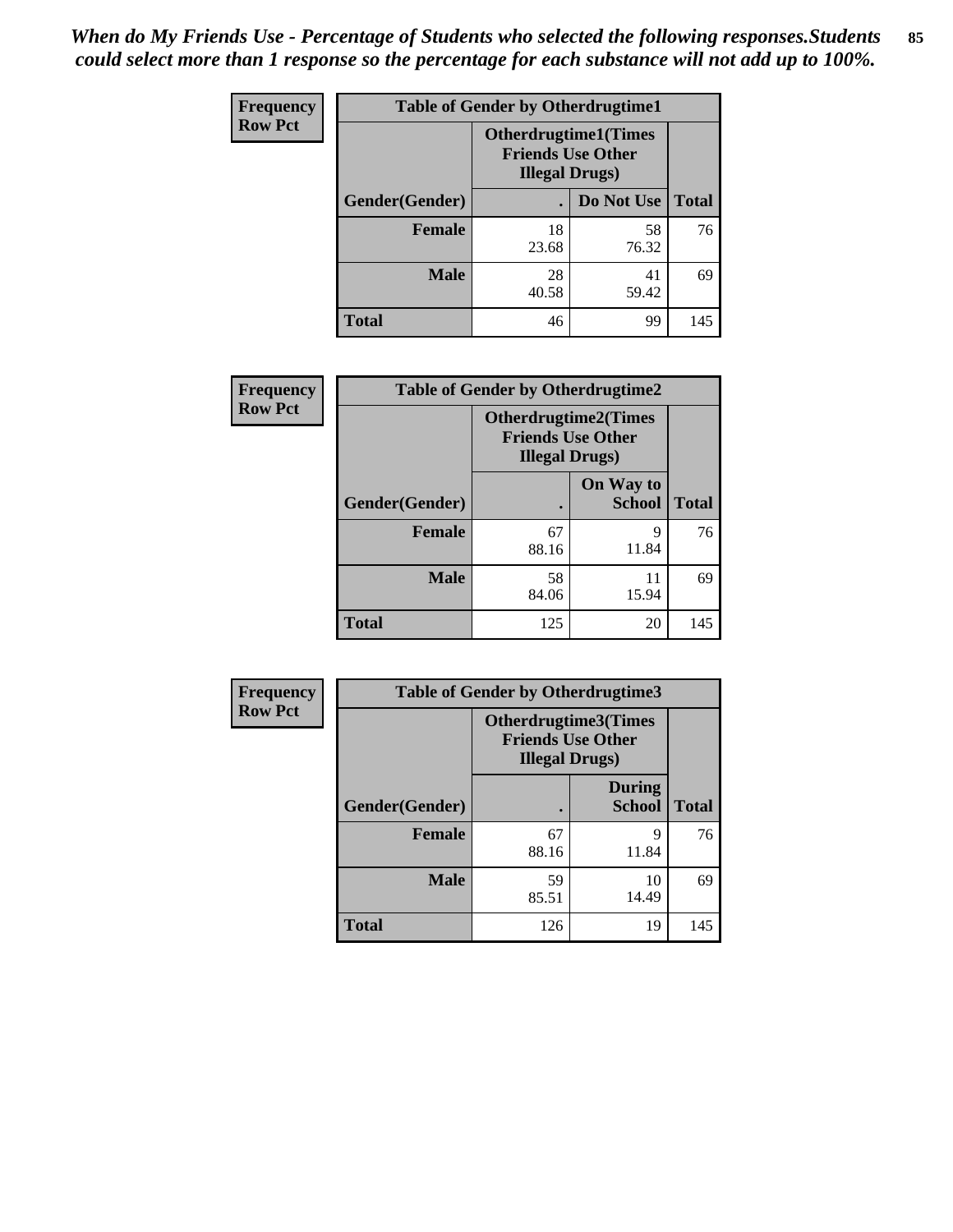*When do My Friends Use - Percentage of Students who selected the following responses.Students could select more than 1 response so the percentage for each substance will not add up to 100%.* **86**

| <b>Frequency</b> | <b>Table of Gender by Otherdrugtime4</b> |                                                    |                                                |              |
|------------------|------------------------------------------|----------------------------------------------------|------------------------------------------------|--------------|
| <b>Row Pct</b>   |                                          | <b>Friends Use Other</b><br><b>Illegal Drugs</b> ) | <b>Otherdrugtime4(Times</b>                    |              |
|                  | Gender(Gender)                           |                                                    | <b>On Way</b><br>Home<br>From<br><b>School</b> | <b>Total</b> |
|                  | <b>Female</b>                            | 68<br>89.47                                        | 8<br>10.53                                     | 76           |
|                  | <b>Male</b>                              | 55<br>79.71                                        | 14<br>20.29                                    | 69           |
|                  | <b>Total</b>                             | 123                                                | 22                                             | 145          |

| <b>Frequency</b> | <b>Table of Gender by Otherdrugtime5</b> |                                                                                    |             |              |
|------------------|------------------------------------------|------------------------------------------------------------------------------------|-------------|--------------|
| <b>Row Pct</b>   |                                          | <b>Otherdrugtime5</b> (Times<br><b>Friends Use Other</b><br><b>Illegal Drugs</b> ) |             |              |
|                  | Gender(Gender)                           |                                                                                    | Weeknights  | <b>Total</b> |
|                  | <b>Female</b>                            | 66<br>86.84                                                                        | 10<br>13.16 | 76           |
|                  | <b>Male</b>                              | 46<br>66.67                                                                        | 23<br>33.33 | 69           |
|                  | <b>Total</b>                             | 112                                                                                | 33          | 145          |

| <b>Frequency</b> | <b>Table of Gender by Otherdrugtime6</b> |                                                                                   |             |              |
|------------------|------------------------------------------|-----------------------------------------------------------------------------------|-------------|--------------|
| <b>Row Pct</b>   |                                          | <b>Otherdrugtime6(Times</b><br><b>Friends Use Other</b><br><b>Illegal Drugs</b> ) |             |              |
|                  | Gender(Gender)                           |                                                                                   | Weekends    | <b>Total</b> |
|                  | <b>Female</b>                            | 57<br>75.00                                                                       | 19<br>25.00 | 76           |
|                  | <b>Male</b>                              | 33<br>47.83                                                                       | 36<br>52.17 | 69           |
|                  | <b>Total</b>                             | 90                                                                                | 55          | 145          |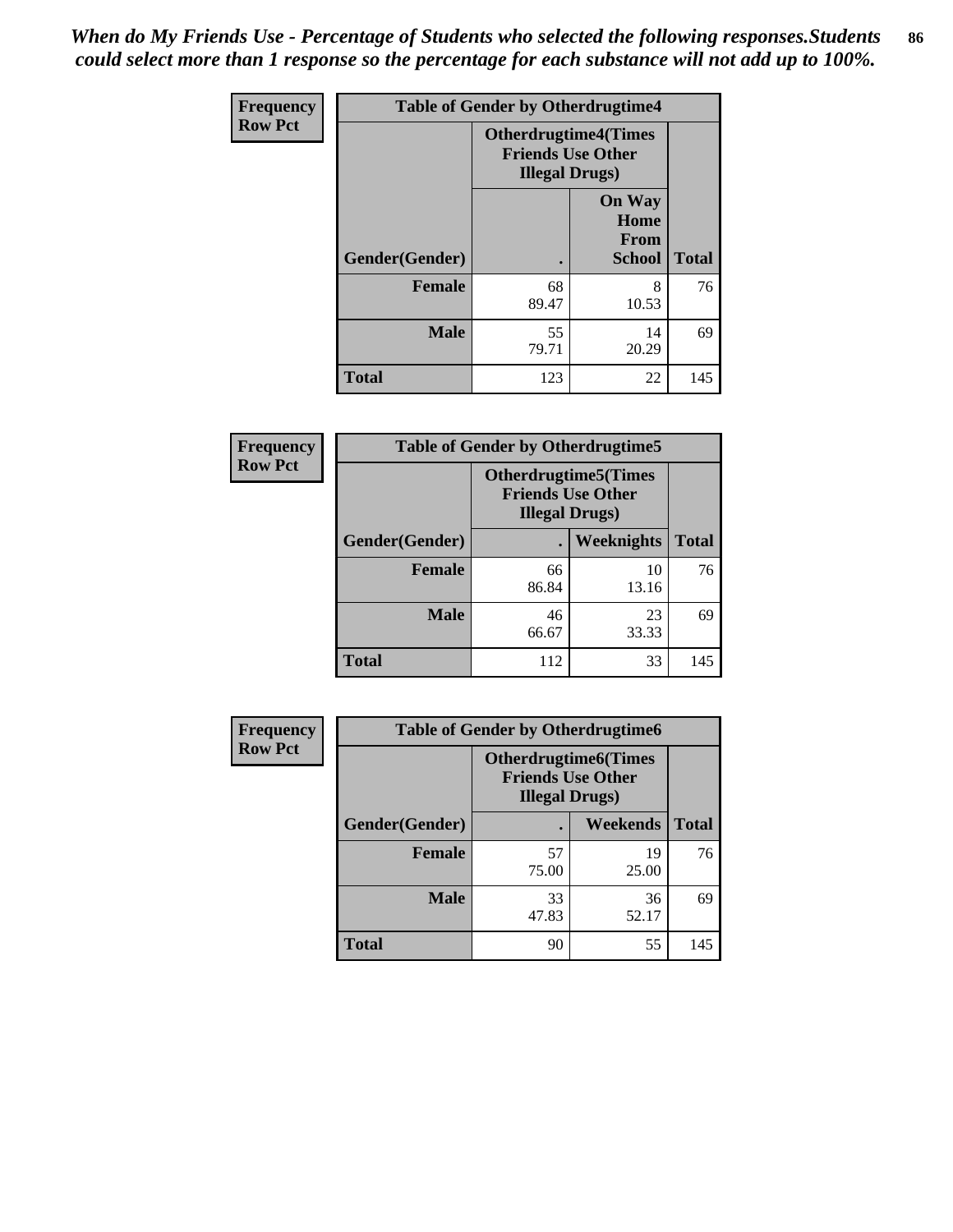# *Other Questions* **87**

| Frequency      | <b>Table of Gender by Educationalcohol</b> |                                                                                                                               |                |              |
|----------------|--------------------------------------------|-------------------------------------------------------------------------------------------------------------------------------|----------------|--------------|
| <b>Row Pct</b> |                                            | Educationalcohol(I<br>have been taught<br>about alcohol,<br>tobacco,<br>and other drugs<br>within the last year<br>at school) |                |              |
|                | Gender(Gender)                             | Yes                                                                                                                           | N <sub>0</sub> | <b>Total</b> |
|                | <b>Female</b>                              | 50<br>65.79                                                                                                                   | 26<br>34.21    | 76           |
|                | <b>Male</b>                                | 46<br>66.67                                                                                                                   | 23<br>33.33    | 69           |
|                | <b>Total</b>                               | 96                                                                                                                            | 49             | 145          |

| Frequency      | <b>Table of Gender by Rodedrinking</b> |                                                                                                                     |                |              |  |
|----------------|----------------------------------------|---------------------------------------------------------------------------------------------------------------------|----------------|--------------|--|
| <b>Row Pct</b> |                                        | Rodedrinking(In<br>the past 30 days I<br>have ridden in a<br>car with a driver<br>who had been<br>drinking alcohol) |                |              |  |
|                | Gender(Gender)                         | Yes                                                                                                                 | N <sub>0</sub> | <b>Total</b> |  |
|                | <b>Female</b>                          | 15<br>19.74                                                                                                         | 61<br>80.26    | 76           |  |
|                | <b>Male</b>                            | 11<br>15.94                                                                                                         | 58<br>84.06    | 69           |  |
|                | <b>Total</b>                           | 26                                                                                                                  | 119            | 145          |  |

| Frequency      | <b>Table of Gender by Drugsschool</b> |                                                                                                                                     |                |              |  |
|----------------|---------------------------------------|-------------------------------------------------------------------------------------------------------------------------------------|----------------|--------------|--|
| <b>Row Pct</b> |                                       | <b>Drugsschool</b> (During<br>the past 12 months,<br>I have been offered,<br>sold,<br>or given illegal drugs<br>on school property) |                |              |  |
|                | Gender(Gender)                        | <b>Yes</b>                                                                                                                          | N <sub>0</sub> | <b>Total</b> |  |
|                | <b>Female</b>                         | 15<br>19.74                                                                                                                         | 61<br>80.26    | 76           |  |
|                | <b>Male</b>                           | 26<br>37.68                                                                                                                         | 43<br>62.32    | 69           |  |
|                | <b>Total</b>                          | 41                                                                                                                                  | 104            | 145          |  |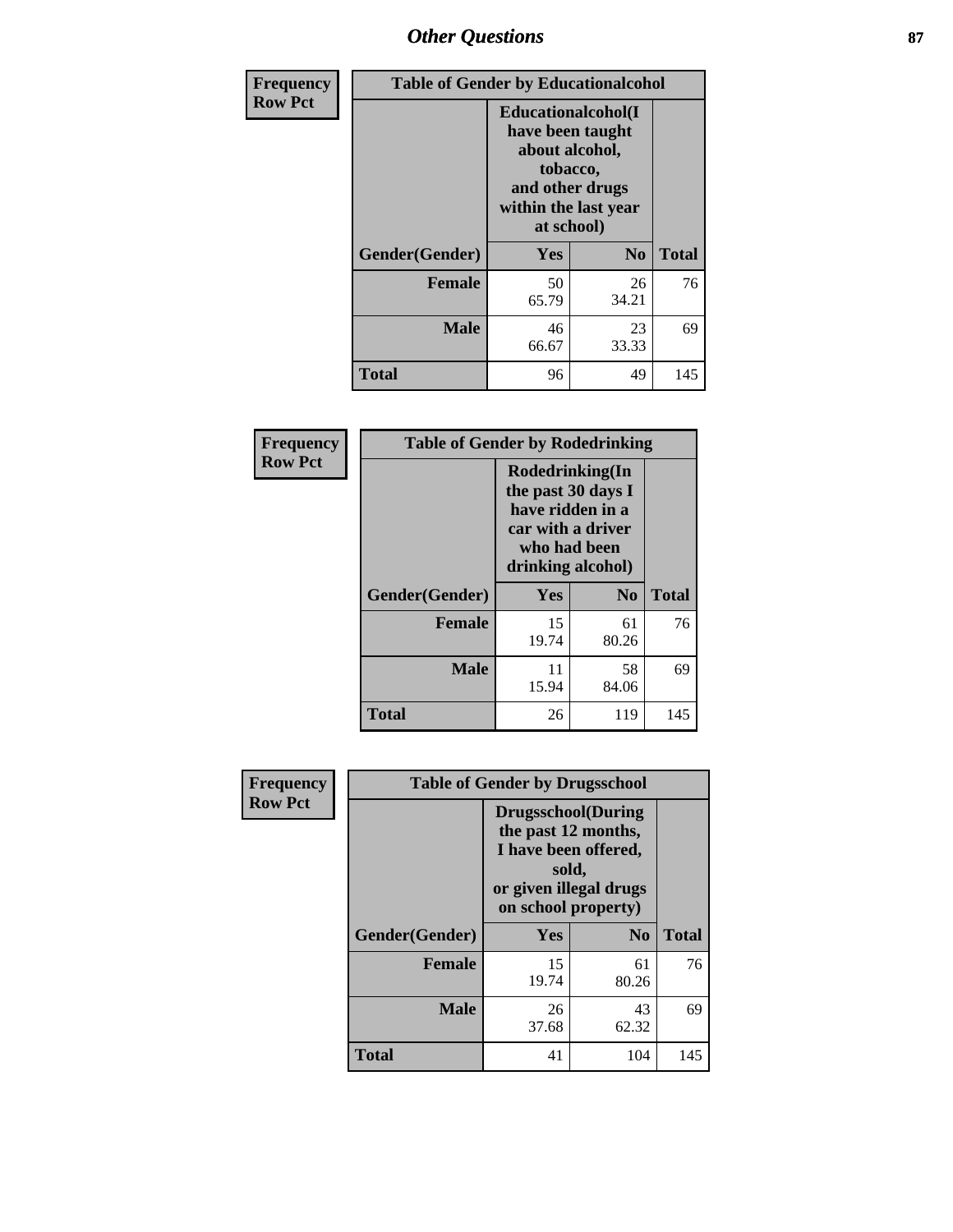*Other Questions* **88**

**Frequency Row Pct**

| <b>Table of Gender by Bingedrinking</b> |                             |                                                                                                                 |                   |                          |                        |                   |              |
|-----------------------------------------|-----------------------------|-----------------------------------------------------------------------------------------------------------------|-------------------|--------------------------|------------------------|-------------------|--------------|
|                                         |                             | <b>Bingedrinking</b> (I have drunk five or<br>more drinks of alcohol at one sitting<br>during the last 30 days) |                   |                          |                        |                   |              |
| Gender(Gender)                          | $\mathbf{0}$<br><b>Days</b> | 1 or<br>days                                                                                                    | 3 to<br>5<br>days | <b>6 to</b><br>9<br>days | 10<br>to<br>19<br>days | All<br>30<br>days | <b>Total</b> |
| <b>Female</b>                           | 66                          | 3                                                                                                               |                   | 2                        | 3                      |                   |              |
|                                         | 86.84                       | 3.95                                                                                                            | 1.32              | 2.63                     | 3.95                   | 1.32              | 76           |
| <b>Male</b>                             | 58<br>84.06                 | 1.45                                                                                                            | 4<br>5.80         | 4<br>5.80                | 1.45                   | 1.45              | 69           |

| Frequency      | <b>Table of Gender by Educationaids</b> |                                                                                                 |             |              |  |
|----------------|-----------------------------------------|-------------------------------------------------------------------------------------------------|-------------|--------------|--|
| <b>Row Pct</b> |                                         | <b>Educationaids</b> (I<br>have been taught<br>about HIV/AIDS<br>at school in the<br>past year) |             |              |  |
|                | Gender(Gender)                          | Yes                                                                                             | $\bf N_0$   | <b>Total</b> |  |
|                | <b>Female</b>                           | 53<br>69.74                                                                                     | 23<br>30.26 | 76           |  |
|                | <b>Male</b>                             | 48<br>69.57                                                                                     | 21<br>30.43 | 69           |  |
|                | <b>Total</b>                            | 101                                                                                             | 44          | 145          |  |

| <b>Frequency</b> | <b>Table of Gender by Suicideconsider</b> |                 |                |              |  |
|------------------|-------------------------------------------|-----------------|----------------|--------------|--|
| <b>Row Pct</b>   |                                           | Suicideconsider |                |              |  |
|                  | Gender(Gender)                            | Yes             | N <sub>0</sub> | <b>Total</b> |  |
|                  | <b>Female</b>                             | 13<br>17.11     | 63<br>82.89    | 76           |  |
|                  | <b>Male</b>                               | 11.59           | 61<br>88.41    | 69           |  |
|                  | <b>Total</b>                              | 21              | 124            | 145          |  |